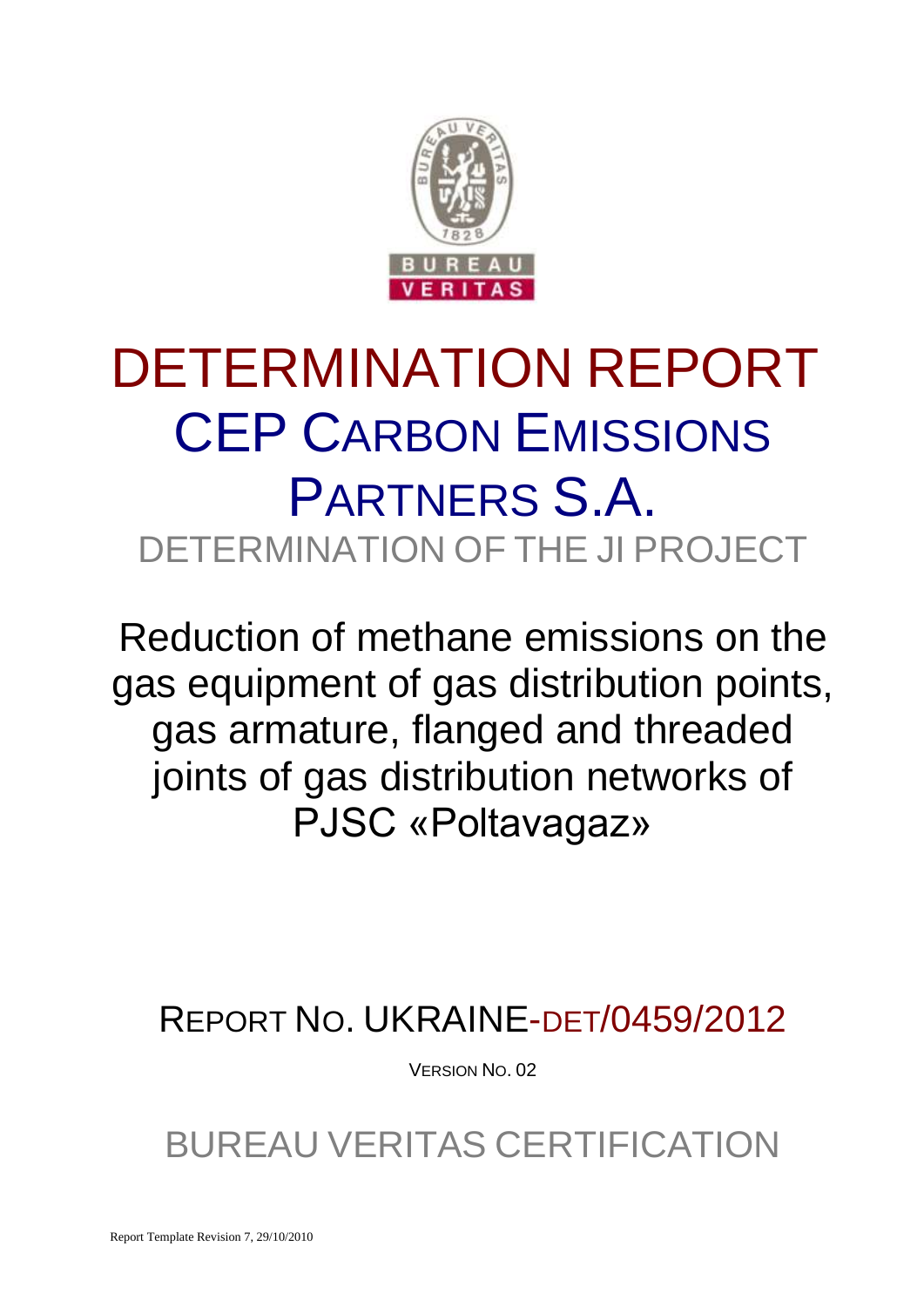

#### **DETERMINATION REPORT**

| Date of first issue:                                                                                                                                                                                                                                                                                                                                                                                                                                                                                                                                                                                                                                                                                                                            | Organizational unit:                 |             |                                                                                             |  |
|-------------------------------------------------------------------------------------------------------------------------------------------------------------------------------------------------------------------------------------------------------------------------------------------------------------------------------------------------------------------------------------------------------------------------------------------------------------------------------------------------------------------------------------------------------------------------------------------------------------------------------------------------------------------------------------------------------------------------------------------------|--------------------------------------|-------------|---------------------------------------------------------------------------------------------|--|
| 16/12/2011                                                                                                                                                                                                                                                                                                                                                                                                                                                                                                                                                                                                                                                                                                                                      | <b>Holding SAS</b>                   |             | <b>Bureau Veritas Certification</b>                                                         |  |
| Client:<br>CEP Carbon Emissions Partners S.A.                                                                                                                                                                                                                                                                                                                                                                                                                                                                                                                                                                                                                                                                                                   | Client ref.:<br><b>Fabian Knodel</b> |             |                                                                                             |  |
| Summary:<br>Bureau Veritas Certification has made the determination of the "Reduction of methane emissions on the<br>gas equipment of gas distribution points, gas armature, flanged and threaded joints of gas distributior<br>networks of PJSC "Poltavagaz" project of CEP Carbon Emissions Partners S.A. located in the city o<br>Poltava, towns and settlements of Poltava region, Ukraine, on the basis of UNFCCC criteria for the JI<br>as well as criteria given to provide for consistent project operations, monitoring and reporting. UNFCCC<br>criteria refer to Article 6 of the Kyoto Protocol, the JI rules and modalities and the subsequent decisions<br>by the JI Supervisory Committee, as well as the host country criteria. |                                      |             |                                                                                             |  |
| The determination scope is defined as an independent and objective review of the project design<br>document, the project's baseline study, monitoring plan and other relevant documents, and consisted of<br>the following three phases: i) desk review of the project design and the baseline and monitoring plan; ii)<br>follow-up interviews with project stakeholders; iii) resolution of outstanding issues and the issuance of<br>the final determination report and opinion. The overall determination, from Contract Review to<br>Determination Report & Opinion, was conducted using Bureau Veritas Certification internal procedures.                                                                                                 |                                      |             |                                                                                             |  |
| The first output of the determination process is a list of Clarification and Corrective Actions Requests<br>(CL and CAR), presented in Appendix A. Taking into account this output, the project proponent revised<br>its project design document.                                                                                                                                                                                                                                                                                                                                                                                                                                                                                               |                                      |             |                                                                                             |  |
| In summary, it is Bureau Veritas Certification's opinion that the project correctly applies Guidance on<br>criteria for baseline setting and monitoring and meets the relevant UNFCCC requirements for the JI and<br>the relevant host country criteria.                                                                                                                                                                                                                                                                                                                                                                                                                                                                                        |                                      |             |                                                                                             |  |
| Report No.:<br>Subject Group:<br>UKRAINE-det/0459/2012<br>JI                                                                                                                                                                                                                                                                                                                                                                                                                                                                                                                                                                                                                                                                                    |                                      |             |                                                                                             |  |
| Project title:<br>"Reduction of methane emissions on the gas<br>equipment of gas distribution points, gas armature,<br>flanged and threaded joints of gas distribution<br>networks of PJSC "Poltavagaz"                                                                                                                                                                                                                                                                                                                                                                                                                                                                                                                                         |                                      |             |                                                                                             |  |
| Work is carried out by:<br>Kateryna Zinevych- Team Member, Climate Change<br><b>Lead Verifier</b><br>Vasyl Kobzar - Team Member, Climate Change<br>Verifier                                                                                                                                                                                                                                                                                                                                                                                                                                                                                                                                                                                     |                                      | $\boxtimes$ | No distribution without permission from<br>the Client or responsible organisational<br>unit |  |
| Work is checked by:<br>Ivan Sokolov - Internal Technical Reviewer<br>Oleksandr Kuzmenko - Climate Change Specialist<br><b>Hifiration</b>                                                                                                                                                                                                                                                                                                                                                                                                                                                                                                                                                                                                        |                                      |             | Limited distribution                                                                        |  |
| Work is verified by: <b>Rureau</b><br>Flavio Gomes - Operational Manager-<br>( င၃                                                                                                                                                                                                                                                                                                                                                                                                                                                                                                                                                                                                                                                               |                                      |             | Unrestricted distribution                                                                   |  |
| Date of this revision:<br>Rev. No.:<br>Number of pages:<br>02/03/2012<br>02<br>72                                                                                                                                                                                                                                                                                                                                                                                                                                                                                                                                                                                                                                                               |                                      |             |                                                                                             |  |

 $2<sup>1</sup>$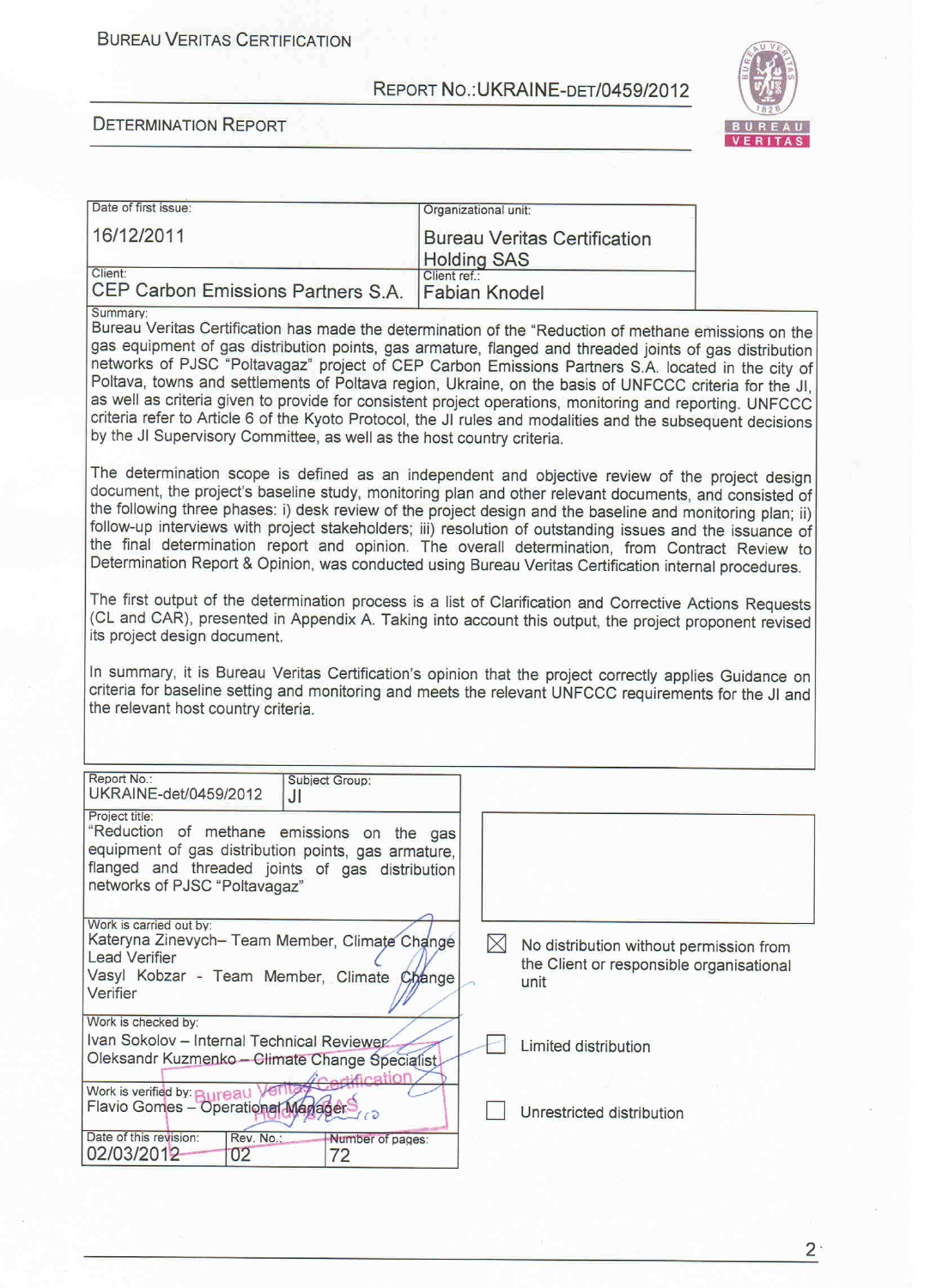DETERMINATION REPORT



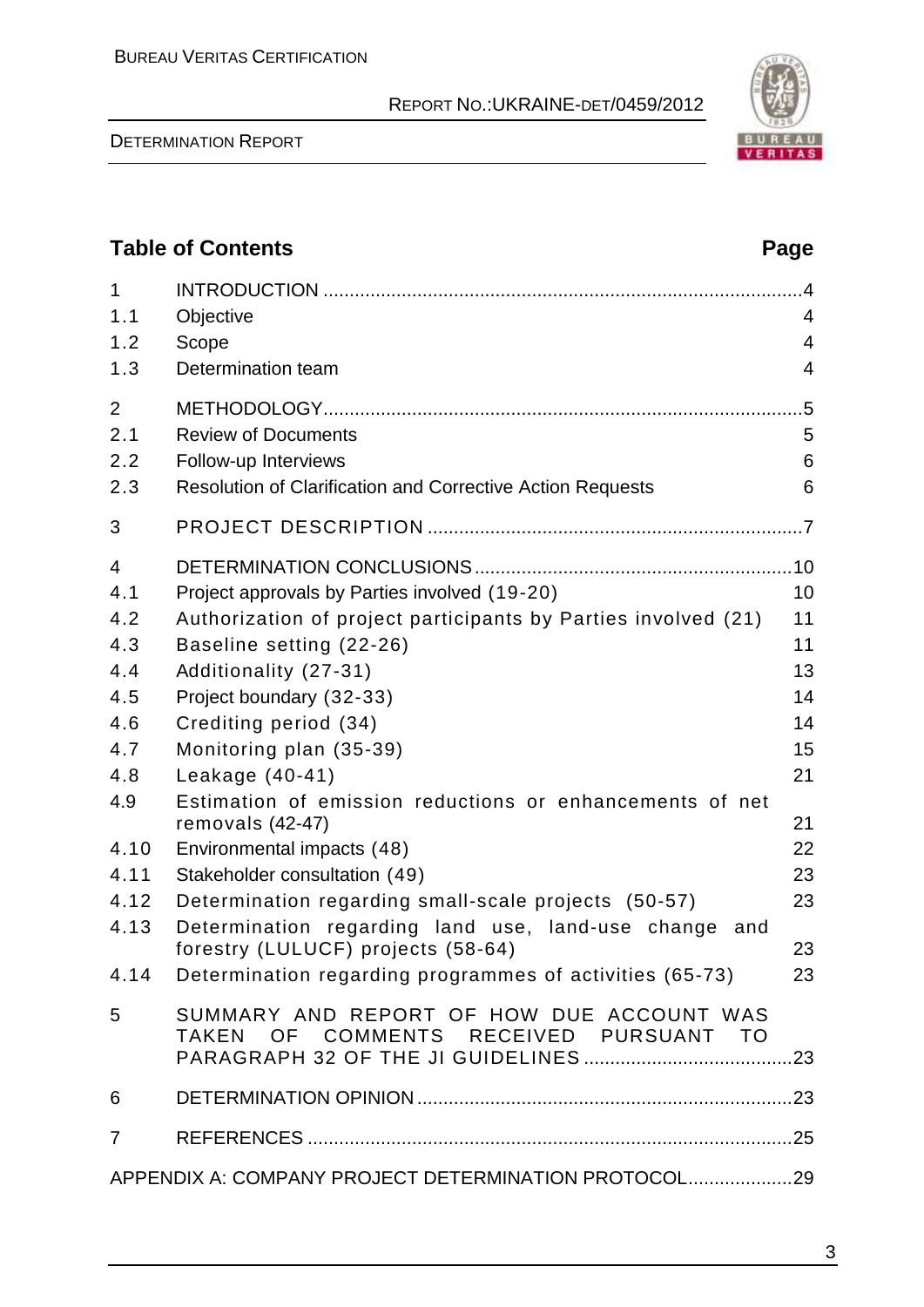DETERMINATION REPORT



# **1 INTRODUCTION**

CEP Carbon Emissions Partners S.A. has commissioned Bureau Veritas Certification to determine the JI project "Reduction of methane emissions on the gas equipment of gas distribution points, gas armature, flanged and threaded joints of gas distribution networks of PJSC "Poltavagaz" (hereafter called "the project") located in the territory of Poltava city, towns and settlements of Poltavskyi, Reshetylivskyi, Velyko -Bohachivskyi, Hlobinskyi, Dykanskyi, Zenkovskyi, Karlivskyi, Kobyliatskyi, Lokhvytskyi, Mashevskyi, Myrhorodskyi, Novo-Sanzharskyi and Chutovskyi districts of Poltava region, Ukraine.

This report summarizes the findings of the determination of the project, performed on the basis of UNFCCC criteria, as well as criteria given to provide for consistent project operations, monitoring and reporting.

# **1.1 Objective**

The determination serves as project design verification and is a requirement of all projects. The determination is an independent third party assessment of the project design. In particular, the project's baseline, the monitoring plan (MP), and the project's compliance with relevant UNFCCC and host country criteria are determined in order to confirm that the project design, as documented, is sound and reasonable, and meets the stated requirements and identified criteria. Determination is a requirement for all JI projects and is seen as necessary to provide assurance to stakeholders of the quality of the project and its intended generation of emissions reductions units (ERUs).

UNFCCC criteria refer to Article 6 of the Kyoto Protocol, the JI rules and modalities and the subsequent decisions by the JI Supervisory Committee, as well as the host country criteria.

# **1.2 Scope**

The determination scope is defined as an independent and objective review of the project design document, the project's baseline study and monitoring plan and other relevant documents. The information in these documents is reviewed against Kyoto Protocol requirements, UNFCCC rules and associated interpretations.

The determination is not meant to provide any consulting towards the Client. However, stated requests for clarifications and/or corrective actions may provide input for improvement of the project design.

# **1.3 Determination team**

The determination team consists of the following personnel:

### Kateryna Zinevych

Bureau Veritas Certification Team Leader, Climate Change Lead Verifier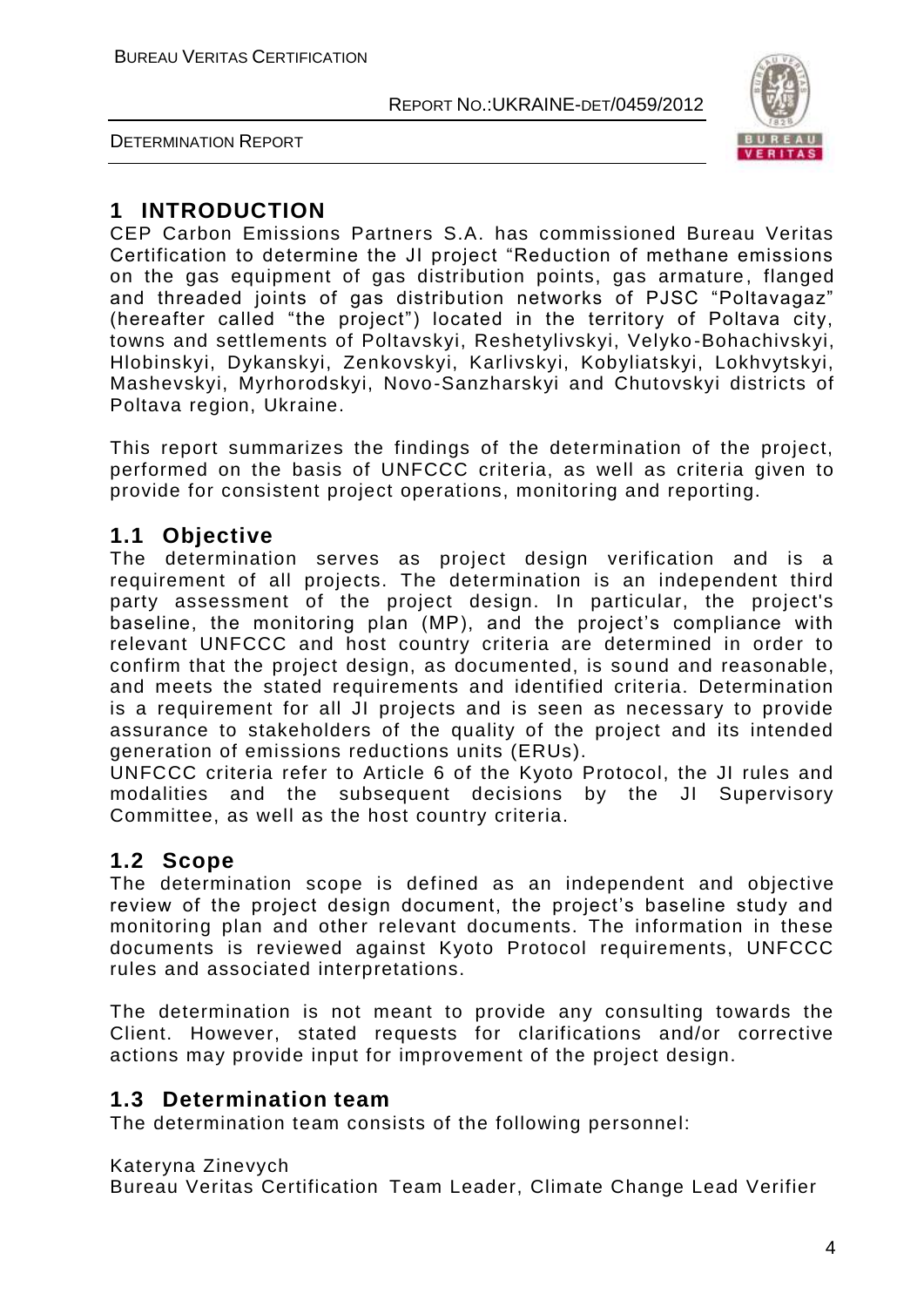DETERMINATION REPORT



Vasyl Kobzar

Bureau Veritas Certification Team Member, Climate Change Verifier

This determination report was reviewed by:

Ivan Sokolov Bureau Veritas Certification Internal Technical Reviewer

Oleksandr Kuzmenko

Bureau Veritas Certification Climate Change Specialist.

# **2 METHODOLOGY**

The overall determination, from Contract Review to Determination Report & Opinion, was conducted using Bureau Veritas Certification internal procedures.

In order to ensure transparency, a determination protocol was customized for the project, according to the version 01 of the Joint Implementation Determination and Verification Manual, issued by the Joint Implementation Supervisory Committee at its 19 meeting on 04/12/2009.

The protocol shows, in a transparent manner, criteria (requirements), means of determination and the results from determining the identified criteria.

The determination protocol serves the following purposes:

- It organizes, details and clarifies the requirements a JI project is expected to meet;
- It ensures a transparent determination process where the determiner will document how a particular requirement has been determined and the result of the determination.

The completed determination protocol, consisting of two tables, is enclosed in Appendix A to this report.

### **2.1 Review of Documents**

The Project Design Document (PDD) submitted by CEP Carbon Emissions Partners S.A. and additional background documents related to the project design and baseline, i.e. country Law, Guidelines for users of the joint implementation project design document form, Guidance on criteria for baseline setting and monitoring, Kyoto Protocol, Clarifications on Determination Requirements to be checked by an Accredited Independent Entity were reviewed.

To address Bureau Veritas Certification corrective action and clarification requests, CEP Carbon Emissions Partners S.A. revised the PDD and resubmitted the PDD version 03 dated 15/02/2012.

The determination findings presented in this report relate to the project as described in the PDD versions 01, 02 and 03.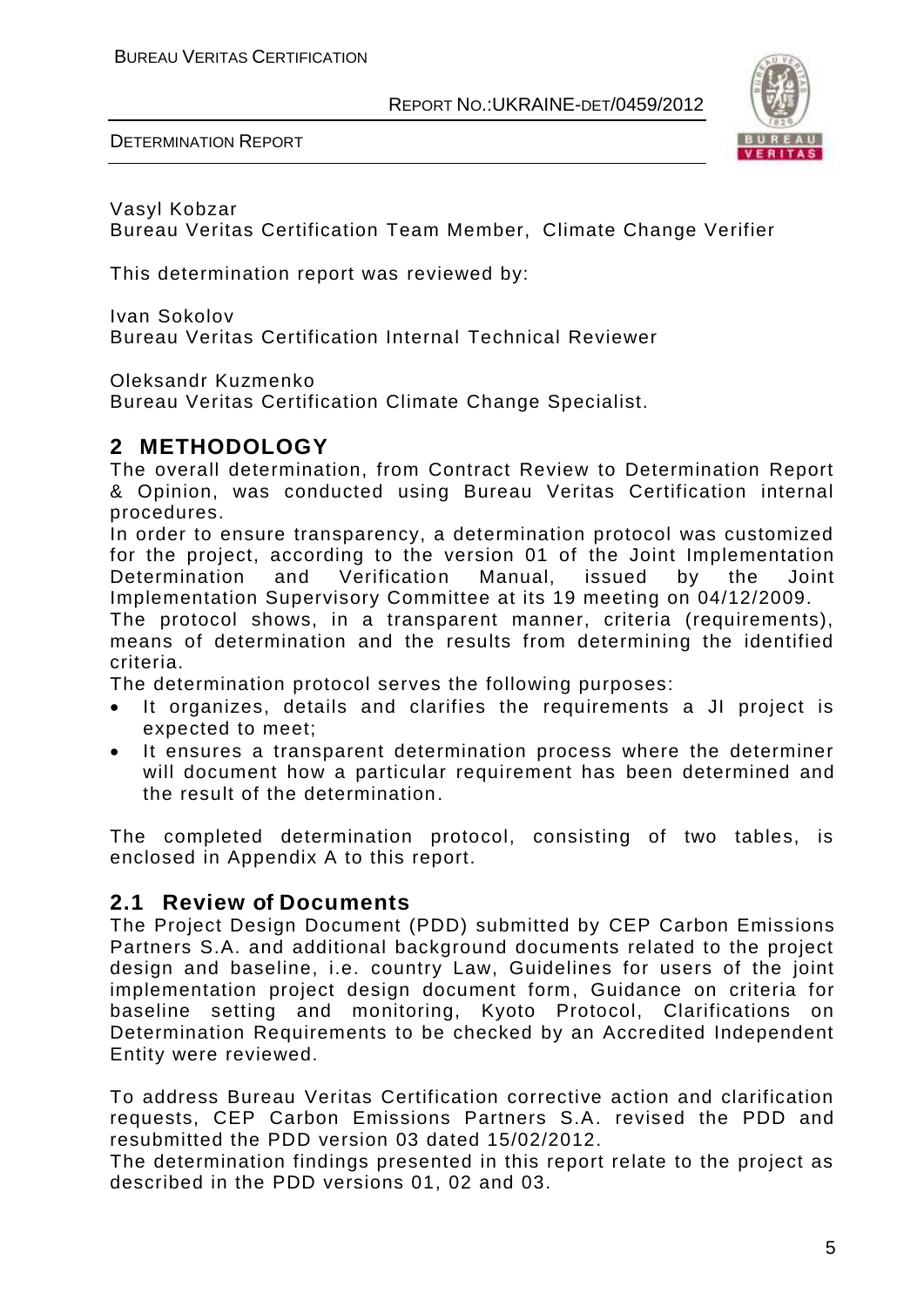DETERMINATION REPORT



# **2.2 Follow-up Interviews**

On 20/01/2012 Bureau Veritas Certification Determination team performed (on-site) interviews with project stakeholders to confirm selected information and to resolve issues identified in the document review. Representatives of PJSC "Poltavagaz" and CEP Carbon Emissions Partners S.A. were interviewed (see References). The main topics of the interviews are summarized in Table 1.

#### **Table 1 Interview topics**

| Interviewed organization   Interview topics |                                                         |
|---------------------------------------------|---------------------------------------------------------|
| PJSC «Poltavagaz»                           | Project history<br>≻                                    |
|                                             | Project approach<br>⋗                                   |
|                                             | Project boundary<br>➤                                   |
|                                             | <b>Implementation Schedule</b><br>⋗                     |
|                                             | Organizational structure<br>⋗                           |
|                                             | Responsibilities and authorities<br>↘                   |
|                                             | Training of personnel<br>⋗                              |
|                                             | Quality management procedures and technology<br>⋗       |
|                                             | Modernization /installation of equipment (records)<br>⋗ |
|                                             | Metering equipment control<br>⋗                         |
|                                             | Metering record keeping system, database<br>⋗           |
|                                             | <b>Technical documents</b><br>↘                         |
|                                             | Plan and procedures of monitoring<br>⋗                  |
|                                             | Permissions and licenses<br>⋗                           |
|                                             | Environmental impact assessment<br>≻                    |
|                                             | Stakeholders' responses<br>➤                            |
| <b>CEP Carbon</b>                           | ➤<br>Baseline methodology                               |
| <b>Emissions Partners</b>                   | Monitoring plan<br>➤                                    |
| S.A.                                        | Proof of additionality<br>➤                             |
|                                             | Emission reduction calculations<br>⋗                    |
|                                             | Project design<br>⋗                                     |
|                                             | Legal issues related to the project<br>⋗                |
|                                             | Environmental impact<br>➤                               |
|                                             | Approval by the Host Party                              |

# **2.3 Resolution of Clarification and Corrective Action Requests**

The objective of this phase of the determination is to raise the requests for corrective actions and clarification and any other outstanding issues that needed to be clarified for Bureau Veritas Certification positive conclusion on the project design.

Corrective Action Request (CAR) is issued, where:

(a) The project participants have made mistakes that will influence the ability of the project activity to achieve real, measurable additional emission reductions;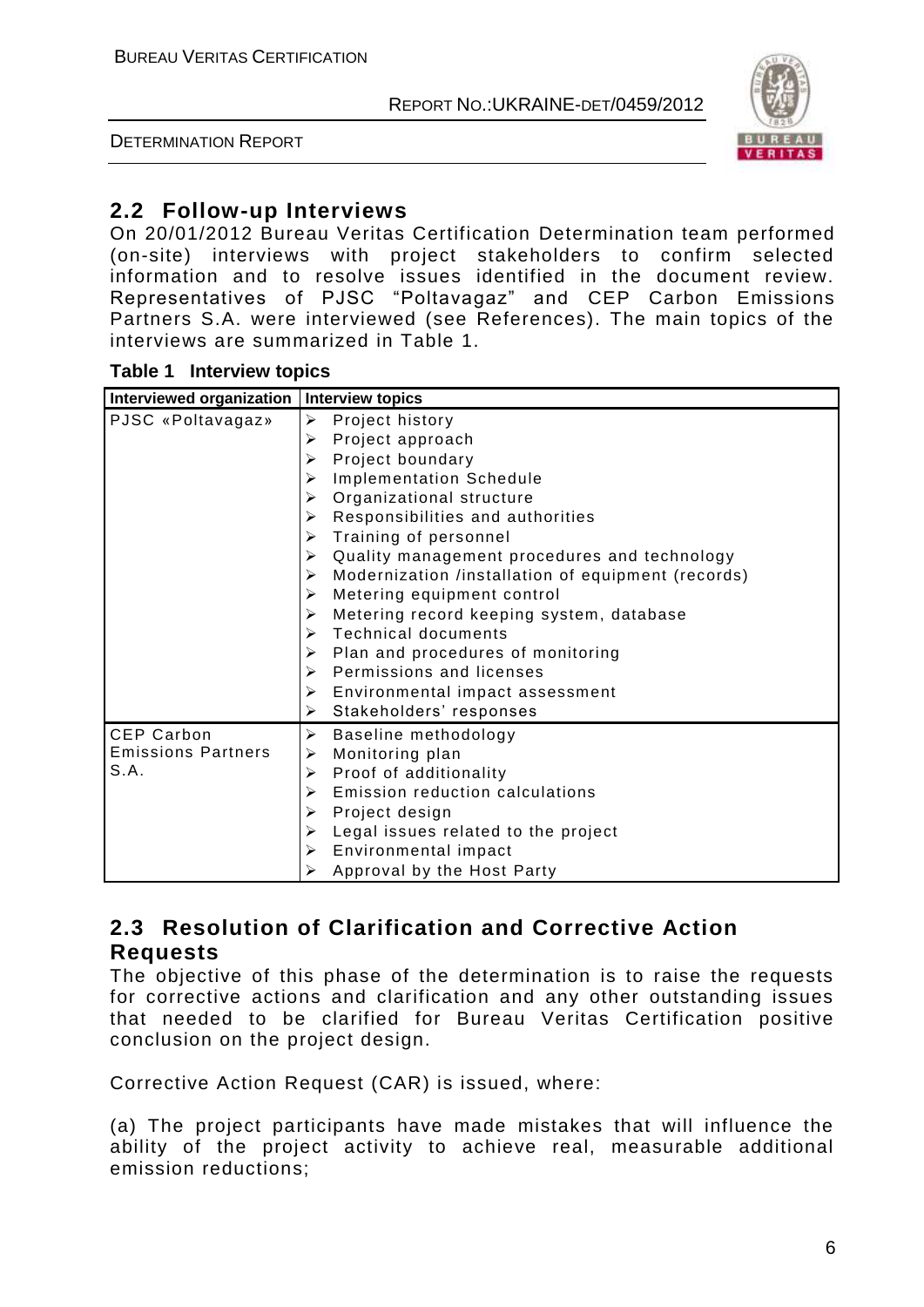

DETERMINATION REPORT

(b) The JI requirements have not been met;

(c) There is a risk that emission reductions cannot be monitored or calculated.

The determination team may also issue Clarification Request (CL), if information is insufficient or not clear enough to determine whether the applicable JI requirements have been met.

The determination team may also issue Forward Action Request (FAR), informing the project participants of an issue that needs to be reviewed during the verification.

To guarantee the transparency of the verification process, the concerns raised are documented in more detail in the verification protocol in Appendix A.

## **3 PROJECT DESCRIPTION**

The purpose of the project is reduction of natural gas leaks at gas transport and gas distribution infrastructure of PJSC «Poltavagaz», which are the result of faulty sealing of gas equipment and fittings. The basic sources of leaks, included into the project boundary are:

- *-* gas equipment (reducing gears, valves, filters, break switches, etc.), flanged and threaded joints located at gas distribution points (GDPs) and cabinet-type gas distribution points (CGDPs) of PJSC "Poltavagaz";
- *-* gas fittings (faucets, valve gates, screw valves, etc.), threaded and flanged joints located at gas pipelines of PJSC "Poltavagaz".

The project boundary encompasses 642 GDPs, 1 852 CGDPs, and 5 047 gas fitting units at gas pipelines.

The main reason of natural gas leaks is failure of sealing elements of equipment caused by temperature fluctuations and moisture. Basic component of natural gas is methane (92 - 95%), which is greenhouse gas. Repair of natural gas leaks will result in a reduction of greenhouse gas emissions. Hereinafter, for determination of natural gas leaks the term «methane leaks» is used, since leak measurements refer to methane.

PJSC «Poltavagaz» is an enterprise that provides transportation and supply of natural gas to industrial enterprises (689), public-service facilities (4543), consumers and population (369 879 apartments and individual accommodation units) in the city of Poltava, towns and settlements of Poltava region, Ukraine.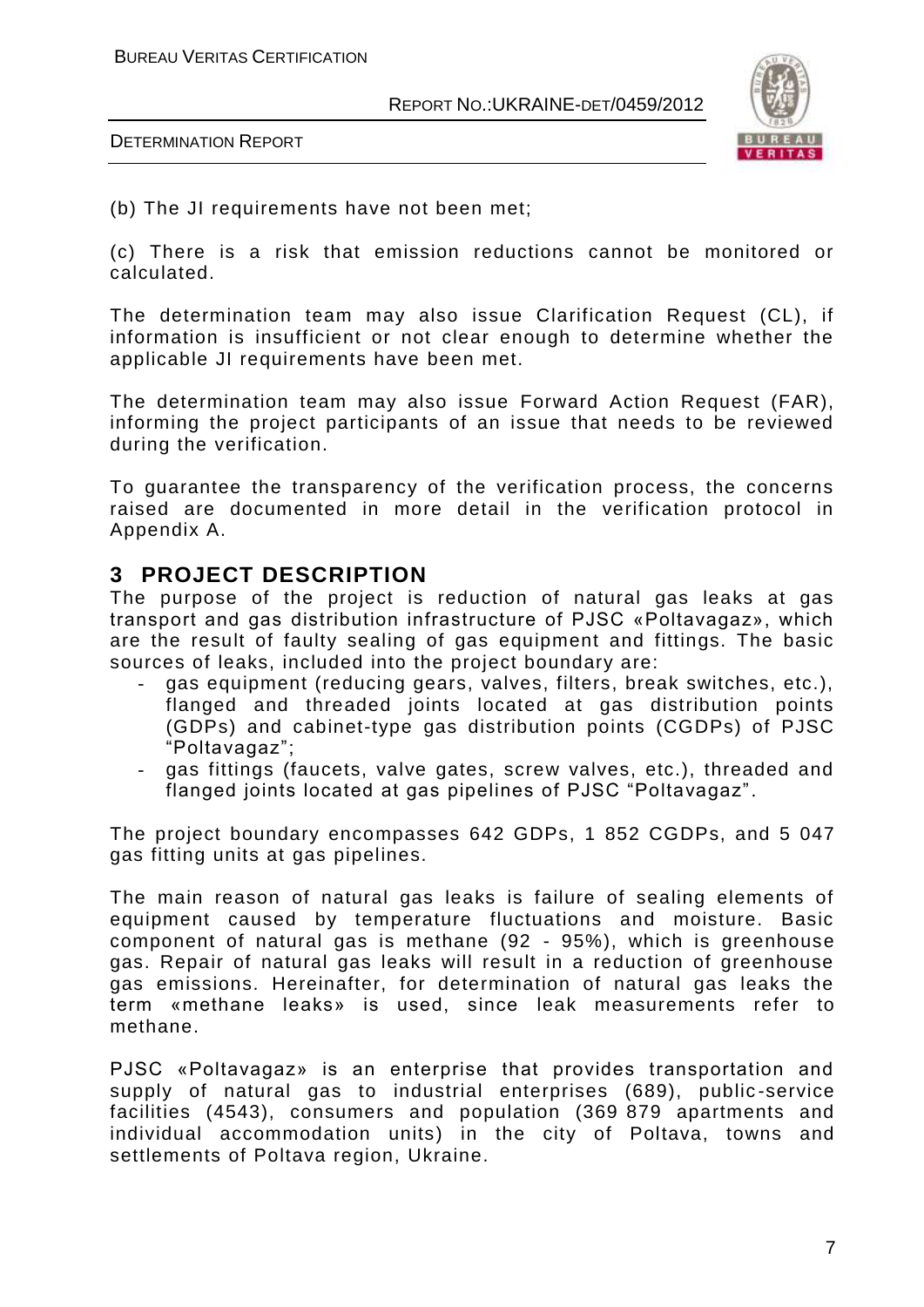

DETERMINATION REPORT

The structure of existing tariffs for gas transportation regulated by the state does not take into account the amortization and investment needs of gas distribution enterprises. This leads to a lack of financing for repair works and modernization of gas networks, purchase of proper technological equipment and components, and, as a result, contributes to the increase of natural gas leaks at PJSC «Poltavagaz» facilities.

Before the launch of this project, an application of Joint Implementation Mechanism provided for by the Kyoto Protocol was planned. For this purpose, Moston Properties Limited and PJSC «Poltavagaz» signed Memorandum of understanding relating to the JI Project in February 2005.

Project activities are aimed at the reduction of methane leaks that occur as a result of faulty sealing of gas equipment of GDPs (CGDPs) and gas fittings of PJSC «Poltavagaz» gas pipelines.

Within the framework of the JI project in order to repair methane leaks at gas equipment and gas fittings three types of repairs are applied:

- 1. Complete replacement of old gas equipment and gas fittings with new units.
- 2. Repair of components of gas equipment and gas fittings.
- 3. Replacement of pressure-sealing elements with the use of modern sealing materials, changing the common practice of servicing and repair on the basis of paronite gaskets and sealing stuffing of cotton fibre with fatty impregnation and asbestos -graphite filler.

The existing practice of servicing and repair on the basis of paronite gaskets and sealing stuffing of cotton fibre with fatty impregnation and asbestos-graphite filler does not give a long-lasting effect of methane leak reductions.

As a result of JI project activities, in addition to methane leak red uctions, technical losses of natural gas will decrease, a contribution will be made to the improvement of environmental situation, and the risk of accidents and explosions will be reduced.

Project activities will include:

 $\triangleright$  Implementation of Purposeful Examination and Technical Maintenance (PETM) of gas equipment of GDPs (CGDPs) and gas fittings, flanged and threaded joints. This is a modern and the most economically effective practice, which provides possibilities of not only detection of leak points but also determination of leak volume (i.e., potential gas leak reductions). This key information is required for substantiation of efficiency of repair works and priority choice of its objects, which is important under short financing for repair of all leaks. This activity will include the purchase and calibration of modern metering equipment, appropriate training of employees, monitoring of all gas equipment and fittings as well as flange and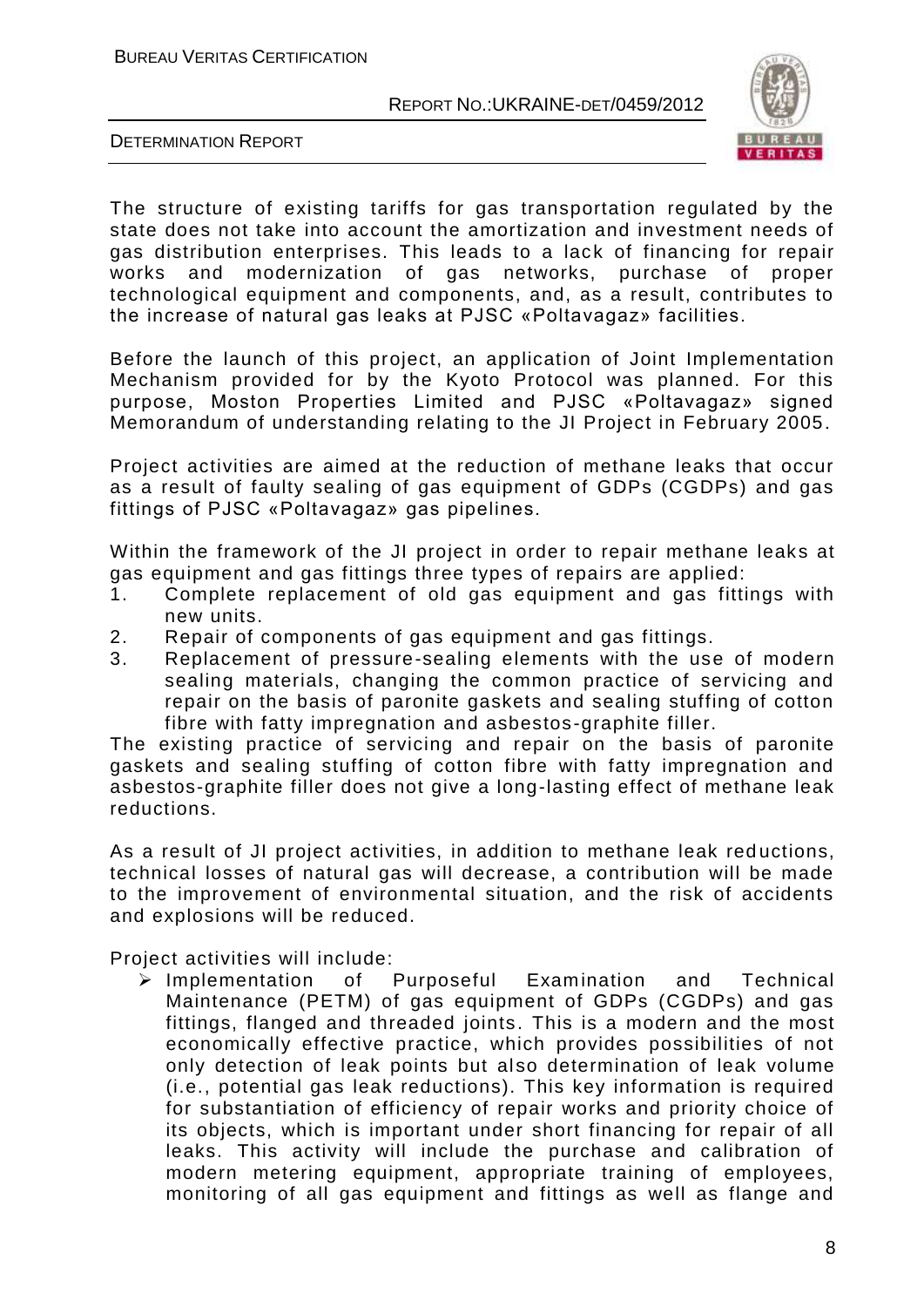



threaded joints, creation of leak data collection and storage system, and implementation of internal audit and quality assurance system for repair and accounting of methane leaks;

- Detection and measurement of methane leaks: leak monitoring system at all gas equipment of GDPs (CGDPs), gas fittings (gate valves, faucets, screw valves), flanged and threaded joints, including repaired methane leaks (repaired components of equipment). Monitoring will be carried out on a regular basis by specially trained staff. Detected leak points will be duly marked with individual numbers; methane leak volumes will be measured and registered in the database;
- Repair of all leaks detected: repairs of leaking gas equipment of GDPs (CGDPs) and gas pipeline fittings under this project will vary from replacement of sealing elements by using pressure-sealing or new materials to major overhauls and replacement of gas equipment and gas fittings by new modern equipment. The repaired components of GDP (CGDP) gas equipment and gas pipeline fittings will be inspected regularly, as a part of standard monitoring activity, to make sure that they did not become the source of leaks again.

The project was initiated in February 2005:

In February 2005 an inspection of GDP (CGDP) gas equipment and gas fittings, flanged and threaded joints of gas pipelines of PJSC «Poltavagaz» and primary leak metering took place, the results of these measurements made the basis for setting the project baseline.

04/02/2005 – Moston Properties Limited (UK) and PJSC «Poltavagaz» signed the Memorandum of Understanding relating to the JI project. It was also stipulated in the contract, that Moston Properties Limited had to develop the emission monitoring programme and the JI Project Design Document (PDD).

07/02/2005 – a Working Team was created in order to ensure compliance with the JI project monitoring plan.

17/02/2005 – PJSC «Poltavagaz» approved the PDD (version 01), which included the programme of emission monitoring.

February 2005 – the start of inspection and repair works at GDP (CGDP) gas equipment and gas fittings, flanged and threaded joints of gas distribution networks of PJSC «Poltavagaz».

10/12/2010 – with the consent of PJSC «Poltavagaz», Moston Properties Limited assigned all its rights and obligations under the Memorandum of Understanding relating to the JI project to CEP Carbon Emissions Partners S.A. (Switzerland); on this ground CEP Carbon Emissions Partners S.A. and PJSC «Poltavagaz» signed an Emission Reductions Purchase Agreement relating to the JI project dated 14/07/2011.

10/11/2011 – due to changes in organizational structure, new line -up of the Working Team was approved.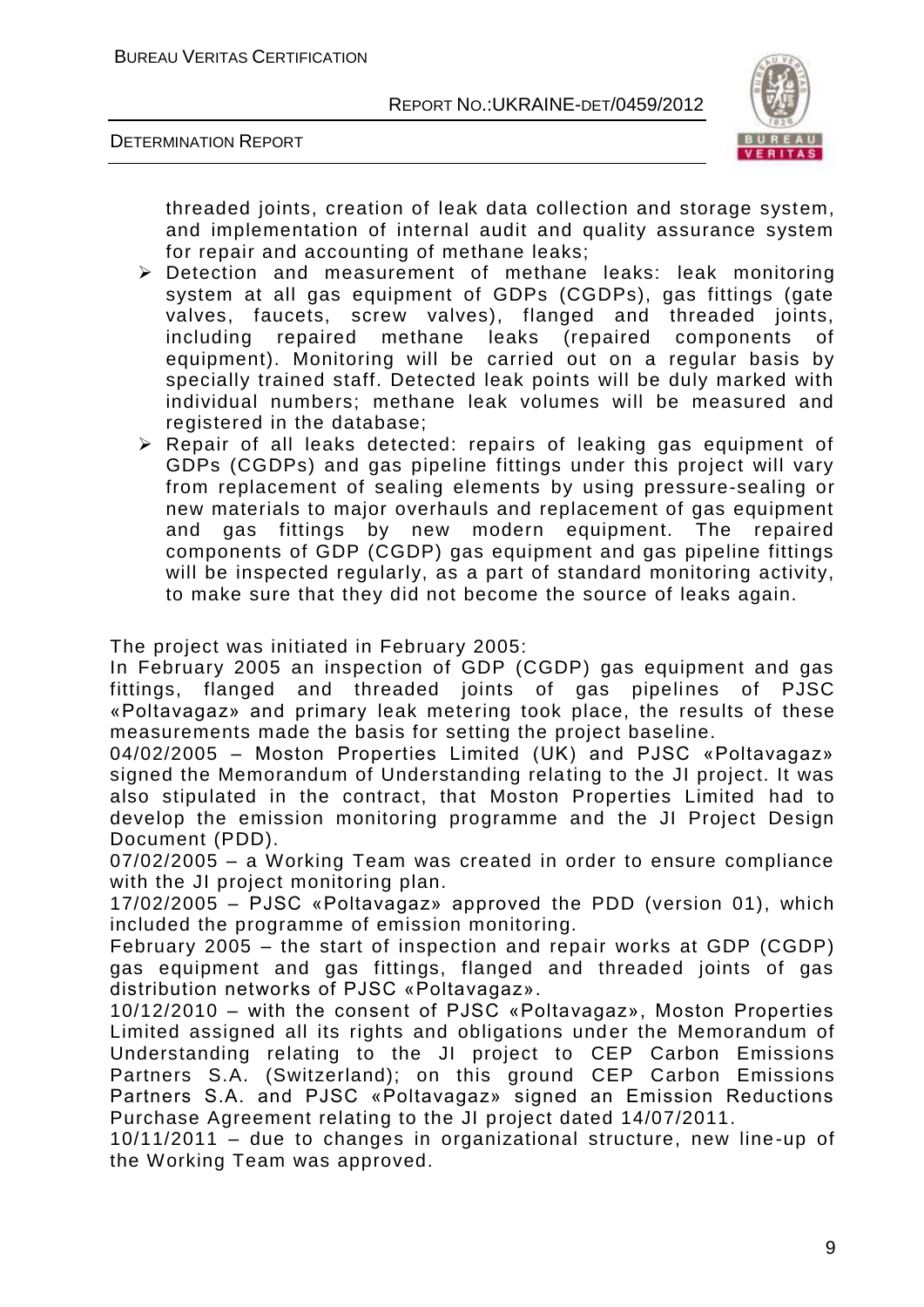BUREAU VERITAS CERTIFICATION

REPORT NO.:UKRAINE-DET/0459/2012



DETERMINATION REPORT

13/12/2011 – obtaining of a Letter of Endorsement from the State Environmental Investment Agency of Ukraine.

23/01/2012 – obtaining of a Letter of Approval from the Federal Office for the Environment of Switzerland (FOEN).

The project has unlimited lifetime as programmes of PETM, monitoring and leak repair are aimed at becoming a part of PJSC «Poltavagaz» operational routine. Reduction of  $CO<sub>2</sub>$  emissions is claimed for the period of 12 years and 11 months in accordance with modality and procedures of JI Mechanism.

Determination protocol of the project contains CARs and CLs for PDD versions 01, 02 and 03.

# **4 DETERMINATION CONCLUSIONS**

In the following sections, the conclusions of the determination are stated.

The findings from the desk review of the original project design documents and the findings from interviews during the follow-up visit are described in the Determination Protocol in Appendix A.

The Clarification and Corrective Action Requests are stated, where applicable, in the following sections and are further documented in the Determination Protocol in Appendix A. The determination of the Project resulted in 35 Corrective Action Requests and 7 Clarification Requests were presented.

The number between brackets at the end of each section correspond to the DVM paragraph.

# **4.1 Project approvals by Parties involved (19-20)**

The project "Reduction of methane emissions on the gas equipment of gas distribution points, gas armature, flanged and threaded joints of gas distribution networks of PJSC «Poltavagaz» has been already supported by the Government of Ukraine, namely by the State Environmental Investment Agency of Ukraine, which issued a Letter of Endorsement for the JI Project (No. 3602/23/7 as of 13/12/2011).

After the Determination Report is complete, the Project Design Documents will be submitted to the State Environmental Investment Agency of Ukraine to receive a Letter of Approval.

The project has already received an approval from the Swiss Government, namely the Federal Office for the Environment (FOEN) of Switzerland, which issued the Letter of Approval of JI project No.J294-0485 dated 23/01/2012.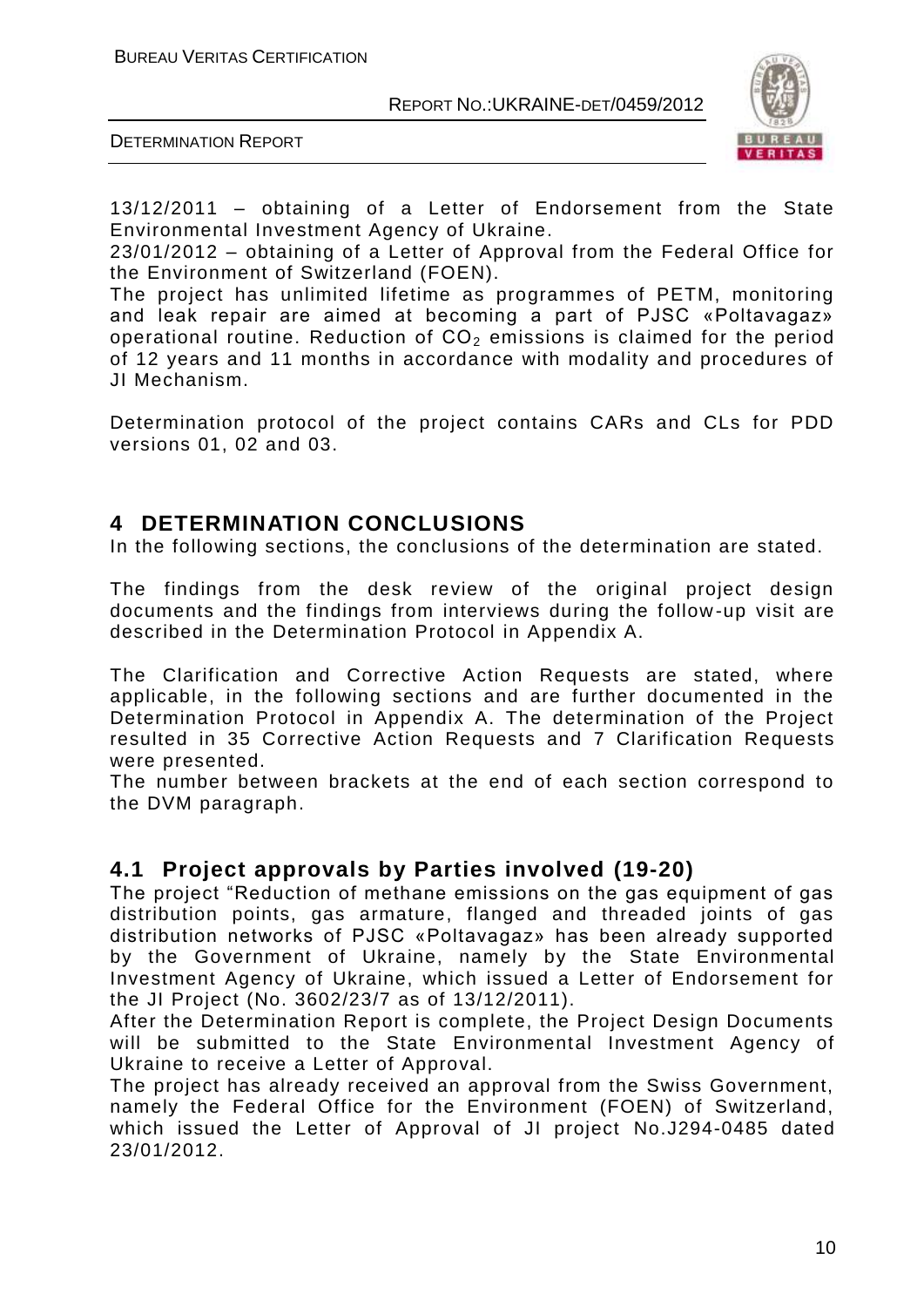

DETERMINATION REPORT

Since the project has not been approved by the Host Party, CAR 01 is under consideration and will be closed after the report is completed (see Appendix A).

The identified areas of concern as to the project approvals by the Parties, project participants responses and Bureau Veritas Certification's conclusion are described in Appendix A to the Determination report (refer to CAR 01).

# **4.2 Authorization of project participants by Parties involved (21)**

The participation for each of the legal entities listed as project participants in the PDD will be authorized through written Letters of Approval (from the Government of Switzerland, as the country -investor, and from Ukraine, as the Host Party). See Section 4.1 of this Report.

# **4.3 Baseline setting (22-26)**

The PDD explicitly indicates that using a methodology for baseline setting and monitoring developed in accordance with appendix B of the JI guidelines (hereinafter referred to as JI specific approach) was the selected approach for identifying the baseline (according to the paragraph 11 of the Guidance on criteria of baseline setting and monitoring, version 03).

To set the baseline the JI specific approach based on approved methodology AM0023 "Leak detection and repair in gas production, processing, transmission, storage and distribution systems and in refinery facilities", Version 04.0.0 was applied.

The PDD provides a detailed theoretical description in a complete and transparent manner, as well as justification, that the baseline is established:

- (a) By listing and describing the following plausible future scenarios on the basis of conservative assumptions and selecting the most plausible one:
	- a. The scenario under which the company sticks to the existing system of detection and repair of leaks;
	- b. The scenario under which the project is implemented without using the JI Mechanism.
- (b) Taking into account relevant national and/or sectoral policies and circumstances, such as sectoral reform initiatives, local fuel availability, power sector expansion plans, and the economic situation in the project sector. In this context, the following key factors that affect a baseline are taken into account: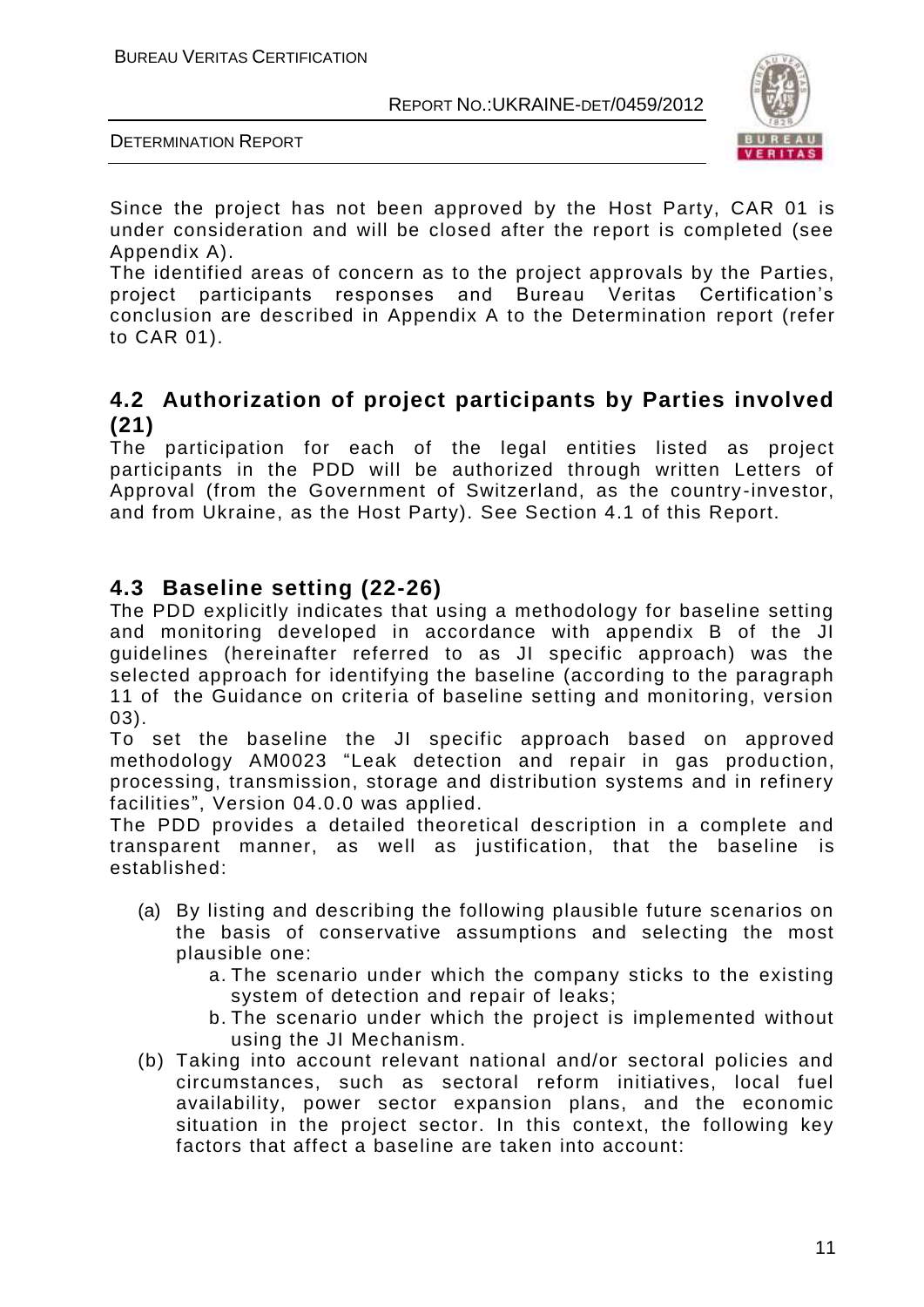



- a. The energy sector plays absolute and decisive role in Ukraine as the power industry is a political factor of sovereignty. The Ukrainian economy is one of the most energy demanding economies in the world by primary energy consumption per unit of gross domestic product.
- b. Most natural gas transportation and supply companies currently working in Ukraine operate of equipment installed back in the Soviet era.
- c. The current practice of detection and elimination of natural gas losses and, correspondingly, methane emissions complies with the current legislation of Ukraine. The legislation permits the loss of natural gas and, correspondingly, methane emissions in the course of natural gas transportation. The standards set only the frequency of inspection of equipment by gas distribution organizations to detect losses of natural gas. The practice of natural gas loss detection at PJSC "Poltavagaz" meets the standards. The control of compliance with norms shall be performed by annual inspections by authorized bodies.
- d. The state support in the sphere of natural gas transportation and supply is available in accordance with funds provided by the State Budget of Ukraine for the corresponding year.
- e. Ukraine already implements JI projects in the sphere of natural gas transportation and supply "Reduction of methane emissions at flanged, threaded Joints and shut-down devices of OJSC "Kyivgas" equipment", "Reduction of Methane Emissions at Flanged, Threaded Joints and Shut-down Devices of OJSC "Odesagas" Equipment", "Reduction of natural gas emissions at OJSC "Odesagas" gate stations and gas distribution networks") by selling emission reduction units.

The PDD provides a detailed theoretical description in a complete and transparent manner, as well as justification, that the baseline is duly established.

The identified areas of concern as to the baseline, project participants responses and Bureau Veritas Certification's conclusion are described in Appendix A to the Determination report (refer to CAR 17-CAR 25).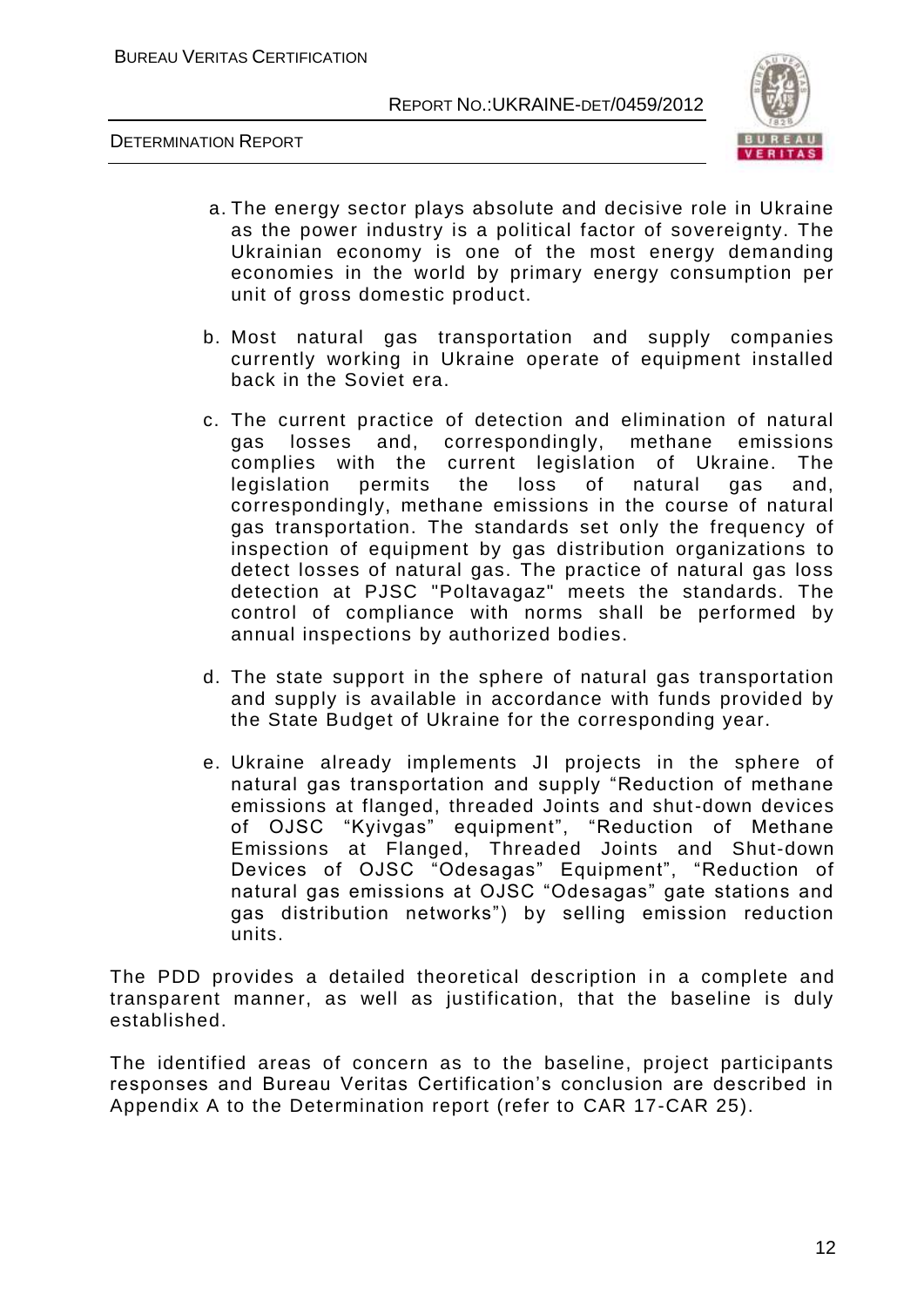

DETERMINATION REPORT

# **4.4 Additionality (27-31)**

The most recent version of the "Tool for the demonstration and assessment of additionality" approved by the CDM Executive Board was used according to the JI specific approach determined as per clause 2(c) of annex I to the "Guidance on criteria for baseline setting and monitoring", Version 03. All explanations, descriptions and analyses are made in accordance with the selected tool.

The PDD provides a justification of the applicability of the approach with a clear and transparent description, as per item 4.3 above.

The developer of the project proved that the amount of project anthropogenic emissions is lower than the emissions that would occur in the absence of project activity.

The latest version of the PDD demonstrated that there are several barriers preventing proposed project activity.

Two realistic and plausible alternative scenarios specified in the project were determined:

- Continuation of current situation at the enterprise;

- Implementation of measures provided by the project, without a mechanism established by Article 6 of the Kyoto Protocol to the UN Framework Convention on Climate Change

and compliance of such scenarios with compulsory legislation and regulatory acts was proved.

To demonstrate that the project is not a plausible baseline scenario without a JI project, the following process is applied, which consists of the following steps:

- $\triangleright$  Barrier analysis: The analysis demonstrates that there are organizational and financial barriers as well as lack of experience and technical knowledge of available qualified personnel at the beginning of the project
- $\triangleright$  Common practice analysis: Measures similar to activities under this project can be carried out at present only in case of receipt of expected income from the implementation of the mechanism established by Article 6 of the Kyoto Protocol to the UN Framework Convention on Climate Change. Thus, this project is deemed to satisfy the additionality criteria.

Thus, the general conclusion is that project activity meets the criteria of additionality, is not the baseline scenario and is additional. Additionality is demonstrated properly, as a result of the analysis using the selected approach.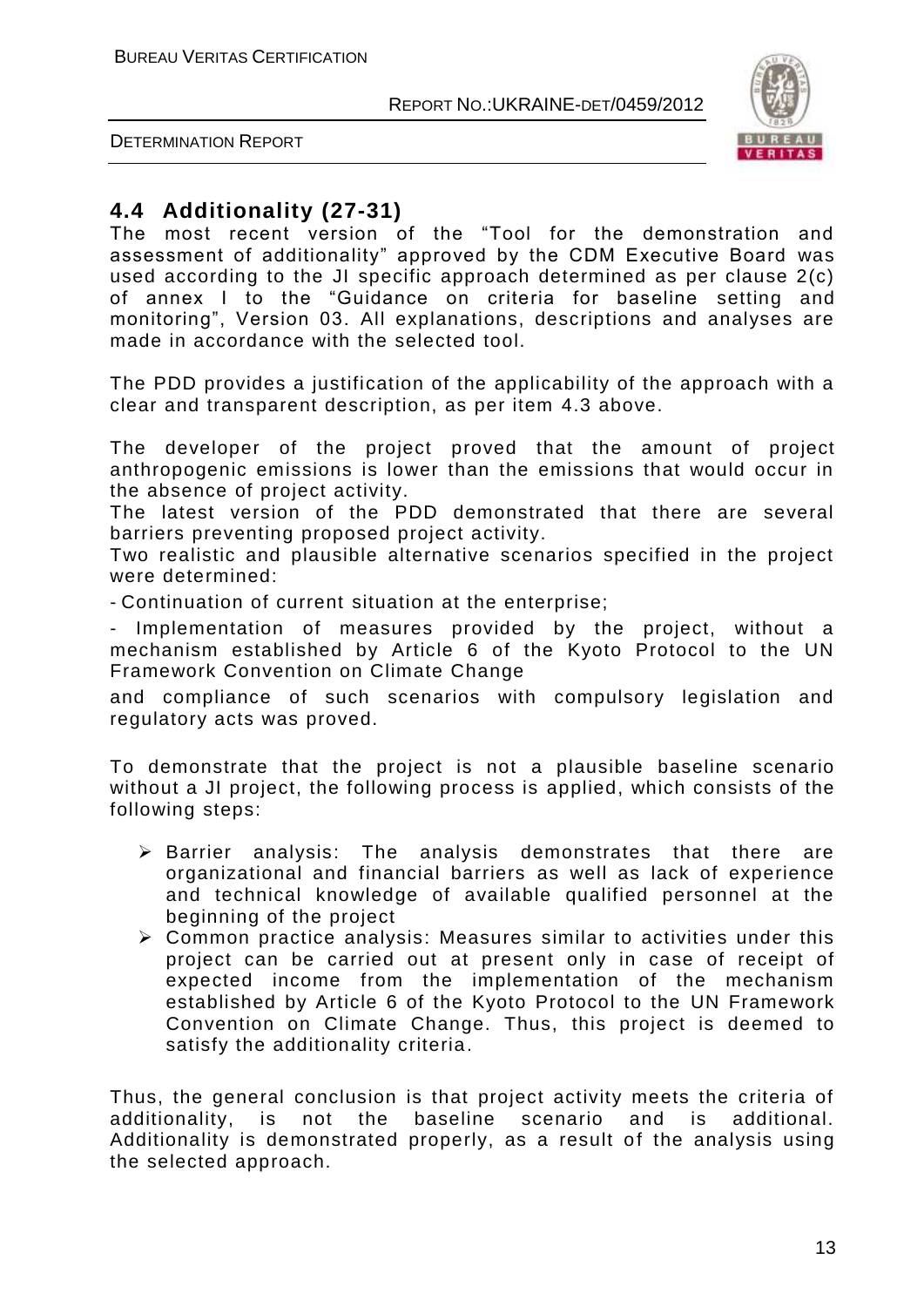

DETERMINATION REPORT

The identified areas of concern as to the additionality, project participants responses and Bureau Veritas Certification's conclusion are described in Appendix A to the Determination report (refer to CAR 26, CAR 27, CL 04).

# **4.5 Project boundary (32-33)**

The project boundary defined in the PDD, which is according to the specific approach outlined by physical, geographical location of all gas supply system of PJSC "Poltavagaz" (gas supply networks and facilities for gas supply of urban settlements, the system of gas pipelines, GDPs, GDSs, GDIs, pressure regulators, gas supply systems of municipal and industrial enterprises, gas supply of buildings, etc.), encompasses all anthropogenic emissions by sources of greenhouse gases (GHGs) that are:

- (i) Under the control of the project participants, such as:
- Leaks at gas equipment (reducers, valves, filters, etc.) of gas distribution points (cabinet-type gas distribution points);
- (ii) Reasonably attributable to the project, such as:
- *-* methane leaks in gas armature (faucets, valves, etc.), threaded and flanged joints, located in gas distribution networks of PJSC "Poltavagaz"
- (iii) Significant, i.e., as a rule of thumb, would by each source account on average per year over the crediting period for more than 1 per cent of the annual average anthropogenic emissions by sources of GHGs, or exceed an amount of 2,000 tonnes of  $CO<sub>2</sub>$  equivalent, whichever is lower.

The delineation of the project boundary and the gases and sources included are appropriately described and justified in the PDD

# **4.6 Crediting period (34)**

The PDD states the starting date of the project as the date on which the Memorandum of Understanding relating to the JI project between Moston Properties Limited and PJSC «Poltavagaz» was signed, and the starting date is 04/02/2005, which is after the beginning of 2000.

The PDD states the expected operational lifetime of the project in years and months, which is 12 years and 11 months, or 155 months, from 04/02/2005 to 31/12/2017.

The PDD states the length of the crediting period in years and months, which is 12 years and 11 months, or 155 months, and its starting date is 17/02/2005, which is the date when the first project activities at gas pipelines of PJSC "Poltavagaz" were implemented.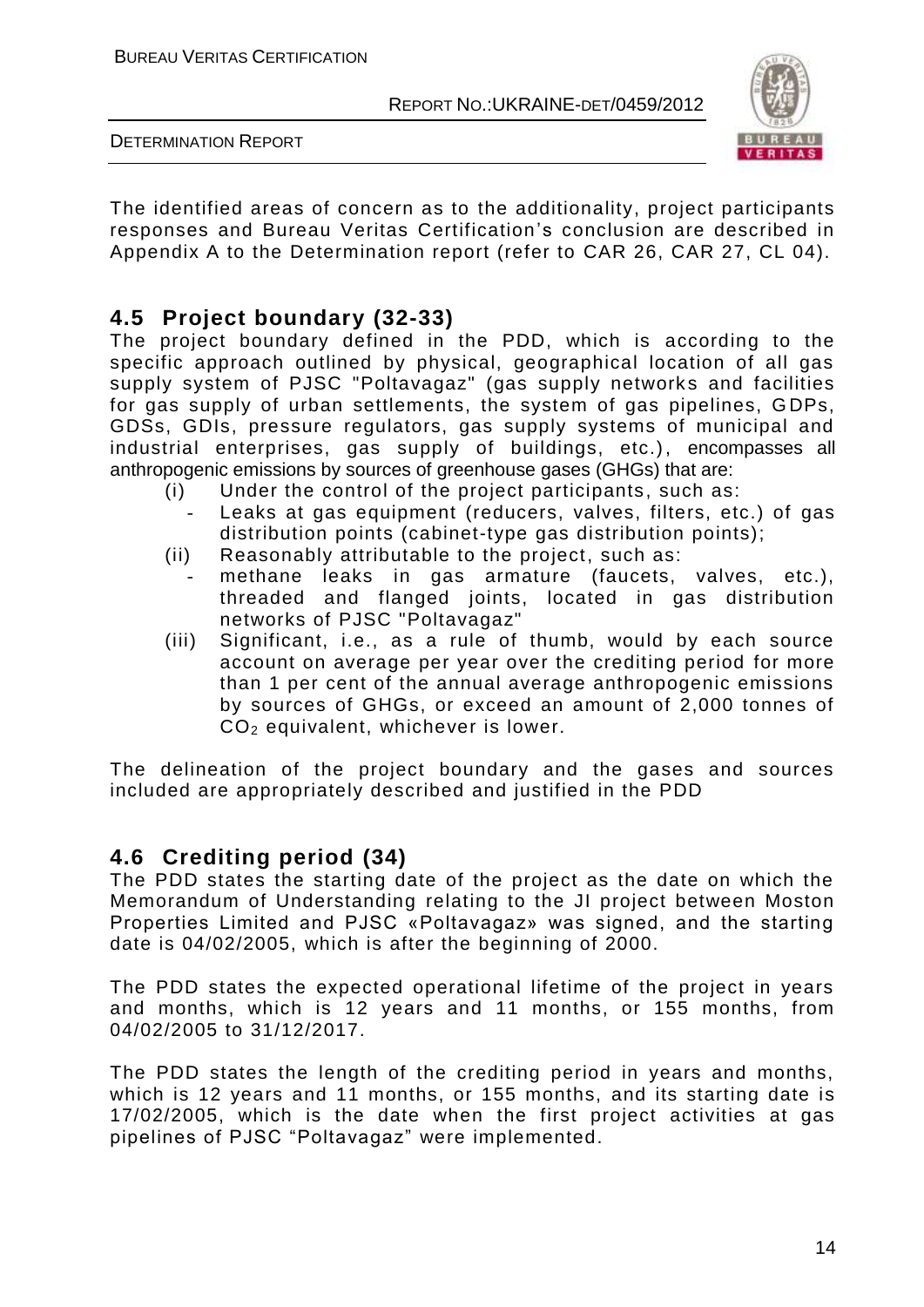



The PDD states that the crediting period for the issuance of ERUs starts only after the beginning of 2008 and does not extend beyond the operational lifetime of the project.

The PDD states that the extension of its crediting period beyond 2012 is subject to the host Party's approval, and the estimates of emission reductions or enhancements of net removals are presented separately for those until 2012 and those after 2012 in all relevant sections of the PDD.

The identified areas of concern as to the crediting period, project participants responses and Bureau Veritas Certification 's conclusion are described in Appendix A to the Determination report (refer to CAR 28, CAR 29).

#### **4.7 Monitoring plan (35-39)**

The PDD, in its monitoring plan section, explicitly indicates that the JI specific approach was selected.

The monitoring plan describes all relevant factors and key characteristics that will be monitored, and the period in which they will be monitored, in particular also all decisive factors for the control and reporting of project performance, such as reporting forms, the operational structure and management structure of the enterprise, that will be applied when implementing the monitoring plan.

The monitoring plan specifies the indicators, constants and variables that are reliable (i.e. provide consistent and accurate values), valid (i.e. are clearly connected with the effect to be measured), and that provide a transparent picture of the emission reductions or enhancements of net removals to be monitored such as: methane concentration in reservoirs, methane leak rate for each detected leak, reservoir volume.

The monitoring plan draws on the list of standard variables contained in appendix B of "Guidance on criteria for baseline setting and monitoring" developed by the JISC, as appropriate, among which: methane leak rate for each detected leak (FCH4,i), methane concentration in a reservoir (*wsampleCH4,i*), number of hours of equipment operation (Ti).

According to Guidance for users of JI PDD forms, version 04, described approach to monitoring clearly and accurately specifies :

(i) Data and parameters that are not monitored throughout the crediting period, but are determined only once , and that are available already at the stage of the PDD development: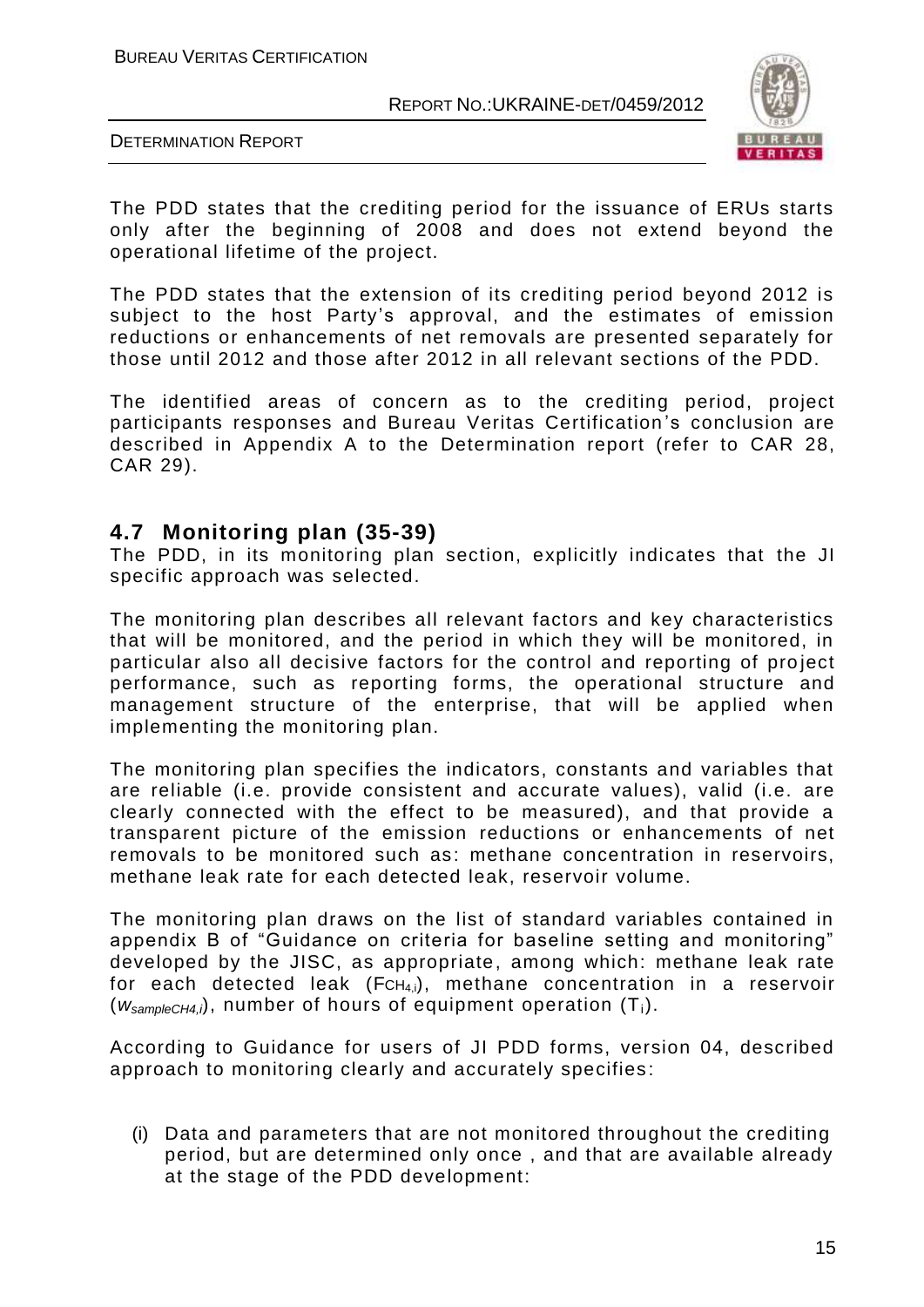

DETERMINATION REPORT

|                  | Serial number of gas equipment of GDPs (CGDPs), <br>flanged or threaded joints, gas fitting of gas pipeline<br>where methane leaks were detected |
|------------------|--------------------------------------------------------------------------------------------------------------------------------------------------|
| $V_{\text{bag}}$ | Reservoir volume, $m3$                                                                                                                           |

- (ii) Data and parameters that are not monitored throughout the crediting period, but are determined only once (and thus remain fixed throughout the crediting period), but that are not already available at the stage of PDD development: absent.
- (iii)Data and parameters that are monitored throughout the crediting period:

| T <sub>i</sub>                                                                     | Number of hours when the equipment at which leak was<br>detected was in operation during the year, h |  |
|------------------------------------------------------------------------------------|------------------------------------------------------------------------------------------------------|--|
| Data                                                                               | Date of repair (reconstruction) and monitoring, month and<br>year                                    |  |
| GWPCH <sub>4</sub>                                                                 | Global warming potential for methane, tCO <sub>2</sub> e/tCH <sub>4</sub>                            |  |
| $FCH_{4,i}$                                                                        | Methane leak rate for each detected leak, $m^3CH_4/h$                                                |  |
| $t_i$                                                                              | Gas temperature, °C                                                                                  |  |
| $P_i$                                                                              | Gas pressure, MPa                                                                                    |  |
| $UR_i$<br>The uncertainty range for the measurement method applied<br>to leak i, % |                                                                                                      |  |
| $W_{sampleCH4,i}$                                                                  | Methane concentration in the reservoir, %                                                            |  |
| $\tau_i$                                                                           | The time during which methane concentration in reservoir<br>reaches certain level, s                 |  |

After the detection and measurement of methane leaks a monitoring programme was developed for all gas equipment of GDPs (CGDPs), shutoff and control valves, flanged and threaded joints of PJSC "Poltavagaz" gas pipelines. Implementation of the programme is a part of the JI project activity. The monitoring covers emissions from newly detected sources of leaks and control of already repaired equipment where gas leaks have been detected before.

Under the JI project the Working Team of PJSC "Poltavagaz" drew up a Registry of gas distribution points and gas fittings of the JI project "Reduction of methane emissions on the gas equipment of gas distribution points, gas armature, flanged and threaded joints of gas distribution networks of PJSC "Poltavagaz" (see Supporting Document 1), which includes full information about all GDPs (CGDPs), shut-off and control valves, flanged and threaded joints included into the Project boundary.

All relevant data associated with calculation of methane emission reductions are stored in an electronic database. Each Monitoring Report will contain all necessary information from this database.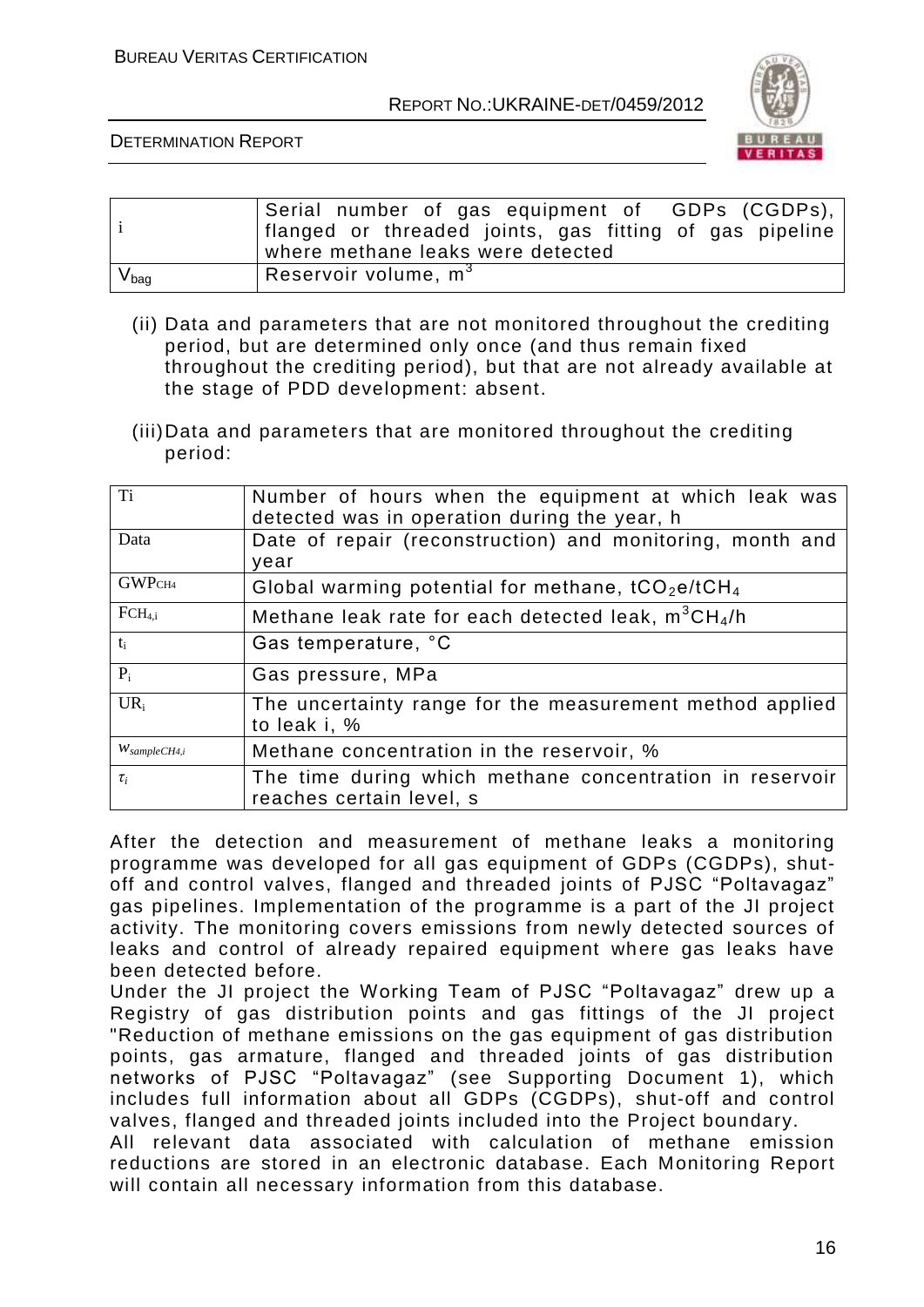

DETERMINATION REPORT

Project data and documents in paper and/or electronic form shall be stored till 31/12/2019 pursuant to Orders No. 29/1 dated 07/02/2005 and No. 352 dated 10/11/2011 issued by the management board of PJSC "Poltavagaz"

The monitoring plan describes the methods employed for data monitoring (including its frequency) and recording, such as archiving of data by technical staff and accounting department of the enterprise as well as maintenance engineers.

The monitoring plan elaborates all algorithms and formulae used for the estimation/calculation of baseline emissions and project emissions, such as:

Formulae used for estimation of baseline emissions (for each gas, source, etc.; emissions in t  $CO<sub>2</sub>$ ):

When using the leak-proof bag method of leak measurement, methane leaks from one unit of equipment can be calculated in accordance with the following formula:

$$
F^{-}_{\text{CH}_{4,i}} = Vbag * w_{sampleCH4,i} * 3600 / \tau_{i}, where
$$
 (1)

 $F^{+}{}_{\textit{CH}_{4,i}}$  - methane leak rate (volume) through leaky piece of equipment *i* 

before the repair (replacement),  $m^3/h$ ;

Vbag - volume of a leak-proof bag for measurement,  $m^3$ ;

 $W_{sampleCH4,i}$  - methane concentration in a leak sample that is the difference of concentrations at the beginning and at the end of measurement, %;

τ<sup>i</sup> - average time for bag filling for leak *i* before its repair (replacement), seconds.

Methane leak rate (volume) obtained as a result of measurements is adjusted to standard conditions ( $P_H$  = 0,1013 MPa,  $T_H$  = 273 K) in accordance with the following formula:

$$
F_{CH_{4,i,B}} = \frac{F^{-}{}_{CH_{4,i}} \cdot 273 \cdot P}{0,1013 \cdot (273+t)}, \text{ where}
$$
 (2)

 $F_{\scriptscriptstyle CH_{4,i,B}}$  – methane leak rate (volume) for element *i*, adjusted to standard conditions (before the repair, replacement),  $\mathsf{m}^{3}\mathsf{/h};$ 

 $F^{+}{}_{\mathrm{CH}_{4,i}}$  – methane leak rate (volume) through leaky piece of equipment *і* 

before the repair (replacement),  $m^3/h$ ;

Р – gas pressure in the tank, МPа;

*t* – gas temperature in the tank, °С.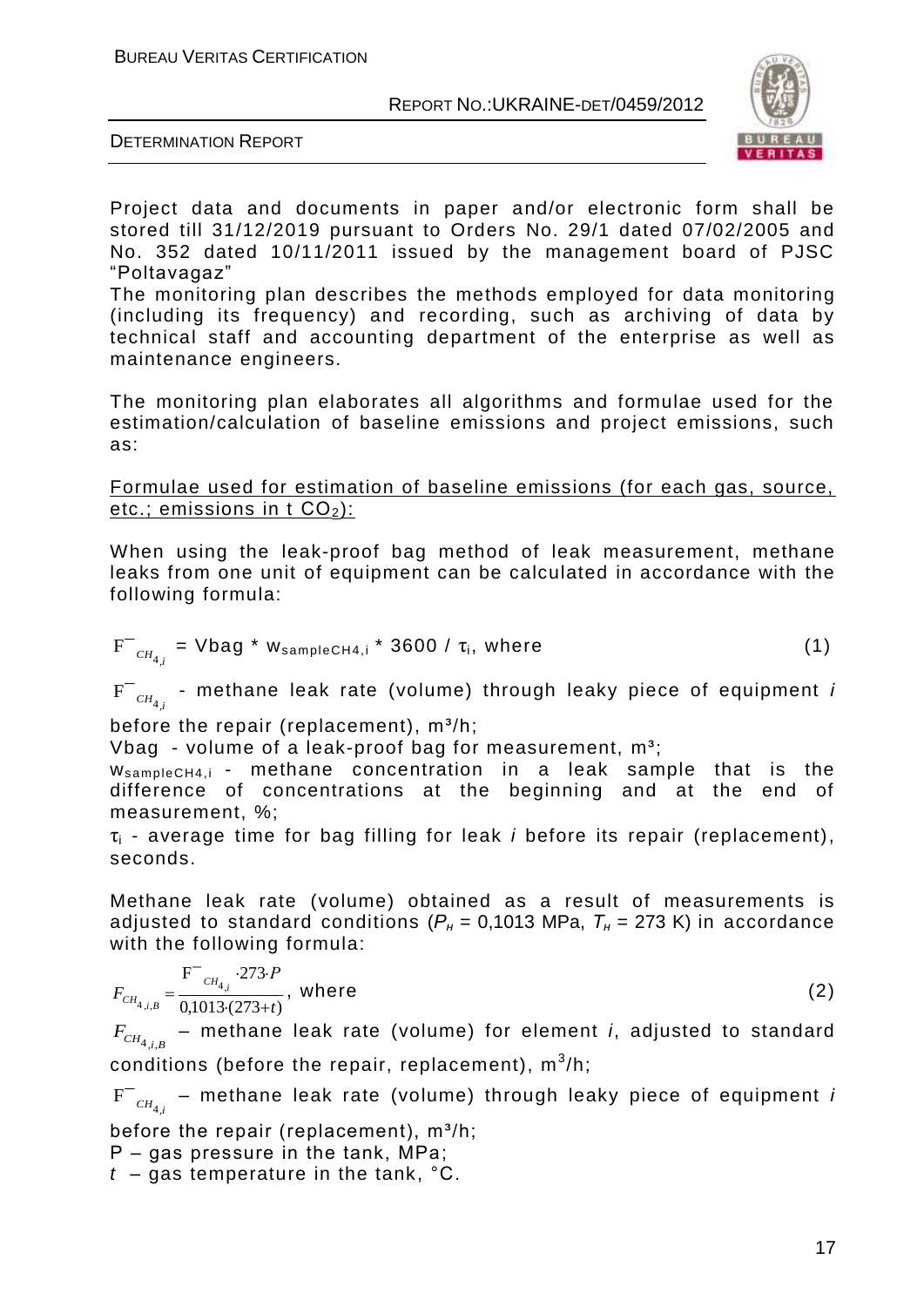BUREAU VERITAS CERTIFICATION

REPORT NO.:UKRAINE-DET/0459/2012



DETERMINATION REPORT

Annual baseline methane leaks are calculated in accordance with the following formula:

 $\mathsf{Q}_{\mathsf{yB}} = \mathsf{ConvFactor}\;^{\ast}\Sigma[\,F_{\mathsf{CH}_{4,i,B}}\,^{\ast}\mathsf{Ti},\mathsf{y}\;^{\ast}\;\mathsf{URi}]^{\ast}\mathsf{GWP}_{\mathsf{CH4}}\,^{\ast}\mathsf{0.9}, \;\mathsf{where}$  (3)

QyВ - baseline methane emissions at gas equipment in period *y* (before its repair, replacement),  $tCO<sub>2</sub>e$ ;

ConvFactor -  $m^3$  CH<sub>4</sub> to t CH<sub>4</sub> conversion factor under standard conditions (0 °C and 101.3 kPa). It equals to 0.0007168 t  $CH_4/m^3$  CH<sub>4</sub>;

 $F_{\scriptscriptstyle{\mathit{CH}_{4,i,B}}}$  – speed (volume) of baseline methane leak for element *i*, adjusted

to standard conditions (before the repair, replacement),  $\mathsf{m}^3\!$ h;

URi - The uncertainty range for the measurement method applied to leak i, %;

Ti,y - time (in hours) for piece of equipment *i* that operated during the period (monitoring period) *y* before the repair (replacement);

 $GWP<sub>CH4</sub>$  Global Warming Potential for methane (equals to 21 t  $CO<sub>2</sub>e/t$  $CH<sub>4</sub>$ :

0.9 – factor that accounts for inaccuracy of metering device.

#### Formulae used for estimation of project emissions (for each gas, source, etc.; emissions in  $t$  CO<sub>2</sub>):

When using the leak-proof bag method of leak measurement, methane leaks from one unit of gas equipment (fittings) after the repair (replacement) can be calculated in accordance with the following formula:

$$
F^+_{CH4,i} = Vbag * w_{sampleCH4,i} * 3600 / \tau_i, where
$$
 (4)

F + CH4,i - methane leak rate (volume) through leaky piece of equipment *і* after the repair (replacement),  $m^3/h$ ;

Vbag - volume of a leak-proof bag for measurement,  $m^3$ ;

WsampleCH4,i - methane concentration in a leak sample that is the difference of concentrations at the beginning and at the end of measurement, %;

 $\tau_i$  – time for bag filling for leak i up to the certain concentration, seconds.

Adjustment of methane leak rate (volume) to standard conditions: Methane leak rate (volume) obtained as a result of measurements is adjusted to standard conditions ( $P_H$  = 0,1013 MPa,  $T_H$  = 273 K) in accordance with the following formula:  $\pm$ 

$$
F_{CH_{4,i,P}} = \frac{F^+_{CH_{4,i}} \cdot 273 \cdot P}{0,1013 \cdot (273 + t)}, \text{ where}
$$
 (5)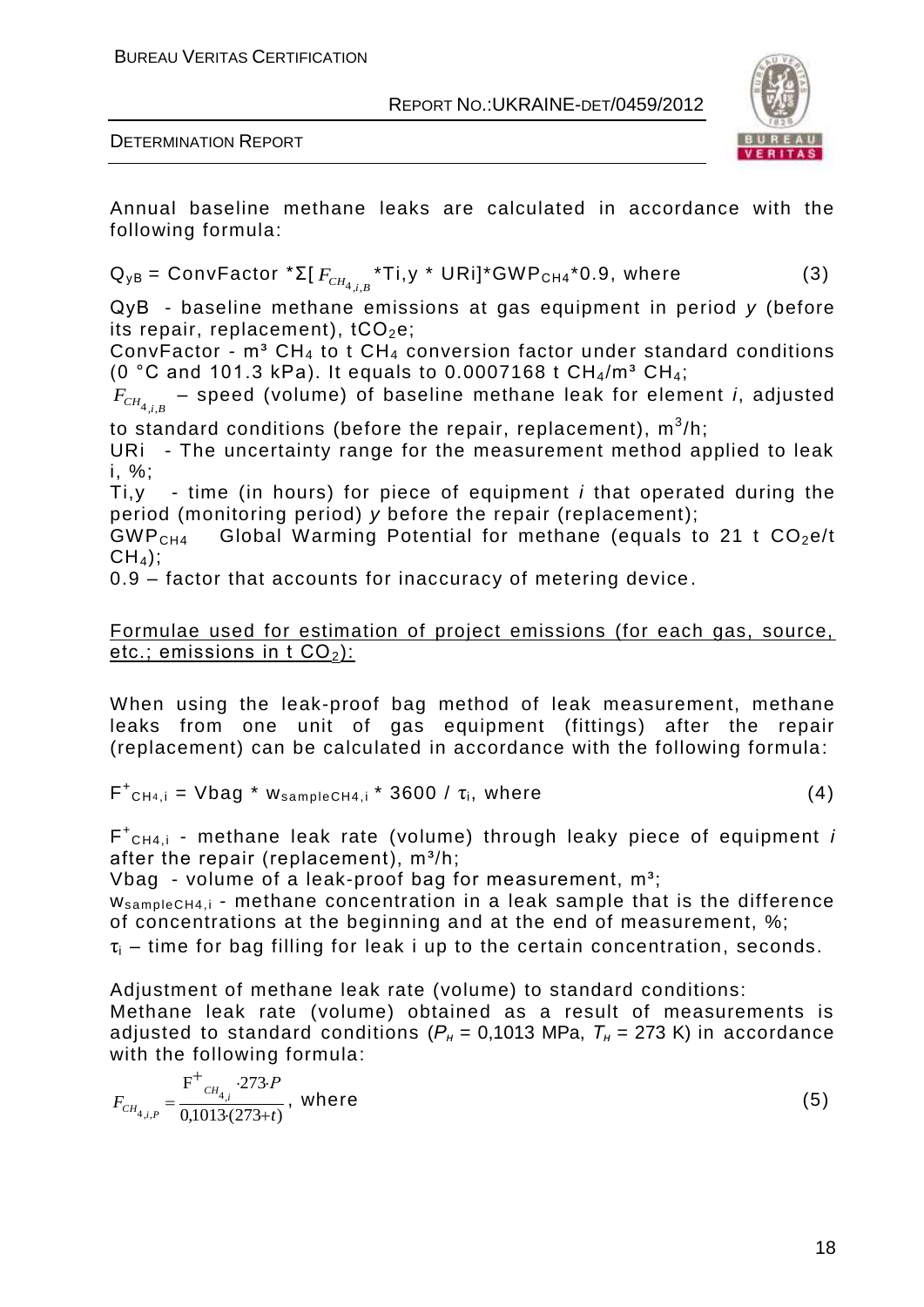BUREAU VERITAS CERTIFICATION

REPORT NO.:UKRAINE-DET/0459/2012





 $F_{CH_{4,i,P}}$ – project methane leak rate (volume) (after the repair, replacement) for piece of equipment *i*, adjusted to standard conditions,  $\mathsf{m}^3$ /h;

F + CH4,i - methane leak rate (volume) through leaky piece of equipment *і* after the repair (replacement), m<sup>3</sup>/h;

Р – gas pressure in the tank, МPа;

t – gas temperature in the tank, °С.

Annual project methane leaks (after the repair, replacement) are calculated in accordance with the following formula:

 ${\sf Q}_{\sf yP}$ = ConvFactor \*Σ[  $F_{\mathit{CH}_{4,j,P}}$  \*Ti,y \* URi]\*GWP<sub>CH4</sub>\*0.9, where  $\qquad \qquad \qquad \qquad \textbf{(6)}$ 

Q<sub>vP</sub> - methane emissions in period y for equipment that was repaired (replaced),  $t CO<sub>2</sub>e$ ;

ConvFactor -  $m^3$  CH<sub>4</sub> to t CH<sub>4</sub> conversion factor under standard conditions (0 °C and 101.3 kPa). It equals to 0.0007168 t  $CH_4/m^3 CH_4$ ;

 $F_{\mathit{CH}_{4,j,P}}$  – speed (volume) of project methane leak for piece of equipment *i*,

adjusted to standard conditions (after the repair, replacement),  $\mathsf{m}^3\!/ \mathsf{h};$ URi - The uncertainty range for the measurement method applied to leak i, % (equals to 95%);

Ti,y - time (in hours) for piece of equipment *i* that operated during the period (monitoring period) *y* after the repair (replacement);

GWP<sub>CH4</sub> - Global Warming Potential for methane (equals to 21 t  $CO<sub>2</sub>e/t$  $CH<sub>4</sub>$ :

0.9 *-* factor that accounts for inaccuracy of metering device .

Quantity of Emission Reduction Units (ERUs), in tonnes of  $CO<sub>2</sub>e$ , is calculated according to the formula:

 $ERU = \sum [Q_{yB} - Q_{yP}],$  where (7)

ERU – emission reduction units, t  $CO<sub>2</sub>e$ ;  $Q_{VP}$  – project emissions, t CO<sub>2</sub>e;  $Q_{VB}$  – baseline emissions, t CO<sub>2</sub>e.

The monitoring plan presents the quality assurance and control procedures for the monitoring process provided in PDD version 03.

The monitoring plan clearly identifies the responsibilities and the authority regarding the monitoring activities.

Coordination of activities of all departments and services of PJSC "Poltavagaz" relating to the JI project implementation is done by the Working Team created pursuant to Order No.29/1 of PJSC "Poltavagaz" management board as of 07/02/2005. The new line-up of the Working Team is approved by Order No. 352 of the Chairman of PJSC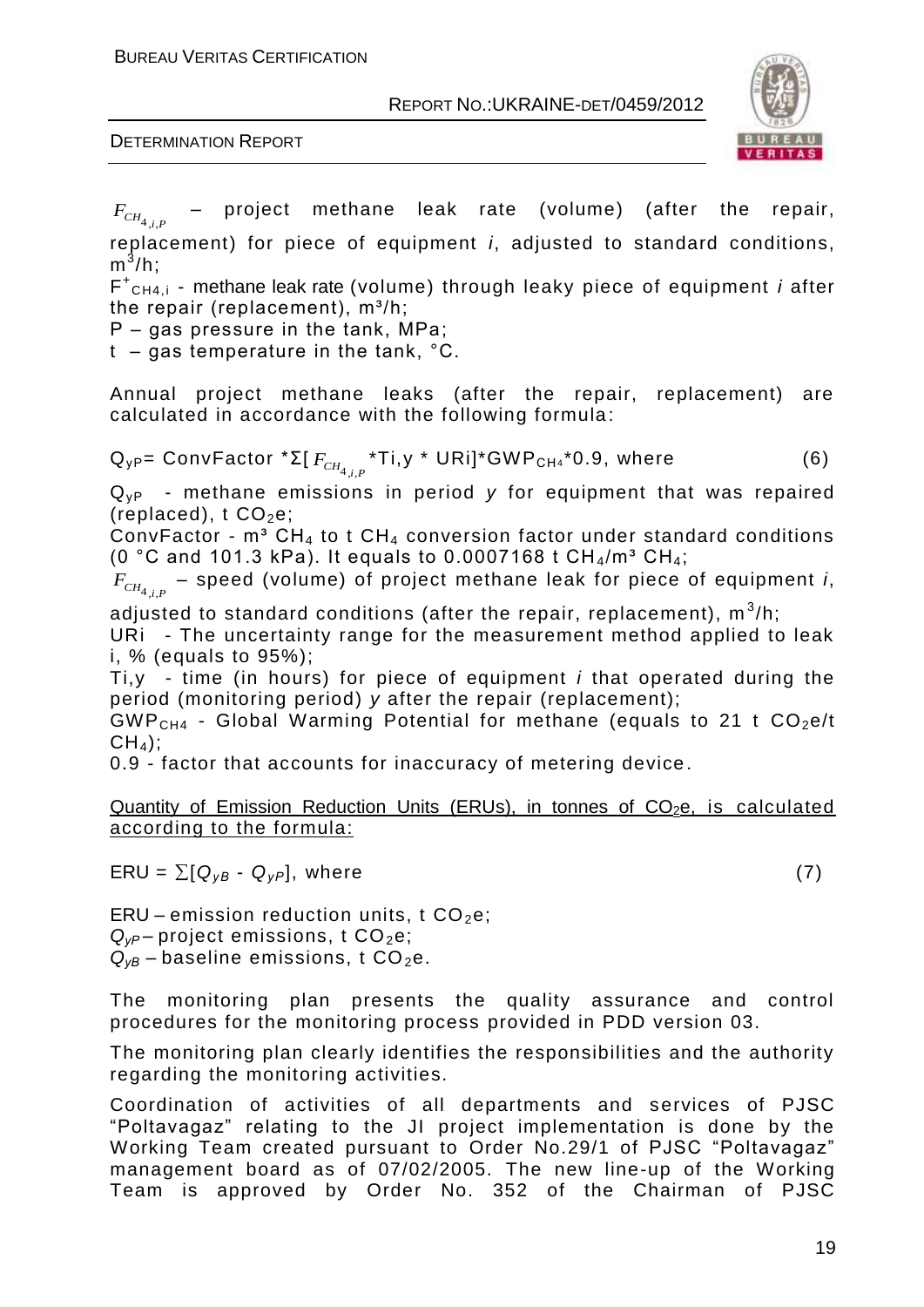

DETERMINATION REPORT

"Poltavagaz" Board dated 10/11/2011. The structure of the Working Team is shown in Figure 1.



#### **Figure 1 The structure of the Working Team**

The technologist of PJSC "Poltavagaz" is responsible for collection of all information under the monitoring plan and conduction of all necessary calculations. The engineer is responsible for organization of monitoring measurements of leaks and their repair. On the basis of the information received, Head of the Working Team shall determine the plan of project activities and the amount of resources required. The metrologist shall ensure the availability of verified metering devices and technical support. The coordinator is responsible for storage, archiving and backuping of project information.

On the whole, the monitoring plan reflects good monitoring practices appropriate to the project type.

The monitoring plan provides, in tabular form, a complete compilation of the data that need to be collected for its application, including data that are measured or sampled and data that are collected from other sources (e.g. official statistics, expert judgment, proprietary data, IPCC, commercial and scientific literature etc.) but not including data that are calculated with equations.

The monitoring plan indicates that the data monitored and required for verification are to be kept for two years after the last transfer of ERUs for the project.

The identified areas of concern as to the monitoring plan, project participants responses and Bureau Veritas Certification 's conclusion are described in Appendix A to the Determination report (refer to CAR 30 - CAR 34; CL 05, CL 06).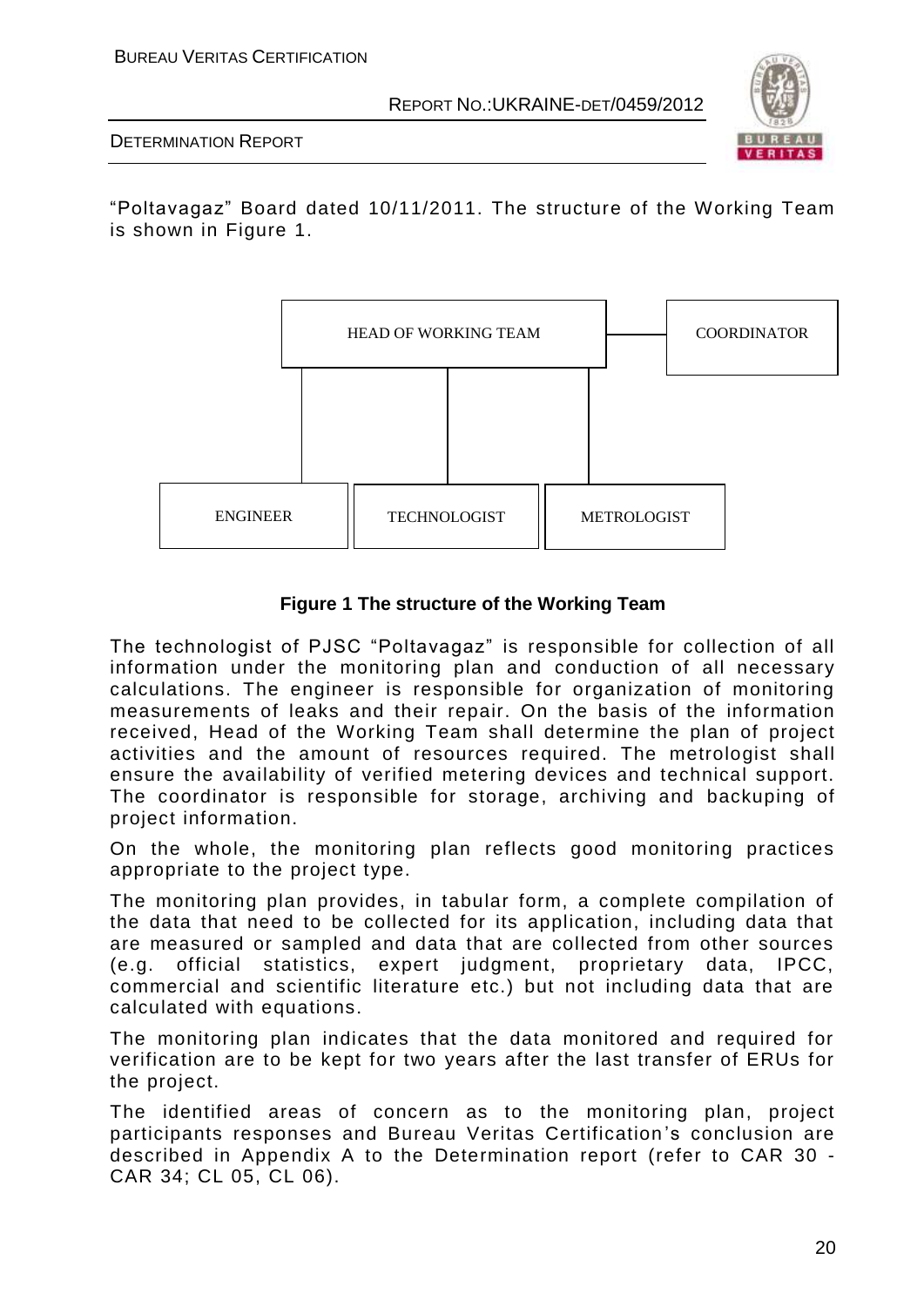



# **4.8 Leakage (40-41)**

The PDD appropriately describes an assessment of the potential leakage of the project and appropriately explains which sources of leakage are to be calculated, and which can be neglected.

The JI specific approach does not provide for leakage.

There are no pending issues concerning leakage detected during the determination.

# **4.9 Estimation of emission reductions or enhancements of net removals (42-47)**

The PDD indicates assessment of emissions in the baseline scenario and in the project scenario as the approach chosen to estimate the emission reductions or enhancement of net removals generated by the project.

The PDD provides the forecasted estimates of:

(a) Emissions or net removals for the project s cenario (within the project boundary), which are 286 713 tCO<sub>2</sub>e for 2005-2007, 1 017 148 tCO<sub>2</sub>e for 2008-2012, 1 023 975 tCO<sub>2</sub>e for 2013-2017;

(b) Leakage, as applicable, which is 0  $tCO<sub>2</sub>e$ ;

(c) Emissions or net removals for the baseline scenario (within the project boundary), which are 1 581 853 tCO<sub>2</sub>e for 2005-2007, 5 611 811 tCO<sub>2</sub>e for 2008-2012, 5 649 475  $tCO<sub>2</sub>e$  for 2013-2017;

(d) Emission reductions or enhancements of net removals adjusted by leakage (based on (a)-(c) above), which are 1 295 140  $tCO<sub>2</sub>e$  for 2005-2007, 4 594 663 tCO<sub>2</sub>e for 2008-2012, 4 625 500 tCO<sub>2</sub>e for 2013-2017.

The estimates referred to above are given:

(a) On an annual basis;

(b) From 17/02/2005 to 31/12/2017, covering the whole crediting period;

- (c) On a source-by-source/sink-by-sink basis;
- (d) For each GHG gas, which is  $CH_4$ ;

(e) In tonnes of  $CO<sub>2</sub>$  equivalent, using global warming potentials defined by decision 2/CP.3 or as subsequently revised in accordance with Article 5 of the Kyoto Protocol.

The formulae used for calculating the estimates referred above, are given in Section 4.7. All formulae are consistent throughout the PDD.

For calculating the estimates referred to above, key factors, e.g. the Ukrainian environmental legislation and other national legislation, as well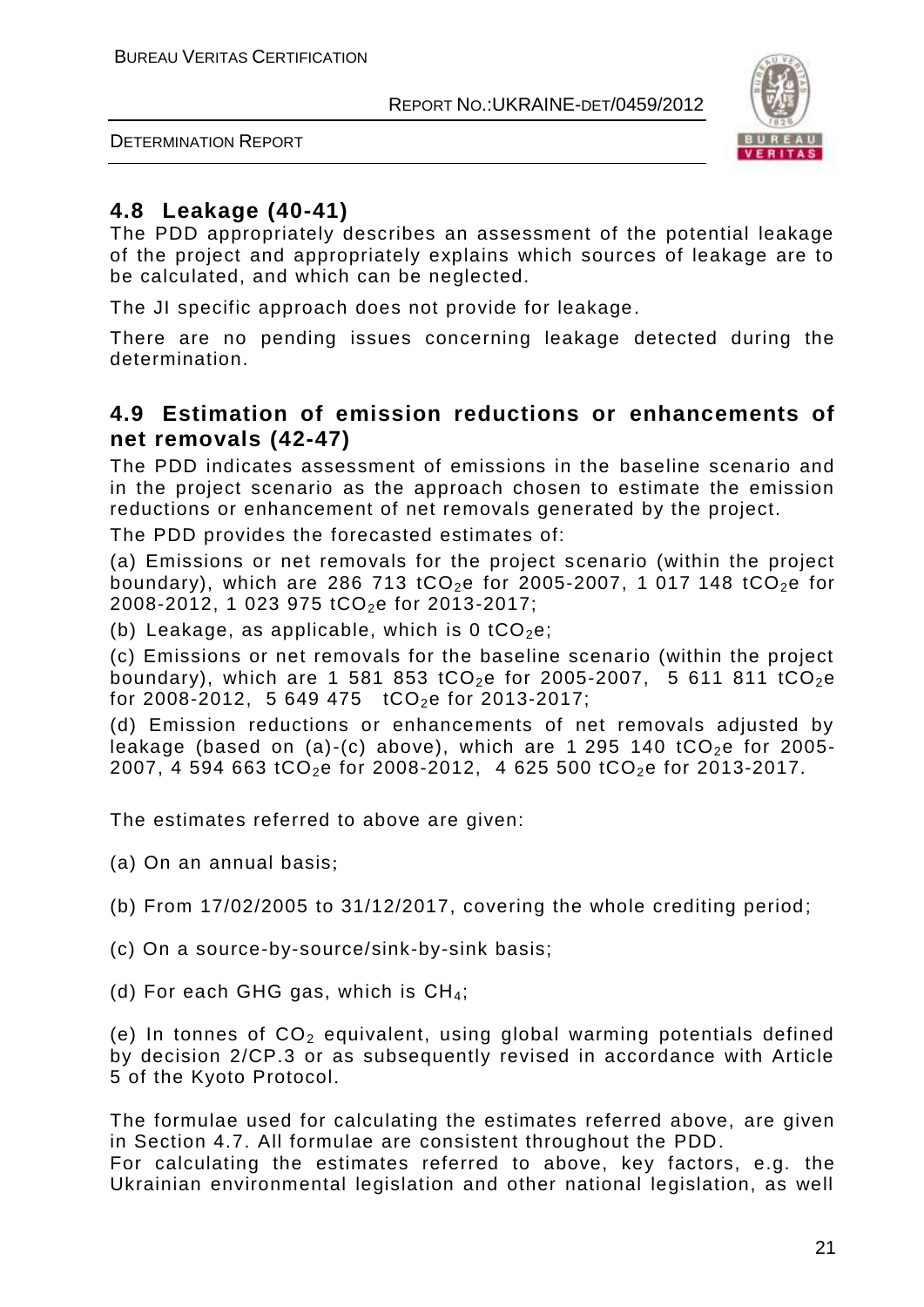



as key relevant factors such as availability of funds for implementation of the project activities, rates established by the state, modern technology and the possibility of know-how implementation in gas supply sector influencing the baseline emissions or removals and the activity level of the project and the emissions as well as risks associated with the project were taken into account, as appropriate.

Data sources used for calculating the estimates referred to above, such as documents and archive data of the enterprise, standards and statistical forms, results of periodic inspections of meters are clearly identified, reliable and transparent.

The estimation referred to above is based on conservative assumptions and the most plausible scenarios in a transparent manner.

The annual average of estimated emission reductions or enhancements of net removals over the crediting period is calculated by dividing the total estimated emission reductions or enhancements of net removals over the crediting period by the total months of the crediting period, and multiplying by twelve.

Detailed algorithms of calculation and their results are described in Sections D, E and supporting documents to the PDD.

The identified areas of concern as to the estimation of emission reductions, project participants responses and Bureau Veritas Certification's conclusion are described in Appendix A to the Determination report (refer to CAR 35, CAR 36).

#### **4.10 Environmental impacts (48)**

According to the environmental standards of Ukraine, natural gas emissions into the air are not considered polluting. Therefore no environmental permissions are required for natural gas transportation and supply. The only environmental impact is reduction of natural gas emissions into the atmosphere.

Implementation of this project will increase the safety of operation of gas distribution networks, which, in turn, will reduce the probability of explosions or fires.

No transboundary impacts from the project activity, according to their definition in the text of the "Convention on long-range tansboundary pollution" ratified by Ukraine, will take place.

Project implementation does not provide for any harmful environmental impacts.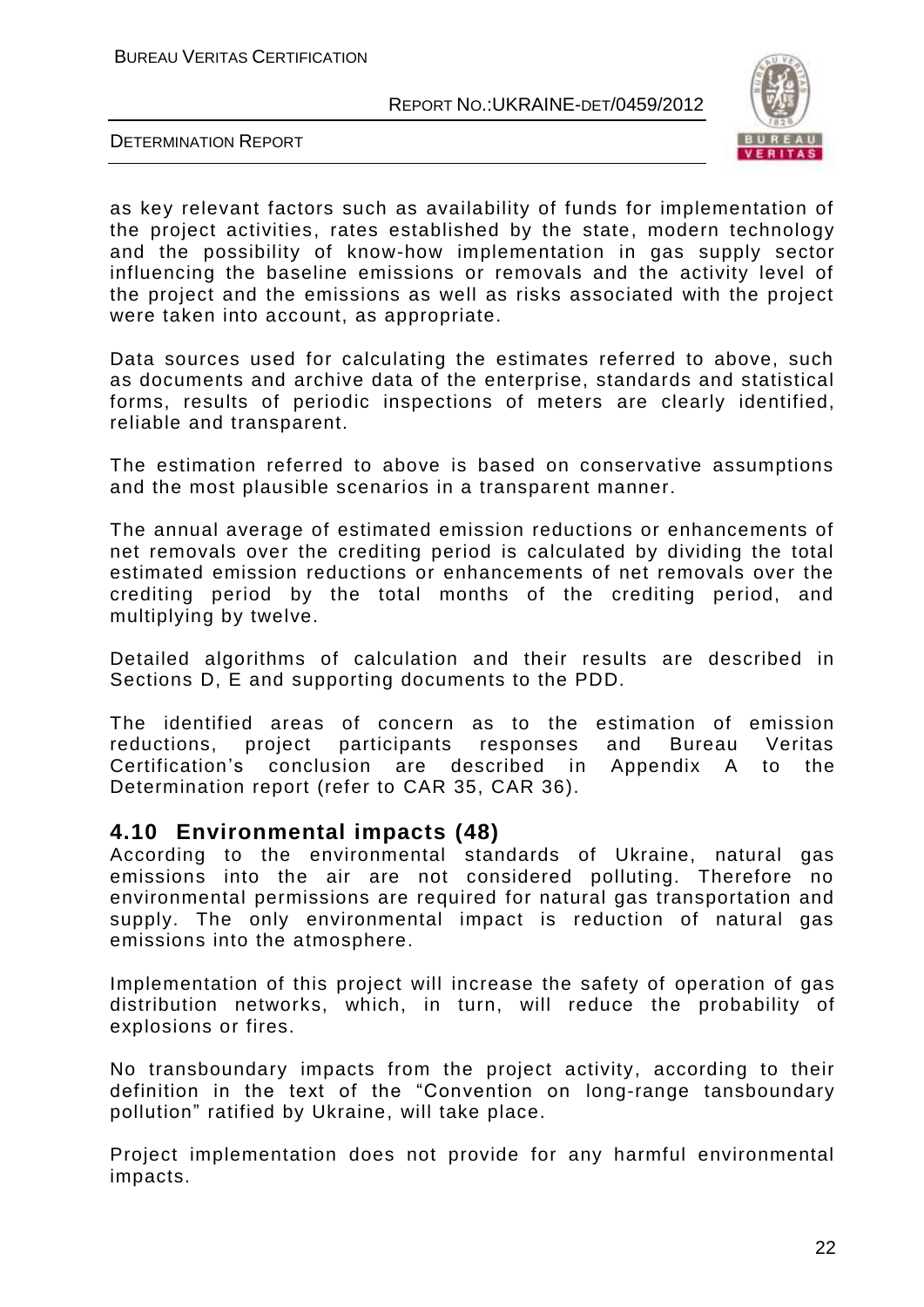

DETERMINATION REPORT

The identified areas of concern as to the environmental impacts, project participants responses and Bureau Veritas Certification 's conclusion are described in Appendix A to the Determination report (refer to CL 07).

# **4.11 Stakeholder consultation (49)**

Consultations were conducted with the specialists of the Institute of General Energy of NАS of Ukraine. No comments from Stakeholders were received. The project activity provides for neither negative impact on the environment nor negative social effect. There were no pending issues concerning local stakeholder comments detected in the course of determination.

# **4.12 Determination regarding small scale projects (50-57)**

Not applicable.

# **4.13 Determination regarding land use, land-use change and forestry (LULUCF) projects (58-64)**

Not applicable.

# **4.14 Determination regarding programmes of activities (65- 73)**

Not applicable.

# **5 SUMMARY AND REPORT OF HOW DUE ACCOUNT WAS TAKEN OF COMMENTS RECEIVED PURSUANT TO PARAGRAPH 32 OF THE JI GUIDELINES**

No comments pursuant to paragraph 32 of the JI Guidelines were received.

# **6 DETERMINATION OPINION**

Bureau Veritas Certification has performed a determination of the "Reduction of methane emissions on the gas equipment of gas distribution points, gas armature, flanged and threaded joints of gas distribution networks of PJSC «Poltavagaz» Project in Ukraine. The determination was performed on the basis of UNFCCC criteria and host country criteria and also on the criteria given to provide for consistent project operations, monitoring and reporting.

The determination consisted of the following three phases:

- i) a desk review of the project design and the baseline and monitoring plan;
- ii) follow-up interviews with project stakeholders;
- iii) the resolution of outstanding issues and the issuance of the final determination report and opinion.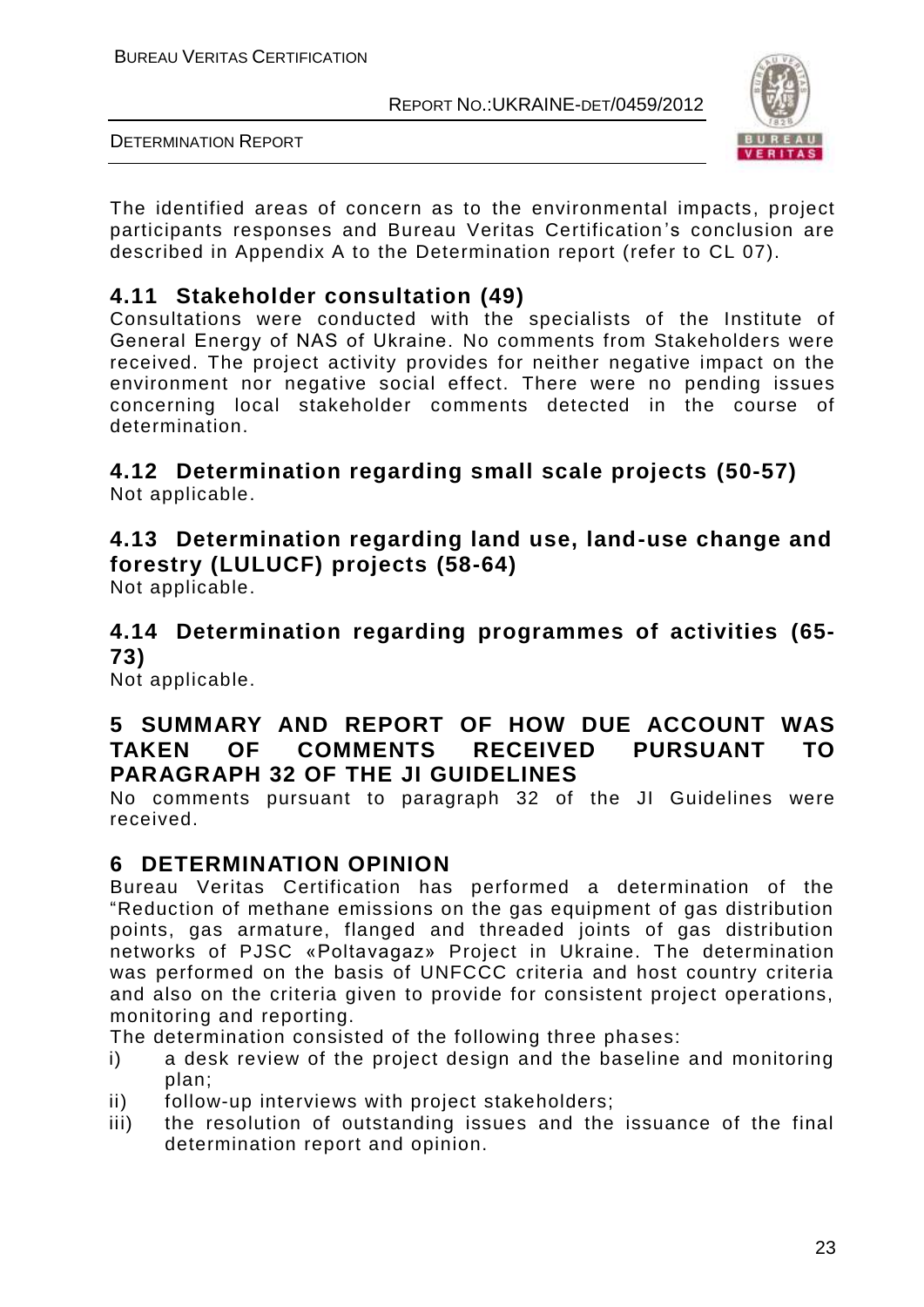BUREAU VERITAS CERTIFICATION

REPORT NO.:UKRAINE-DET/0459/2012



DETERMINATION REPORT

Project participants used the latest tool for demonstration of the additionality. In line with this tool, the PDD provides barrier analysis and common practice analysis to determine that the project activity itself is not the baseline scenario.

Emission reductions attributable to the project are hence additional to any that would occur in the absence of the project activity. Given that the project is implemented and maintained as designed, the project is likely to achieve the estimated amount of emission reductions .

The determination revealed one pending issue related to the current determination stage of the project: the issue of the written approval of the project and the authorization of the project participant by the host Party. If the written approval and the authorization by the host Party are awarded, it is our opinion that the project as described in the Project Design Document, Version 03 dated 15/02/2012 meets all the relevant UNFCCC requirements for the determination stage and the relevant host Party criteria.

The determination is based on the information made available to us and the engagement conditions detailed in this report .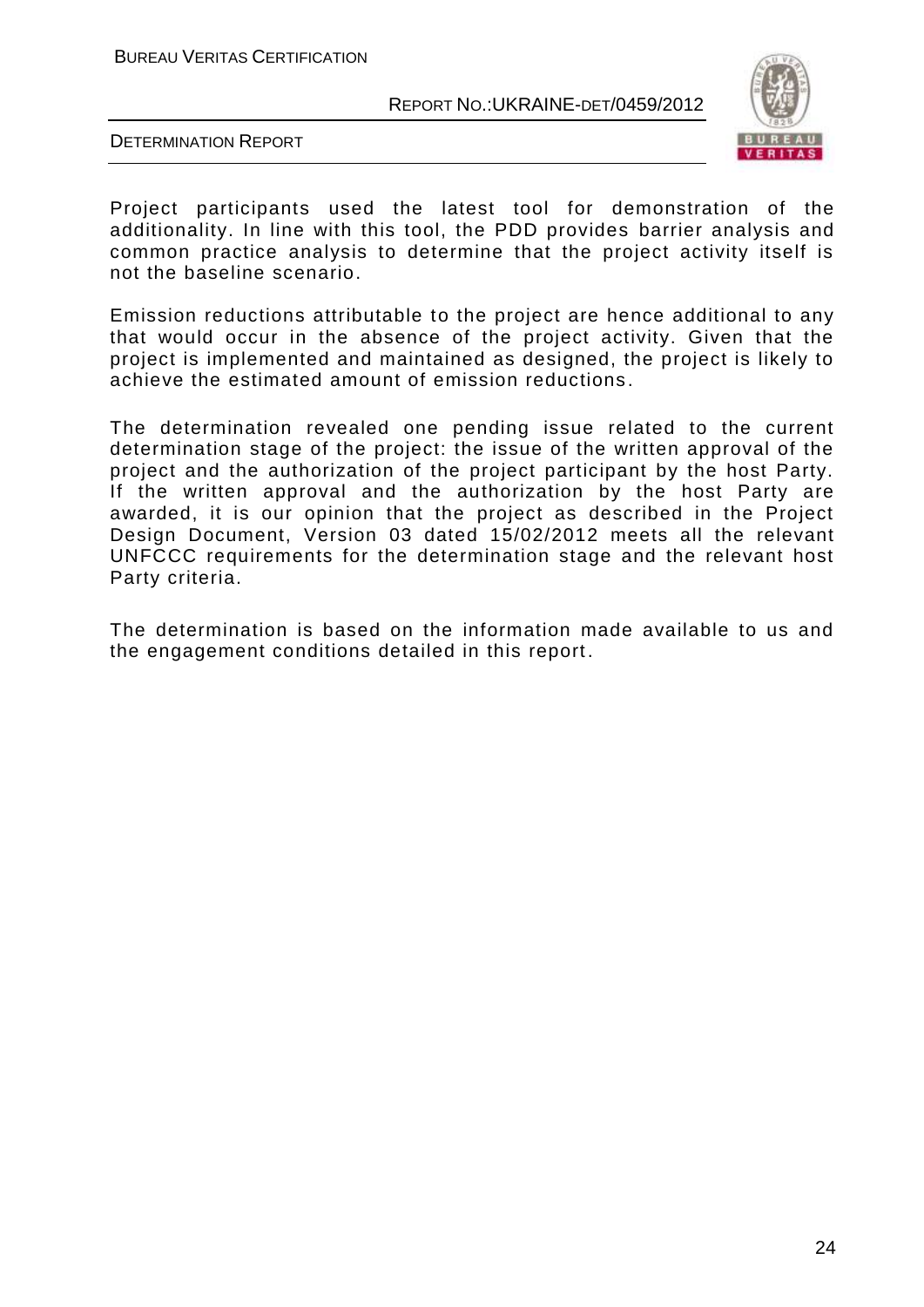DETERMINATION REPORT



# **7 REFERENCES**

#### **Category 1 Documents:**

Background documents related to the design and/or methodologies employed in the design or other reference documents.

| /1/            | PDD «Reduction of methane emissions on the gas equipment of                                                                         |
|----------------|-------------------------------------------------------------------------------------------------------------------------------------|
|                | gas distribution points, gas armature, flanged and threaded joints                                                                  |
|                | of gas distribution networks of PJSC «Poltavagaz», version 01                                                                       |
|                | dated 17/02/2005;                                                                                                                   |
| $\frac{12}{1}$ | PDD «Reduction of methane emissions on the gas equipment of                                                                         |
|                | gas distribution points, gas armature, flanged and threaded joints                                                                  |
|                | of gas distribution networks of PJSC «Poltavagaz», version 02                                                                       |
|                | dated 14/12/2011;                                                                                                                   |
| /3/            | PDD «Reduction of methane emissions on the gas equipment of                                                                         |
|                | gas distribution points, gas armature, flanged and threaded joints<br>of gas distribution networks of PJSC «Poltavagaz», version 03 |
|                | dated 15/02/2012;                                                                                                                   |
|                | Supporting Document 1 to the PDD of the JI project «Reduction of                                                                    |
| /4/            | methane emissions on the gas equipment of gas distribution                                                                          |
|                | points, gas armature, flanged and threaded joints of<br>gas                                                                         |
|                | distribution networks of PJSC «Poltavagaz», «Registry of gas                                                                        |
|                | distribution points, cabinet-type gas distribution points, gas fittings                                                             |
|                | of gas distribution networks of the Joint Implementation Project»;                                                                  |
| /5/            | Supporting Document 2 to the PDD of the JI project «Reduction                                                                       |
|                | of methane emissions on the gas equipment of gas distribution                                                                       |
|                | points, gas armature, flanged and threaded joints of gas                                                                            |
|                | distribution networks of PJSC «Poltavagaz», «Calculation of                                                                         |
|                | methane emission reductions on gas equipment of GDPs                                                                                |
|                | (CGDPs), gas fittings, flanged and threaded connections of gas                                                                      |
|                | distribution networks of PJSC "Poltavagaz" on the basis of initial                                                                  |
|                | monitoring measurements»;<br>Memorandum of Understanding relating to the JI project between                                         |
| /6/            | Moston Properties Limited (UK) and PJSC "Poltavagaz" dated                                                                          |
|                | 04/02/2005;                                                                                                                         |
| 7              | Letter of Endorsement No.3602/23/7 of the JI project «Reduction of                                                                  |
|                | methane emissions on the gas equipment of gas distribution                                                                          |
|                | points, gas armature, flanged and threaded joints of<br>gas                                                                         |
|                | distribution networks of PJSC «Poltavagaz» dated 13/12/2011,                                                                        |
|                | issued by the State Environmental Investment Agency of Ukraine                                                                      |
| /8/            | Letter of Approval No.J294-0485 of the JI project «Reduction of                                                                     |
|                | methane emissions on the gas equipment of gas distribution                                                                          |
|                | points, gas armature, flanged and threaded joints of gas                                                                            |
|                | distribution networks of PJSC «Poltavagaz» dated 23/01/2012,                                                                        |
|                | issued by the Federal Office for the Environment (FOEN) of                                                                          |
|                | Switzerland.                                                                                                                        |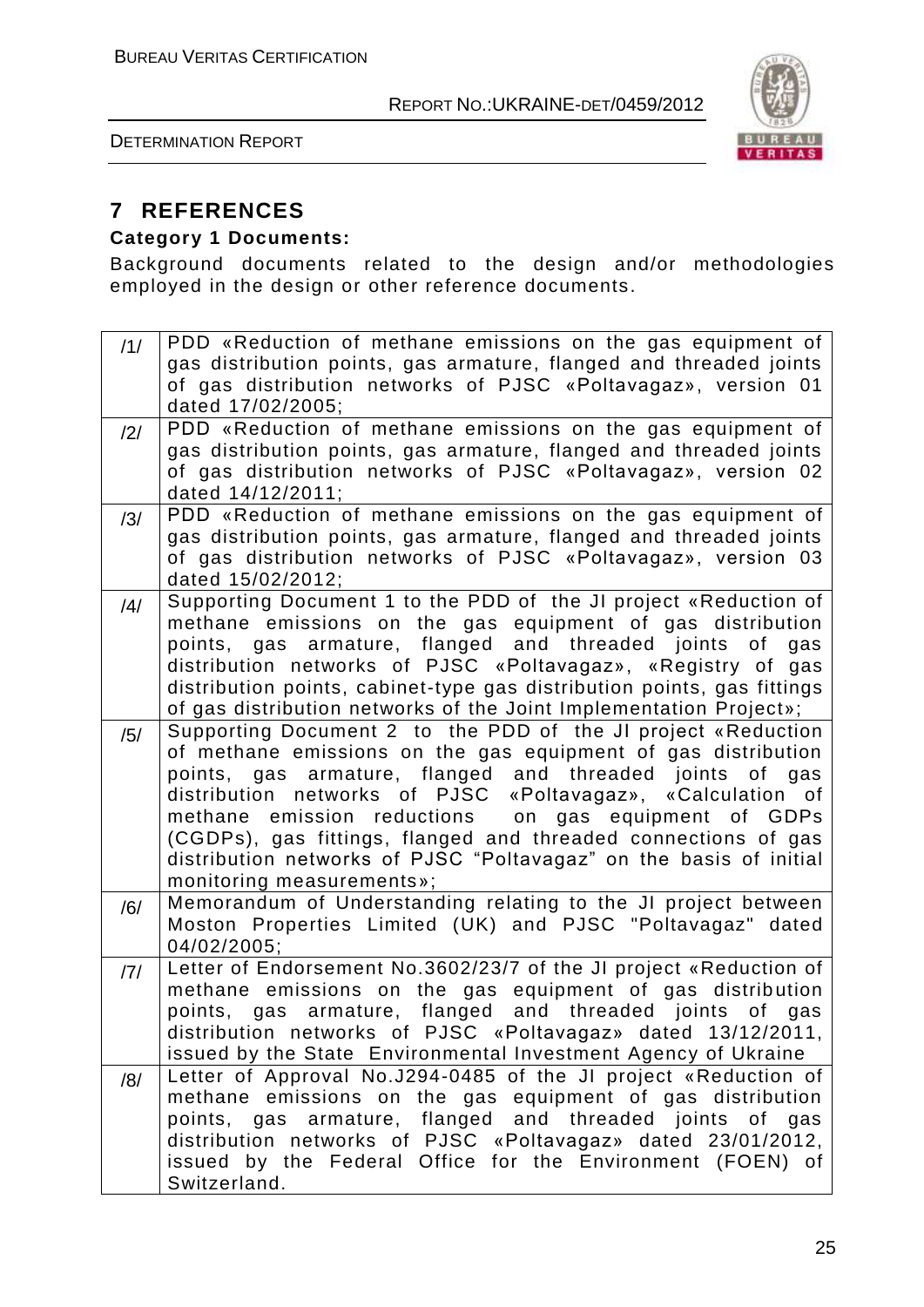

#### DETERMINATION REPORT

| /9/  | Guidelines for users of the JI PDD form, version 04, JISC;                                                                                                                      |
|------|---------------------------------------------------------------------------------------------------------------------------------------------------------------------------------|
| /10/ | AM0023 «Leak detection and repair in gas production, processing,<br>transmission, storage and distribution systems and in refinery<br>facilities", version 04.0.0               |
| /11/ | Tool for the demonstration and assessment of additionality,<br>Version 06.0.0;                                                                                                  |
| /12/ | Kyoto Protocol;                                                                                                                                                                 |
| /13/ | Marrakech Agreement, JI methods;                                                                                                                                                |
| /14/ | Third national notice of Ukraine on climate change within the Kyoto<br>Protocol;                                                                                                |
| /15/ | Fourth national notice of Ukraine on climate change within<br>the<br>Kyoto Protocol;                                                                                            |
| /16/ | national notice of Ukraine on climate change within<br>Fifth<br>the<br>Kyoto Protocol;                                                                                          |
| /17/ | Decree No.254 of the State Committee on Labor Protection of<br>Ukraine dated 01/10/1997, registered under No.318/2758 with the<br>Ministry of Justice of Ukraine on 15/05/1998; |
| /18/ | Decree No.29/1 of the management of PJSC "Poltavagaz" dated<br>07/02/2005 on creation of the Working Team;                                                                      |
| /19/ | Decree No.352 of the Chairman of the<br><b>PJSC</b><br>Board<br>0f<br>"Poltavagaz" dated 10/11/2011 on new line-up of the Working<br>Team;                                      |
| /20/ | JI Guidelines. Annex to Resolution 9/CDM.1.;                                                                                                                                    |
| /21/ | Determination and verification manual, version 01;                                                                                                                              |
| /22/ | Guidance on criteria for baseline setting and monitoring, JISC.<br>Version 03.                                                                                                  |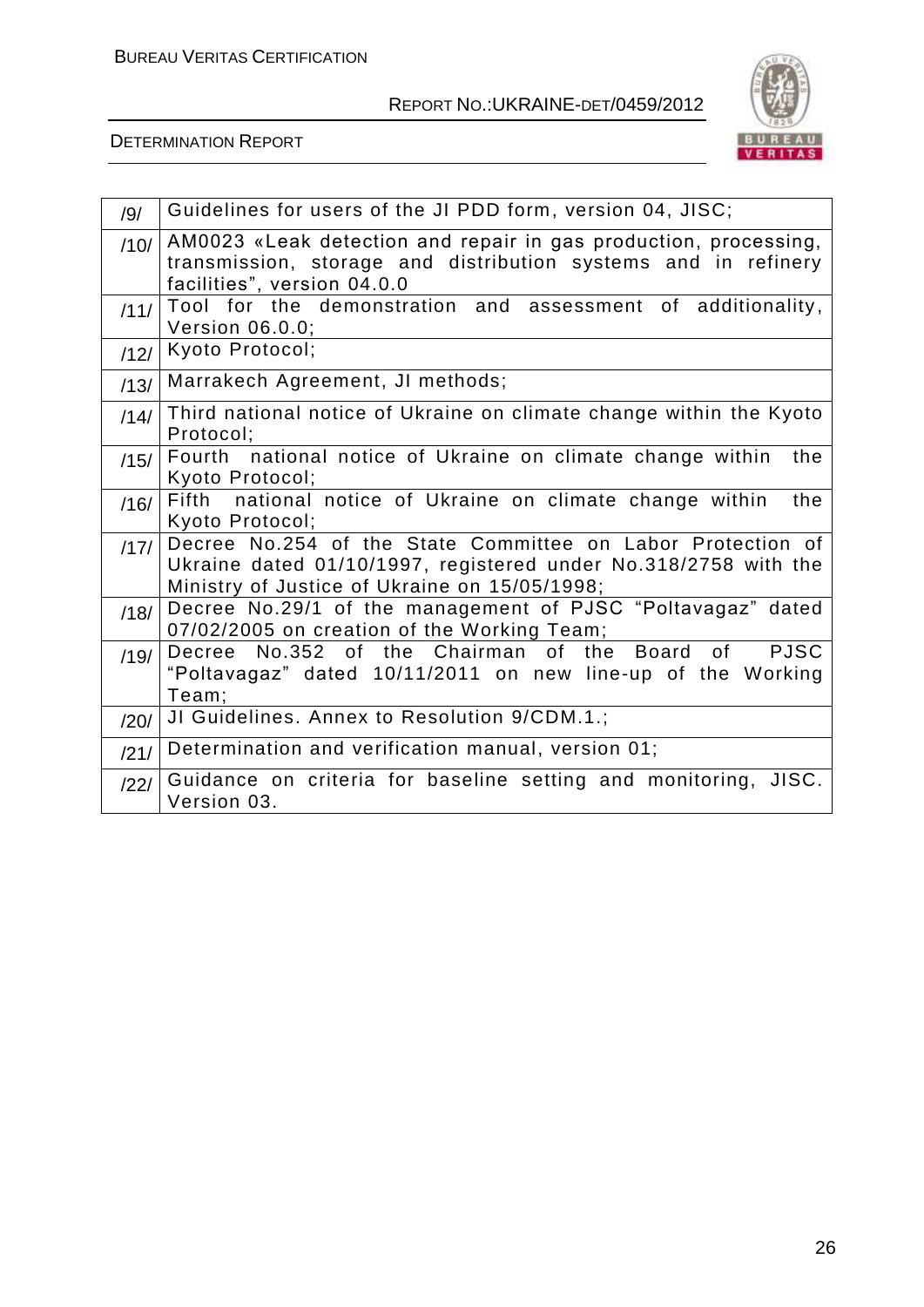

DETERMINATION REPORT

### **Category 2 Documents:**

Documents provided by CEP Carbon Emissions Partners S.A. that relate directly to the GHG components of the project.

| points, gas fittings of gas distribution networks of Joint<br>Implementation project «Reduction of methane emissions on the<br>gas equipment of gas distribution points, gas armature, flanged<br>and threaded joints of gas distribution networks of PJSC<br>«Poltavagaz» in electronic form<br>Manual for Variotec ® 8-EX gas analyser.<br>/2/<br>Maintenance ticket No.1 for SOS pr-26-2-010<br>mechanical<br>/3/<br>stopwatch effective during the warranty period<br>Passport L62.832.003 PS of M 67control barometer aneroid.<br>/4/<br>/5/<br>Calibration Certificate No.2545/1711 of metering device SOOpr-<br>2b-2-000 stopwatch dated 15/10/2010<br>/6/<br>Calibration Certificate No.3744/10 of metering device M 6<br>Control barometer-aneroid dated 21/11/2011 | /1/ | Registry of gas distribution points, cabinet-type gas distribution |  |
|------------------------------------------------------------------------------------------------------------------------------------------------------------------------------------------------------------------------------------------------------------------------------------------------------------------------------------------------------------------------------------------------------------------------------------------------------------------------------------------------------------------------------------------------------------------------------------------------------------------------------------------------------------------------------------------------------------------------------------------------------------------------------|-----|--------------------------------------------------------------------|--|
|                                                                                                                                                                                                                                                                                                                                                                                                                                                                                                                                                                                                                                                                                                                                                                              |     |                                                                    |  |
|                                                                                                                                                                                                                                                                                                                                                                                                                                                                                                                                                                                                                                                                                                                                                                              |     |                                                                    |  |
|                                                                                                                                                                                                                                                                                                                                                                                                                                                                                                                                                                                                                                                                                                                                                                              |     |                                                                    |  |
|                                                                                                                                                                                                                                                                                                                                                                                                                                                                                                                                                                                                                                                                                                                                                                              |     |                                                                    |  |
|                                                                                                                                                                                                                                                                                                                                                                                                                                                                                                                                                                                                                                                                                                                                                                              |     |                                                                    |  |
|                                                                                                                                                                                                                                                                                                                                                                                                                                                                                                                                                                                                                                                                                                                                                                              |     |                                                                    |  |
|                                                                                                                                                                                                                                                                                                                                                                                                                                                                                                                                                                                                                                                                                                                                                                              |     |                                                                    |  |
|                                                                                                                                                                                                                                                                                                                                                                                                                                                                                                                                                                                                                                                                                                                                                                              |     |                                                                    |  |
|                                                                                                                                                                                                                                                                                                                                                                                                                                                                                                                                                                                                                                                                                                                                                                              |     |                                                                    |  |
|                                                                                                                                                                                                                                                                                                                                                                                                                                                                                                                                                                                                                                                                                                                                                                              |     |                                                                    |  |
|                                                                                                                                                                                                                                                                                                                                                                                                                                                                                                                                                                                                                                                                                                                                                                              |     |                                                                    |  |
|                                                                                                                                                                                                                                                                                                                                                                                                                                                                                                                                                                                                                                                                                                                                                                              |     |                                                                    |  |
|                                                                                                                                                                                                                                                                                                                                                                                                                                                                                                                                                                                                                                                                                                                                                                              |     |                                                                    |  |
|                                                                                                                                                                                                                                                                                                                                                                                                                                                                                                                                                                                                                                                                                                                                                                              | /7/ | Calibration Certificate No.84191/2 of metering device Variotec-    |  |
| 8EX Gas Indicator dated 15/07/2011                                                                                                                                                                                                                                                                                                                                                                                                                                                                                                                                                                                                                                                                                                                                           |     |                                                                    |  |
| Certificate No. 08-0118 of state metrological certification of<br>/8/                                                                                                                                                                                                                                                                                                                                                                                                                                                                                                                                                                                                                                                                                                        |     |                                                                    |  |
| Variotec-8EX Gas Indicator dated 21/06/2010                                                                                                                                                                                                                                                                                                                                                                                                                                                                                                                                                                                                                                                                                                                                  |     |                                                                    |  |
| /9/<br>Certificate No. 08-002 of state metrological certification of                                                                                                                                                                                                                                                                                                                                                                                                                                                                                                                                                                                                                                                                                                         |     |                                                                    |  |
| SNOOPER mini Leakage Detector dated 03/06/2010                                                                                                                                                                                                                                                                                                                                                                                                                                                                                                                                                                                                                                                                                                                               |     |                                                                    |  |
| Passport No. 37 for TL-2 mercury-in-glass thermometer dated<br>/10/                                                                                                                                                                                                                                                                                                                                                                                                                                                                                                                                                                                                                                                                                                          |     |                                                                    |  |
| 5/05/2010                                                                                                                                                                                                                                                                                                                                                                                                                                                                                                                                                                                                                                                                                                                                                                    |     |                                                                    |  |
| Passport No. 36 for TL-2 mercury-in-glass thermometer dated<br>/11/                                                                                                                                                                                                                                                                                                                                                                                                                                                                                                                                                                                                                                                                                                          |     |                                                                    |  |
| 5/05/2010                                                                                                                                                                                                                                                                                                                                                                                                                                                                                                                                                                                                                                                                                                                                                                    |     |                                                                    |  |
| Calibration Certificate No. 14-08/004 of metering device TL-2<br>/12/                                                                                                                                                                                                                                                                                                                                                                                                                                                                                                                                                                                                                                                                                                        |     |                                                                    |  |
| mercury-in-glass thermometer dated 03/02/2010                                                                                                                                                                                                                                                                                                                                                                                                                                                                                                                                                                                                                                                                                                                                |     |                                                                    |  |
| Photo of Actaris RBI 3112 pressure controller installed at GDP<br>/13/                                                                                                                                                                                                                                                                                                                                                                                                                                                                                                                                                                                                                                                                                                       |     |                                                                    |  |
| No.171 at 4 Vatutin St., Poltava                                                                                                                                                                                                                                                                                                                                                                                                                                                                                                                                                                                                                                                                                                                                             |     |                                                                    |  |
| Photo of Madas filter installed at GDP No. 171 at 4 Vatutin St.,<br>/14/<br>Poltava                                                                                                                                                                                                                                                                                                                                                                                                                                                                                                                                                                                                                                                                                          |     |                                                                    |  |
| Photo of Itron RBE 4012 pressure controller installed at GDP<br>/15/                                                                                                                                                                                                                                                                                                                                                                                                                                                                                                                                                                                                                                                                                                         |     |                                                                    |  |
| No. 171 at 4 Vatutin St., Poltava                                                                                                                                                                                                                                                                                                                                                                                                                                                                                                                                                                                                                                                                                                                                            |     |                                                                    |  |
| Photo of Tartarini pressure controller installed at GDP No.172 at<br>/16/                                                                                                                                                                                                                                                                                                                                                                                                                                                                                                                                                                                                                                                                                                    |     |                                                                    |  |
| 2b Chornovil St., Poltava                                                                                                                                                                                                                                                                                                                                                                                                                                                                                                                                                                                                                                                                                                                                                    |     |                                                                    |  |
| Photo of RDNK 50/1000 pressure controller installed at GDP<br>/17/                                                                                                                                                                                                                                                                                                                                                                                                                                                                                                                                                                                                                                                                                                           |     |                                                                    |  |
| No.184 at Levanevsky St., Poltava                                                                                                                                                                                                                                                                                                                                                                                                                                                                                                                                                                                                                                                                                                                                            |     |                                                                    |  |
| Photo of RDH-50N pressure controller installed at GDP No.186<br>/18/                                                                                                                                                                                                                                                                                                                                                                                                                                                                                                                                                                                                                                                                                                         |     |                                                                    |  |
| at 81 Lenin St., Poltava                                                                                                                                                                                                                                                                                                                                                                                                                                                                                                                                                                                                                                                                                                                                                     |     |                                                                    |  |
| Photo of FHS-50 filter and KZShS41nzh faucet installed at GDP<br>/19/                                                                                                                                                                                                                                                                                                                                                                                                                                                                                                                                                                                                                                                                                                        |     |                                                                    |  |
| No. 186 at 81 Lenin St., Poltava                                                                                                                                                                                                                                                                                                                                                                                                                                                                                                                                                                                                                                                                                                                                             |     |                                                                    |  |
| Photo of PSK-K3V50-n/20 GDP control valve installed at GDP<br>/20/                                                                                                                                                                                                                                                                                                                                                                                                                                                                                                                                                                                                                                                                                                           |     |                                                                    |  |
| No. 186 at 81 Lenin St., Poltava                                                                                                                                                                                                                                                                                                                                                                                                                                                                                                                                                                                                                                                                                                                                             |     |                                                                    |  |
| Photo of CGDP No. 28 installed at 1 Kopernyk Ln., Poltava<br>/21/                                                                                                                                                                                                                                                                                                                                                                                                                                                                                                                                                                                                                                                                                                            |     |                                                                    |  |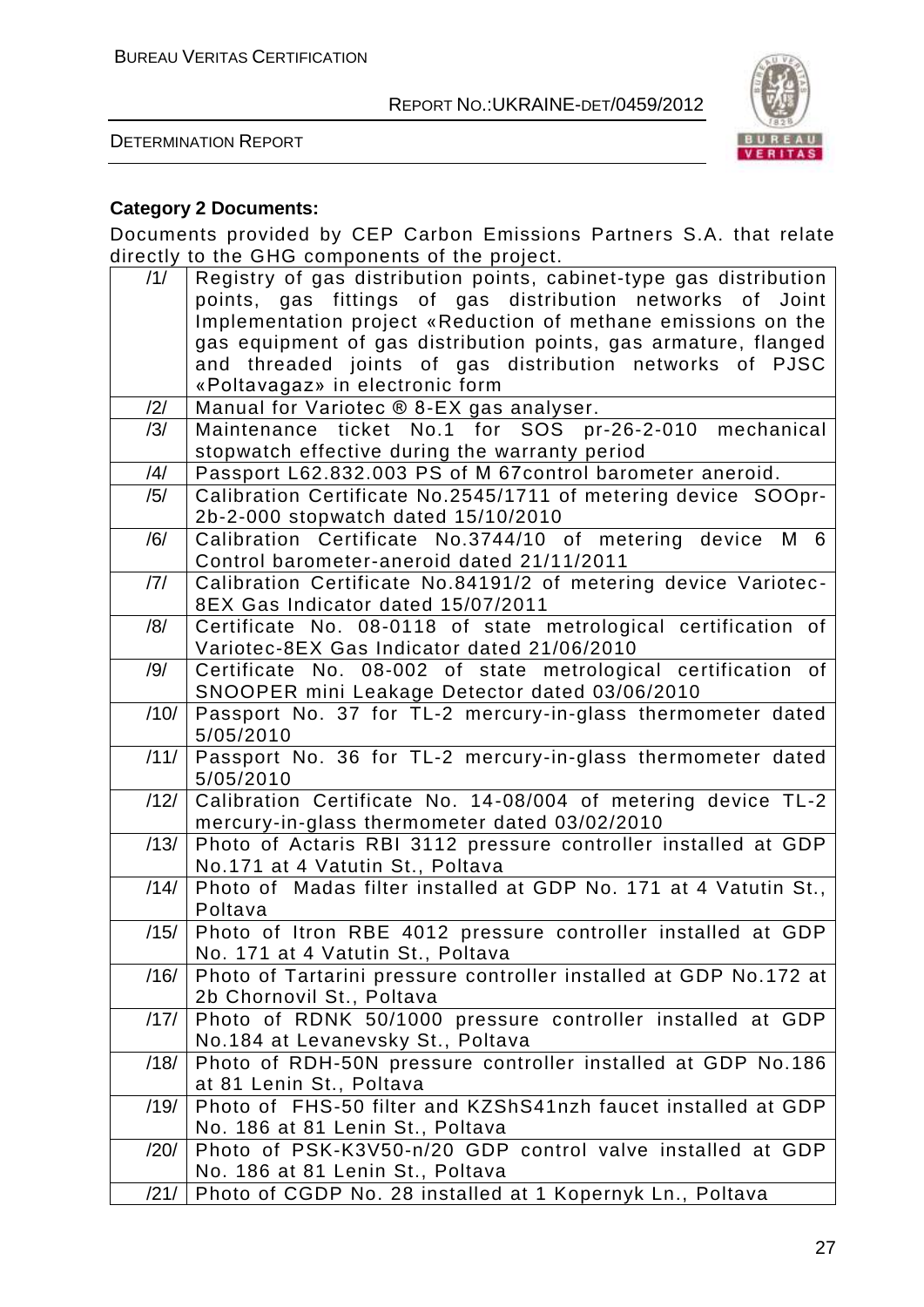

DETERMINATION REPORT

|      | /22/   Photo of Itron RBI 2612 pressure controller installed at CGDP |  |  |  |
|------|----------------------------------------------------------------------|--|--|--|
|      | No. 28 at 1 Kopernyk Ln., Poltava                                    |  |  |  |
| /23/ | Photo of FHV gas filter installed at CGDP No. 28 at 1 Kopernyk       |  |  |  |
|      | Ln., Poltava                                                         |  |  |  |
| /24/ | Photo of CGDP No. 30 installed at 3 Stepovyk Ln., Poltava            |  |  |  |
| /25/ | Photo of FHV filter and KZShS41nzh faucet installed at CGDP          |  |  |  |
|      | No. 30 at 3 Stepovyk Ln., Poltava                                    |  |  |  |
| /26/ | Photo of RDNK 400m pressure controller installed at CGDP No.         |  |  |  |
|      | 30 at 3 Stepovyk Ln., Poltava                                        |  |  |  |
| /27/ | Photo of PSK-K3V25-n/20 control valve installed at CGDP No.          |  |  |  |
|      | 30 at 3 Stepovyk Ln., Poltava                                        |  |  |  |
| /28/ | Photo of KZShS41nzh faucet installed at CGDP No. 30 at 3             |  |  |  |
|      | Stepovyk Ln., Poltava                                                |  |  |  |

#### **Persons interviewed:**

List of persons interviewed during the determination or persons that contributed with other information that are not included in the documents listed above.

|     | <b>Name</b>     | Organization      | <b>Position</b>                                            |
|-----|-----------------|-------------------|------------------------------------------------------------|
| /1/ | Hrynchak R.I.   | PJSC «Poltavagaz» | President                                                  |
| /2/ | Vysochenko I.P. | PJSC «Poltavagaz» | Chief Engineer, Working Team<br>Leader                     |
| /3/ | Sydorov G.V.    | PJSC «Poltavagaz» | Head of PTD, Working Team<br>Secretary                     |
| /4/ | Voronov V.O.    | PJSC «Poltavagaz» | Lead Engineer, Working Team<br>Technologist                |
| /5/ | Kyryndas V.M.   | PJSC «Poltavagaz» | Head of SEPGP and<br>GDP.<br><b>Working Team Engineer</b>  |
| /6/ | Bielov E.V.     | "CEP" LLC         | Consultant of CEP CARBON<br><b>EMISSIONS PARTNERS S.A.</b> |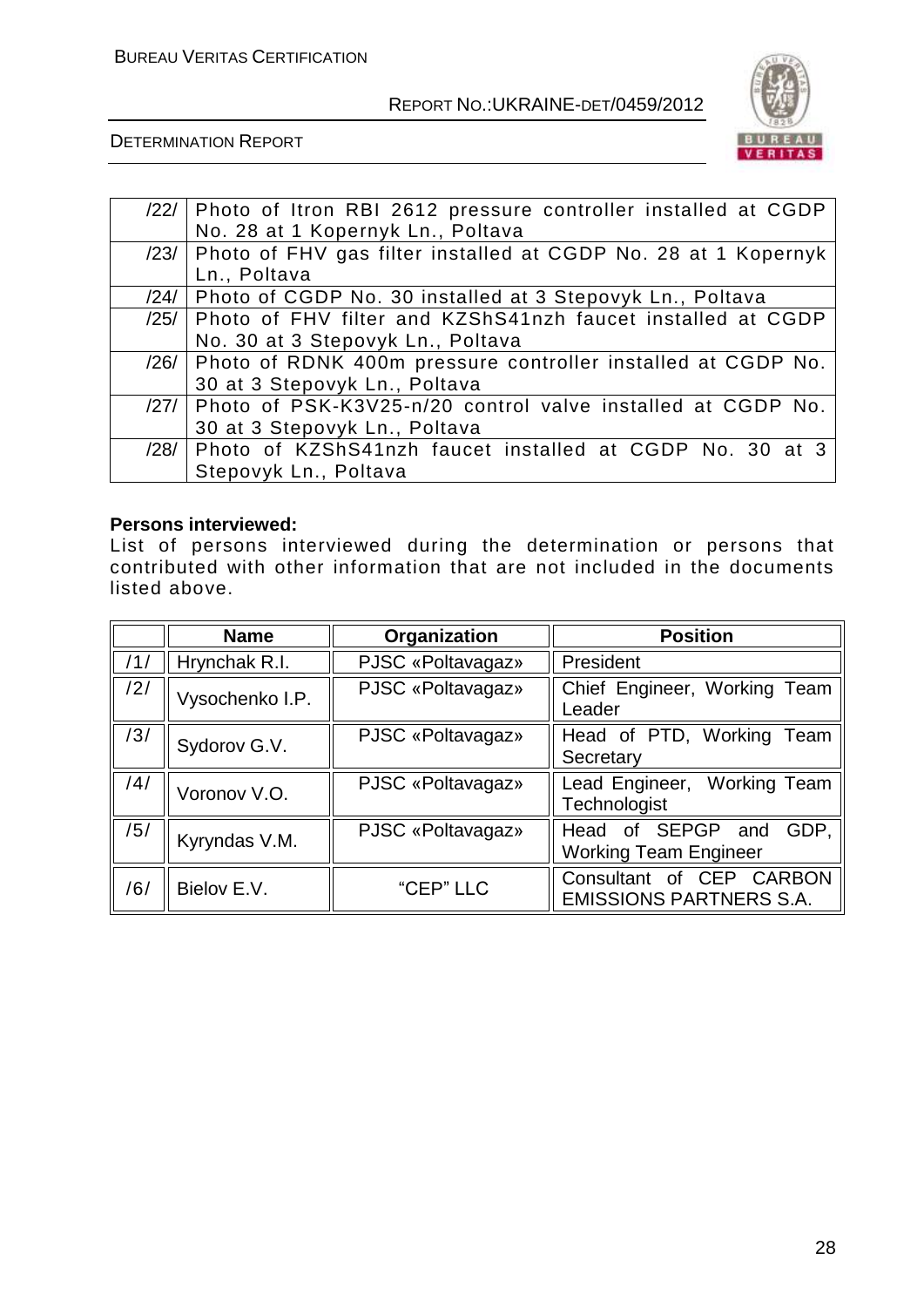

#### DETERMINATION REPORT

#### APPENDIX A: COMPANY PROJECT DETERMINATION PROTOCOL **BUREAU VERITAS CERTIFICATION HOLDING SAS**

**Checklist for determination according to the DETERMINATION AND VERIFICATION MANUAL (Version 01)**

| <b>Guideline</b><br>s for<br><b>Users of</b><br>the JI<br><b>PDD</b> form<br>or DVM<br><b>Paragrap</b><br>h | <b>Check Item</b>                                                                              | <b>Initial finding</b>                                                                                                                                                                                                                              | <b>Project</b><br>participant<br>s' actions<br>review | <b>Final</b><br><b>Conclusion</b> |
|-------------------------------------------------------------------------------------------------------------|------------------------------------------------------------------------------------------------|-----------------------------------------------------------------------------------------------------------------------------------------------------------------------------------------------------------------------------------------------------|-------------------------------------------------------|-----------------------------------|
|                                                                                                             | <b>Guidelines for Users of the JI PDD form</b><br>Section A General description of the project |                                                                                                                                                                                                                                                     |                                                       |                                   |
|                                                                                                             | A.1. Title of the project                                                                      |                                                                                                                                                                                                                                                     |                                                       |                                   |
| A.1                                                                                                         | Is the title of the project presented?                                                         | The title of the project is presented: "Reduction of<br>methane emissions on the gas equipment of gas<br>distribution points, gas armature, flanged and threaded<br>joints of gas<br><b>PJSC</b><br>distribution<br>networks<br>of<br>"Poltavagaz". | OK.                                                   | <b>OK</b>                         |
| A.1                                                                                                         | Is the sectoral scope to which the project<br>pertains presented?                              | Sectoral scope:<br>Sector 10. Fugitive emissions from fuels (solid, oil and<br>gas).                                                                                                                                                                | <b>OK</b>                                             | OK.                               |
| A.1                                                                                                         | Is the current version number of the<br>document presented?                                    | The current version of the document: PDD version 03<br>dated 15/02/2012. See Section A.1.                                                                                                                                                           | <b>OK</b>                                             | <b>OK</b>                         |
| A.1                                                                                                         | Is the date when the document was<br>created presented?                                        | The date when the document was created: 15/02/2012.                                                                                                                                                                                                 | <b>OK</b>                                             | <b>OK</b>                         |
|                                                                                                             | A.2. Description of the project                                                                |                                                                                                                                                                                                                                                     |                                                       |                                   |
| A.2                                                                                                         | Is the purpose of the project included with<br>a concise, summarizing explanation (max.        | The purpose of the project is reduction of natural gas<br>leaks at gas transportation and gas distribution                                                                                                                                          | OK.                                                   | <b>OK</b>                         |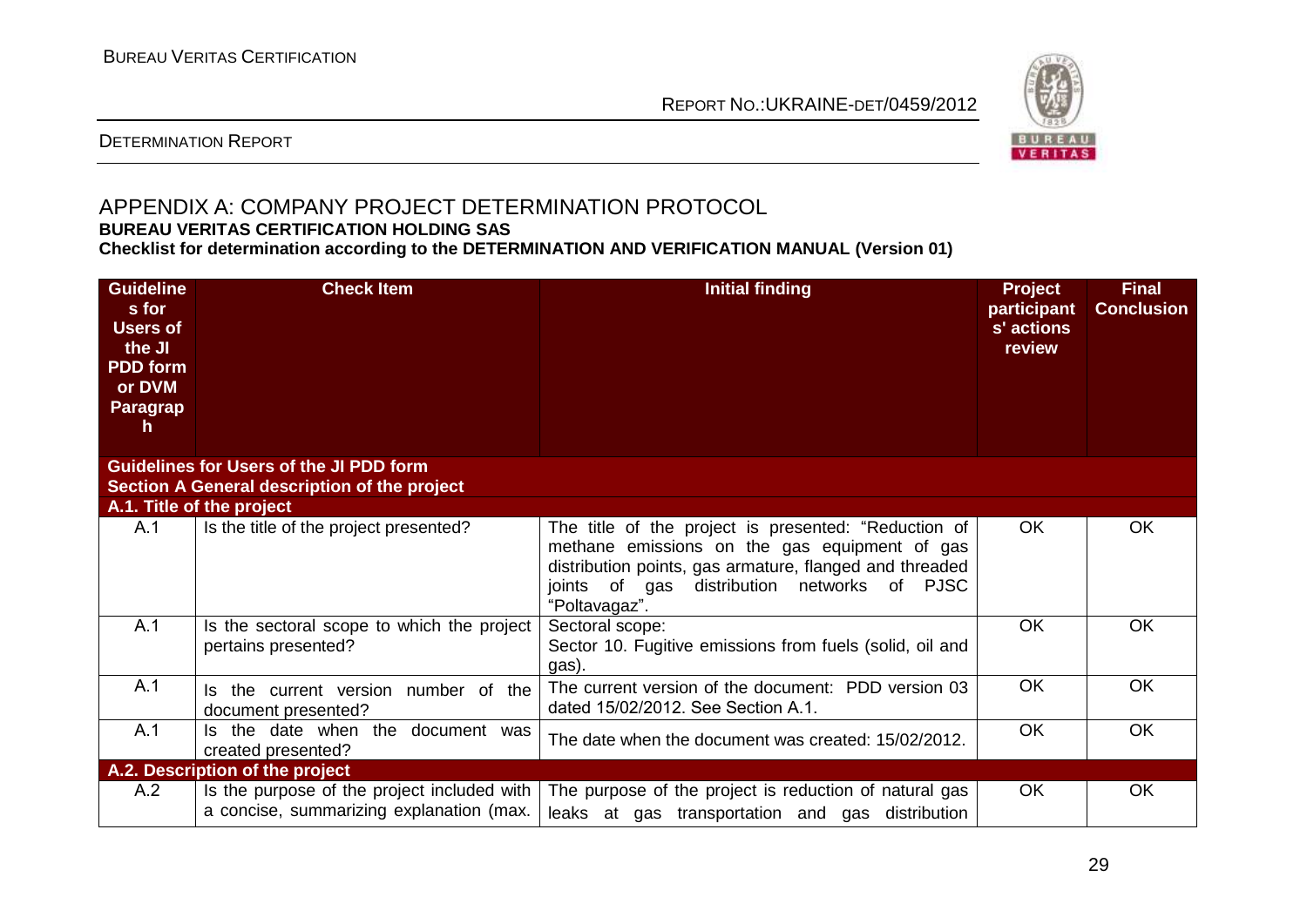

| LI LINIIINA HON INLI ON I<br>VERITAS                                                                         |                                                                                                                                                                                                       |                                                                                                                                                                                                                                                                                                                                                                                                                                   |                                                       |                                   |
|--------------------------------------------------------------------------------------------------------------|-------------------------------------------------------------------------------------------------------------------------------------------------------------------------------------------------------|-----------------------------------------------------------------------------------------------------------------------------------------------------------------------------------------------------------------------------------------------------------------------------------------------------------------------------------------------------------------------------------------------------------------------------------|-------------------------------------------------------|-----------------------------------|
| <b>Guideline</b><br>s for<br><b>Users of</b><br>the JI<br><b>PDD</b> form<br>or DVM<br><b>Paragrap</b><br>h. | <b>Check Item</b>                                                                                                                                                                                     | <b>Initial finding</b>                                                                                                                                                                                                                                                                                                                                                                                                            | <b>Project</b><br>participant<br>s' actions<br>review | <b>Final</b><br><b>Conclusion</b> |
|                                                                                                              | 1-2 pages) of the:<br>a) Situation existing prior to the starting<br>date of the project<br>b) Baseline scenario and<br>c) Project scenario (expected outcome,<br>including a technical description)? | infrastructure of PJSC «Poltavagaz», which are the<br>result of leaks from gas equipment and fittings. The<br>project initiated by PJSC "Poltavagaz" will result in<br>reduction of GHG emissions into the atmosphere and<br>improvement of environmental situation in the region.<br>Detailed information on the baseline and project<br>scenarios with technical description is given in Sections<br>A.2 and A.4.2. of the PDD. |                                                       |                                   |
| A.2                                                                                                          | Is the history of the project (incl. its JI<br>component) briefly summarized?                                                                                                                         | <b>CAR 02.</b> Please provide more detailed information<br>about the history of the project (including its JI<br>component) as well as the documents confirming this<br>information as Supporting ones.<br>CAR 03. Please provide information on receiving of the<br>Letter of Endorsement from the State Environmental<br>Investment Agency of Ukraine.                                                                          | <b>CAR 02</b><br><b>CAR 03</b>                        | OK<br>OK                          |
|                                                                                                              | A.3. Project participants                                                                                                                                                                             |                                                                                                                                                                                                                                                                                                                                                                                                                                   |                                                       |                                   |
| A.3                                                                                                          | Are project participants and Party (ies)<br>involved in the project listed?                                                                                                                           | Parties involved in the project: PJSC «Poltavagaz»<br>(Ukraine – the Host Party), CEP Carbon Emissions<br>Partners S.A. (Switzerland).                                                                                                                                                                                                                                                                                            | OK                                                    | OK                                |
| A.3                                                                                                          | Is the data of the project participants<br>presented in tabular format?                                                                                                                               | The data on project participants are given in tabular<br>form.                                                                                                                                                                                                                                                                                                                                                                    | OK                                                    | OK                                |
| A.3                                                                                                          | Is contact information provided in Annex 1<br>of the PDD?                                                                                                                                             | Contact information is provided in Annex 1 of the PDD.<br><b>CAR 04.</b> Please provide contact information on the                                                                                                                                                                                                                                                                                                                | <b>CAR 04</b>                                         | OK                                |

#### DETERMINATION REPORT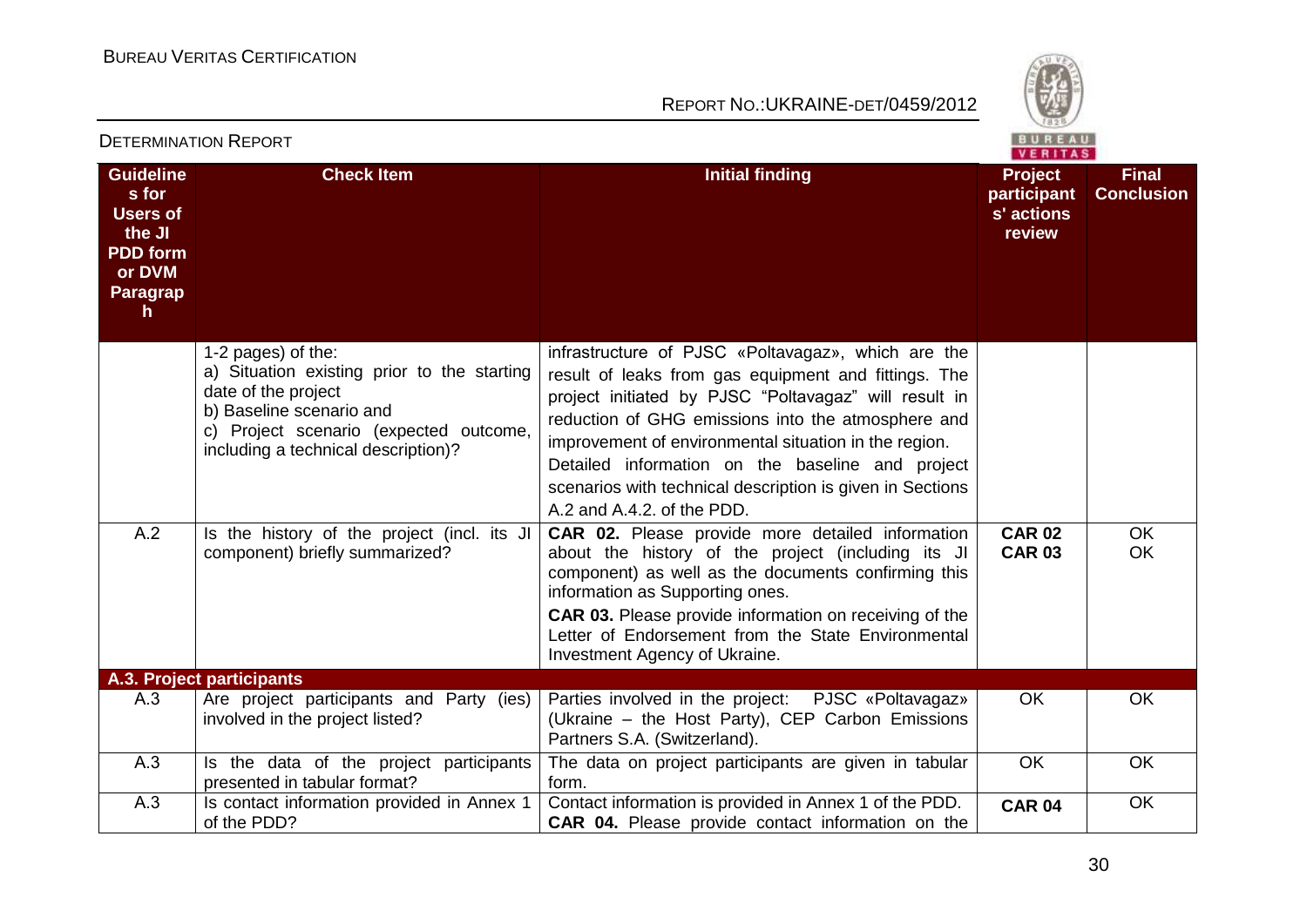

| 26 I 61 VIII VA HUI I VA HULL<br>VERITAS                                                                     |                                                                                                                                                                        |                                                                                                                                                                                                                                                                                                           |                                                       |                                   |
|--------------------------------------------------------------------------------------------------------------|------------------------------------------------------------------------------------------------------------------------------------------------------------------------|-----------------------------------------------------------------------------------------------------------------------------------------------------------------------------------------------------------------------------------------------------------------------------------------------------------|-------------------------------------------------------|-----------------------------------|
| <b>Guideline</b><br>s for<br><b>Users of</b><br>the JI<br><b>PDD</b> form<br>or DVM<br><b>Paragrap</b><br>h. | <b>Check Item</b>                                                                                                                                                      | <b>Initial finding</b>                                                                                                                                                                                                                                                                                    | <b>Project</b><br>participant<br>s' actions<br>review | <b>Final</b><br><b>Conclusion</b> |
|                                                                                                              |                                                                                                                                                                        | project participant from Switzerland (CEP Carbon<br>Emissions Partners S.A).                                                                                                                                                                                                                              |                                                       |                                   |
| A.3                                                                                                          | Is it indicated, if it is the case, that the<br>Party involved is a host Party?                                                                                        | Ukraine is the Host Party.                                                                                                                                                                                                                                                                                | <b>OK</b>                                             | <b>OK</b>                         |
|                                                                                                              | A.4 Technical description of the project                                                                                                                               |                                                                                                                                                                                                                                                                                                           |                                                       |                                   |
| Location of the project                                                                                      |                                                                                                                                                                        |                                                                                                                                                                                                                                                                                                           |                                                       |                                   |
| A.4.1.1                                                                                                      | Host Party(ies)                                                                                                                                                        | Ukraine is the Host Party.                                                                                                                                                                                                                                                                                | <b>OK</b>                                             | <b>OK</b>                         |
| A.4.1.2                                                                                                      | Region/State/Province etc.                                                                                                                                             | Poltava region, Ukraine                                                                                                                                                                                                                                                                                   | <b>OK</b>                                             | <b>OK</b>                         |
| A.4.1.3                                                                                                      | City/Town/Community etc.                                                                                                                                               | Poltava city, towns and settlements of Poltavskyi,<br>Reshetylivskyi,<br>Velyko-Bohachivskyi,<br>Hlobinskyi,<br>Dykanskyi,<br>Zenkovskyi,<br>Karlivskyi,<br>Kobylyatskyi,<br>Mashevskyi,<br>Myrhorodskyi,<br>Lokhvutskyi,<br>Novo-<br>Sanzharskyi and Chutovskyi districts of Poltava region,<br>Ukraine. | <b>OK</b>                                             | <b>OK</b>                         |
| A.4.1.4                                                                                                      | Detail of the physical location, including<br>information<br>allowing<br>the<br>unique<br>identification of the project. (This section<br>should not exceed one page). | Information about location is given in Section A.4.1.4 of<br>the PDD.<br>CAR 05. Please provide detailed information about<br>facilities included in the project and the details of their<br>physical location.                                                                                           | <b>CAR 05</b>                                         | <b>OK</b>                         |
|                                                                                                              |                                                                                                                                                                        | A.4.2. Technologies to be employed, or measures, operations or actions to be implemented by the project                                                                                                                                                                                                   |                                                       |                                   |
| A.4.2                                                                                                        | Are the technology (ies) to be employed, or                                                                                                                            | PDD Section A.4.2 provides the description of the main                                                                                                                                                                                                                                                    | <b>CAR 06</b>                                         | <b>OK</b>                         |
|                                                                                                              | measures, operations or actions to be<br>implemented by the project, including all                                                                                     | stages of the project implementation, the annual project<br>activities schedule, some relevant technical data                                                                                                                                                                                             | <b>CAR 07</b><br><b>CAR 08</b>                        | OK<br>OK                          |
|                                                                                                              |                                                                                                                                                                        |                                                                                                                                                                                                                                                                                                           |                                                       |                                   |

#### DETERMINATION REPORT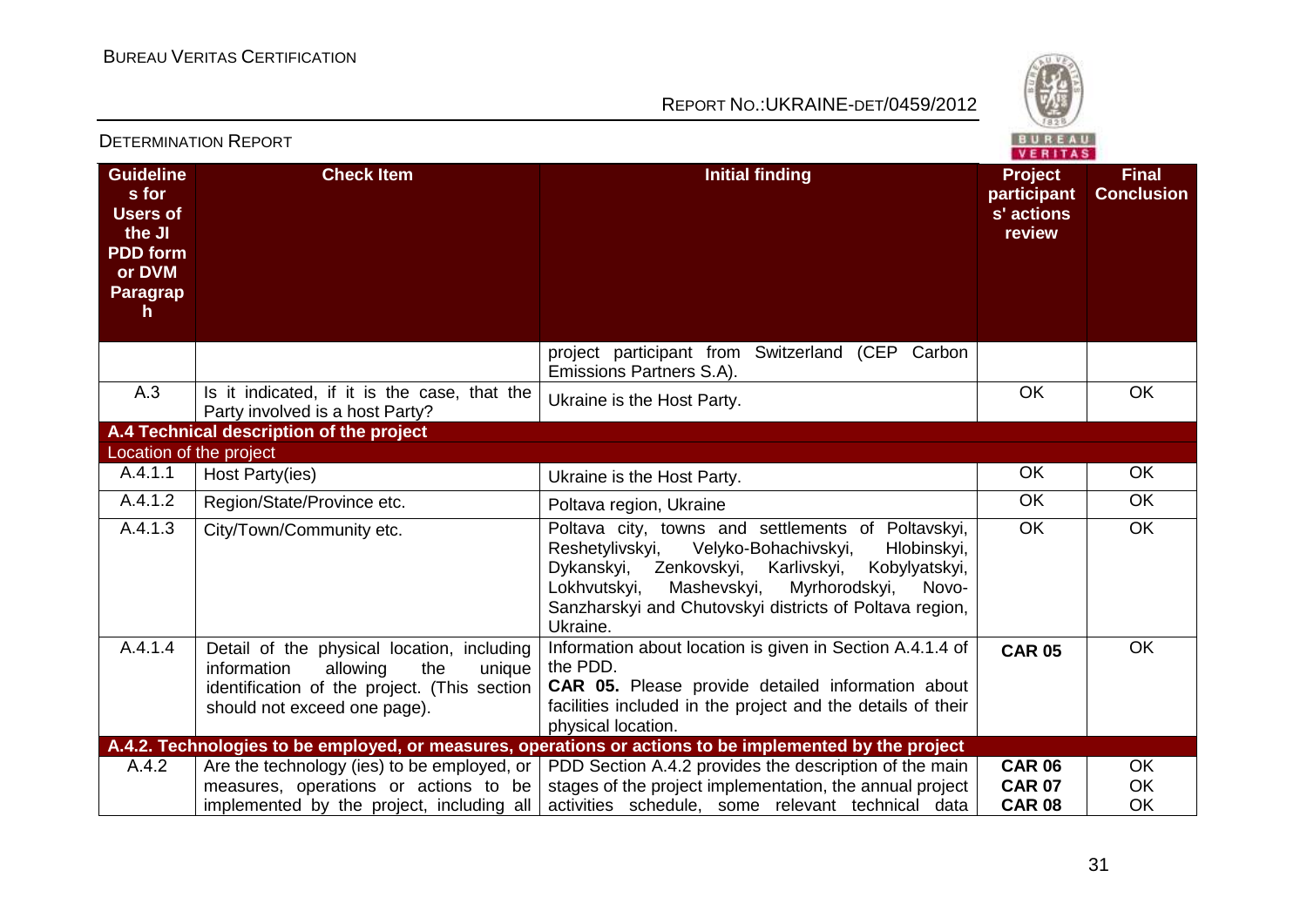

| <b>DETERMINATION REPORT</b> |  |
|-----------------------------|--|
|                             |  |

**Guideline**

| <b>Guideline</b><br>s for<br><b>Users of</b><br>the JI<br><b>PDD form</b><br>or DVM<br>Paragrap<br>h | <b>Check Item</b>                                                          |     | <b>Initial finding</b>                                                                                                                                                                                                                                                                                                                                                                                                                                                                                                                                                                                                                                                                                                                                                                                                                                                                                                                                                                                                                                                                                                                                                                                                                            | <b>Project</b><br>participant<br>s' actions<br>review                                                                             | <b>Final</b><br><b>Conclusion</b>                                                             |
|------------------------------------------------------------------------------------------------------|----------------------------------------------------------------------------|-----|---------------------------------------------------------------------------------------------------------------------------------------------------------------------------------------------------------------------------------------------------------------------------------------------------------------------------------------------------------------------------------------------------------------------------------------------------------------------------------------------------------------------------------------------------------------------------------------------------------------------------------------------------------------------------------------------------------------------------------------------------------------------------------------------------------------------------------------------------------------------------------------------------------------------------------------------------------------------------------------------------------------------------------------------------------------------------------------------------------------------------------------------------------------------------------------------------------------------------------------------------|-----------------------------------------------------------------------------------------------------------------------------------|-----------------------------------------------------------------------------------------------|
|                                                                                                      | relevant<br>technical<br>data<br>and<br>implementation schedule described? | the | relating to main equipment to be installed as well as<br>project activities to be implemented in the framework of<br>the project.<br>Project design represents the current cutting-edge<br>practice.<br><b>CAR 06.</b> Please provide information on specifications<br>of units used for quantitative measurement of methane<br>leaks at gas distribution networks of PJSC<br>"Poltavagaz".<br>CAR 07. The project provides for replacement of old<br>shut-off and control valves with new modern fittings<br>from European manufacturers. Please substantiate the<br>positive changes resulting from such project measure.<br><b>CAR 08.</b> Please provide specifications and information<br>on Variotec ® 8-EX gas analyser.<br><b>CAR 09.</b> Please provide the project implementation<br>schedule with indication of start dates and end dates<br>for each activity and stage.<br>CAR 10. The project provides for introduction of<br>sealants for leak repair State Standard 7338-90.<br>Please, give information on such sealants in Section<br>A.4.2. of the PDD.<br>CL 01. Please explain and provide evidence of how the<br>fact that the measures implemented under the project<br>activity are not a part of the maintenance program | <b>CAR 09</b><br><b>CAR 10</b><br><b>CAR 11</b><br><b>CAR 12</b><br><b>CAR 13</b><br><b>CL 01</b><br><b>CL 02</b><br><b>CL 03</b> | <b>OK</b><br><b>OK</b><br><b>OK</b><br><b>OK</b><br>OK<br><b>OK</b><br><b>OK</b><br><b>OK</b> |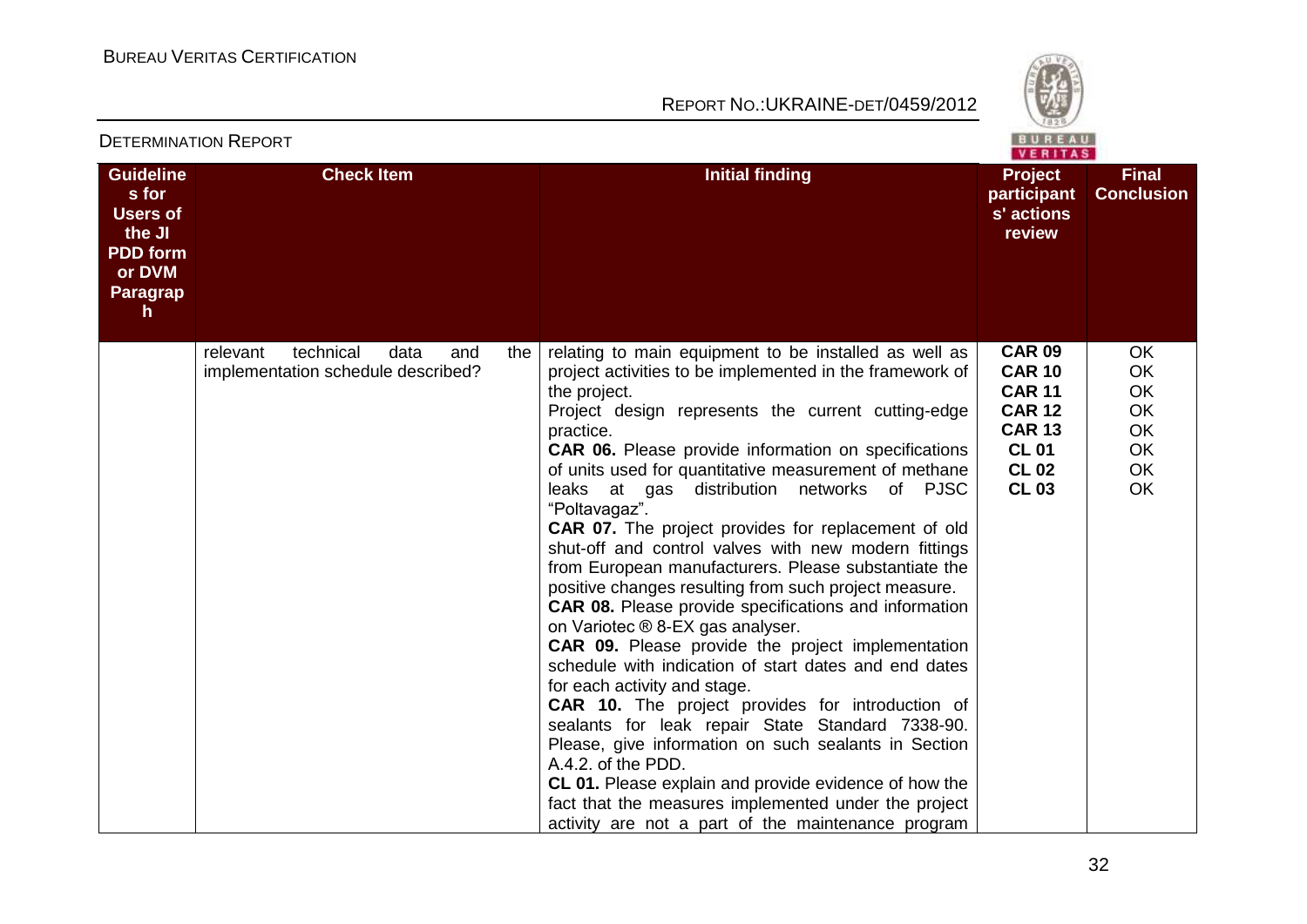

|                                                                                                              |                                                                                                                            |                                                                                                                                                                                                                                                                                                                                                                                                                                                                                                                                                                                                                                                                                                                                                                                                                                                                                                                                                                                                 | VERITAS                                               |                                   |
|--------------------------------------------------------------------------------------------------------------|----------------------------------------------------------------------------------------------------------------------------|-------------------------------------------------------------------------------------------------------------------------------------------------------------------------------------------------------------------------------------------------------------------------------------------------------------------------------------------------------------------------------------------------------------------------------------------------------------------------------------------------------------------------------------------------------------------------------------------------------------------------------------------------------------------------------------------------------------------------------------------------------------------------------------------------------------------------------------------------------------------------------------------------------------------------------------------------------------------------------------------------|-------------------------------------------------------|-----------------------------------|
| <b>Guideline</b><br>s for<br><b>Users of</b><br>the JI<br><b>PDD form</b><br>or DVM<br><b>Paragrap</b><br>h. | <b>Check Item</b>                                                                                                          | <b>Initial finding</b>                                                                                                                                                                                                                                                                                                                                                                                                                                                                                                                                                                                                                                                                                                                                                                                                                                                                                                                                                                          | <b>Project</b><br>participant<br>s' actions<br>review | <b>Final</b><br><b>Conclusion</b> |
|                                                                                                              |                                                                                                                            | (accidents, scheduled repairs, etc.) will be guaranteed.<br><b>CL 02.</b> Please provide explanation to Figure 2 in the<br>PDD text in the corresponding section.<br>CL 03. Please provide explanation regarding<br>Purposeful Examination and Technical Maintenance<br>(PETM) and provide information on its application by<br>PJSC "Poltavagaz".<br>CAR 11. Please provide information on quantitative<br>indicators of the project activitiy for each measure.<br>CAR 12. Please explain how the problem related to the<br>difficulty of accounting of the volume of fittings<br>themselves (where measurements are to<br>be<br>performed) is addressed when using the method based<br>on the Calibrated Bag technology described in<br>methodology AM0023.<br><b>CAR 13.</b> Please provide information about the reasons<br>why the proposed measures will not be implemented<br>without the project activity, taking into account national<br>and/or sectoral policies and circumstances. |                                                       |                                   |
|                                                                                                              | and/or sectoral policies and circumstances                                                                                 | A.4.3. Brief explanation of how the anthropogenic emissions of greenhouse gases by sources are to be reduced by the proposed JI<br>project, including why the emission reductions would not occur in the absence of the proposed project, taking into account national                                                                                                                                                                                                                                                                                                                                                                                                                                                                                                                                                                                                                                                                                                                          |                                                       |                                   |
| A.4.3                                                                                                        | Is it stated how anthropogenic GHG<br>emission reductions are to be achieved?<br>(This section should not exceed one page) | The project provides for reduction of natural gas leaks<br>at gas transportation and gas distribution infrastructure<br>of PJSC "Poltavagaz" that are the result of leaky gas                                                                                                                                                                                                                                                                                                                                                                                                                                                                                                                                                                                                                                                                                                                                                                                                                   | OK                                                    | OK                                |

#### DETERMINATION REPORT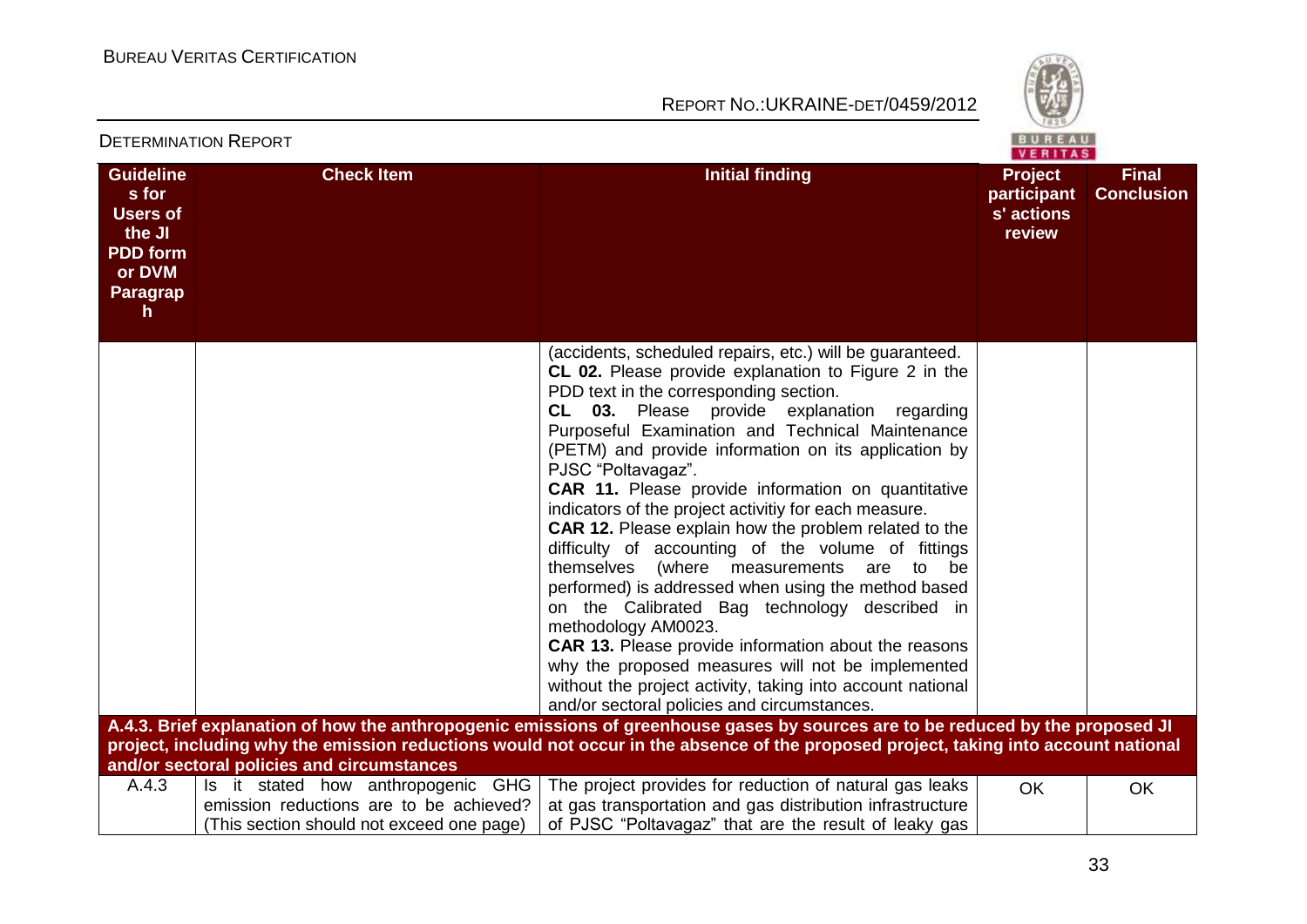

|                                                                                                                        |                                                                                                  |                                                                                                                                                                                                                                                                                                                                                                                                                                                                                                                                                                                                                 | <b>VERITAS</b>                                        |                                   |
|------------------------------------------------------------------------------------------------------------------------|--------------------------------------------------------------------------------------------------|-----------------------------------------------------------------------------------------------------------------------------------------------------------------------------------------------------------------------------------------------------------------------------------------------------------------------------------------------------------------------------------------------------------------------------------------------------------------------------------------------------------------------------------------------------------------------------------------------------------------|-------------------------------------------------------|-----------------------------------|
| <b>Guideline</b><br>s for<br><b>Users of</b><br>the JI<br><b>PDD</b> form<br>or DVM<br><b>Paragrap</b><br>$\mathsf{h}$ | <b>Check Item</b>                                                                                | <b>Initial finding</b>                                                                                                                                                                                                                                                                                                                                                                                                                                                                                                                                                                                          | <b>Project</b><br>participant<br>s' actions<br>review | <b>Final</b><br><b>Conclusion</b> |
|                                                                                                                        |                                                                                                  | equipment and fittings. According to the baseline<br>scenario, all the equipment, including old units yet<br>capable of operating with lower leak-proofness than it<br>is provided for by the project activity, would be<br>operated for a long time in a usual mode, which makes<br>it impossible to reduce methane emissions. The project<br>implementation will reduce methane leaks, leading to a<br>significant reduction of GHG emissions.                                                                                                                                                                |                                                       |                                   |
| A.4.3                                                                                                                  | Is it provided the estimation of emission<br>reductions over the crediting period?               | The estimation of emission reductions over the<br>crediting period is provided in Section A.4.3.1. of the<br>PDD.<br><b>CAR 14.</b> The length of the crediting period indicated in<br>the PDD is 13 years while the calculation is provided<br>for only 8 years. Please make corresponding<br>corrections.<br><b>CAR 15.</b> In Section A.4.1.4 there are incorrect<br>references to Section E and Supporting Documents.<br>Please provide the correct references.<br><b>CAR 16.</b> The length of the crediting period specified in<br>Table 1, Section A.4.3.1, is incorrect. Please make the<br>correction. | <b>CAR 14</b><br><b>CAR 15</b><br><b>CAR 16</b>       | OK<br>OK<br>OK                    |
| A.4.3                                                                                                                  | Is it provided the estimated annual<br>reduction for the chosen crediting period in<br>$tCO2e$ ? | The estimated annual emission reductions for the first<br>commitment period in $tCO2e$ are provided; the<br>estimated annual emission reductions for the period                                                                                                                                                                                                                                                                                                                                                                                                                                                 | Pending                                               | OK                                |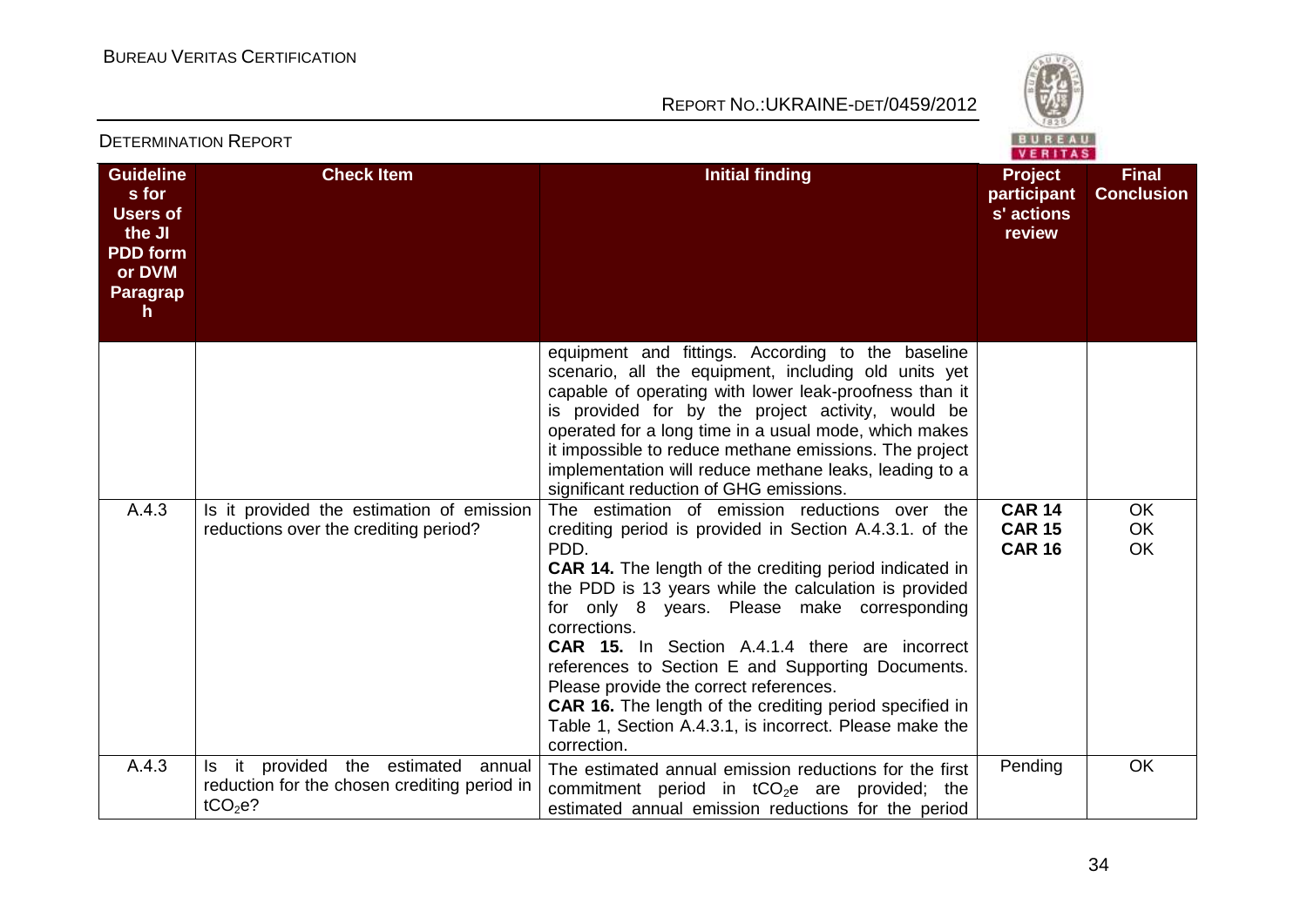

|                                                                                                              |                                                                                                                               | VERITAS                                                                                                                                                                                                                                                                                                                                                                                                   |                                                       |                                   |  |
|--------------------------------------------------------------------------------------------------------------|-------------------------------------------------------------------------------------------------------------------------------|-----------------------------------------------------------------------------------------------------------------------------------------------------------------------------------------------------------------------------------------------------------------------------------------------------------------------------------------------------------------------------------------------------------|-------------------------------------------------------|-----------------------------------|--|
| <b>Guideline</b><br>s for<br><b>Users of</b><br>the JI<br><b>PDD</b> form<br>or DVM<br><b>Paragrap</b><br>h. | <b>Check Item</b>                                                                                                             | <b>Initial finding</b>                                                                                                                                                                                                                                                                                                                                                                                    | <b>Project</b><br>participant<br>s' actions<br>review | <b>Final</b><br><b>Conclusion</b> |  |
|                                                                                                              |                                                                                                                               | before and after the first commitment period within the<br>project are also provided.<br>Reference to CAR 14.                                                                                                                                                                                                                                                                                             |                                                       |                                   |  |
| A.4.3                                                                                                        | Are the data from questions<br>above<br>presented in tabular format?                                                          | Information on the crediting period, before and after the<br>crediting period is presented in tabular format. See<br>PDD (Version 03) Tables 1, 2, 3, Section A.4.3.1.<br>Reference to CAR 14.                                                                                                                                                                                                            | Pending                                               | OK                                |  |
|                                                                                                              | A.4.3.1. Estimated amount of emission reductions over the crediting period                                                    |                                                                                                                                                                                                                                                                                                                                                                                                           |                                                       |                                   |  |
| A.4.3.1                                                                                                      | Is the length of the crediting period<br>Indicated?                                                                           | The length of the crediting period is indicated in the<br>PDD Section C.                                                                                                                                                                                                                                                                                                                                  | <b>OK</b>                                             | OK                                |  |
| A.4.3.1                                                                                                      | Are estimates of total as well as annual<br>and average annual emission reductions in<br>tonnes of $CO2$ equivalent provided? | Total as well as annual and average annual emission<br>reductions in tonnes of $CO2$ equivalent are provided in<br>accordance with the calculated values in the tables of<br>Section A of PDD and the Supporting documents.                                                                                                                                                                               | OK                                                    | OK                                |  |
|                                                                                                              | <b>Project approvals by Parties</b>                                                                                           |                                                                                                                                                                                                                                                                                                                                                                                                           |                                                       |                                   |  |
| 19                                                                                                           | Have the DFPs of all Parties listed as<br>"Parties involved" in the PDD provided<br>written project approvals?                | <b>CAR 01.</b> The project has an approval from the<br>government of Switzerland as the country-investor, but<br>no approval from the Host Party.<br>To obtain the Letter of Approval the final Determination<br>report must be submitted to the State Environmental<br>Investment Agency of Ukraine; it must include this<br>Determination Protocol and the list of sources of<br>Reference Information. | <b>CAR 01</b>                                         | Pending                           |  |

#### DETERMINATION REPORT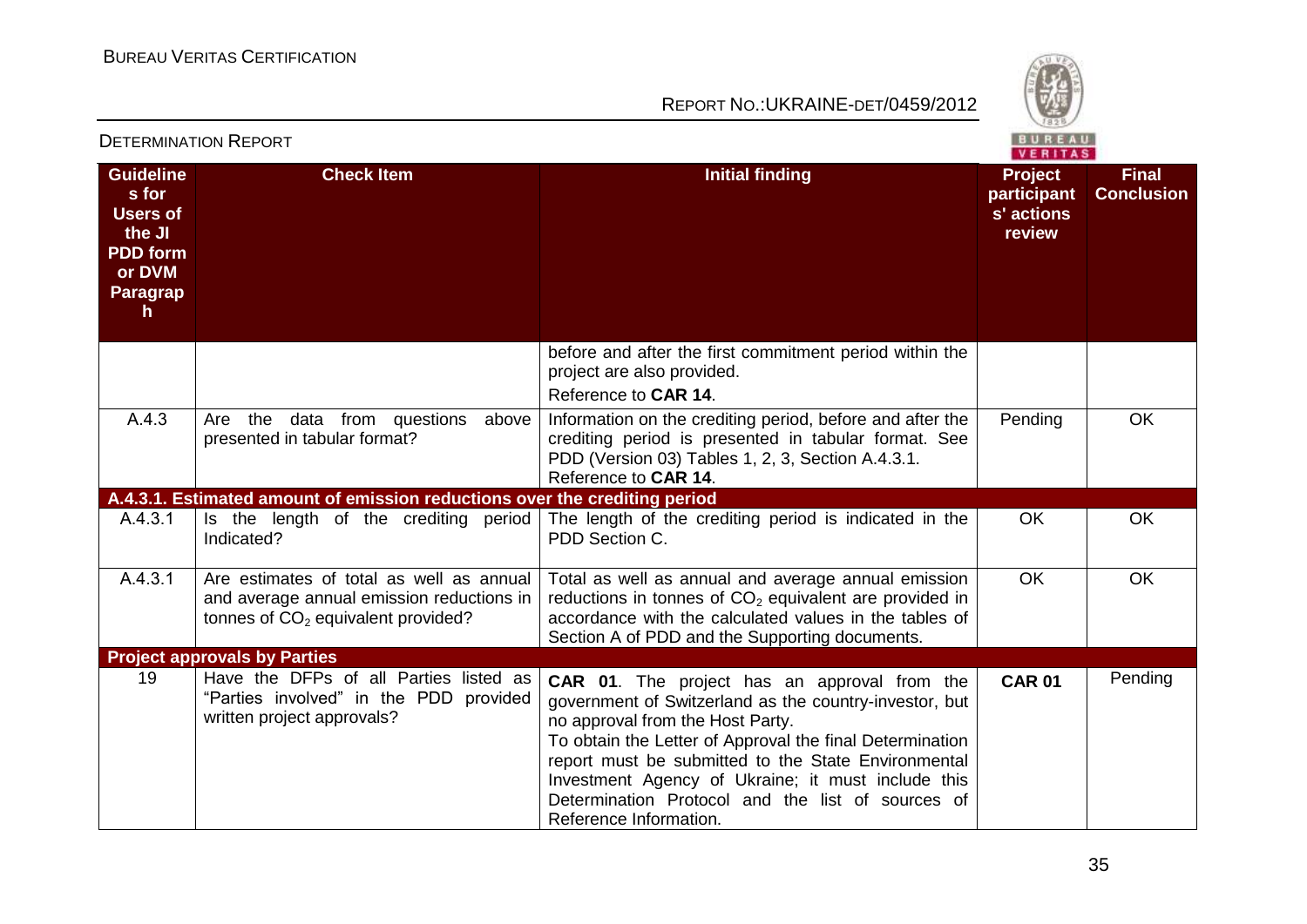

|                                                                                                              |                                                                                                                                                                                                                                                                                                                                                                                                                |                                                                                                                                                                                                                                                                                                  | VERITAS                                               |                                   |
|--------------------------------------------------------------------------------------------------------------|----------------------------------------------------------------------------------------------------------------------------------------------------------------------------------------------------------------------------------------------------------------------------------------------------------------------------------------------------------------------------------------------------------------|--------------------------------------------------------------------------------------------------------------------------------------------------------------------------------------------------------------------------------------------------------------------------------------------------|-------------------------------------------------------|-----------------------------------|
| <b>Guideline</b><br>s for<br><b>Users of</b><br>the JI<br><b>PDD</b> form<br>or DVM<br><b>Paragrap</b><br>h. | <b>Check Item</b>                                                                                                                                                                                                                                                                                                                                                                                              | <b>Initial finding</b>                                                                                                                                                                                                                                                                           | <b>Project</b><br>participant<br>s' actions<br>review | <b>Final</b><br><b>Conclusion</b> |
|                                                                                                              |                                                                                                                                                                                                                                                                                                                                                                                                                | <b>CAR 01</b> will be closed after the Letter of Approval is<br>issued by the Host Party.                                                                                                                                                                                                        |                                                       |                                   |
| 19                                                                                                           | Does the PDD identify at least the host<br>Party as a "Party involved"?                                                                                                                                                                                                                                                                                                                                        | Host Party involved in project is Ukraine.                                                                                                                                                                                                                                                       | OK                                                    | <b>OK</b>                         |
| 19                                                                                                           | Has the DFP of the host Party issued a<br>written project approval?                                                                                                                                                                                                                                                                                                                                            | Reference to CAR 01.                                                                                                                                                                                                                                                                             | <b>CAR 01</b>                                         | Pending                           |
| 20                                                                                                           | Are all the written project approvals by<br>Parties involved unconditional?                                                                                                                                                                                                                                                                                                                                    | Reference to CAR 01.                                                                                                                                                                                                                                                                             | <b>CAR 01</b>                                         | Pending                           |
|                                                                                                              | Authorization of project participants by Parties involved                                                                                                                                                                                                                                                                                                                                                      |                                                                                                                                                                                                                                                                                                  |                                                       |                                   |
| 21                                                                                                           | Is each of the legal entities listed as project<br>participants in the PDD authorized by a<br>Party<br>involved, which is also listed in the PDD,<br>through:<br>- A written project approval by a Party<br>involved, explicitly indicating the name of<br>the legal entity? or<br>- Any other form of project participant<br>authorization in writing, explicitly indicating<br>the name of the legal entity? | Party involved 1: Ukraine (the Host Party), legal entity<br>is PJSC «Poltavgaz».<br>Party involved 2: Switzerland, legal entity is CEP<br>Carbon Emissions Partners S.A.<br>The project participants will be authorized in<br>accordance with the relevant project approvals.<br>Pending CAR 01. | <b>CAR 01</b>                                         | Pending                           |
| <b>Baseline setting</b>                                                                                      |                                                                                                                                                                                                                                                                                                                                                                                                                |                                                                                                                                                                                                                                                                                                  |                                                       |                                   |
| 22                                                                                                           | Does the PDD explicitly indicate which of<br>the following approaches is used for<br>identifying the baseline?                                                                                                                                                                                                                                                                                                 | The chosen baseline is described in section B.1. of the<br>PDD. A specific JI approach is used for setting the<br>baseline.                                                                                                                                                                      | <b>CAR 17</b>                                         | <b>OK</b>                         |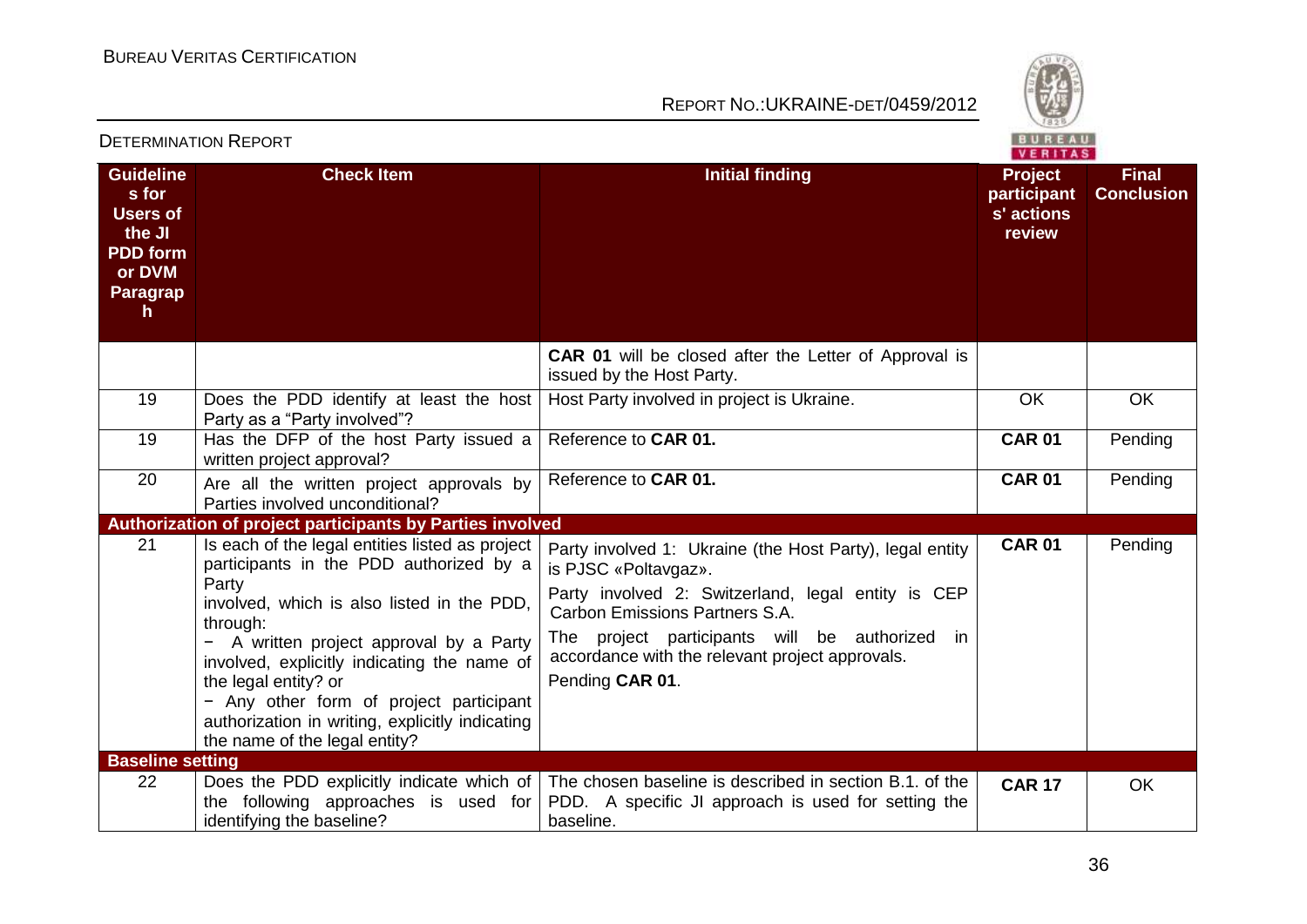

| PETERMINATION IN PUNI                                                                                |                                                                                                                                                                                                                                                                                                                                                                                                                                                                                                                                                      | VERITAS                                                                                                                                                                                                                                                                                                                                                                                                                                                                                                                                                                                                                                                                                                                              |                                                       |                                   |  |
|------------------------------------------------------------------------------------------------------|------------------------------------------------------------------------------------------------------------------------------------------------------------------------------------------------------------------------------------------------------------------------------------------------------------------------------------------------------------------------------------------------------------------------------------------------------------------------------------------------------------------------------------------------------|--------------------------------------------------------------------------------------------------------------------------------------------------------------------------------------------------------------------------------------------------------------------------------------------------------------------------------------------------------------------------------------------------------------------------------------------------------------------------------------------------------------------------------------------------------------------------------------------------------------------------------------------------------------------------------------------------------------------------------------|-------------------------------------------------------|-----------------------------------|--|
| <b>Guideline</b><br>s for<br><b>Users of</b><br>the JI<br><b>PDD</b> form<br>or DVM<br>Paragrap<br>h | <b>Check Item</b>                                                                                                                                                                                                                                                                                                                                                                                                                                                                                                                                    | <b>Initial finding</b>                                                                                                                                                                                                                                                                                                                                                                                                                                                                                                                                                                                                                                                                                                               | <b>Project</b><br>participant<br>s' actions<br>review | <b>Final</b><br><b>Conclusion</b> |  |
|                                                                                                      | - JI specific approach<br>- Approved CDM methodology approach                                                                                                                                                                                                                                                                                                                                                                                                                                                                                        | <b>CAR 17.</b> Please indicate in the PDD whether elements<br>of the approved CDM methodologies were used for<br>setting the baseline.                                                                                                                                                                                                                                                                                                                                                                                                                                                                                                                                                                                               |                                                       |                                   |  |
|                                                                                                      | JI specific approach only                                                                                                                                                                                                                                                                                                                                                                                                                                                                                                                            |                                                                                                                                                                                                                                                                                                                                                                                                                                                                                                                                                                                                                                                                                                                                      |                                                       |                                   |  |
| 23                                                                                                   | Does the PDD<br>provide a<br>detailed<br>theoretical description in a complete and<br>transparent manner?                                                                                                                                                                                                                                                                                                                                                                                                                                            | The choice of the applicable baseline for the project<br>category is sufficiently justified; detailed theoretical<br>description is provided in section B.1 of the PDD<br>version 03.<br>CAR 18. Please include more detailed description of<br>the approach used to set the baseline.                                                                                                                                                                                                                                                                                                                                                                                                                                               | <b>CAR 18</b>                                         | OK                                |  |
| 23                                                                                                   | Does the PDD provide justification that the<br>baseline is established:<br>(a) By listing and describing plausible<br>future scenarios<br>on the<br>basis of<br>conservative assumptions and selecting<br>the most plausible one?<br>(b) Taking into account relevant national<br>and/or sectoral policies and circumstance?<br>Are key factors that affect a baseline<br>taken into account?<br>(c) In a transparent manner with regard to<br>the choice of approaches, assumptions,<br>methodologies, parameters, date sources<br>and key factors? | The PDD provides detailed, full and transparent<br>description and<br>justification that the baseline is<br>established by:<br>(a) Identifying plausible future scenarios and choosing<br>the most plausible one. As a result of evaluation of<br>several alternatives the most plausible of them have<br>been identified and will be used as a baseline:<br>Alternative 1.1: Continuation of existing<br>practice, without the JI project.<br>Alternative 1.2: The project activities without the<br>use of the Joint Implementation mechanism.<br>(b) Taking into account key factors such as for example<br>rules<br>technological<br>of the<br>sector,<br>Ukrainian<br>environmental legislation and other national legislation, | <b>OK</b>                                             | <b>OK</b>                         |  |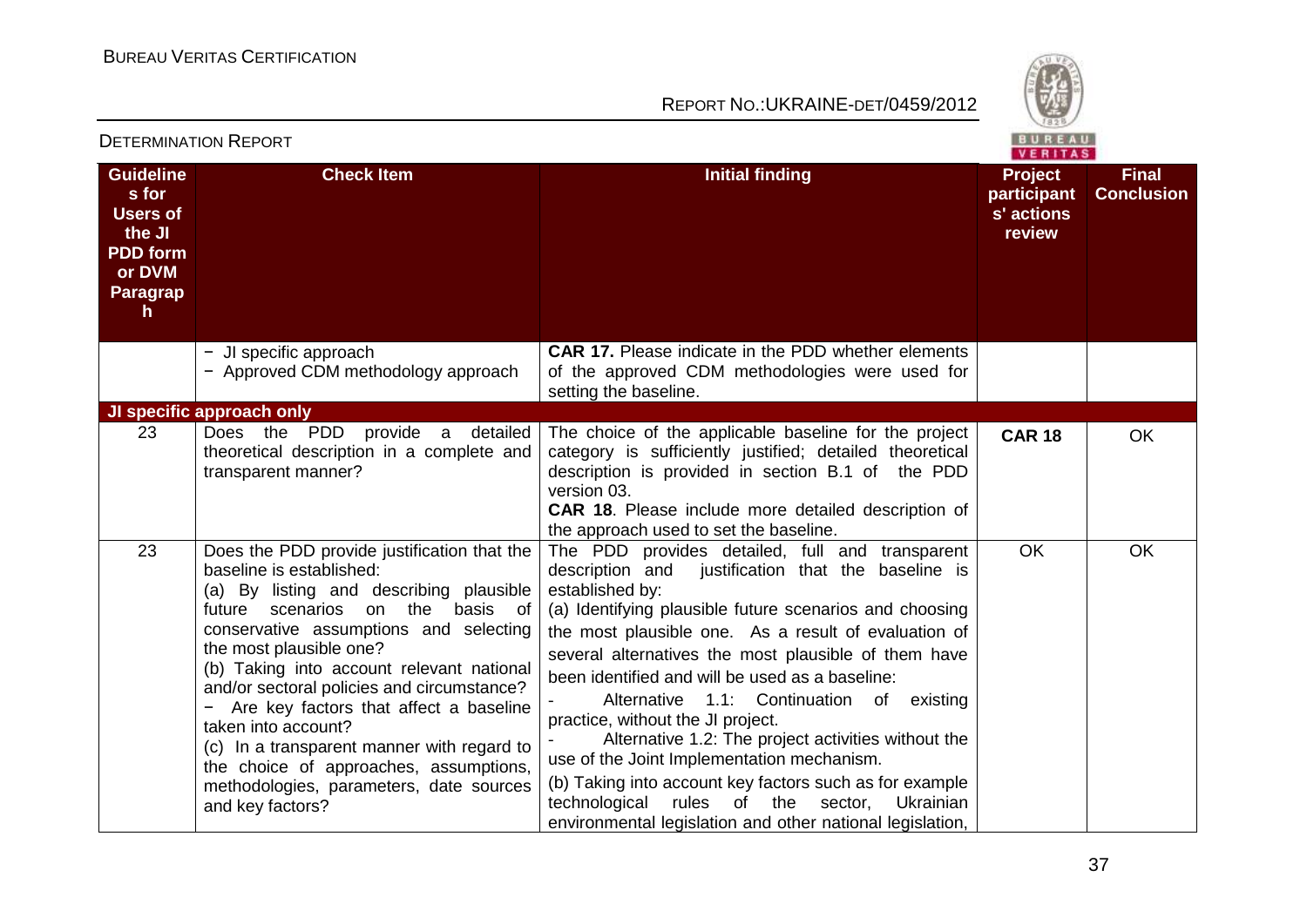

|                                                                                                      |                                                                                                                                                                                                                                                                                                                                                                                                                                                                |                                                                                                                                                                                                                                                                                                                                                                                                                                                                                                                                                                                                                                                                                                                                                                                                                                                                   | VERITAS                                                                           |                                                        |
|------------------------------------------------------------------------------------------------------|----------------------------------------------------------------------------------------------------------------------------------------------------------------------------------------------------------------------------------------------------------------------------------------------------------------------------------------------------------------------------------------------------------------------------------------------------------------|-------------------------------------------------------------------------------------------------------------------------------------------------------------------------------------------------------------------------------------------------------------------------------------------------------------------------------------------------------------------------------------------------------------------------------------------------------------------------------------------------------------------------------------------------------------------------------------------------------------------------------------------------------------------------------------------------------------------------------------------------------------------------------------------------------------------------------------------------------------------|-----------------------------------------------------------------------------------|--------------------------------------------------------|
| <b>Guideline</b><br>s for<br><b>Users of</b><br>the JI<br><b>PDD</b> form<br>or DVM<br>Paragrap<br>h | <b>Check Item</b>                                                                                                                                                                                                                                                                                                                                                                                                                                              | <b>Initial finding</b>                                                                                                                                                                                                                                                                                                                                                                                                                                                                                                                                                                                                                                                                                                                                                                                                                                            | <b>Project</b><br>participant<br>s' actions<br>review                             | <b>Final</b><br><b>Conclusion</b>                      |
|                                                                                                      | (c) In a transparent manner with regard to<br>the choice of approaches, assumptions,<br>methodologies, parameters, date sources<br>and key factors?<br>(e) In such a way that ERUs cannot be<br>earned for decreases in activity levels<br>outside the project or due to force<br>majeure?<br>(f) By drawing on the list of standard<br>variables contained in appendix B to<br>"Guidance on criteria for baseline setting<br>and monitoring", as appropriate? | and key relevant factors, such as the ability of financing<br>of construction and reconstruction of gas distribution<br>system, tariffs for gas supply, availability of local<br>technologies and methods of the project, skills and<br>experience in implementing similar projects<br>(c) In a transparent manner with regard to the choice<br>of JI approach and assumptions, parameters, data<br>sources and key factors for identifying initial conditions<br>listed in tabular format in Section B.1.<br>(d) Taking into account of uncertainties and using<br>conservative assumptions<br>(e) In such a way that ERUs cannot be earned for<br>decreases in activity levels outside the project or due to<br>force majeure<br>(f) By drawing on the list of standard variables.<br>The baseline is set; the description is given in Section<br>B of the PDD. |                                                                                   |                                                        |
| 24                                                                                                   | If selected elements or combinations of<br><b>CDM</b><br>methodologies<br>approved<br>or<br>methodological tools for baseline setting<br>are used, are the selected elements or<br>combinations together with the elements<br>supplementary developed by the project<br>participants in line with 23 above?                                                                                                                                                    | The baseline assumptions of the developed JI specific<br>approach are clearly described in full in Section B.1 of<br>the PDD version 03.<br><b>CAR 19.</b> Please add correct description of GWP <sub>CH4</sub><br>parameter throughout the text of the PDD.                                                                                                                                                                                                                                                                                                                                                                                                                                                                                                                                                                                                      | <b>CAR 19</b><br><b>CAR 20</b><br><b>CAR 21</b><br><b>CAR 22</b><br><b>CAR 23</b> | <b>OK</b><br><b>OK</b><br>OK<br><b>OK</b><br><b>OK</b> |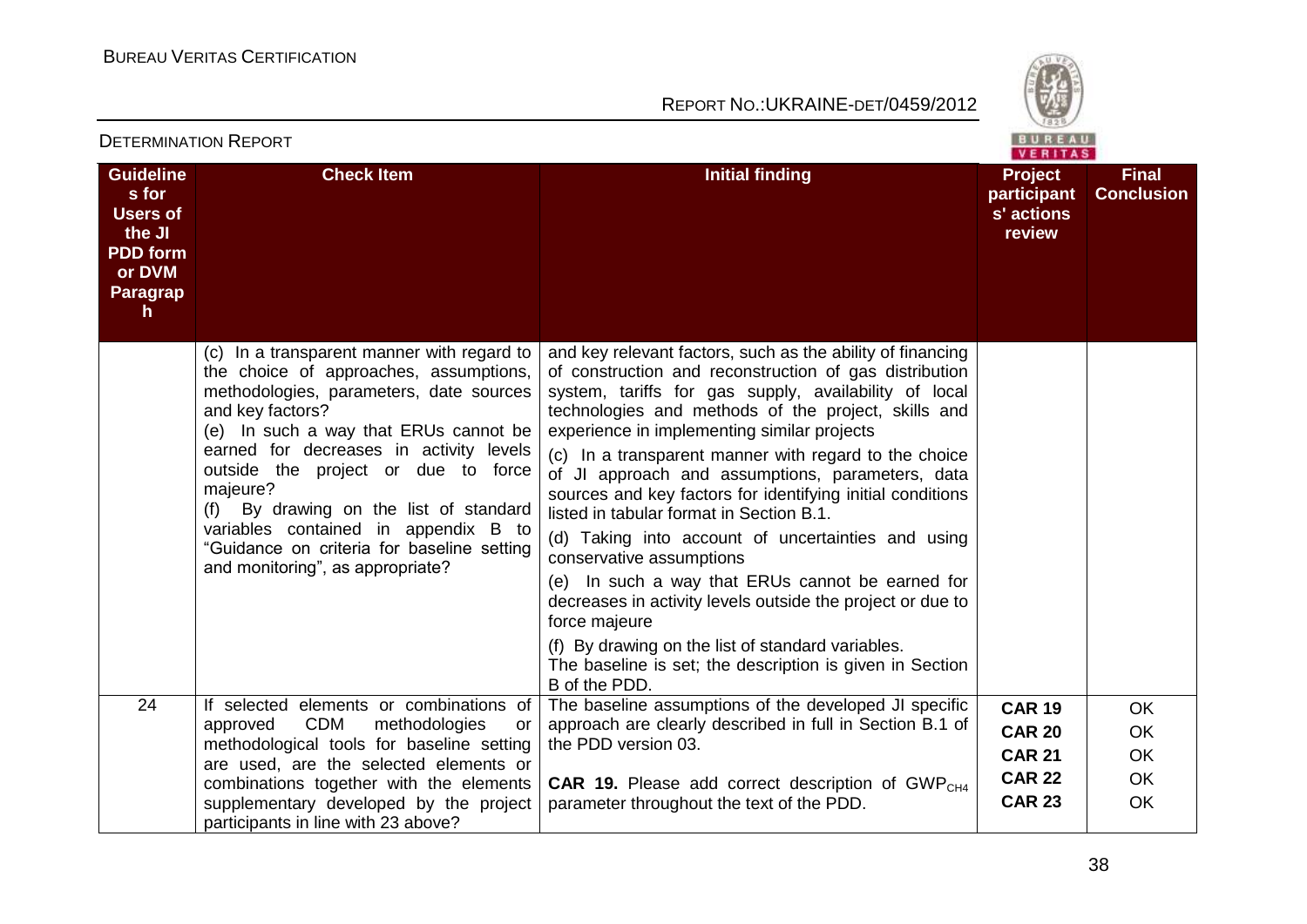

|                                                                                                              |                                             | VERITAS                                                                                                                                                                                                                                                                        |                                                       |                                   |  |
|--------------------------------------------------------------------------------------------------------------|---------------------------------------------|--------------------------------------------------------------------------------------------------------------------------------------------------------------------------------------------------------------------------------------------------------------------------------|-------------------------------------------------------|-----------------------------------|--|
| <b>Guideline</b><br>s for<br><b>Users of</b><br>the JI<br><b>PDD form</b><br>or DVM<br><b>Paragrap</b><br>h. | <b>Check Item</b>                           | <b>Initial finding</b>                                                                                                                                                                                                                                                         | <b>Project</b><br>participant<br>s' actions<br>review | <b>Final</b><br><b>Conclusion</b> |  |
|                                                                                                              |                                             | <b>CAR 20.</b> The value of $F_{CH4,i}$ parameter is incorrect.<br>Please provide correct value for the parameter<br>according to the data source and make corrections of<br>calculations in the Supporting Documents.                                                         | <b>CAR 24</b><br><b>CAR 25</b>                        | OK<br>OK                          |  |
|                                                                                                              |                                             | CAR 21. Please provide the correct description of<br>$W_{sampleCH4,i}$ parameter in Section D.1 of the PDD.                                                                                                                                                                    |                                                       |                                   |  |
|                                                                                                              |                                             | <b>CAR 22.</b> Please provide the correct description of $UR_i$<br>parameter in Section i D.1 of the PDD.                                                                                                                                                                      |                                                       |                                   |  |
|                                                                                                              |                                             | <b>CAR 23.</b> Annex 2 must include a summary of key<br>elements. Please add relevant information in Annex 2.                                                                                                                                                                  |                                                       |                                   |  |
|                                                                                                              |                                             | <b>CAR 24.</b> Some designations of parameters and data<br>do not correspond to the list of standard variables<br>presented in Annex B of the "Guidance on criteria for<br>baseline setting and monitoring". Please make<br>corresponding corrections of Section B of the PDD. |                                                       |                                   |  |
|                                                                                                              |                                             | <b>CAR 25.</b> Description of $T_i$ parameter in Section B.1 of<br>the PDD does not coincide with the description of this<br>parameter in Section D.1 of the PDD. Please make the<br>necessary corrections.                                                                    |                                                       |                                   |  |
| 25                                                                                                           | If a multi-project emission factor is used, | N/A                                                                                                                                                                                                                                                                            | OK                                                    | <b>OK</b>                         |  |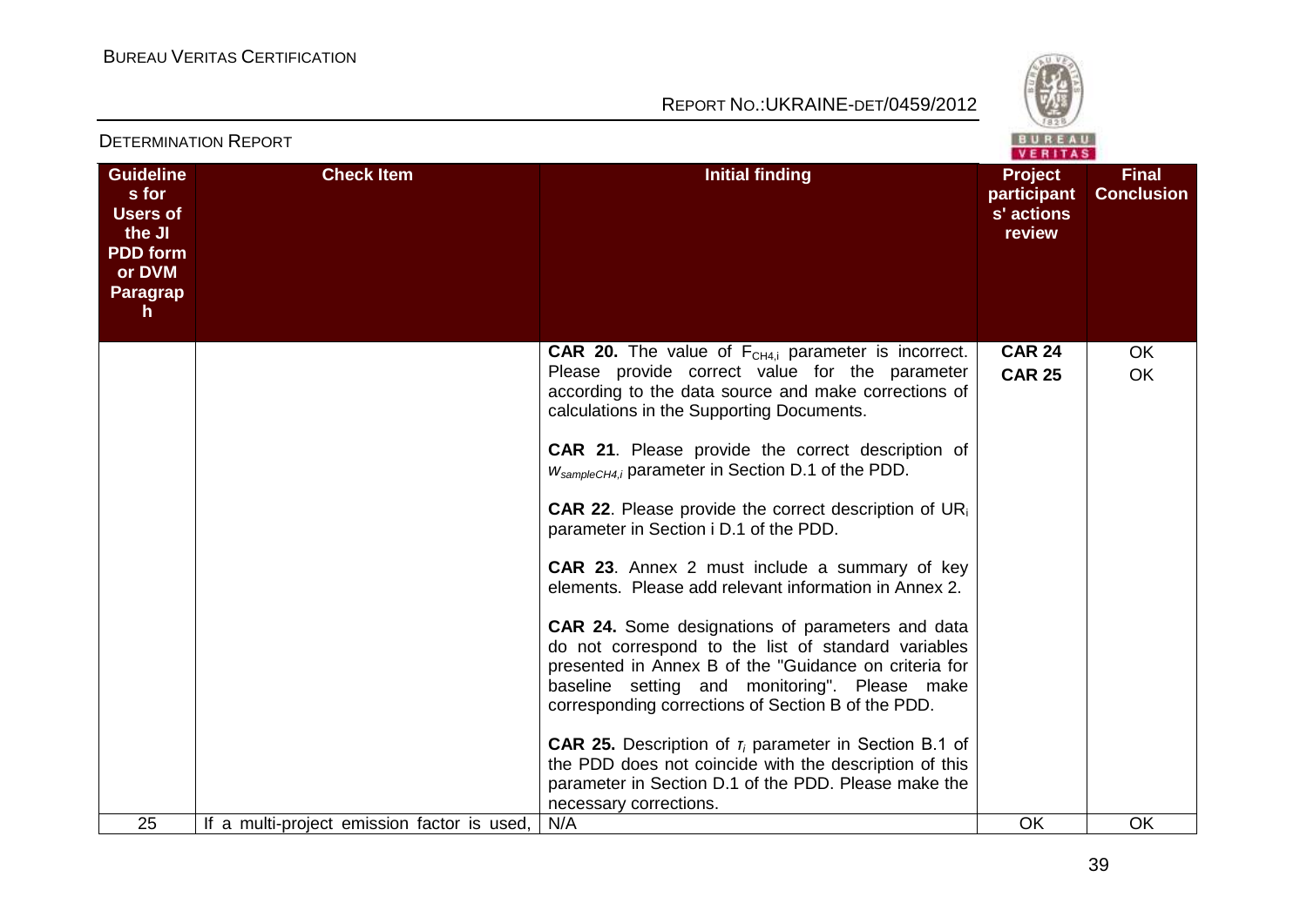

|                                                                                                                        | <b>DETERMINATION REPORT</b>                                                                                                                                                                                                                                                                                                                                                                                                                                                                                                                                                                                                                                                                                                                                   |                                                                                                                                                                                                                                                                                                                                                                                  | <b>BUREAU</b><br>VERITAS                              |                                   |
|------------------------------------------------------------------------------------------------------------------------|---------------------------------------------------------------------------------------------------------------------------------------------------------------------------------------------------------------------------------------------------------------------------------------------------------------------------------------------------------------------------------------------------------------------------------------------------------------------------------------------------------------------------------------------------------------------------------------------------------------------------------------------------------------------------------------------------------------------------------------------------------------|----------------------------------------------------------------------------------------------------------------------------------------------------------------------------------------------------------------------------------------------------------------------------------------------------------------------------------------------------------------------------------|-------------------------------------------------------|-----------------------------------|
| <b>Guideline</b><br>s for<br><b>Users of</b><br>the JI<br><b>PDD</b> form<br>or DVM<br><b>Paragrap</b><br>$\mathsf{h}$ | <b>Check Item</b>                                                                                                                                                                                                                                                                                                                                                                                                                                                                                                                                                                                                                                                                                                                                             | <b>Initial finding</b>                                                                                                                                                                                                                                                                                                                                                           | <b>Project</b><br>participant<br>s' actions<br>review | <b>Final</b><br><b>Conclusion</b> |
|                                                                                                                        | the<br><b>PDD</b><br>provide<br>does<br>appropriate<br>justification?                                                                                                                                                                                                                                                                                                                                                                                                                                                                                                                                                                                                                                                                                         |                                                                                                                                                                                                                                                                                                                                                                                  |                                                       |                                   |
|                                                                                                                        | <b>CDM</b> methodology approach only                                                                                                                                                                                                                                                                                                                                                                                                                                                                                                                                                                                                                                                                                                                          |                                                                                                                                                                                                                                                                                                                                                                                  |                                                       |                                   |
| <b>Additionality</b>                                                                                                   |                                                                                                                                                                                                                                                                                                                                                                                                                                                                                                                                                                                                                                                                                                                                                               |                                                                                                                                                                                                                                                                                                                                                                                  |                                                       |                                   |
| 28                                                                                                                     | JI specific approach only<br>Does the PDD indicate which of the                                                                                                                                                                                                                                                                                                                                                                                                                                                                                                                                                                                                                                                                                               |                                                                                                                                                                                                                                                                                                                                                                                  | <b>CAR 26</b>                                         | <b>OK</b>                         |
|                                                                                                                        | following approaches for demonstrating<br>additionality is used?<br>(a) Provision of traceable and transparent<br>information showing the baseline was<br>identified on the basis of conservative<br>assumptions, that the project scenario is<br>not part of the identified baseline scenario<br>and that the project will lead to emission<br>reductions or enhancements of removals<br>(b) Provision of traceable and transparent<br>information that an AIE has already<br>positively determined that a comparable<br>project (to be) implemented<br>under<br>comparable<br>circumstances<br>has<br>additionality<br>(c) Application of the most recent version<br>of the "Tool for the demonstration and<br>assessment of additionality. (allowing for a | The PDD indicates that the project scenario is not a<br>part of the established baseline scenario. It is also<br>stated that the project will lead to emission reductions.<br><b>CAR 26.</b> Please change the section relating to<br>additionality assessment using the latest version of the<br>Tool for the demonstration and assessment of<br>additionality, version 06.0.0. |                                                       |                                   |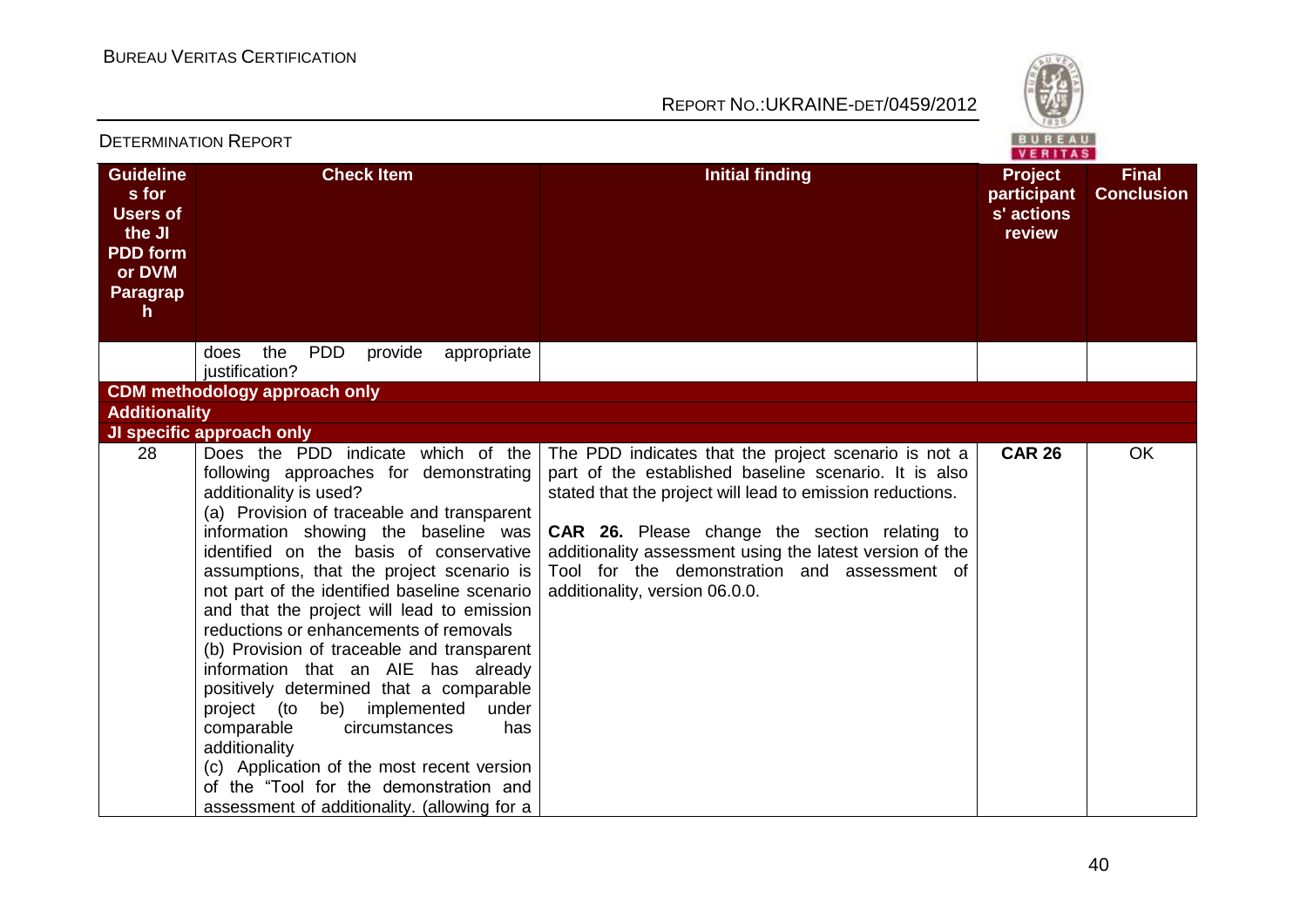

| <b>DETERMINATION REPORT</b>                                                                                     |                                                                                                                                   |                                                                                                                                                                                                                                                                                                                                                             | <b>BUREAU</b><br>VERITAS                              |                                   |
|-----------------------------------------------------------------------------------------------------------------|-----------------------------------------------------------------------------------------------------------------------------------|-------------------------------------------------------------------------------------------------------------------------------------------------------------------------------------------------------------------------------------------------------------------------------------------------------------------------------------------------------------|-------------------------------------------------------|-----------------------------------|
| <b>Guideline</b><br>s for<br><b>Users of</b><br>the JI<br><b>PDD</b> form<br>or DVM<br>Paragrap<br>$\mathsf{h}$ | <b>Check Item</b>                                                                                                                 | <b>Initial finding</b>                                                                                                                                                                                                                                                                                                                                      | <b>Project</b><br>participant<br>s' actions<br>review | <b>Final</b><br><b>Conclusion</b> |
|                                                                                                                 | two-month grace period) or any other<br>method for proving additionality approved<br>by the CDM Executive Board".                 |                                                                                                                                                                                                                                                                                                                                                             |                                                       |                                   |
| 29(a)                                                                                                           | Does the PDD provide a justification of the<br>applicability of the approach with a clear<br>and transparent description?         | Detailed analysis described in Sections A.4.3, B.1 and<br>B.2, shows that emissions of the baseline scenario are<br>likely to exceed emissions of the project scenario due<br>to the implementation of project activities.                                                                                                                                  | <b>OK</b>                                             | <b>OK</b>                         |
| 29(b)                                                                                                           | Are additionality proofs provided?                                                                                                | Refer to Section B.2. of the PDD.                                                                                                                                                                                                                                                                                                                           | OK                                                    | <b>OK</b>                         |
| 29 <sub>(c)</sub>                                                                                               | additionality<br>demonstrated<br>ls.<br>the<br>appropriately as a result?                                                         | The fact that the project activity itself is not the baseline<br>scenario is clearly demonstrated in Sections A.2, B.1,<br>B.2 of the PDD.<br>CL 04. Please specify whether there are any<br>mandatory government programs or policy which<br>provide for methane emission reduction at gas<br>equipment of PJSC "Poltavagaz" gas distribution<br>networks. | <b>CL 04</b>                                          | OK                                |
| 30                                                                                                              | If the approach 28 (c) is chosen, are all<br>explanations, descriptions and analyses<br>made in accordance with the selected tool | All explanations, descriptions and analyses are made<br>in accordance with the latest version of the "Tool for<br>the demonstration and assessment of additionality".                                                                                                                                                                                       | <b>OK</b>                                             | OK                                |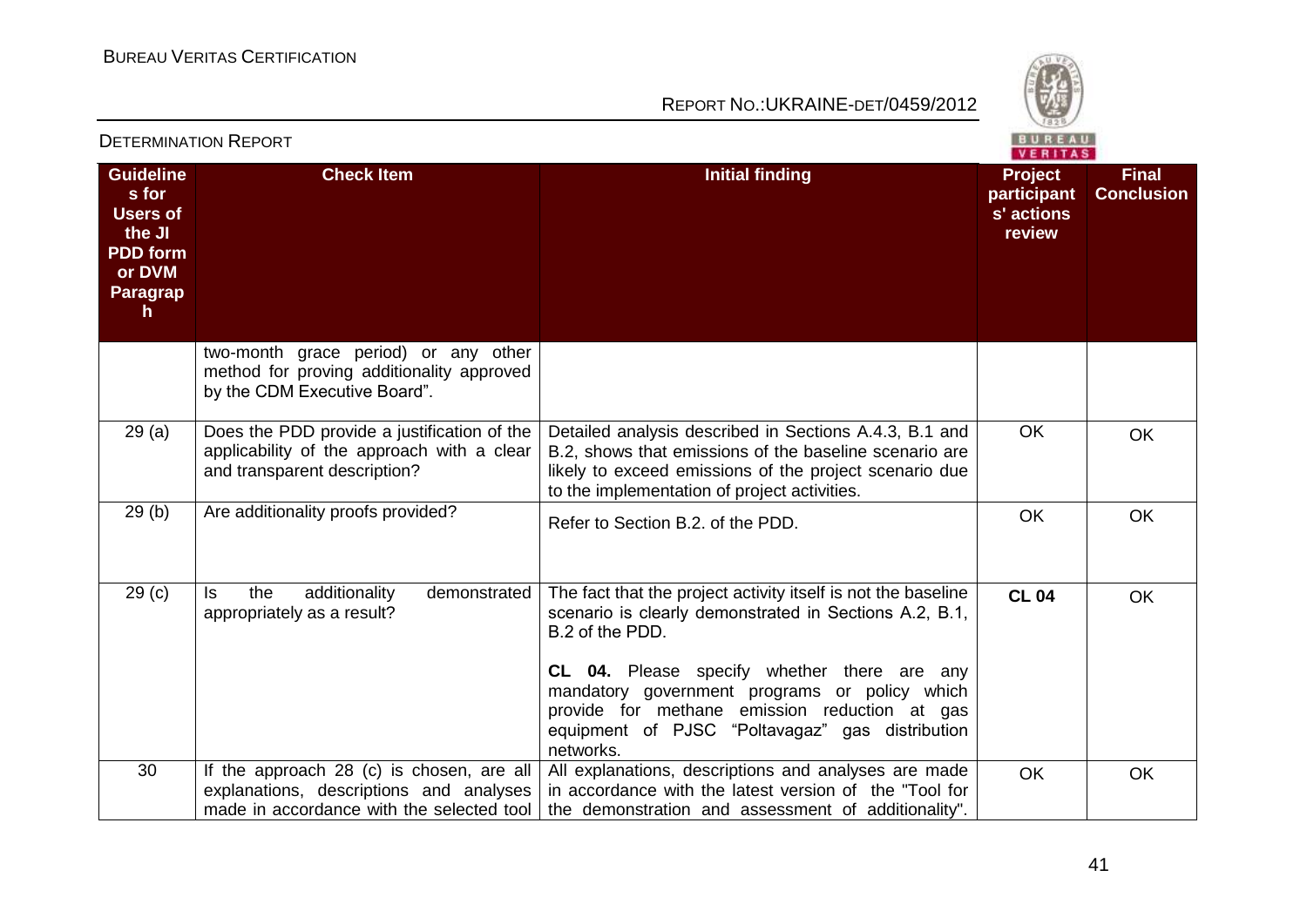

|                                                                                                              | <b>DETERMINATION REPORT</b>                                                                                                                                                                                                                                                                             |                                                                                                                                                                                                                                                                                                                                                                                                                                                                                                                                                                                                                                                                                                                                                                                                                                                             | BUREAU<br><b>VERITAS</b>                       |                                   |
|--------------------------------------------------------------------------------------------------------------|---------------------------------------------------------------------------------------------------------------------------------------------------------------------------------------------------------------------------------------------------------------------------------------------------------|-------------------------------------------------------------------------------------------------------------------------------------------------------------------------------------------------------------------------------------------------------------------------------------------------------------------------------------------------------------------------------------------------------------------------------------------------------------------------------------------------------------------------------------------------------------------------------------------------------------------------------------------------------------------------------------------------------------------------------------------------------------------------------------------------------------------------------------------------------------|------------------------------------------------|-----------------------------------|
| <b>Guideline</b><br>s for<br><b>Users of</b><br>the JI<br><b>PDD</b> form<br>or DVM<br><b>Paragrap</b><br>h. | <b>Check Item</b>                                                                                                                                                                                                                                                                                       | <b>Initial finding</b>                                                                                                                                                                                                                                                                                                                                                                                                                                                                                                                                                                                                                                                                                                                                                                                                                                      | Project<br>participant<br>s' actions<br>review | <b>Final</b><br><b>Conclusion</b> |
|                                                                                                              | or method?                                                                                                                                                                                                                                                                                              | (Version 06.0.0)                                                                                                                                                                                                                                                                                                                                                                                                                                                                                                                                                                                                                                                                                                                                                                                                                                            |                                                |                                   |
|                                                                                                              | Approved CDM methodology approach only_ Paragraphs 31(a) - 31(e)_Not applicable                                                                                                                                                                                                                         |                                                                                                                                                                                                                                                                                                                                                                                                                                                                                                                                                                                                                                                                                                                                                                                                                                                             |                                                |                                   |
|                                                                                                              | Project boundary (applicable except for JI LULUCF projects)                                                                                                                                                                                                                                             |                                                                                                                                                                                                                                                                                                                                                                                                                                                                                                                                                                                                                                                                                                                                                                                                                                                             |                                                |                                   |
| 32(a)                                                                                                        | JI specific approach only<br>Does the project boundary defined in the<br><b>PDD</b><br>anthropogenic<br>all<br>encompass<br>emissions<br>by sources of GHGs that are:<br>Under the control of the project<br>(i)<br>participants?<br>(ii) Reasonably attributable to the project?<br>(iii) Significant? | The project boundary defined in the PDD encompasses<br>all anthropogenic emissions by sources of GHGs that<br>are:<br>(i) Under the control of the project participants,<br>such as:<br>Leaks at gas equipment (reducers, valves,<br>filters, etc.) of gas distribution points (cabinet-<br>type gas distribution points);<br>(ii) Reasonably attributable to the project, such as:<br>methane leaks in gas armature (faucets, valves,<br>etc.), threaded and flanged joints, located in gas<br>distribution networks of PJSC "Poltavagaz"<br>(iii) Significant, i.e., as a rule of thumb, would by<br>each source account on average per year over<br>the crediting period for more than 1 per cent of<br>the annual average anthropogenic emissions by<br>sources of GHGs, or exceed an amount of 2000<br>tonnes of $CO2$ equivalent, whichever is lower. |                                                |                                   |
| 32(b)                                                                                                        | Is the project boundary defined on the<br>basis of a case-by-case assessment with                                                                                                                                                                                                                       | Project boundary is defined on the basis of case-by-<br>case assessment of different emission sources.                                                                                                                                                                                                                                                                                                                                                                                                                                                                                                                                                                                                                                                                                                                                                      | OK                                             | OK                                |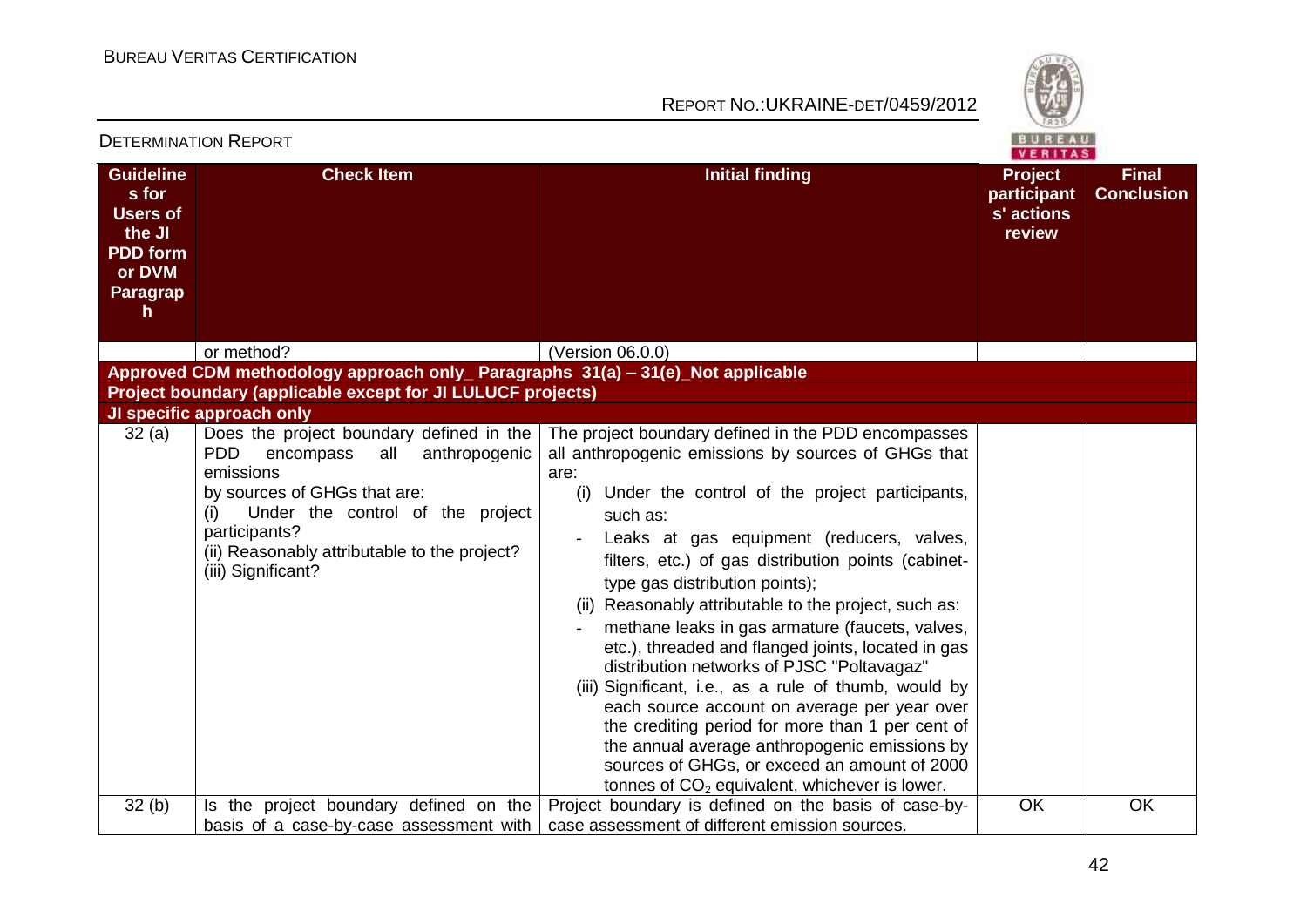

|                                                                                                                        | <b>DETERMINATION REPORT</b>                                                                                                                                                                    |                                                                                                                                                                                                                                                                                                                                                                                                                                                                 | <b>BUREAU</b><br>VERITAS                              |                                   |
|------------------------------------------------------------------------------------------------------------------------|------------------------------------------------------------------------------------------------------------------------------------------------------------------------------------------------|-----------------------------------------------------------------------------------------------------------------------------------------------------------------------------------------------------------------------------------------------------------------------------------------------------------------------------------------------------------------------------------------------------------------------------------------------------------------|-------------------------------------------------------|-----------------------------------|
| <b>Guideline</b><br>s for<br><b>Users of</b><br>the JI<br><b>PDD</b> form<br>or DVM<br><b>Paragrap</b><br>$\mathsf{h}$ | <b>Check Item</b>                                                                                                                                                                              | <b>Initial finding</b>                                                                                                                                                                                                                                                                                                                                                                                                                                          | <b>Project</b><br>participant<br>s' actions<br>review | <b>Final</b><br><b>Conclusion</b> |
|                                                                                                                        | regard to the criteria referred to in 32 (a)<br>above?                                                                                                                                         |                                                                                                                                                                                                                                                                                                                                                                                                                                                                 |                                                       |                                   |
| 32(c)                                                                                                                  | Are the delineation of the project boundary<br>and the gases and sources included<br>appropriately described and justified in the<br>PDD by using a figure or flow chart if it is<br>possible? | The project boundary for the baseline and project<br>scenarios is presented in Figure 4 and are outlined with<br>a dash-line frame in the Section B.3 of the PDD.                                                                                                                                                                                                                                                                                               | <b>OK</b>                                             | <b>OK</b>                         |
| 32 <sub>(d)</sub>                                                                                                      | Are all gases and sources included<br>explicitly stated, and the exclusions of any<br>sources related to the baseline or the<br>project are appropriately justified?                           | All gases and sources included are explicitly stated.<br>See Section B of the PDD.                                                                                                                                                                                                                                                                                                                                                                              | <b>OK</b>                                             | <b>OK</b>                         |
| <b>Crediting period</b>                                                                                                | Approved CDM methodology approach only_Paragraph 33_ Not applicable                                                                                                                            |                                                                                                                                                                                                                                                                                                                                                                                                                                                                 |                                                       |                                   |
| 34(a)                                                                                                                  | Does the PDD state the starting date of the<br>project as the date on which the<br>implementation or construction or real<br>action of the project will begin or began?                        | According to the Guidelines for users of JI PDD form<br>(version 04) the starting date of the project is the date<br>when the implementation or construction or real action<br>of the project begins.<br>The project's starting date is identified and specified in<br>Section C. 1 of the PDD.<br>The starting date of the project is 04/02/2005, which is<br>the date when the Memorandum of Understanding<br>relating to the JI project was signed by Moston | <b>CAR 27</b>                                         | <b>OK</b>                         |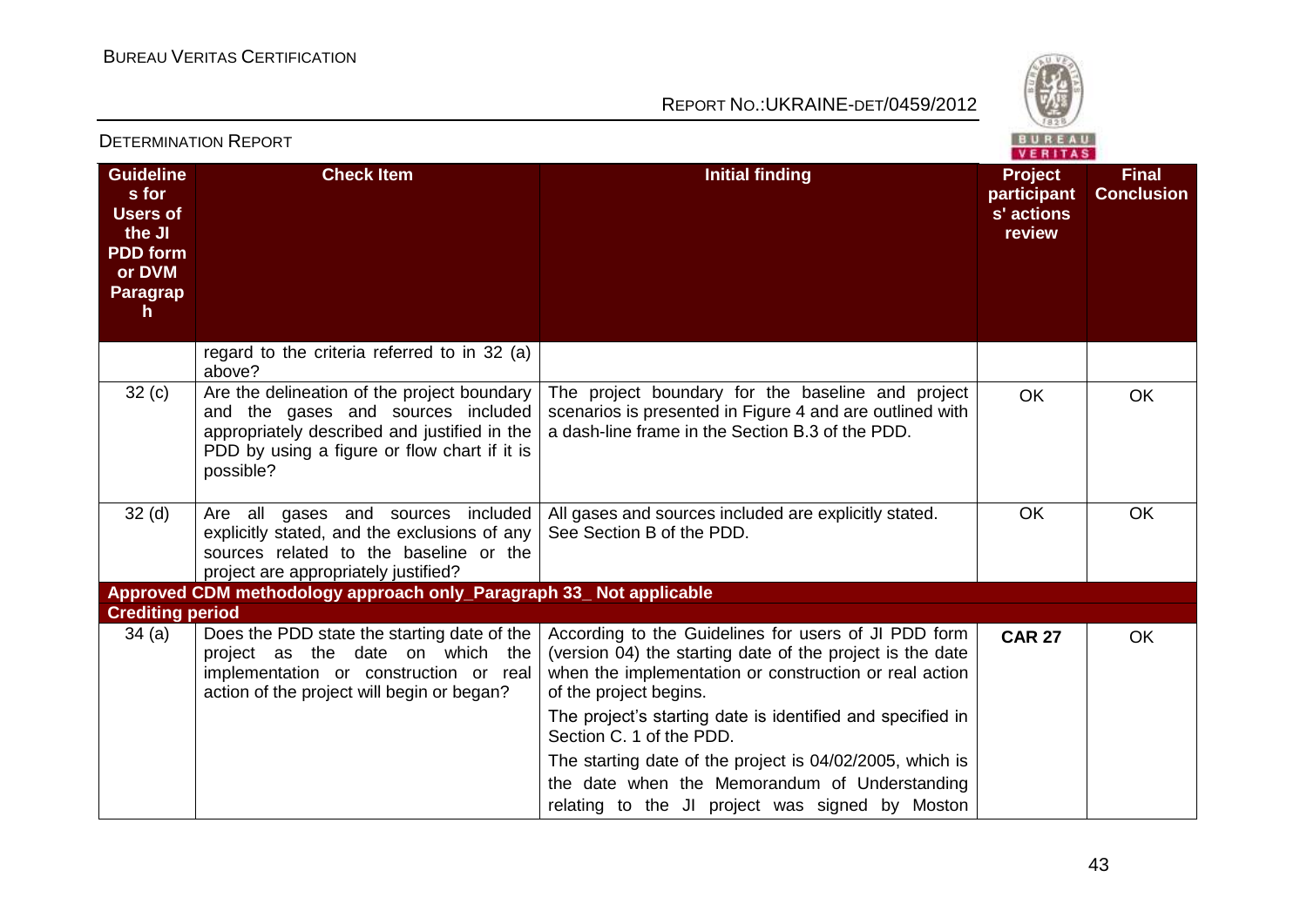

|                                                                                                                 |                                                                                                                                                                              | VERITAS                                                                                                                                                                                                                                                                                                                                                                          |                                                       |                                   |  |
|-----------------------------------------------------------------------------------------------------------------|------------------------------------------------------------------------------------------------------------------------------------------------------------------------------|----------------------------------------------------------------------------------------------------------------------------------------------------------------------------------------------------------------------------------------------------------------------------------------------------------------------------------------------------------------------------------|-------------------------------------------------------|-----------------------------------|--|
| <b>Guideline</b><br>s for<br><b>Users of</b><br>the JI<br><b>PDD</b> form<br>or DVM<br>Paragrap<br>$\mathsf{h}$ | <b>Check Item</b>                                                                                                                                                            | <b>Initial finding</b>                                                                                                                                                                                                                                                                                                                                                           | <b>Project</b><br>participant<br>s' actions<br>review | <b>Final</b><br><b>Conclusion</b> |  |
|                                                                                                                 |                                                                                                                                                                              | Properties Limited (UK) and PJSC "Poltavagaz". The<br>Memorandum stipulated that Moston Properties Limited<br>should develop the emission monitoring programme<br>and Project Design Documents for the JI project.<br>CAR 27. Date of decision making, specified in Section<br>C.1 does not comply with the date specified in Section<br>A.2. Please make necessary corrections. |                                                       |                                   |  |
| 34(a)                                                                                                           | Is the starting date after 2000?                                                                                                                                             | The starting date of the project is after 2000.                                                                                                                                                                                                                                                                                                                                  | <b>OK</b>                                             | <b>OK</b>                         |  |
| 34(b)                                                                                                           | PDD<br>the<br>Does<br>state the<br>expected<br>operational lifetime of the project in years<br>and months?                                                                   | The expected operational lifetime of the project in years<br>and months is 12 years and 11 months, or 155 months,<br>from February 4, 2005, to December 31, 2007.                                                                                                                                                                                                                | <b>OK</b>                                             | <b>OK</b>                         |  |
| 34(c)                                                                                                           | Does the PDD state the length of the<br>crediting period in years and months?                                                                                                | The length of the crediting period is stated in Section<br>C.3.<br>CAR 28. Please specify crediting period limits and<br>justify them.                                                                                                                                                                                                                                           | <b>CAR 28</b>                                         | <b>OK</b>                         |  |
| 34 <sub>(c)</sub>                                                                                               | Is the starting date of the crediting period<br>before or after the date of the first emission<br>reductions or enhancements<br>of net<br>removals generated by the project? | The starting date of the crediting period was the date<br>when the first project activities started at gas pipelines<br>of PJSC "Poltavagaz", which is 17/02/2005.                                                                                                                                                                                                               | OK                                                    | OK                                |  |
| $34$ (d)                                                                                                        | Does the PDD state that the crediting<br>period for issuance of ERUs starts only<br>after the beginning of 2008 and does not                                                 | Generation of ERUs relates to the first commitment<br>period of 5 years (January 1, 2008 – December 31,<br>$2012$ ).                                                                                                                                                                                                                                                             | OK                                                    | OK                                |  |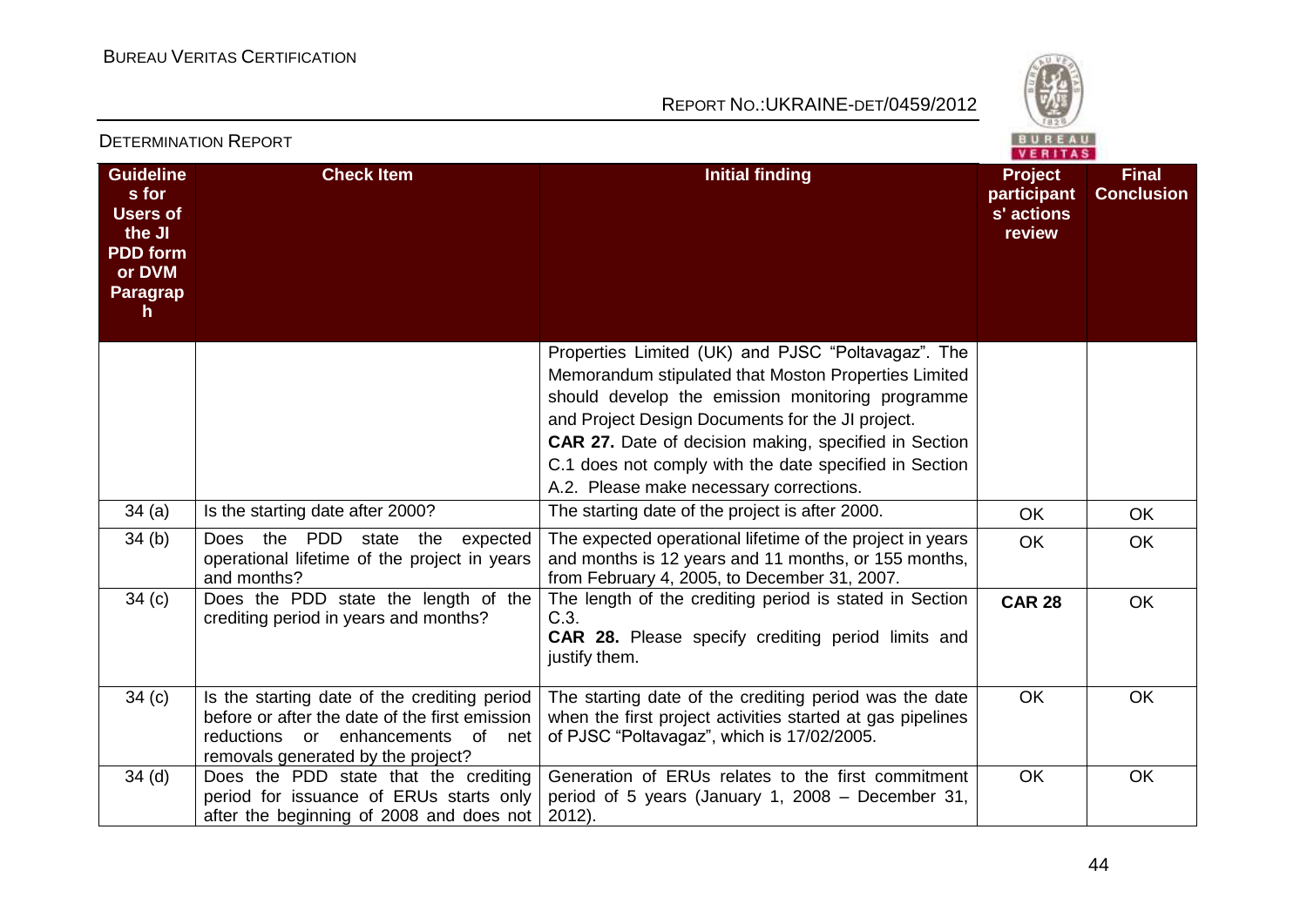

| <b>DETERMINATION REPORT</b>                                                                                            |                                                                                                                                                                                                                                                                                         |                                                                                                                                                                                                                                                                                                                                                                                                                                                                                                                              | <b>BUREAU</b><br>VERITAS                              |                                   |
|------------------------------------------------------------------------------------------------------------------------|-----------------------------------------------------------------------------------------------------------------------------------------------------------------------------------------------------------------------------------------------------------------------------------------|------------------------------------------------------------------------------------------------------------------------------------------------------------------------------------------------------------------------------------------------------------------------------------------------------------------------------------------------------------------------------------------------------------------------------------------------------------------------------------------------------------------------------|-------------------------------------------------------|-----------------------------------|
| <b>Guideline</b><br>s for<br><b>Users of</b><br>the JI<br><b>PDD</b> form<br>or DVM<br><b>Paragrap</b><br>$\mathsf{h}$ | <b>Check Item</b>                                                                                                                                                                                                                                                                       | <b>Initial finding</b>                                                                                                                                                                                                                                                                                                                                                                                                                                                                                                       | <b>Project</b><br>participant<br>s' actions<br>review | <b>Final</b><br><b>Conclusion</b> |
|                                                                                                                        | extend beyond the operational lifetime of<br>the project?                                                                                                                                                                                                                               |                                                                                                                                                                                                                                                                                                                                                                                                                                                                                                                              |                                                       |                                   |
| $34$ (d)                                                                                                               | If the crediting period extends beyond<br>2012, does the PDD state that the<br>extension is subject to the host Party<br>approval?<br>Are the estimates of emission reductions or<br>enhancements of net removals presented<br>separately for those until 2012 and those<br>after 2012? | The PDD states that the prolongation of the crediting<br>period beyond 2012 is subject to approval of the Host<br>Party and estimation of emission reductions or<br>enhancements of net removals is presented separately<br>for those until 2012 and those after 2012 in the relevant<br>sections of the PDD.<br>If after the first commitment period under the Kyoto<br>protocol its validity is prolonged, the crediting period<br>under the project will be prolonged by 5 years or 60<br>months until December 31, 2017. | OK                                                    | <b>OK</b>                         |
| <b>Monitoring Plan</b>                                                                                                 |                                                                                                                                                                                                                                                                                         |                                                                                                                                                                                                                                                                                                                                                                                                                                                                                                                              |                                                       |                                   |
| 35                                                                                                                     | Does the PDD explicitly indicate which of<br>the following approaches is used?<br>- JI specific approach<br>- Approved CDM methodology approach                                                                                                                                         | The proposed project uses a JI specific approach<br>based on the JI requirements in accordance with<br>paragraph 9 (a) of the Guidance on criteria for baseline<br>setting and monitoring, version 03.                                                                                                                                                                                                                                                                                                                       | <b>OK</b>                                             | <b>OK</b>                         |
|                                                                                                                        | <b>JI specific approach only</b>                                                                                                                                                                                                                                                        |                                                                                                                                                                                                                                                                                                                                                                                                                                                                                                                              |                                                       |                                   |
| 36(a)                                                                                                                  | Does the monitoring plan describe:<br>relevant factors<br>$\overline{\phantom{m}}$<br>All<br>and<br>key<br>characteristics subject to monitoring?<br>The period in which they will be<br>monitored?                                                                                     | The monitoring plan specifies all decisive factors for the<br>control and reporting on project performance: quality<br>control (QC) and quality assurance (QA) procedures;<br>operational and management structures that will be<br>applied when implementing the monitoring plan.                                                                                                                                                                                                                                           | <b>OK</b>                                             | <b>OK</b>                         |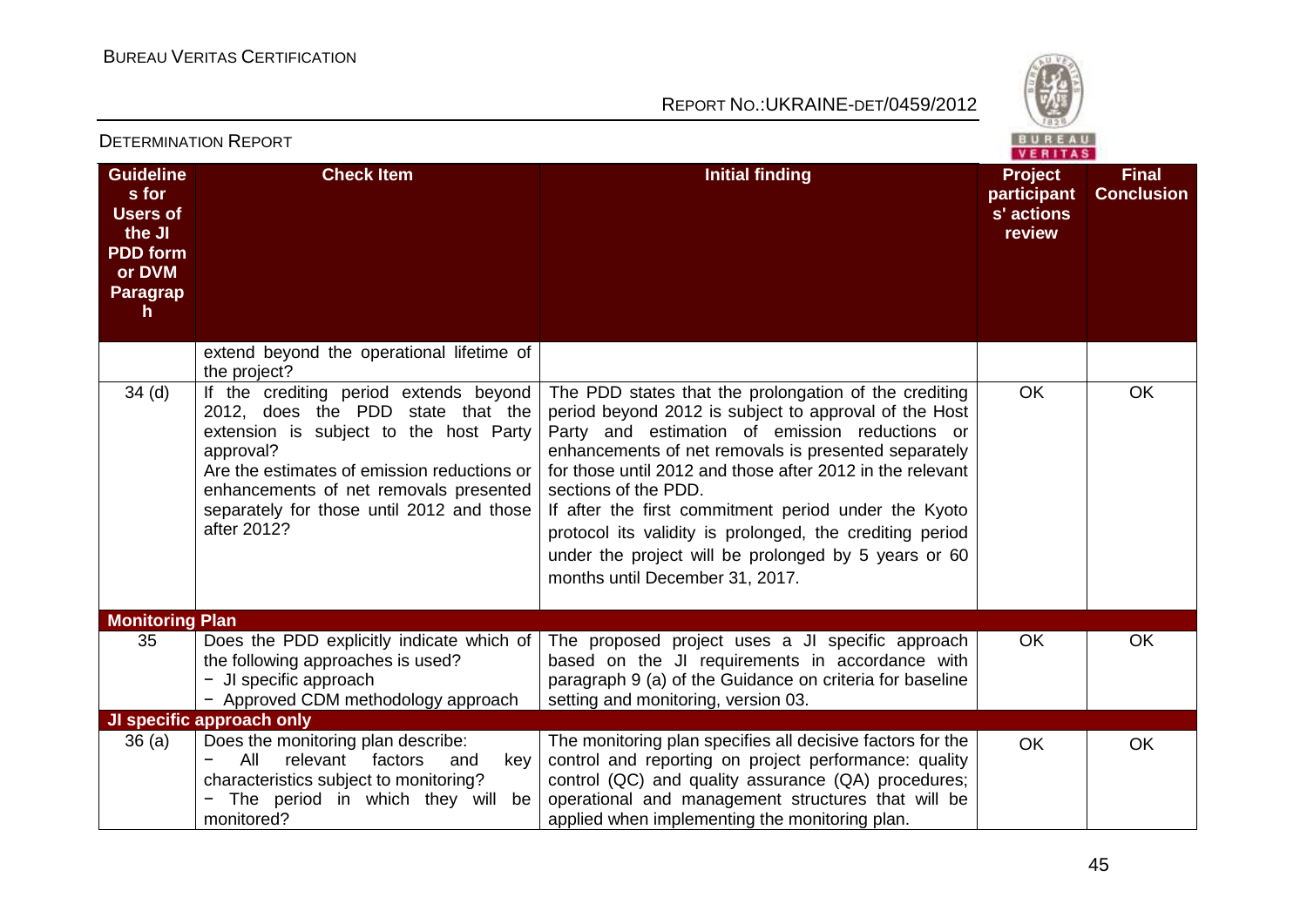

|                                                                                                       |                                                                                                                                                                                                                                                                                                                                  |                                                                                                                                                                                                                                                                                                                                                                                                                                                                                                                                                               | VERITAS                                               |                                   |
|-------------------------------------------------------------------------------------------------------|----------------------------------------------------------------------------------------------------------------------------------------------------------------------------------------------------------------------------------------------------------------------------------------------------------------------------------|---------------------------------------------------------------------------------------------------------------------------------------------------------------------------------------------------------------------------------------------------------------------------------------------------------------------------------------------------------------------------------------------------------------------------------------------------------------------------------------------------------------------------------------------------------------|-------------------------------------------------------|-----------------------------------|
| <b>Guideline</b><br>s for<br><b>Users of</b><br>the JI<br><b>PDD</b> form<br>or DVM<br>Paragrap<br>h. | <b>Check Item</b>                                                                                                                                                                                                                                                                                                                | <b>Initial finding</b>                                                                                                                                                                                                                                                                                                                                                                                                                                                                                                                                        | <b>Project</b><br>participant<br>s' actions<br>review | <b>Final</b><br><b>Conclusion</b> |
|                                                                                                       | - All critical factors for the control and<br>reporting of project performance?                                                                                                                                                                                                                                                  |                                                                                                                                                                                                                                                                                                                                                                                                                                                                                                                                                               |                                                       |                                   |
| 36 <sub>(b)</sub>                                                                                     | Does the monitoring plan specify the<br>indicators, constants and variables used<br>that are reliable, valid and provide<br>transparent picture of the emission<br>reductions or enhancements<br>of net<br>removals to be monitored?                                                                                             | The monitoring plan specifies indicators, constants and<br>variables used that are reliable, valid and provide<br>transparent picture of the emission reductions or<br>enhancements of net removals to be monitored.<br>Data to be monitored are presented in Section D of the<br>PDD.<br>CL 05. Please clarify whether the data necessary for<br>determination will be stored after the last transfer of<br>ERUs under the project.<br>CAR 29. Please correct data units of monitoring data<br>and parameters in Sections D.1.1.1 and D.1.1.3 of the<br>PDD. | <b>CL 05</b><br><b>CAR 29</b>                         | OK<br><b>OK</b>                   |
| 36 <sub>(b)</sub>                                                                                     | If default values are used:<br>Are accuracy and reasonableness<br>carefully balanced in their selection?<br>- Do the default values originate from<br>recognized sources?<br>- Are the default values supported by<br>statistical analyses providing reasonable<br>confidence levels?<br>- Are the default values presented in a | Default values are provided in the table of Annex 3 to<br>the PDD. They originate from recognized sources and<br>are presented in a transparent manner.                                                                                                                                                                                                                                                                                                                                                                                                       | <b>OK</b>                                             | <b>OK</b>                         |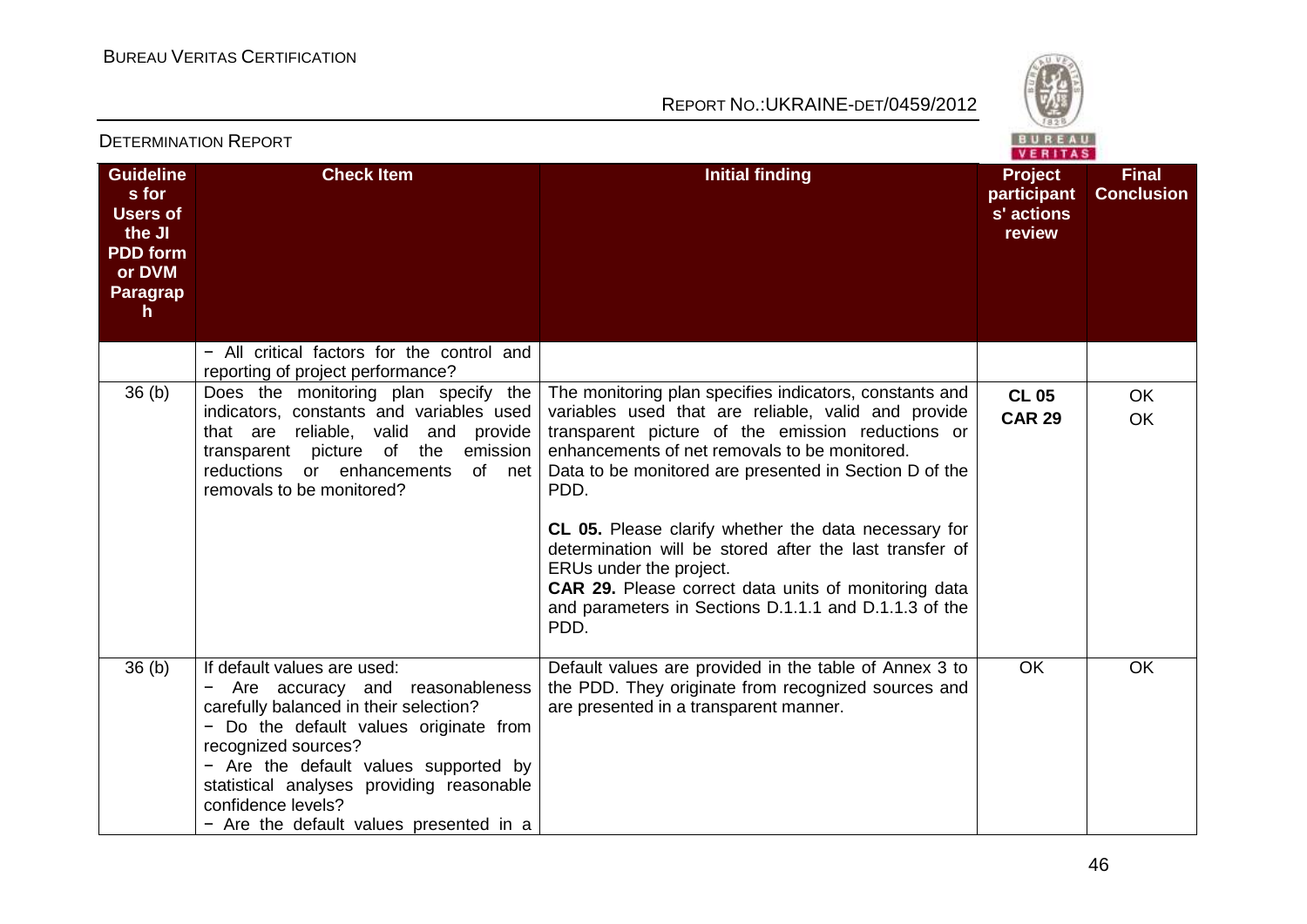

|                                                                                                              | ו יוט ושיו אישווישו איווישו של                                                                                                                                                                     | VERITAS                                                                                                                                                                             |                                                       |                                   |  |
|--------------------------------------------------------------------------------------------------------------|----------------------------------------------------------------------------------------------------------------------------------------------------------------------------------------------------|-------------------------------------------------------------------------------------------------------------------------------------------------------------------------------------|-------------------------------------------------------|-----------------------------------|--|
| <b>Guideline</b><br>s for<br><b>Users of</b><br>the JI<br><b>PDD</b> form<br>or DVM<br><b>Paragrap</b><br>h. | <b>Check Item</b>                                                                                                                                                                                  | <b>Initial finding</b>                                                                                                                                                              | <b>Project</b><br>participant<br>s' actions<br>review | <b>Final</b><br><b>Conclusion</b> |  |
|                                                                                                              | transparent manner?                                                                                                                                                                                |                                                                                                                                                                                     |                                                       |                                   |  |
| $36$ (b) (i)                                                                                                 | For those values that are to be provided by<br>project<br>participants,<br>does<br>the<br>the<br>monitoring plan clearly indicate how the<br>values are to be selected and justified?              | Monitoring plan clearly specifies which values should<br>be chosen and justified.                                                                                                   | <b>OK</b>                                             | <b>OK</b>                         |  |
| 36 (b) (ii)                                                                                                  | For other values,<br>- Does the monitoring plan clearly indicate<br>the precise references from which these<br>values are taken?<br>- Is the conservativeness of the values<br>provided justified? | CAR 30. Please, number all formulae in Section D of<br>the PDD.<br><b>CAR 31.</b> Please provide all the values of emission<br>reductions in tonnes of $CO2$ equivalent in the PDD. | <b>CAR 30</b><br><b>CAR 31</b>                        | <b>OK</b><br>OK                   |  |
| 36 (b) (iii)                                                                                                 | For all data sources, does the monitoring<br>plan specify the procedures to be followed<br>if expected data are unavailable?                                                                       | Refer to Section D of the PDD.<br><b>CAR 32.</b> Please add information regarding collecting<br>and archiving of data in Section D.1.1.                                             | <b>CAR 32</b>                                         | OK                                |  |
| $36$ (b) (iv)                                                                                                | Are International System Units (IS units)<br>used?                                                                                                                                                 | IS units are used for certain parameters.                                                                                                                                           | OK                                                    | OK                                |  |
| 36(b)(v)                                                                                                     | Does the monitoring plan note<br>any<br>parameters, coefficients, variables, etc.<br>that are used to calculate<br>baseline<br>emissions or net removals but are obtained<br>through monitoring?   | Relevant data necessary for determining the baseline<br>of anthropogenic emissions of greenhouse gases<br>within the project boundary is presented in table<br>D.1.1.3. of the PDD. | <b>OK</b>                                             | <b>OK</b>                         |  |
| 36(b)(v)                                                                                                     | Is the use of parameters, coefficients,                                                                                                                                                            | The use of parameters, coefficients and variables is                                                                                                                                | OK                                                    | OK                                |  |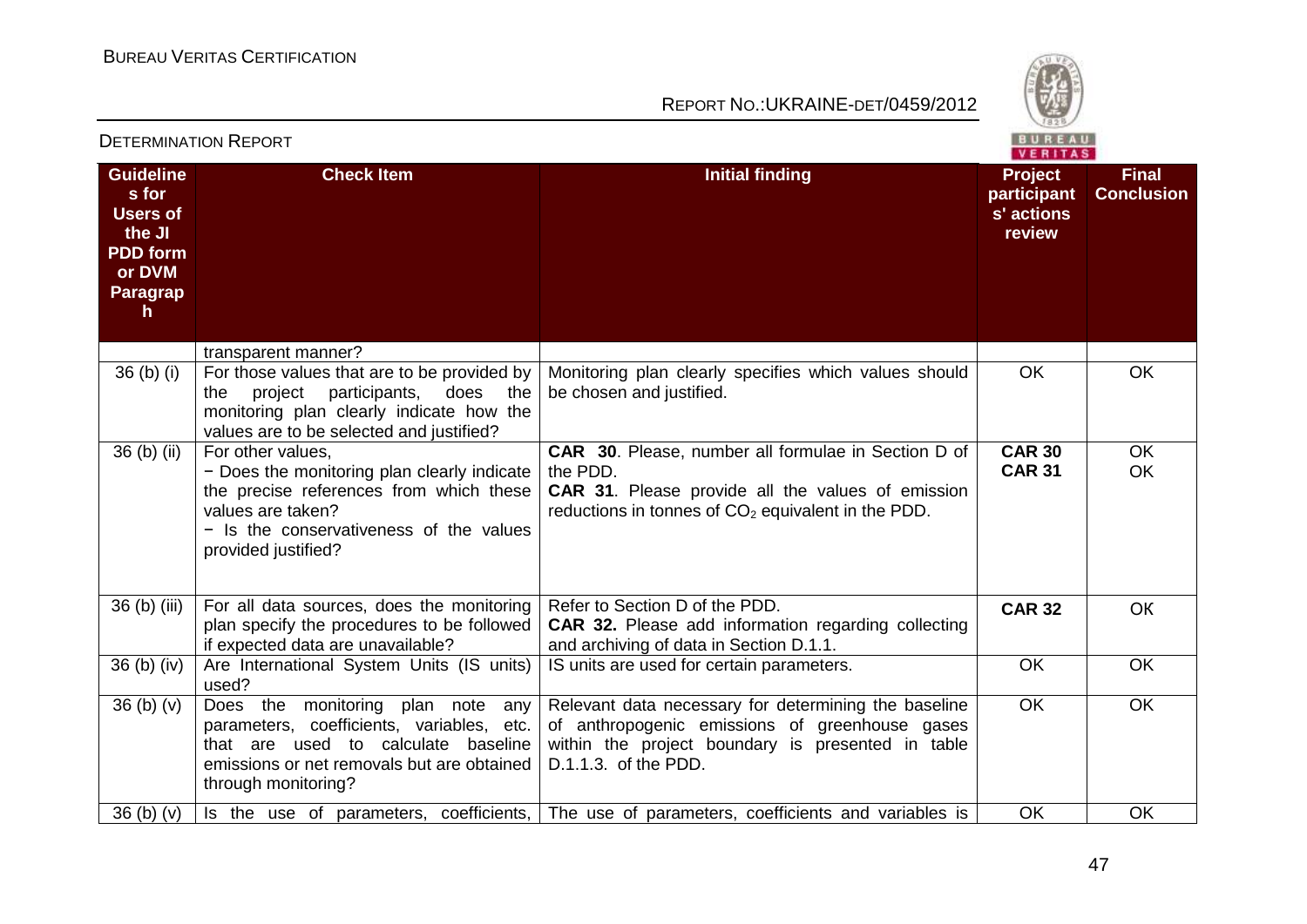

| <b>DETERMINATION REPORT</b>                                                                                     |                                                                                                                                                                                                                                                                                                                                                                                                                                                                                                                                                                                                                                                                     |                                                                                                                                                                                                                                                                                                                                                                                                                                                                                                                                                                                                                                                                                                                                   | <b>BUREAU</b><br><b>VERITAS</b>                       |                                   |
|-----------------------------------------------------------------------------------------------------------------|---------------------------------------------------------------------------------------------------------------------------------------------------------------------------------------------------------------------------------------------------------------------------------------------------------------------------------------------------------------------------------------------------------------------------------------------------------------------------------------------------------------------------------------------------------------------------------------------------------------------------------------------------------------------|-----------------------------------------------------------------------------------------------------------------------------------------------------------------------------------------------------------------------------------------------------------------------------------------------------------------------------------------------------------------------------------------------------------------------------------------------------------------------------------------------------------------------------------------------------------------------------------------------------------------------------------------------------------------------------------------------------------------------------------|-------------------------------------------------------|-----------------------------------|
| <b>Guideline</b><br>s for<br><b>Users of</b><br>the JI<br><b>PDD</b> form<br>or DVM<br>Paragrap<br>$\mathsf{h}$ | <b>Check Item</b>                                                                                                                                                                                                                                                                                                                                                                                                                                                                                                                                                                                                                                                   | <b>Initial finding</b>                                                                                                                                                                                                                                                                                                                                                                                                                                                                                                                                                                                                                                                                                                            | <b>Project</b><br>participant<br>s' actions<br>review | <b>Final</b><br><b>Conclusion</b> |
|                                                                                                                 | variables, etc. consistent between the<br>baseline and monitoring plan?                                                                                                                                                                                                                                                                                                                                                                                                                                                                                                                                                                                             | consistent between the baseline and monitoring plan.                                                                                                                                                                                                                                                                                                                                                                                                                                                                                                                                                                                                                                                                              |                                                       |                                   |
| 36 <sub>(c)</sub>                                                                                               | Does the monitoring plan draw on the list<br>standard<br>variables<br>contained<br>of<br>in<br>appendix B of "Guidance on criteria for<br>baseline setting and monitoring"?                                                                                                                                                                                                                                                                                                                                                                                                                                                                                         | The monitoring plan is established taking into account<br>the latest version of "Guidance on criteria for baseline<br>setting and monitoring".                                                                                                                                                                                                                                                                                                                                                                                                                                                                                                                                                                                    | <b>OK</b>                                             | <b>OK</b>                         |
| 36 <sub>(d)</sub>                                                                                               | Does the monitoring plan explicitly and<br>clearly distinguish:<br>Data and parameters that are not<br>(i)<br>monitored throughout the crediting period,<br>but are determined only once (and thus<br>remain fixed throughout the crediting<br>period), and that are available already at<br>the stage of determination?<br>(ii) Data and parameters that are not<br>monitored throughout the crediting period,<br>but are determined only once (and thus<br>remain fixed throughout the crediting<br>period), but that are not yet available at the<br>stage of determination?<br>(iii) Data and parameters that are<br>monitored throughout the crediting period? | The monitoring plan clearly distinguishes two types of<br>data and parameters. Refer to Section D.1. of the PDD.<br>(i) Data and parameters that are not monitored<br>throughout the crediting period, but are determined<br>only once (and thus remain fixed throughout the<br>crediting period), and that are available already at the<br>stage of determination.<br>(ii) Data and parameters that are monitored throughout<br>the crediting period.<br>(iii) Data and parameters that are not monitored<br>throughout the crediting period, but are determined<br>only once (and thus remain fixed throughout the<br>crediting period), but that are not yet available at the<br>stage of determination, such data are absent. | <b>OK</b>                                             | OK                                |
| 36(e)                                                                                                           | Does the monitoring plan describe the<br>methods employed for data monitoring                                                                                                                                                                                                                                                                                                                                                                                                                                                                                                                                                                                       | In tables of parameters provided in section D.1.1.1. of<br>the PDD the time of monitoring (frequency) and the                                                                                                                                                                                                                                                                                                                                                                                                                                                                                                                                                                                                                     | OK                                                    | OK                                |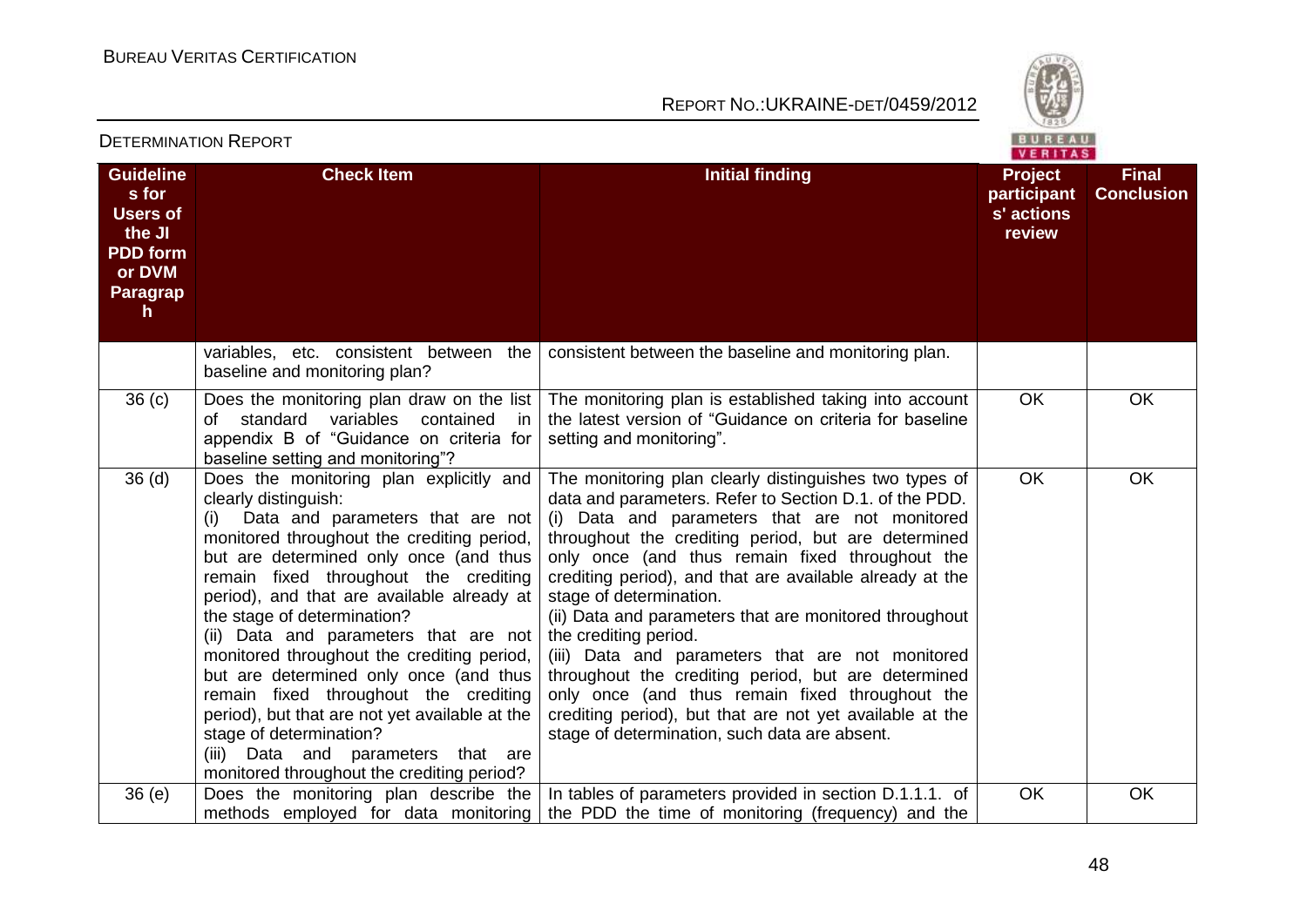

|                                                                                                       | LI LINIIINA HON INLI ON I                                                                                                                                                                                                                                                                    | VERITAS                                                                                                                                                                                                  |                                                |                                   |  |
|-------------------------------------------------------------------------------------------------------|----------------------------------------------------------------------------------------------------------------------------------------------------------------------------------------------------------------------------------------------------------------------------------------------|----------------------------------------------------------------------------------------------------------------------------------------------------------------------------------------------------------|------------------------------------------------|-----------------------------------|--|
| <b>Guideline</b><br>s for<br><b>Users of</b><br>the JI<br><b>PDD</b> form<br>or DVM<br>Paragrap<br>h. | <b>Check Item</b>                                                                                                                                                                                                                                                                            | <b>Initial finding</b>                                                                                                                                                                                   | Project<br>participant<br>s' actions<br>review | <b>Final</b><br><b>Conclusion</b> |  |
|                                                                                                       | (including its frequency) and recording?                                                                                                                                                                                                                                                     | source of data to be used, as well as recording method<br>are indicated for all the monitored parameters and<br>data.                                                                                    |                                                |                                   |  |
| 36(f)                                                                                                 | Does the monitoring plan elaborate all<br>algorithms and formulae used for the<br>estimation/calculation<br><b>of</b><br>baseline<br>emissions/removals<br>and<br>project<br>emissions/removals or direct monitoring of<br>emission reductions from the project,<br>leakage, as appropriate? | All algorithms and formulae used for the estimation of<br>baseline and project emissions are indicated and<br>explained in the PDD. The description of formulae is<br>provided in Section D.1 of the PDD | OK                                             | OK                                |  |
| $36(f)$ (i)                                                                                           | underlying<br>for the<br>rationale<br>Is the<br>algorithms/formulae explained?                                                                                                                                                                                                               | Refer to section 36 (f) of this table.                                                                                                                                                                   | OK                                             | <b>OK</b>                         |  |
| 36 (f) (ii)                                                                                           | Are consistent variables, equation formats,<br>subscripts etc. used?                                                                                                                                                                                                                         | Consistent variables, equation formats, etc. are used.                                                                                                                                                   | OK                                             | <b>OK</b>                         |  |
| 36 (f) (iii)                                                                                          | Are all equations numbered?                                                                                                                                                                                                                                                                  | See CAR 30.                                                                                                                                                                                              | OK                                             | OK                                |  |
| $36(f)$ (iv)                                                                                          | Are all variables with units<br>indicated<br>defined?                                                                                                                                                                                                                                        | Yes. Refer to Section D of the PDD.                                                                                                                                                                      | <b>OK</b>                                      | <b>OK</b>                         |  |
| 36 $(f)(v)$                                                                                           | the<br>conservativeness<br>of<br>the<br>ls.<br>algorithms/procedures justified?                                                                                                                                                                                                              | Yes, algorithms/procedures comply with state norms<br>and are conservative.                                                                                                                              | OK                                             | <b>OK</b>                         |  |
| 36(f)(v)                                                                                              | To the extent possible, are methods to<br>quantitatively account for uncertainty in key<br>parameters included?                                                                                                                                                                              | Uncertainty in parameters used is low taking into<br>account the algorithms of data monitoring.                                                                                                          | OK                                             | OK                                |  |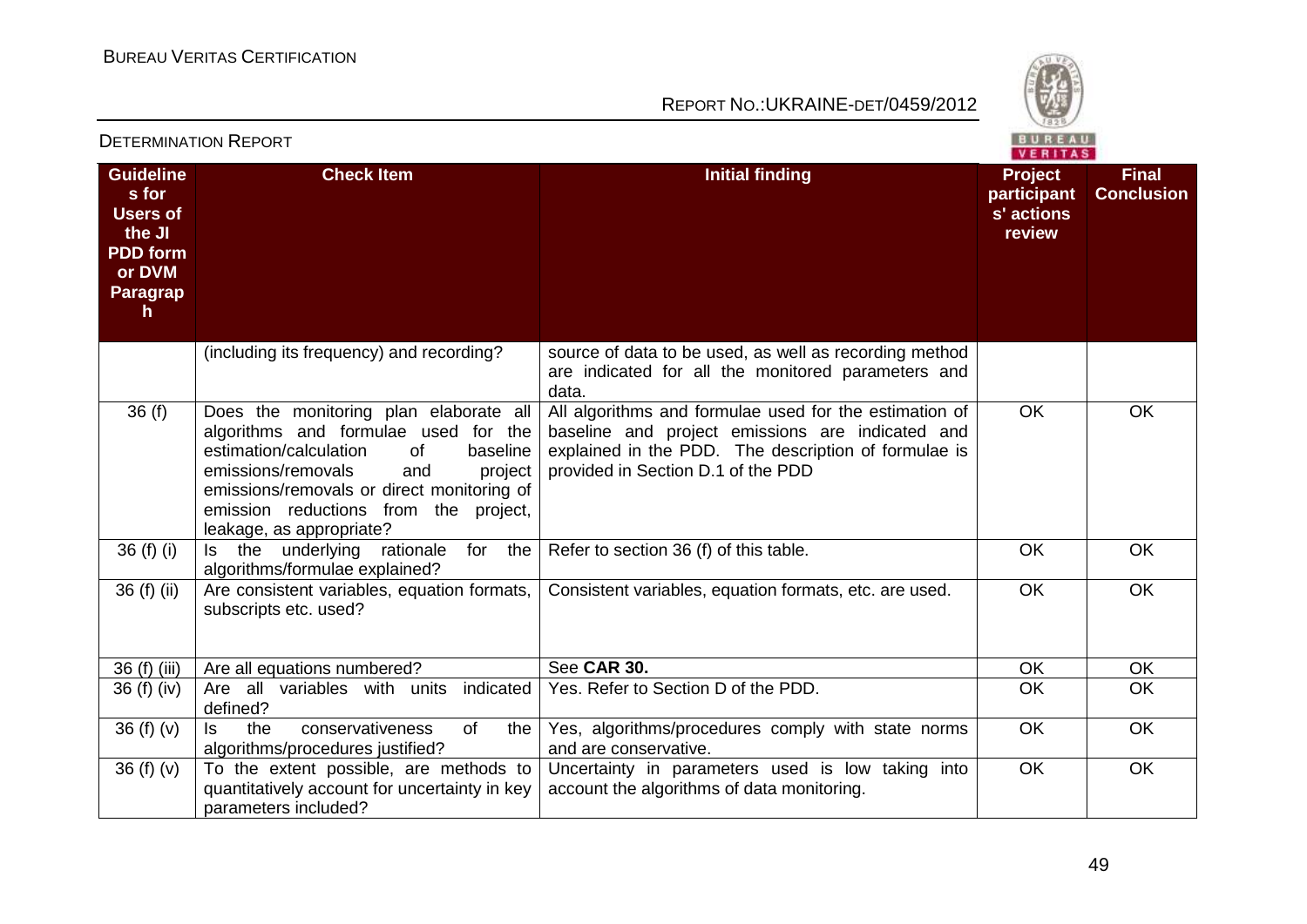

|                                                                                                       |                                                                                                                                                                                                                                            |                                                                                                                                                                                                                                                                        | VERITAS                                               |                                   |  |  |
|-------------------------------------------------------------------------------------------------------|--------------------------------------------------------------------------------------------------------------------------------------------------------------------------------------------------------------------------------------------|------------------------------------------------------------------------------------------------------------------------------------------------------------------------------------------------------------------------------------------------------------------------|-------------------------------------------------------|-----------------------------------|--|--|
| <b>Guideline</b><br>s for<br><b>Users of</b><br>the JI<br><b>PDD form</b><br>or DVM<br>Paragrap<br>h. | <b>Check Item</b>                                                                                                                                                                                                                          | <b>Initial finding</b>                                                                                                                                                                                                                                                 | <b>Project</b><br>participant<br>s' actions<br>review | <b>Final</b><br><b>Conclusion</b> |  |  |
| 36 (f) (vi)                                                                                           | Is consistency between the elaboration of<br>the<br>baseline scenario and the procedure for<br>calculating the emissions or net removals<br>of the baseline ensured?                                                                       | There is consistency between the elaboration on the<br>baseline scenario and procedure for calculating the<br>baseline emissions in the monitoring plan and in tables.                                                                                                 | OK                                                    | OK                                |  |  |
| 36 (f) (vii)                                                                                          | Are any parts of the algorithms or formulae<br>that are not self-evident explained?                                                                                                                                                        | The formulae used in the PDD are sufficiently<br>described.                                                                                                                                                                                                            | OK                                                    | OK                                |  |  |
| 36 (f) (vii)                                                                                          | Is it justified that the procedure is<br>with<br>standard<br>consistent<br>technical<br>procedures in the relevant sector?                                                                                                                 | Monitoring under the project does not require any<br>changes in the existing data accounting and data<br>collection system of PJSC "Poltavagaz".                                                                                                                       | OK                                                    | OK                                |  |  |
| 36 (f) (vii)                                                                                          | Are references provided as necessary?                                                                                                                                                                                                      | <b>CAR 33.</b> Please add references to corresponding rules<br>and regulatory documents of the Host Party.                                                                                                                                                             | <b>CAR 33</b>                                         | <b>OK</b>                         |  |  |
| 36 (f) (vii)                                                                                          | Are implicit and explicit key assumptions<br>explained in a transparent manner?                                                                                                                                                            | All key assumptions are explained in a transparent<br>manner.                                                                                                                                                                                                          | OK                                                    | OK                                |  |  |
| 36 (f) (vii)                                                                                          | Is it clearly stated which assumptions and<br>procedures have significant uncertainty<br>associated with them, and how such<br>uncertainty is to be addressed?                                                                             | N/A                                                                                                                                                                                                                                                                    | OK                                                    | <b>OK</b>                         |  |  |
| 36 (f) (vii)                                                                                          | Is the uncertainty of key parameters<br>described and, where possible, is an<br>uncertainty range at 95% confidence level<br>for key parameters for the calculation of<br>emission reductions or enhancements of<br>net removals provided? | Meters are subject to a regular calibration according to<br>the quality control procedures and the law of Ukraine<br>"On metrology and metrological activity".<br>Thus, the issue of uncertainty range and confidence<br>interval is irrelevant for such measurements. | <b>OK</b>                                             | OK                                |  |  |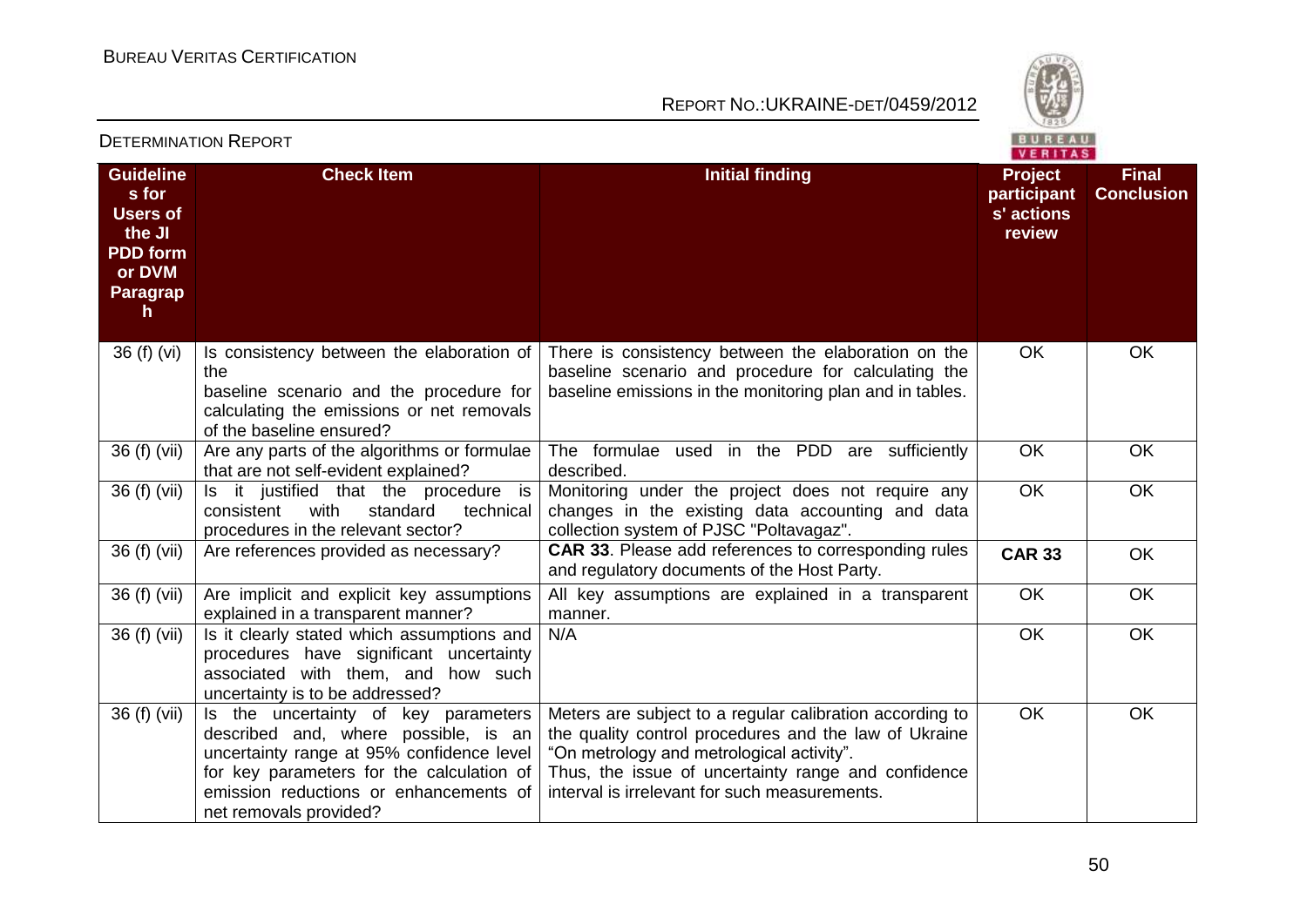

|                                                                                                                 | DETERMINATION NEPORT                                                                                                                                                                                                                                                                              | <b>Contract Contract Contract Contract</b><br>VERITAS                                                                                                                                                                               |                                                       |                                   |  |
|-----------------------------------------------------------------------------------------------------------------|---------------------------------------------------------------------------------------------------------------------------------------------------------------------------------------------------------------------------------------------------------------------------------------------------|-------------------------------------------------------------------------------------------------------------------------------------------------------------------------------------------------------------------------------------|-------------------------------------------------------|-----------------------------------|--|
| <b>Guideline</b><br>s for<br><b>Users of</b><br>the JI<br><b>PDD</b> form<br>or DVM<br>Paragrap<br>$\mathsf{h}$ | <b>Check Item</b>                                                                                                                                                                                                                                                                                 | <b>Initial finding</b>                                                                                                                                                                                                              | <b>Project</b><br>participant<br>s' actions<br>review | <b>Final</b><br><b>Conclusion</b> |  |
| 36(9)                                                                                                           | Does the monitoring plan identify a national<br>or international monitoring standard if such<br>standard has to be and/or is applied to<br>certain aspects of the project?<br>Does the monitoring plan provide a<br>reference as to where a detailed<br>description of the standard can be found? | The monitoring plan was set according to national<br>norms and standards.                                                                                                                                                           | <b>OK</b>                                             | <b>OK</b>                         |  |
| 36(h)                                                                                                           | Does the monitoring plan document<br>techniques,<br>if<br>used<br>statistical<br>for<br>monitoring, and that they are used in a<br>conservative manner?                                                                                                                                           | Yes                                                                                                                                                                                                                                 | OK                                                    | OK                                |  |
| 36(i)                                                                                                           | Does the monitoring plan present the<br>quality assurance and control procedures<br>for the monitoring process, including, as<br>appropriate, information on calibration and<br>on how records on data and/or method<br>validity and accuracy are kept and made<br>available upon request?        | Inspection (calibration) of meters is carried out in<br>accordance with manuals of the manufacturer,<br>approved methodologies on inspection/calibration of<br>meters as well as according to the national standards<br>of Ukraine. | <b>OK</b>                                             | <b>OK</b>                         |  |
| 36(j)                                                                                                           | Does the monitoring plan clearly identify<br>the responsibilities and the authority<br>regarding the monitoring activities?                                                                                                                                                                       | Detailed operational and management structures are<br>provided in Section D.3 of the PDD.<br><b>CL 06.</b> Please, in section D.4., explain that the<br>monitoring plan was established by CEP Carbon                               | <b>CL 06</b>                                          | OK                                |  |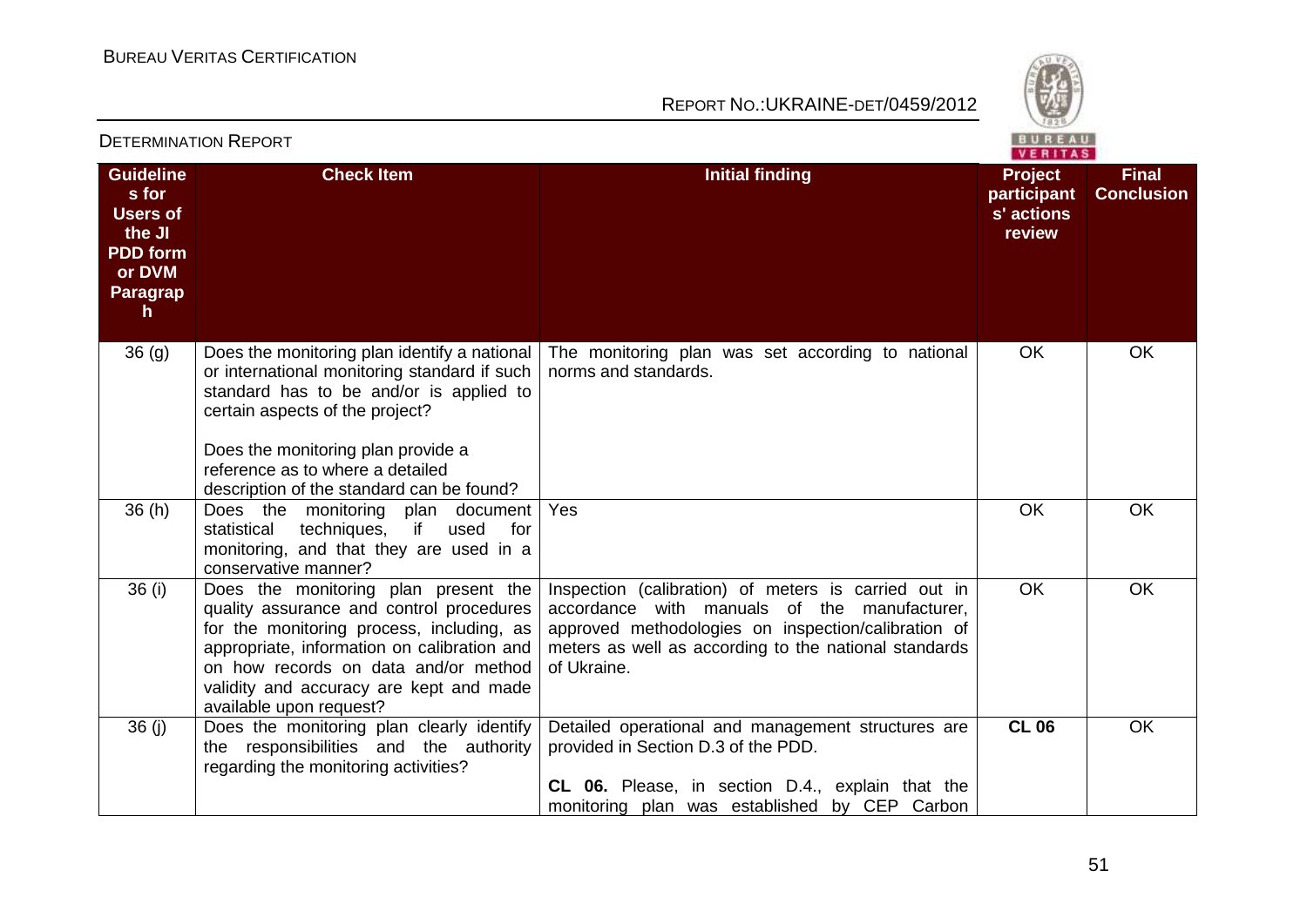

|                                                                                                      |                                                                                                                                                                                                                                                                                                                    | VERITAS                                                                                                                                                 |                                                       |                                   |  |
|------------------------------------------------------------------------------------------------------|--------------------------------------------------------------------------------------------------------------------------------------------------------------------------------------------------------------------------------------------------------------------------------------------------------------------|---------------------------------------------------------------------------------------------------------------------------------------------------------|-------------------------------------------------------|-----------------------------------|--|
| <b>Guideline</b><br>s for<br><b>Users of</b><br>the JI<br><b>PDD</b> form<br>or DVM<br>Paragrap<br>h | <b>Check Item</b>                                                                                                                                                                                                                                                                                                  | <b>Initial finding</b>                                                                                                                                  | <b>Project</b><br>participant<br>s' actions<br>review | <b>Final</b><br><b>Conclusion</b> |  |
|                                                                                                      |                                                                                                                                                                                                                                                                                                                    | Emissions Partners S.A. and PJSC "Poltavagaz".                                                                                                          |                                                       |                                   |  |
| 36(k)                                                                                                | Does the monitoring plan, on the whole,<br>reflect<br>monitoring<br>good<br>practices<br>appropriate to the project type?<br>If it is a JI LULUCF project, is the good<br>practice guidance developed by IPCC<br>applied?                                                                                          | Monitoring under the project does not require any<br>changes in the existing data accounting system and<br>data collection procedure.                   | <b>OK</b>                                             | <b>OK</b>                         |  |
| 36(1)                                                                                                | Does the monitoring plan provide, in<br>tabular form, a complete compilation of the<br>data that need to be collected for its<br>application, including<br>data that are<br>measured or sampled and data that are<br>collected from other sources but not<br>including data that are calculated with<br>equations? | Tables D.1.1.1 and D.1.1.3 provide compilation of all<br>data needed to monitor project and baseline emissions.                                         | <b>OK</b>                                             | <b>OK</b>                         |  |
| 36(m)                                                                                                | Does the monitoring plan indicate that the<br>data monitored and required for verification<br>are to be kept for two years after the last<br>transfer of ERUs for the project?                                                                                                                                     | Data to be monitored and required for determination<br>will be kept for two years after the last transfer of ERUs<br>under the project till 31/12/2019. | <b>OK</b>                                             | OK                                |  |
| 37                                                                                                   | If selected elements or combinations of                                                                                                                                                                                                                                                                            | Yes, selected elements of approved CDM methodology                                                                                                      | OK                                                    | OK                                |  |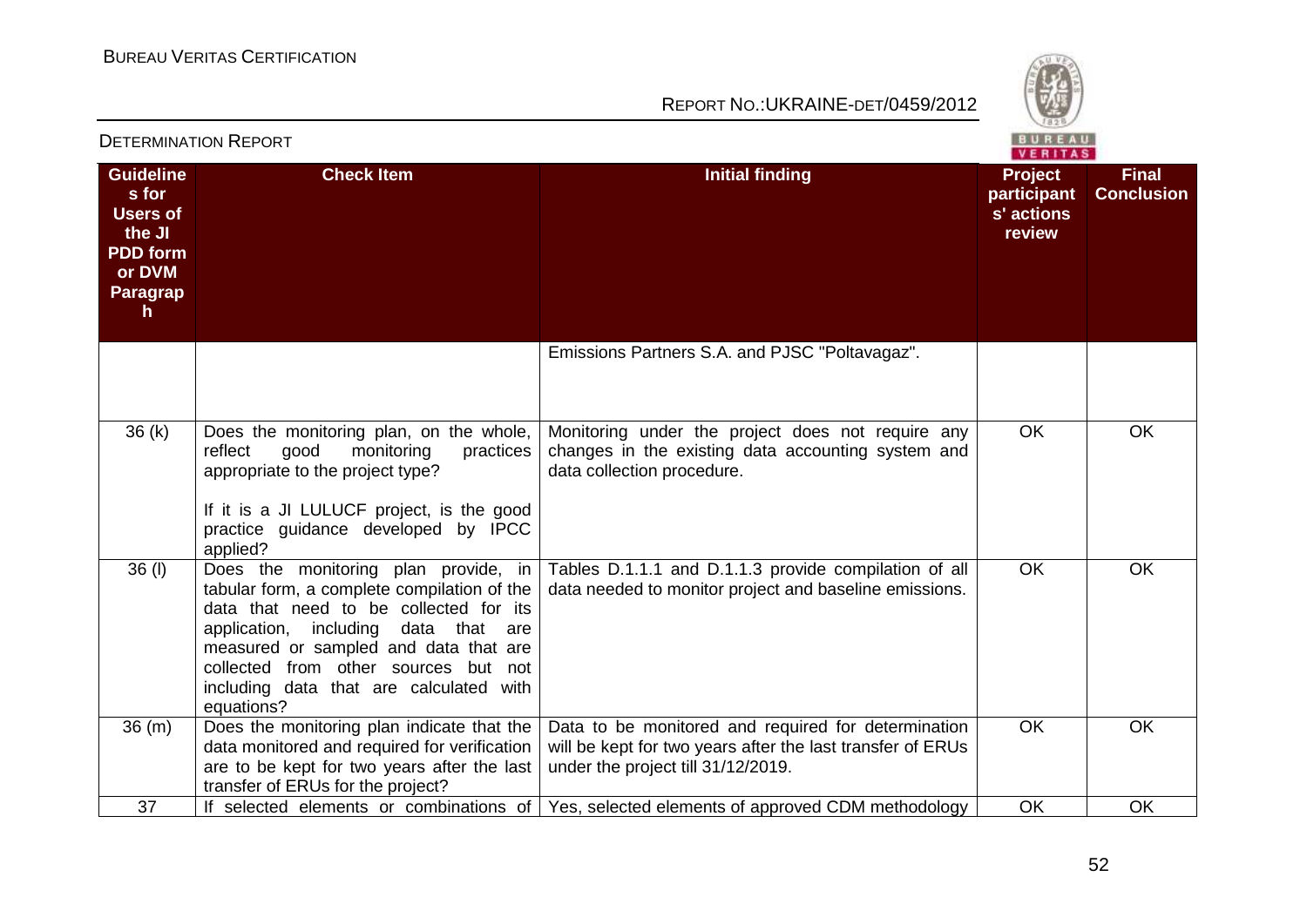

|                                                                                                                 | PETERMINATIVN I NEI VINT                                                                                                                                                                                                                                                                                                                                                                                                                                                                                                         | VERITAS                                                                                                                                                                                                                                            |                                                       |                                   |  |
|-----------------------------------------------------------------------------------------------------------------|----------------------------------------------------------------------------------------------------------------------------------------------------------------------------------------------------------------------------------------------------------------------------------------------------------------------------------------------------------------------------------------------------------------------------------------------------------------------------------------------------------------------------------|----------------------------------------------------------------------------------------------------------------------------------------------------------------------------------------------------------------------------------------------------|-------------------------------------------------------|-----------------------------------|--|
| <b>Guideline</b><br>s for<br><b>Users of</b><br>the JI<br><b>PDD</b> form<br>or DVM<br>Paragrap<br>$\mathsf{h}$ | <b>Check Item</b>                                                                                                                                                                                                                                                                                                                                                                                                                                                                                                                | <b>Initial finding</b>                                                                                                                                                                                                                             | <b>Project</b><br>participant<br>s' actions<br>review | <b>Final</b><br><b>Conclusion</b> |  |
|                                                                                                                 | <b>CDM</b><br>methodologies<br>approved<br>or<br>methodological tools<br>are used<br>for<br>establishing the monitoring plan, are the<br>selected elements or combination, together<br>with elements supplementary developed by<br>the project participants in line with 36<br>above?                                                                                                                                                                                                                                            | are used for setting the baseline scenario. The selected<br>elements and combinations together with additional<br>elements that were additionally developed by the<br>project participants are in line with requirements of<br>paragraph 36 above. |                                                       |                                   |  |
|                                                                                                                 | Approved CDM methodology approach only_Paragraphs 38(a) - 38(d)_Not applicable                                                                                                                                                                                                                                                                                                                                                                                                                                                   |                                                                                                                                                                                                                                                    |                                                       |                                   |  |
|                                                                                                                 | Applicable to both JI specific approach and approved CDM methodology approach                                                                                                                                                                                                                                                                                                                                                                                                                                                    |                                                                                                                                                                                                                                                    |                                                       |                                   |  |
| 39                                                                                                              | If the monitoring plan indicates overlapping<br>monitoring periods during the crediting<br>period:<br>(a) Is the underlying project composed of<br>clearly identifiable components for which<br>emission reductions or enhancements of<br>removals can be calculated independently?<br>(b) Can monitoring be performed<br>independently for each<br>of<br>these<br>components (i.e. the data/parameters<br>monitored for one component are not<br>dependent on/effect data/parameters to be<br>monitored for another component)? | Periods will not overlap in the crediting period.                                                                                                                                                                                                  | OK                                                    | <b>OK</b>                         |  |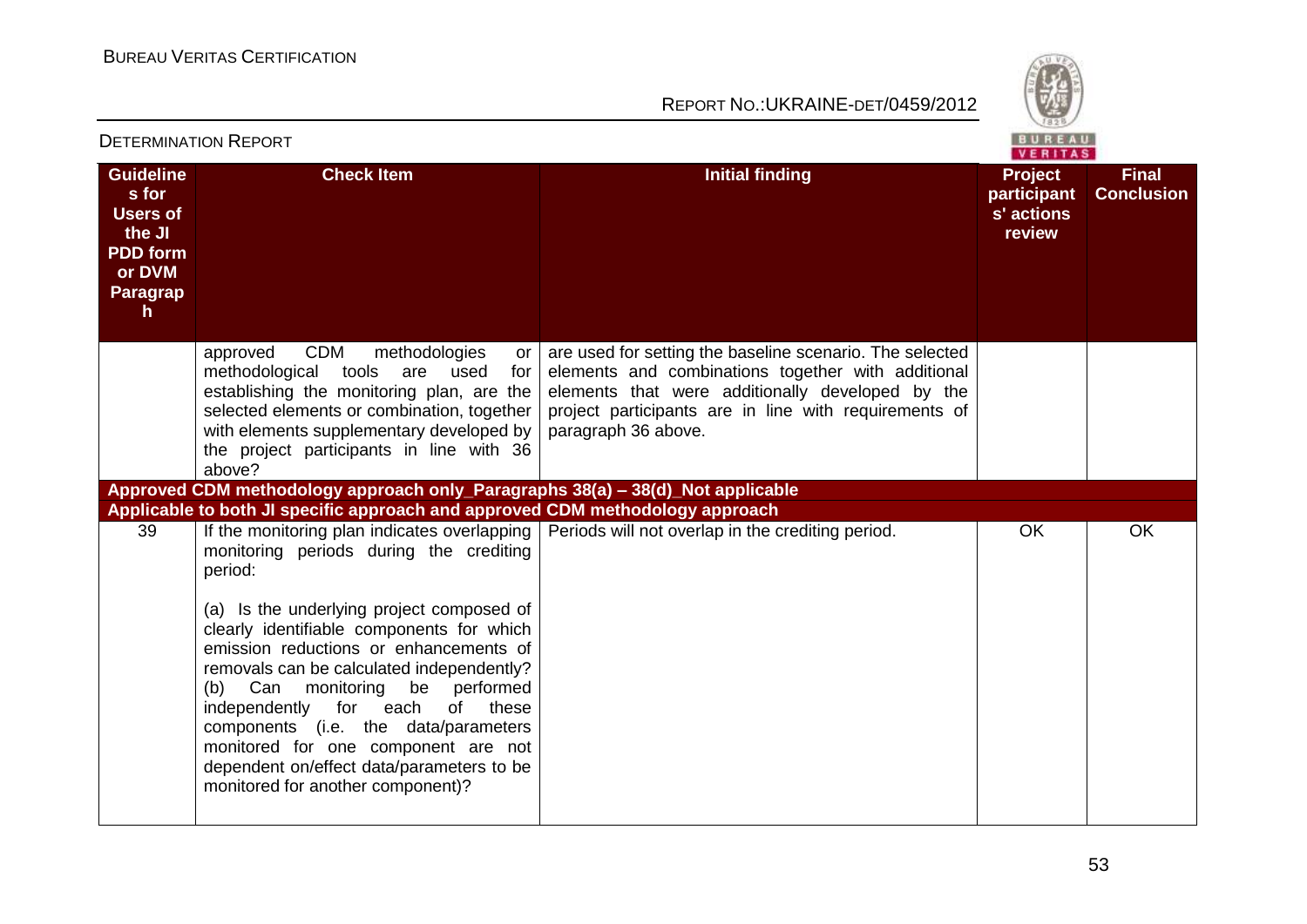

|                                                                                                                 | <b>DETERMINATION REPORT</b>                                                                                                                                                                                                                 |                                                                                                                                                                                                                                                                                                                                                                    | BUREAU<br>VERITAS                              |                                   |
|-----------------------------------------------------------------------------------------------------------------|---------------------------------------------------------------------------------------------------------------------------------------------------------------------------------------------------------------------------------------------|--------------------------------------------------------------------------------------------------------------------------------------------------------------------------------------------------------------------------------------------------------------------------------------------------------------------------------------------------------------------|------------------------------------------------|-----------------------------------|
| <b>Guideline</b><br>s for<br><b>Users of</b><br>the JI<br><b>PDD</b> form<br>or DVM<br>Paragrap<br>$\mathsf{h}$ | <b>Check Item</b>                                                                                                                                                                                                                           | <b>Initial finding</b>                                                                                                                                                                                                                                                                                                                                             | Project<br>participant<br>s' actions<br>review | <b>Final</b><br><b>Conclusion</b> |
|                                                                                                                 | Does the monitoring plan ensure that<br>(C) =<br>monitoring is performed for all components<br>and that in these cases all<br>the<br>requirements of the JI guidelines and<br>further guidance by the JISC regarding<br>monitoring are met? |                                                                                                                                                                                                                                                                                                                                                                    |                                                |                                   |
|                                                                                                                 | (d) Does the monitoring plan explicitly<br>provide for overlapping monitoring periods<br>of clearly defined project components,<br>justify its need and state how the<br>conditions mentioned in (a)-(c) are met?                           |                                                                                                                                                                                                                                                                                                                                                                    |                                                |                                   |
| Leakage                                                                                                         |                                                                                                                                                                                                                                             |                                                                                                                                                                                                                                                                                                                                                                    |                                                |                                   |
|                                                                                                                 | JI specific approach only<br>Approved CDM methodology approach only_Paragraph 41_Not applicable                                                                                                                                             |                                                                                                                                                                                                                                                                                                                                                                    |                                                |                                   |
|                                                                                                                 | Estimation of emission reductions or enhancements of net removals                                                                                                                                                                           |                                                                                                                                                                                                                                                                                                                                                                    |                                                |                                   |
| 42                                                                                                              | following approaches it chooses?<br>(a) Assessment of emissions or net<br>removals in the baseline scenario and in<br>the project scenario<br>Direct<br>assessment of emission<br>(b)<br>reductions                                         | Does the PDD indicate which of the   The PDD indicates an approach to assessment of<br>emissions in the baseline scenario and the project<br>scenario.<br>Formulae used for assessment of project emissions are<br>described in the Section D.1.1.2. of the PDD.<br>CAR 34. Please check the numbering of tables in<br>Section E of the PDD and make corresponding | <b>CAR 34</b><br><b>CAR 35</b>                 | <b>OK</b><br><b>OK</b>            |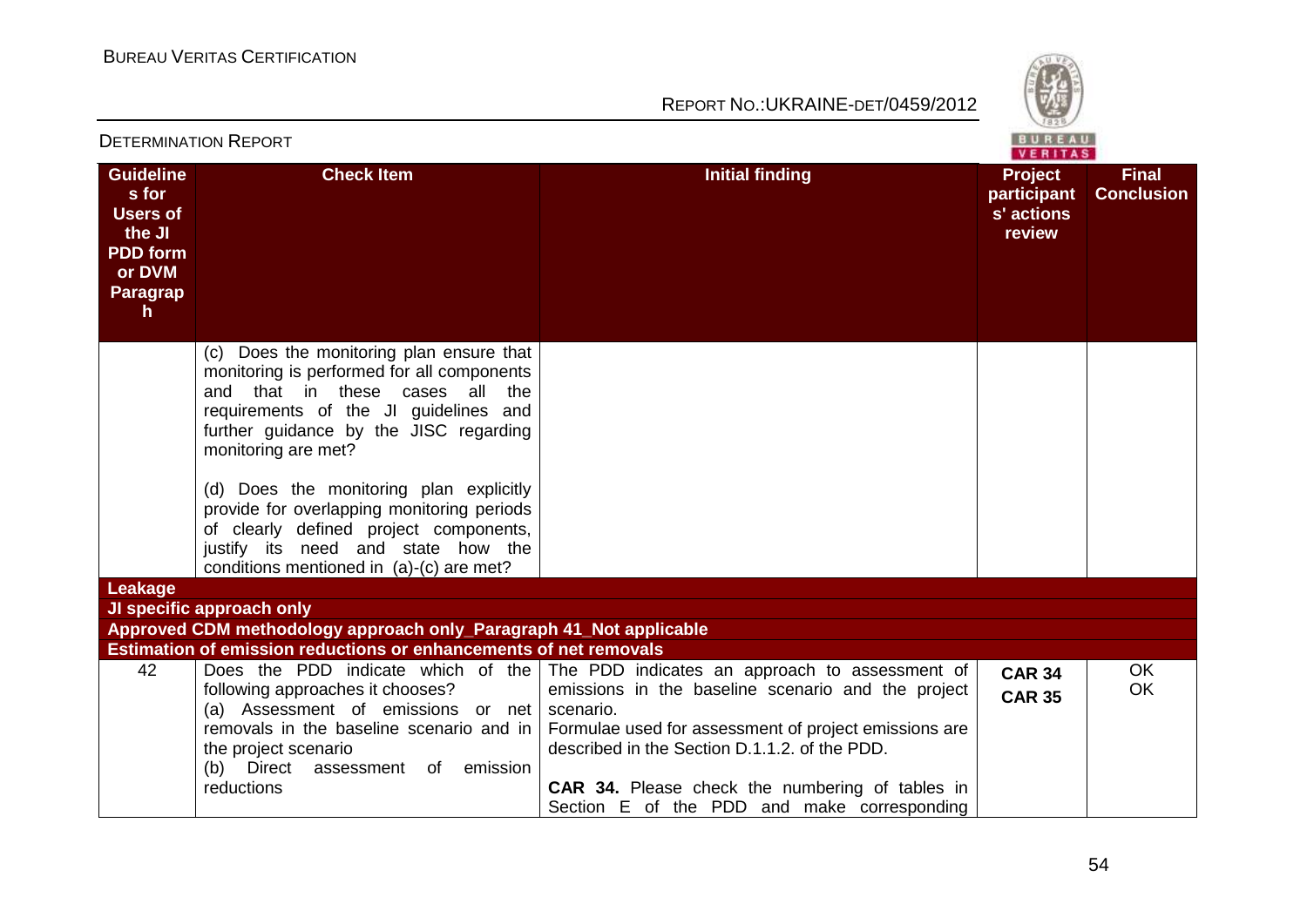

|                                                                                                              |                                                                                                                                                                                                                                                                                                                                                                                                                 | VERITAS                                                                                                                                                                                                                                            |                                                       |                                   |  |
|--------------------------------------------------------------------------------------------------------------|-----------------------------------------------------------------------------------------------------------------------------------------------------------------------------------------------------------------------------------------------------------------------------------------------------------------------------------------------------------------------------------------------------------------|----------------------------------------------------------------------------------------------------------------------------------------------------------------------------------------------------------------------------------------------------|-------------------------------------------------------|-----------------------------------|--|
| <b>Guideline</b><br>s for<br><b>Users of</b><br>the JI<br><b>PDD</b> form<br>or DVM<br><b>Paragrap</b><br>h. | <b>Check Item</b>                                                                                                                                                                                                                                                                                                                                                                                               | <b>Initial finding</b>                                                                                                                                                                                                                             | <b>Project</b><br>participant<br>s' actions<br>review | <b>Final</b><br><b>Conclusion</b> |  |
|                                                                                                              |                                                                                                                                                                                                                                                                                                                                                                                                                 | corrections.<br><b>CAR 35.</b> Please correct invalid<br>references to<br>Supporting Documents in Section E.                                                                                                                                       |                                                       |                                   |  |
| 43                                                                                                           | If the approach (a) in 42 is chosen, does<br>the PDD provide ex ante estimates of:<br>(a) Emissions or net removals for the<br>project scenario<br>(within<br>the<br>project<br>boundary)?<br>(b) Leakage, as applicable?<br>(c) Emissions or net removals for the<br>baseline scenario (within the<br>project<br>boundary)?<br>(d) Emission reductions or enhancements<br>of net removals adjusted by leakage? | PDD provides ex ante estimates of:<br>(a) Emissions in the project scenario (Section E.1)<br>(b) Leakage (Section E.2)<br>(c) Emissions in the baseline scenario (Section E.4)<br>(d) Emission reductions adjusted by leakage (Section<br>$E.6$ ). | OK                                                    | <b>OK</b>                         |  |
| 44                                                                                                           | If the approach (b) in 42 is chosen, does<br>the PDD provide ex ante estimates of:<br>(a) Emissions or net removals for the<br>(within the<br>project scenario<br>project<br>boundary)?<br>(b) Leakage, as applicable?<br>(c) Emission reductions or enhancements<br>of net removals adjusted by leakage?                                                                                                       | N/A                                                                                                                                                                                                                                                | N/A                                                   | N/A                               |  |
| 45                                                                                                           | For both approaches in 42                                                                                                                                                                                                                                                                                                                                                                                       | (a) Estimates in 43 are given on the periodic basis, in                                                                                                                                                                                            | OK                                                    | OK                                |  |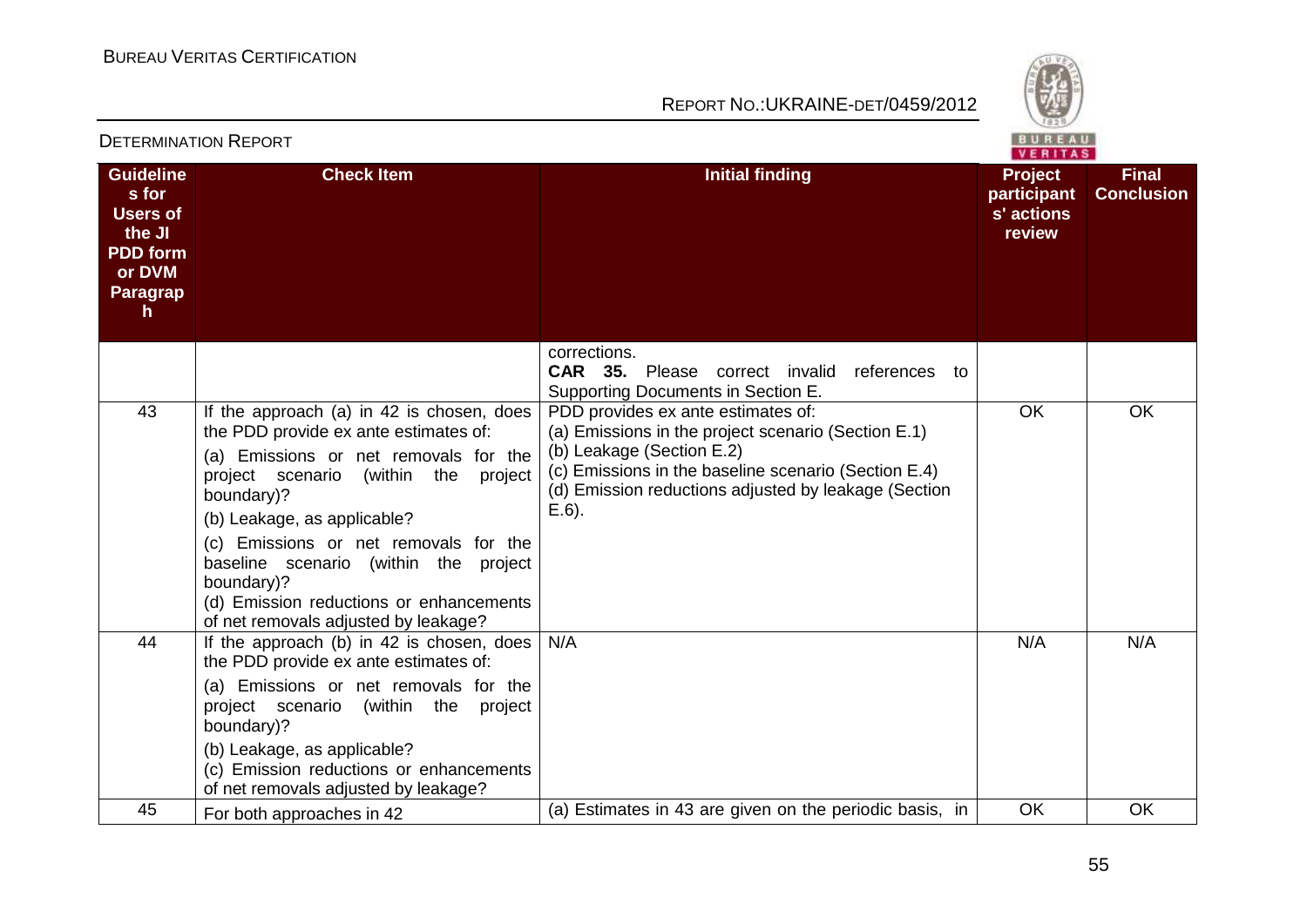appropriate?

## REPORT NO.:UKRAINE-DET/0459/2012



**Final Conclusion**

|                                                                                                                 |                                                                                                                                                                                                                                                                                                                                                                                                                                                                                                                                                                                                                                                                                                                                                                                                                |                                                                                                                                                                                                                                                                                                                                                                                                                                                                                                                                                                                                                                                                                                                                                                                                                                                                                                                                                        | <b>VERITA</b>                                         |
|-----------------------------------------------------------------------------------------------------------------|----------------------------------------------------------------------------------------------------------------------------------------------------------------------------------------------------------------------------------------------------------------------------------------------------------------------------------------------------------------------------------------------------------------------------------------------------------------------------------------------------------------------------------------------------------------------------------------------------------------------------------------------------------------------------------------------------------------------------------------------------------------------------------------------------------------|--------------------------------------------------------------------------------------------------------------------------------------------------------------------------------------------------------------------------------------------------------------------------------------------------------------------------------------------------------------------------------------------------------------------------------------------------------------------------------------------------------------------------------------------------------------------------------------------------------------------------------------------------------------------------------------------------------------------------------------------------------------------------------------------------------------------------------------------------------------------------------------------------------------------------------------------------------|-------------------------------------------------------|
| <b>Guideline</b><br>s for<br><b>Users of</b><br>the JI<br><b>PDD form</b><br>or DVM<br>Paragrap<br>$\mathsf{h}$ | <b>Check Item</b>                                                                                                                                                                                                                                                                                                                                                                                                                                                                                                                                                                                                                                                                                                                                                                                              | <b>Initial finding</b>                                                                                                                                                                                                                                                                                                                                                                                                                                                                                                                                                                                                                                                                                                                                                                                                                                                                                                                                 | <b>Project</b><br>participant<br>s' actions<br>review |
|                                                                                                                 | (a) Are the estimates in 43 or 44 given:<br>(i) On a periodic basis?<br>(ii) At least from the beginning until the<br>end of the crediting period?<br>(iii) On a source-by-source/sink-by-sink<br>basis?<br>(iv) For each GHG?<br>(v) In tonnes of $CO2$ equivalent, using<br>global warming potentials defined by<br>decision 2/CP.3 or as subsequently revised<br>in accordance with Article 5 of the Kyoto<br>Protocol?<br>(b) Are the formulae used for calculating<br>the estimates in 43 or 44 consistent<br>throughout the PDD?<br>(c) For calculating estimates in 43 or 44,<br>are key factors influencing the baseline<br>emissions or removals and the activity<br>level of the project and the emissions or<br>net removals as well as risks associated<br>with the project taken into account, as | tonnes of $CO2$ equivalent, on a source-by-source basis,<br>before, during and after the crediting period.<br>(b) The formulae used in PDD are consistent.<br>(c) Key factors influencing the baseline emissions and<br>the activity level of the project and the project<br>emissions are taken into account, as appropriate.<br>(d) Data sources used to calculate the estimates are<br>clearly identified, reliable and transparent.<br>(e) Default emission factors are taken from identified<br>sources.<br>(f) Estimation in 43 is based on conservative<br>assumptions and the most plausible scenario in a<br>transparent manner.<br>(g) Estimates in 43 are consistent throughout the PDD.<br>The annual average of estimated emission reductions<br>are calculated correctly (by dividing the total estimated<br>emission reductions over the crediting period by the<br>total months of the crediting period and multiplying by<br>twelve). |                                                       |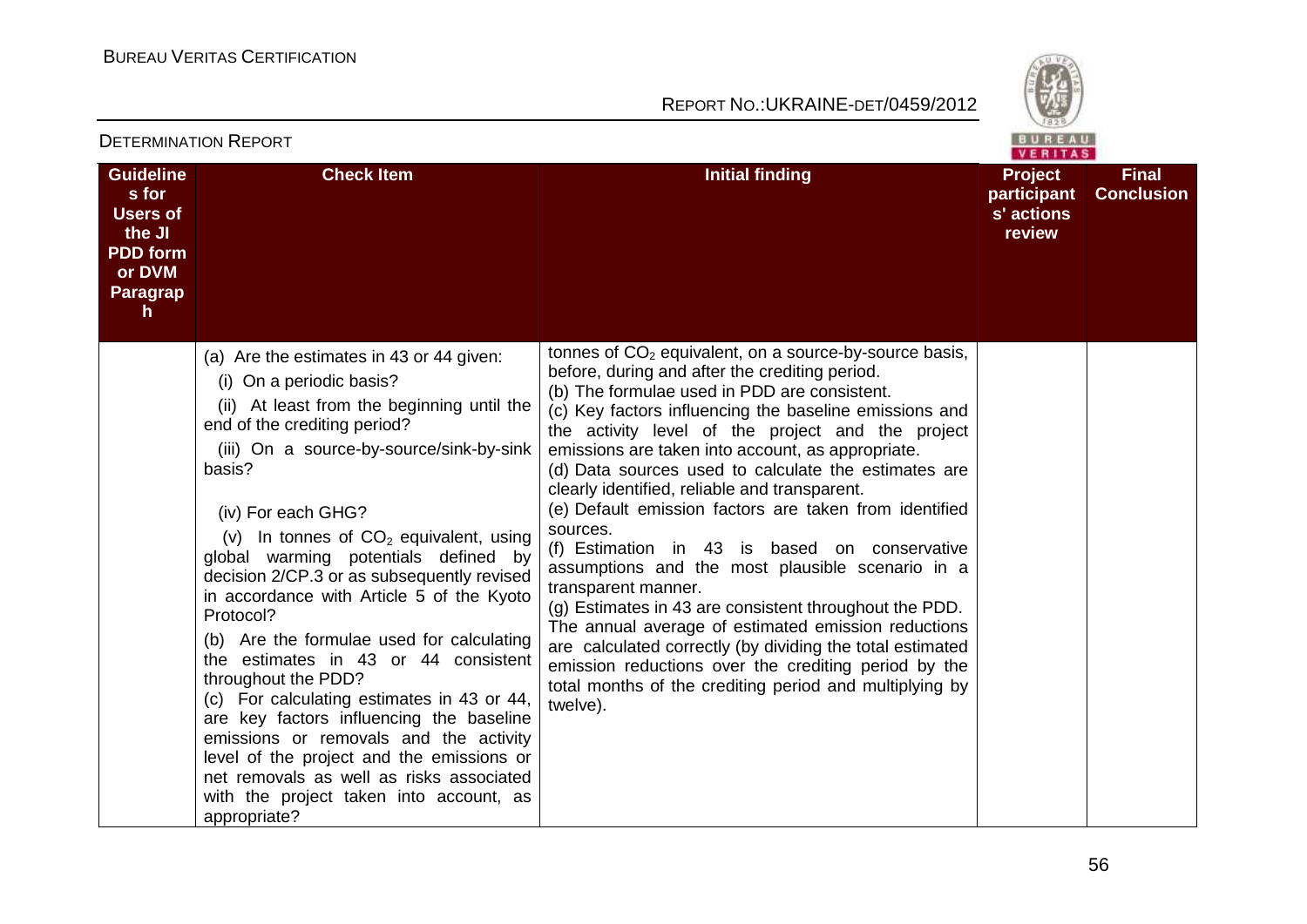

| <b>DETERMINATION REPORT</b>                                                                                     |                                                                                                                                                                                                                                                                                                                                                                                                                                                                                                                                                                                                                                                                                                                                                                                                                                                                                                    |                                                                                                                                                                                                                      |                                                       | <b>BUREAU</b><br>VERITAS          |  |
|-----------------------------------------------------------------------------------------------------------------|----------------------------------------------------------------------------------------------------------------------------------------------------------------------------------------------------------------------------------------------------------------------------------------------------------------------------------------------------------------------------------------------------------------------------------------------------------------------------------------------------------------------------------------------------------------------------------------------------------------------------------------------------------------------------------------------------------------------------------------------------------------------------------------------------------------------------------------------------------------------------------------------------|----------------------------------------------------------------------------------------------------------------------------------------------------------------------------------------------------------------------|-------------------------------------------------------|-----------------------------------|--|
| <b>Guideline</b><br>s for<br><b>Users of</b><br>the JI<br><b>PDD</b> form<br>or DVM<br>Paragrap<br>$\mathsf{h}$ | <b>Check Item</b>                                                                                                                                                                                                                                                                                                                                                                                                                                                                                                                                                                                                                                                                                                                                                                                                                                                                                  | <b>Initial finding</b>                                                                                                                                                                                               | <b>Project</b><br>participant<br>s' actions<br>review | <b>Final</b><br><b>Conclusion</b> |  |
|                                                                                                                 | (d) Are data sources used for calculating<br>the estimates in 43 or 44 clearly identified,<br>reliable and transparent?<br>(e) Are emission factors (including default<br>emission factors) if used for calculating the<br>estimates in 43 or 44 selected by carefully<br>balancing accuracy and reasonableness,<br>and appropriately justified of the choice?<br>(f) Is the estimation in 43 or 44 based on<br>conservative assumptions and the most<br>plausible scenarios in a transparent<br>manner?<br>Are the estimates in 43 or 44<br>(g)<br>consistent throughout the PDD?<br>(h) Is the annual average of estimated<br>emission reductions or enhancements of<br>net removals calculated by dividing the<br>total estimated emission reductions or<br>enhancements of net removals over the<br>crediting period by the total months of the<br>crediting period and multiplying by twelve? |                                                                                                                                                                                                                      |                                                       |                                   |  |
| 46                                                                                                              | If the calculation of the baseline emissions<br>or net removals is to be performed de<br>facto, does the PDD include an illustrative<br>forecasted emissions or net removals                                                                                                                                                                                                                                                                                                                                                                                                                                                                                                                                                                                                                                                                                                                       | The baseline level of emissions is determined on a<br>basis of the specific approach with the use of elements<br>of the approved methodology AM0023. PDD clearly<br>provides calculation of the extimated emissions. | <b>OK</b>                                             | <b>OK</b>                         |  |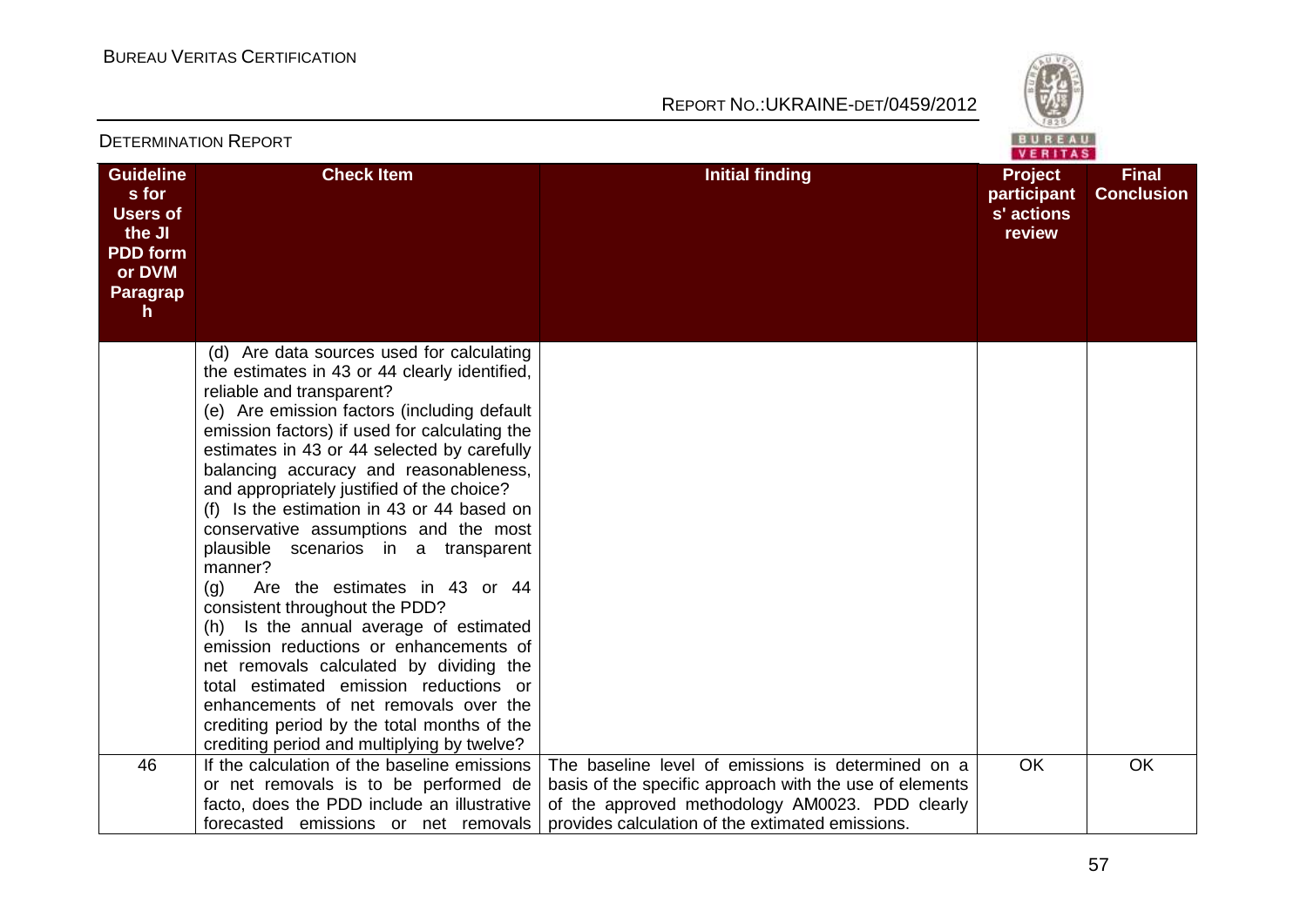

|                                                                                                             | PETERMINATION IN TURT                                                                                                                                                                                                                                                                                                                                                                                          |                                                                                                                                                                                                                                                                                        | <b>VERITAS</b>                                        |                                   |
|-------------------------------------------------------------------------------------------------------------|----------------------------------------------------------------------------------------------------------------------------------------------------------------------------------------------------------------------------------------------------------------------------------------------------------------------------------------------------------------------------------------------------------------|----------------------------------------------------------------------------------------------------------------------------------------------------------------------------------------------------------------------------------------------------------------------------------------|-------------------------------------------------------|-----------------------------------|
| <b>Guideline</b><br>s for<br><b>Users of</b><br>the JI<br><b>PDD</b> form<br>or DVM<br><b>Paragrap</b><br>h | <b>Check Item</b>                                                                                                                                                                                                                                                                                                                                                                                              | <b>Initial finding</b>                                                                                                                                                                                                                                                                 | <b>Project</b><br>participant<br>s' actions<br>review | <b>Final</b><br><b>Conclusion</b> |
|                                                                                                             | calculation?                                                                                                                                                                                                                                                                                                                                                                                                   |                                                                                                                                                                                                                                                                                        |                                                       |                                   |
|                                                                                                             | Approved CDM methodology approach only_Paragraphs 47(a) – 47(b)_Not applicable                                                                                                                                                                                                                                                                                                                                 |                                                                                                                                                                                                                                                                                        |                                                       |                                   |
|                                                                                                             | <b>Environmental impacts</b>                                                                                                                                                                                                                                                                                                                                                                                   |                                                                                                                                                                                                                                                                                        |                                                       |                                   |
| 48 (a)                                                                                                      | <b>PDD</b><br>the<br>list<br>attach<br>Does<br>and<br>documentation on the analysis<br>of the<br>environmental<br>impacts of the<br>project,<br>transboundary<br>including<br>impacts,<br>in<br>accordance with procedures as determined<br>by the host Party?                                                                                                                                                 | CL 07. Please, explain whether it is necessary to carry<br>out environmental impact assesment for such project<br>activity in accordance with the law of Ukraine.                                                                                                                      | <b>CL 07</b>                                          | <b>OK</b>                         |
| 48 (b)                                                                                                      | If the analysis in 48 (a) indicates that the<br>environmental impacts are considered<br>significant by the project participants or the<br>host Party, does the PDD provide<br>all<br>and<br>references<br>conclusion<br>to<br>Accompanying documentation<br>of<br>an<br>environmental<br>impact<br>assessment<br>accordance<br>with<br>undertaken<br>in in<br>the<br>procedures as required by the host Party? | References to 48(a)                                                                                                                                                                                                                                                                    | Pending                                               | <b>OK</b>                         |
|                                                                                                             | <b>Stakeholder consultations</b>                                                                                                                                                                                                                                                                                                                                                                               |                                                                                                                                                                                                                                                                                        |                                                       |                                   |
| 49                                                                                                          | If stakeholder consultation was undertaken<br>$\mathsf{I}$<br>accordance with the procedure as required<br>by the host Party, does the PDD provide:<br>A list of stakeholders from whom<br>(a)                                                                                                                                                                                                                 | There was consultation with specialists of the Institute<br>of General Energetics under the National Academy of<br>Sciences of Ukraine. Comments of the stakeholders<br>were not received. Activities under the project do not<br>provide for negative influence on the environment or | <b>OK</b>                                             | <b>OK</b>                         |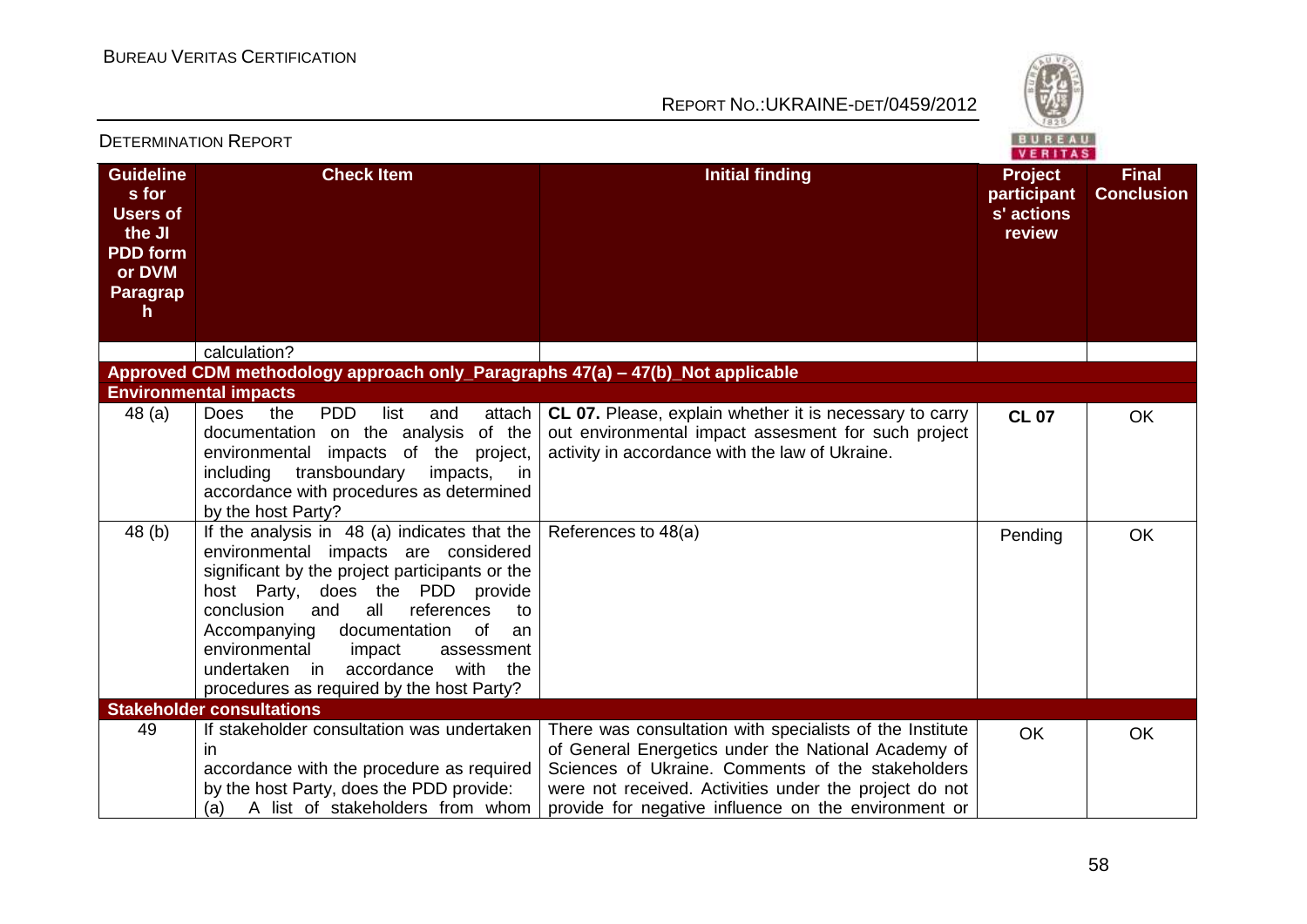

| <b>DETERMINATION REPORT</b><br>VERITAS                                                               |                                                                                                                                                                            |                                                                                                                          |                                                       |                                   |
|------------------------------------------------------------------------------------------------------|----------------------------------------------------------------------------------------------------------------------------------------------------------------------------|--------------------------------------------------------------------------------------------------------------------------|-------------------------------------------------------|-----------------------------------|
| <b>Guideline</b><br>s for<br><b>Users of</b><br>the JI<br><b>PDD</b> form<br>or DVM<br>Paragrap<br>h | <b>Check Item</b>                                                                                                                                                          | Initial finding                                                                                                          | <b>Project</b><br>participant<br>s' actions<br>review | <b>Final</b><br><b>Conclusion</b> |
|                                                                                                      | comments on the projects have been<br>received, if any?<br>(b) The nature of the comments?<br>A description on whether and how the<br>(C)<br>comments have been addressed? | negative social effect.                                                                                                  |                                                       |                                   |
|                                                                                                      | Determination regarding small-scale projects (additional elements for assessment)                                                                                          |                                                                                                                          |                                                       |                                   |
|                                                                                                      |                                                                                                                                                                            | Determination regarding land use, land-use change and forestry projects (additional/alternative elements for assessment) |                                                       |                                   |
|                                                                                                      |                                                                                                                                                                            | Determination regarding programmes of activities (additional/alternative elements for assessment)                        |                                                       |                                   |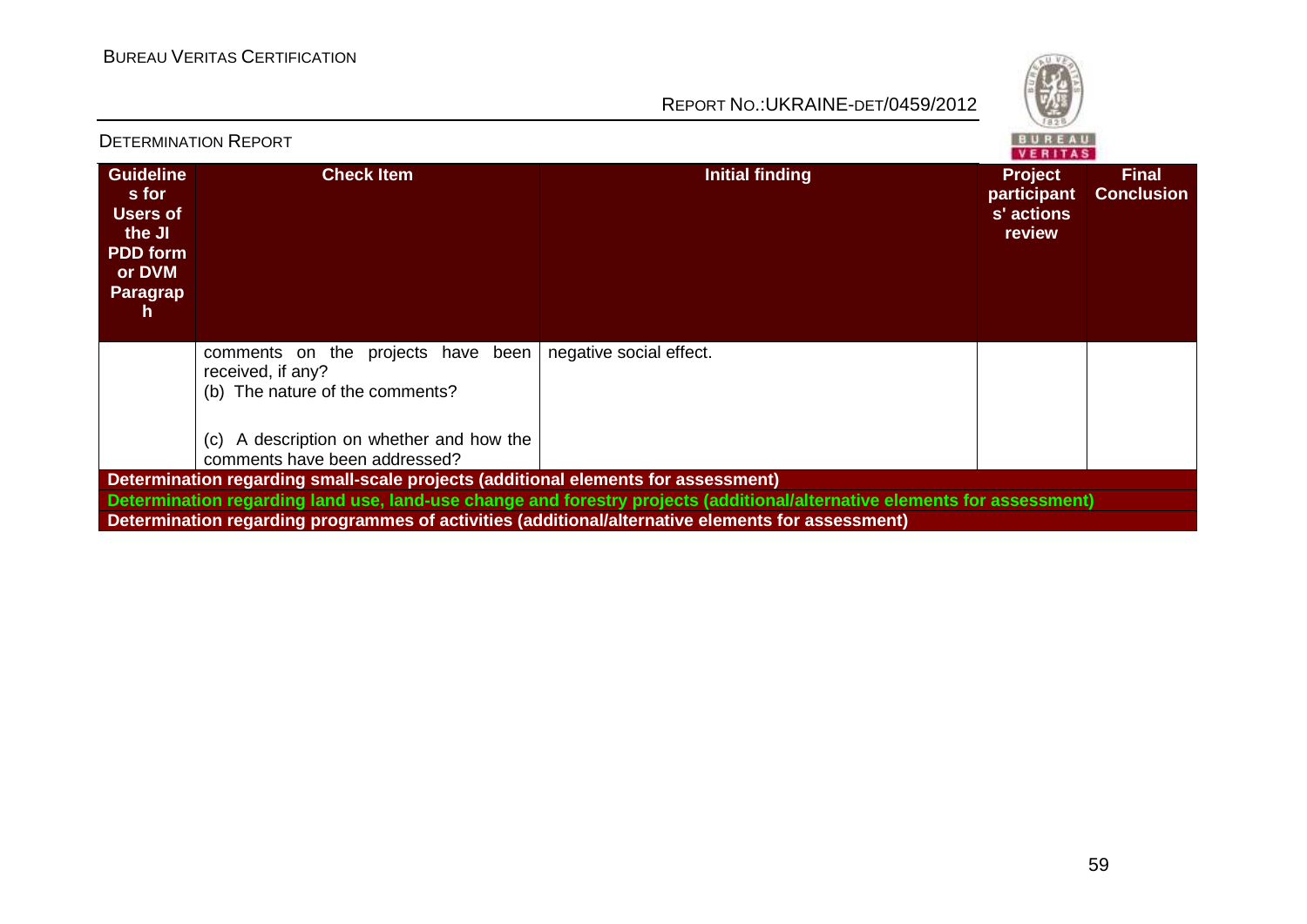

# DETERMINATION REPORT

# **TABLE 2 RESOLUTION OF CORRECTIVE ACTION AND CLARIFICTION REQUESTS**

| Draft report clarifications and corrective<br>action requests by determination team                                                                                                                 | Ref. to<br>checklist<br>question<br>in table 1 | Summary of project participants'<br>responses                                                                                                                                                                                                                                                                                                                                   | Determination team conclusion                                                                 |
|-----------------------------------------------------------------------------------------------------------------------------------------------------------------------------------------------------|------------------------------------------------|---------------------------------------------------------------------------------------------------------------------------------------------------------------------------------------------------------------------------------------------------------------------------------------------------------------------------------------------------------------------------------|-----------------------------------------------------------------------------------------------|
| <b>CAR 01.</b> The project has an approval from<br>the government of Switzerland as the<br>country-investor, but no approval from the<br>Host Party.                                                | 19                                             | The project is implemented as a<br>bilateral JI project. The Host country is<br>Ukraine, and the country-buyer is<br>Switzerland.                                                                                                                                                                                                                                               | <b>FAR 01</b> will be closed upon<br>issuance of the Letter of Approval<br>by the Host Party. |
|                                                                                                                                                                                                     |                                                | To obtain the Letter of Approval from<br>the Host Party the final Determination<br>report must be submitted to the State<br>Environmental Investment Agency of<br>Ukraine; the report includes this<br>Determination Protocol and the list of<br>sources of Reference Information.                                                                                              |                                                                                               |
| CAR 02. Please provide more detailed<br>information about the history of the project<br>(including its JI component) as well as the<br>documents confirming this information as<br>Supporting ones. | A.2                                            | On February 04, 2005, Moston   Information on project history is<br>Properties Limited (UK) and PJSC<br>«Poltavagaz»<br>signed<br>the<br>of Understanding<br>Memorandum<br>relating to the JI project. It was also<br>stipulated in the contract that Moston<br>Properties Limited had to develop the<br>emission monitoring programme and<br>JI Project Design Document (PDD). | provided in Section A.2 of the PDD<br>version 03. The issue is closed.                        |
|                                                                                                                                                                                                     |                                                | On December 10, 2010, with the<br>consent of PJSC «Poltavagaz»,<br>Moston Properties Limited assigned<br>all its rights and obligations under the<br>Memorandum<br>of<br>Understanding<br>relating to the JI project to CEP<br>Carbon Emissions Partners S.A.                                                                                                                   |                                                                                               |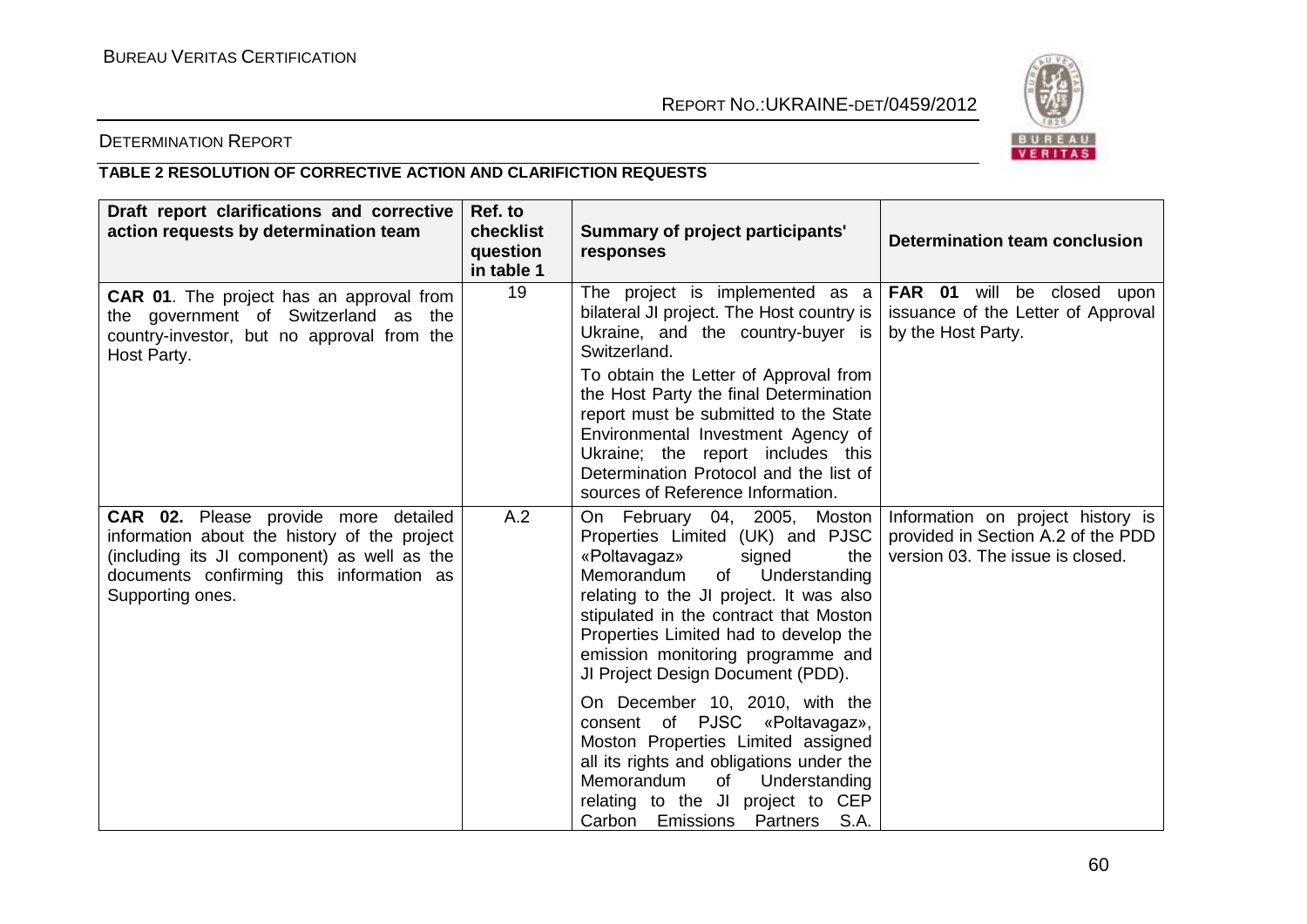

| Draft report clarifications and corrective<br>action requests by determination team                                                              | Ref. to<br>checklist<br>question<br>in table 1 | <b>Summary of project participants'</b><br>responses                                                                                                                                                                                                                                                                                                          | <b>Determination team conclusion</b>                 |
|--------------------------------------------------------------------------------------------------------------------------------------------------|------------------------------------------------|---------------------------------------------------------------------------------------------------------------------------------------------------------------------------------------------------------------------------------------------------------------------------------------------------------------------------------------------------------------|------------------------------------------------------|
|                                                                                                                                                  |                                                | (Switzerland); on this basis CEP<br>Carbon Emissions Partners S.A. and<br><b>PJSC</b><br>«Poltavagaz»<br>signed<br>the<br><b>Reductions</b><br>Purchase<br>Emission<br>Agreement dated July 14, 2011.<br>The course of events which occurred<br>at the beginning of the JI project<br>development at the enterprise is<br>provided in Section A.2 of the PDD. |                                                      |
| CAR 03. Please provide information on<br>receiving of the Letter of Endorsement from<br>the State Environmental Investment Agency<br>of Ukraine. | A.2                                            | 13/12/2011 – obtaining of the Letter of $ $<br>Endorsement № 3602/23/7 from the<br><b>State</b><br>Environmental<br>Investment<br>Agency of Ukraine                                                                                                                                                                                                           | The information is provided, the<br>issue is closed. |
| <b>CAR 04.</b> Please provide contact information<br>on the project participant from Switzerland<br>(CEP Carbon Emissions Partners S.A).         | A.3                                            | Contact information on CEP Carbon<br>Emissions Partners S.A. is provided in<br>Annex 1 to the PDD version 03.                                                                                                                                                                                                                                                 | The information is verified, the<br>issue is closed. |
| <b>CAR 05.</b> Please provide detailed information<br>about facilities included in the project and the<br>details of their physical location.    | A.4.1.4                                        | Project facilities that are included in  <br>the project boundary, namely gas<br>networks<br>and<br>distribution<br>their<br>components, are located throughout<br>Poltava region, which is indicated in<br>Section A.2 and A.4.2. of the PDD.<br>The detailed information is provided in<br>Accompanying documents of the<br>PDD.                            | The information is provided, the<br>issue is closed. |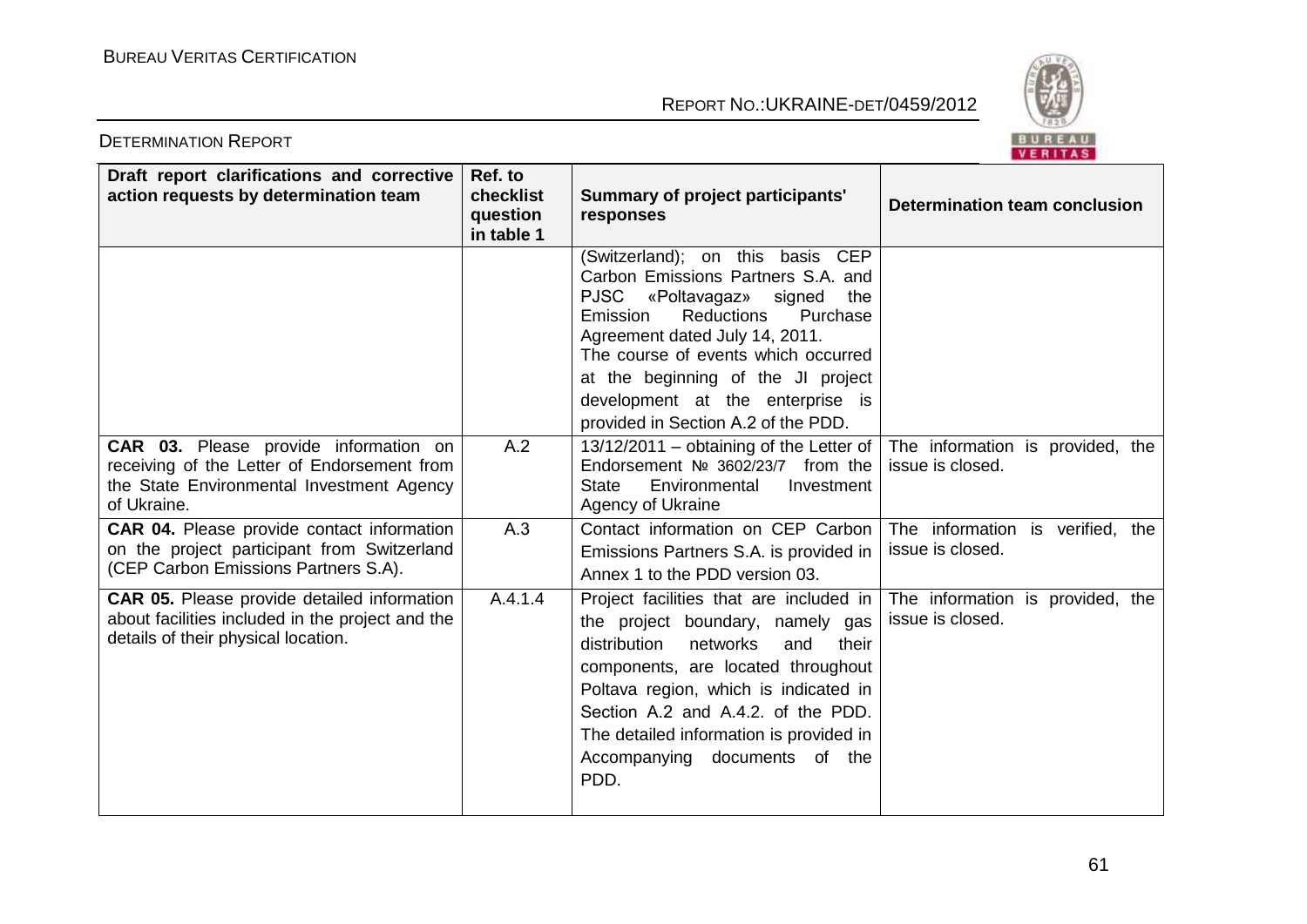

| Draft report clarifications and corrective<br>action requests by determination team                                                                                                                                                                      | Ref. to<br>checklist<br>question<br>in table 1 | Summary of project participants'<br>responses                                                                                                                                                                                                                                  | Determination team conclusion                                                                               |
|----------------------------------------------------------------------------------------------------------------------------------------------------------------------------------------------------------------------------------------------------------|------------------------------------------------|--------------------------------------------------------------------------------------------------------------------------------------------------------------------------------------------------------------------------------------------------------------------------------|-------------------------------------------------------------------------------------------------------------|
| CAR 06. Please provide information on<br>specifications of units used for quantitative<br>measurement of methane leaks at gas<br>distribution networks of PJSC "Poltavagaz".                                                                             | A.4.2                                          | information<br>The<br>necessary<br>on<br>specifications of<br>units used<br>for<br>quantitative measurement of methane<br>leaks at gas distribution networks of<br>PJSC "Poltavagaz" is provided in<br>Section A.4.2 of the PDD version 03.                                    | The information is provided in<br>Section A.4.2. The issue is closed.                                       |
| The<br><b>CAR</b><br>07.<br>project<br>provides<br>for<br>replacement of old shut-off and control valves<br>with new modern fittings from European<br>manufacturers. Please substantiate the<br>positive changes resulting from such project<br>measure. | A.4.2                                          | Replacement of old shut-off and<br>control valves manufactured in the<br>USSR with new fittings from European<br>manufacturers will result in a<br>reduction of methane<br>leaks. The<br>detailed information is provided in<br>Section A.4.2. of the PDD                      | The substantiation is provided in<br>Section A.4.2 of the latest version<br>of the PDD. The issue is closed |
| CAR 08. Please provide specifications and<br>information on Variotec ® 8-EX gas analyser.                                                                                                                                                                | A.4.2                                          | Specifications and information on<br>Variotec ® 8-EX gas analyzer is<br>provided in Section A.4.2 of the PDD<br>version 03.                                                                                                                                                    | The information is provided in the<br>corresponding section. The issue<br>is closed.                        |
| <b>CAR 09.</b> Please provide the project<br>implementation schedule with indication of<br>start dates and end dates for each activity<br>and stage.                                                                                                     | A.4.2                                          | The project implementation schedule<br>with indication of project stages and<br>timeframes is provided in the latest<br>version of the PDD.                                                                                                                                    | The<br>issue<br>is<br>closed,<br>the<br>information is verified.                                            |
| <b>CAR 10.</b> The project provides for introduction<br>of sealants for leak repair State Standard<br>7338-90. Please, give information on such<br>sealants in Section A.4.2. of the PDD.                                                                | A.4.2                                          | Sealants, State Standard 7338-90.<br>Oil-resistant plates are designed for<br>manufacturing of rubber products<br>used to seal fixed joints, prevent<br>between<br>surfaces.<br>friction<br>metal<br>handle single shocks, as well as<br>manufacturing of lining, flooring and | The information is provided, the<br>issue is closed.                                                        |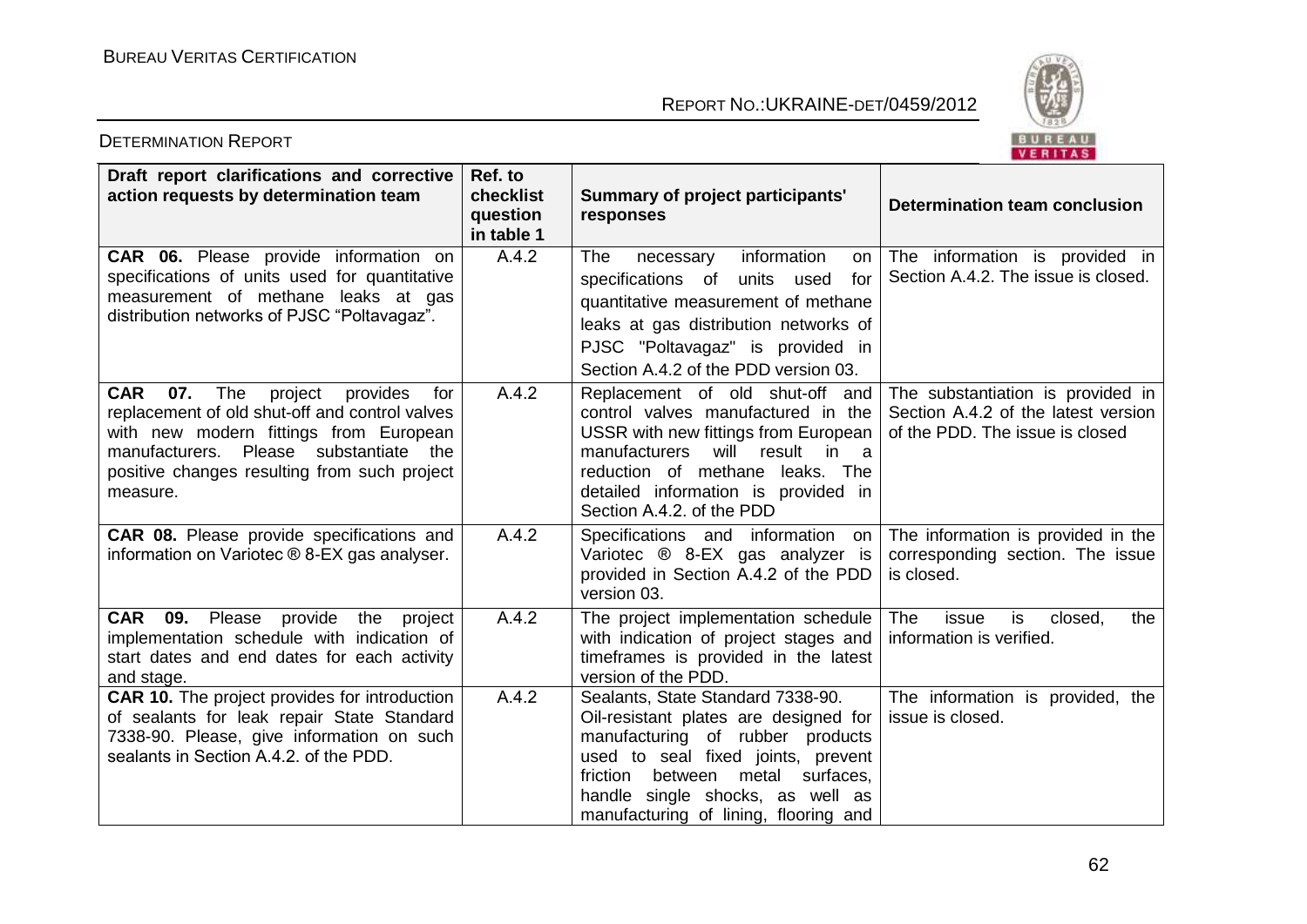

| Draft report clarifications and corrective<br>action requests by determination team                                   | Ref. to<br>checklist<br>question<br>in table 1 | Summary of project participants'<br>responses                                                                                                                                                                                                                                                                                                                                                                                                                                                                                                                                                                                                                                                                                                                                              | Determination team conclusion                        |
|-----------------------------------------------------------------------------------------------------------------------|------------------------------------------------|--------------------------------------------------------------------------------------------------------------------------------------------------------------------------------------------------------------------------------------------------------------------------------------------------------------------------------------------------------------------------------------------------------------------------------------------------------------------------------------------------------------------------------------------------------------------------------------------------------------------------------------------------------------------------------------------------------------------------------------------------------------------------------------------|------------------------------------------------------|
|                                                                                                                       |                                                | other sealing products.<br>Information on sealants for leak repair<br>(State Standard 7338-90) is provided<br>in Section A.4.2. of the PDD version<br>03.                                                                                                                                                                                                                                                                                                                                                                                                                                                                                                                                                                                                                                  |                                                      |
| <b>CAR 11.</b> Please provide information on<br>quantitative indicators of the project activitiy<br>for each measure. | A.4.2                                          | The project provides for:<br>1) Introduction and implementation<br>of the PETM programme, repair<br>(replacement) of gas equipment:<br>498 GDPs (CGDPs) and 1009<br>fittings (February - December<br>$2005$ ).<br>2) Implementation of the PETM<br>programme, repair (replacement)<br>of gas equipment: 998 GDPs<br>(CGDPs) and 2018 fittings<br>(January - December 2006)<br>3) Implementation of the PETM<br>programme, repair (replacement)<br>of gas equipment: 749 GDPs<br>(CGDPs) and 1514 fittings<br>(January - December 2007).<br>4) Implementation of the PETM<br>programme, repair (replacement)<br>of gas equipment: 249 GDPs<br>506<br>(CGDPs)<br>and<br>fittings<br>(January - December 2008)<br>5) Continuation of implementation<br><b>PETM</b><br>the<br>οf<br>programme, | The information is provided, the<br>issue is closed. |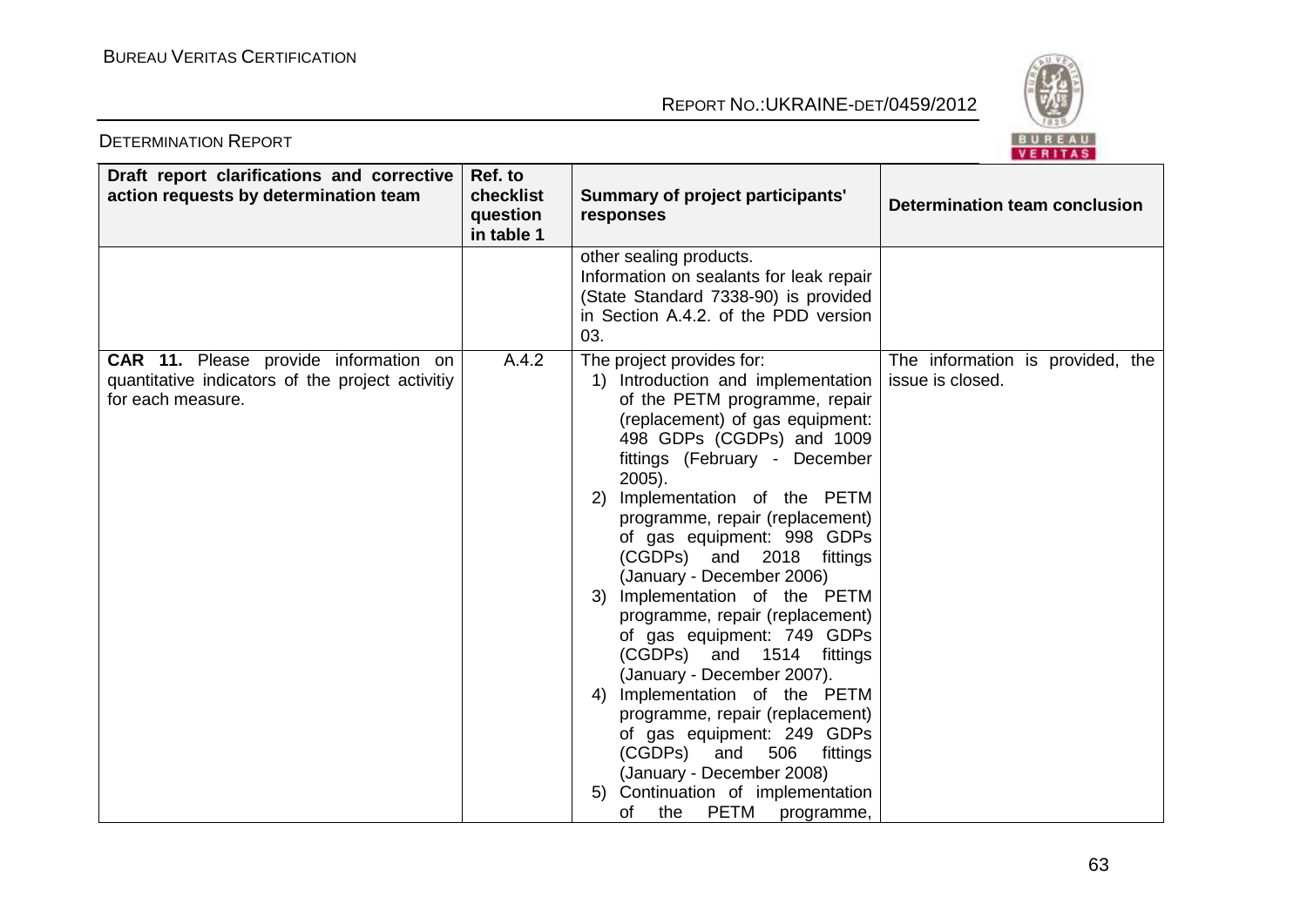

| Draft report clarifications and corrective<br>action requests by determination team                                                                                                                                                                                                              | Ref. to<br>checklist<br>question<br>in table 1 | <b>Summary of project participants'</b><br>responses                                                                                                                                                                                                                                                                                                                                                                                                                                        | <b>Determination team conclusion</b>                 |
|--------------------------------------------------------------------------------------------------------------------------------------------------------------------------------------------------------------------------------------------------------------------------------------------------|------------------------------------------------|---------------------------------------------------------------------------------------------------------------------------------------------------------------------------------------------------------------------------------------------------------------------------------------------------------------------------------------------------------------------------------------------------------------------------------------------------------------------------------------------|------------------------------------------------------|
|                                                                                                                                                                                                                                                                                                  |                                                | of<br>implementation<br>regular<br>inspections<br>monitoring<br>and<br>measurements<br>already<br>at<br>repaired gas equipment of GDPs<br>(CGDPs) and fittings of gas<br>pipelines, leak repair at already<br>repaired equipment, if such leaks<br>take place (January 2009 -<br>December 2017)                                                                                                                                                                                             |                                                      |
| <b>CAR 12.</b> Please explain how the problem<br>related to the difficulty of accounting of the<br>volume of fittings themselves (where<br>measurements are to be performed) is<br>addressed when using the method based on<br>the Calibrated Bag technology described in<br>methodology AM0023. | A.4.2                                          | problem<br>solved<br>The<br>was<br>by<br>manufacturing of a special unit on the<br>basis of a plastic tank of a known<br>volume $(0.11 \text{ m}^3)$ , a package, a plastic<br>hose and a manometer. A photo of<br>the unit for measurement of methane<br>leaks is provided in Figure 2 in<br>Section A.4.2 of the PDD.                                                                                                                                                                     | The information is provided, the<br>issue is closed. |
| CAR 13. Please provide information about<br>the reasons why the proposed measures will<br>not be implemented without the project<br>activity, taking into account national and/or<br>sectoral policies and circumstances.                                                                        | A.4.2                                          | The common practice in the Ukrainian<br>gas supply sphere is use of old<br>technological schemes, constant wear<br>tear<br>of<br>and<br>equipment,<br>no<br>modernization of<br>gas<br>distribution<br>facilities<br>network<br>and<br>no<br>new<br>technologies implemented,<br>which<br>results in significant methane leaks.<br>Without the JI project, Poltava region<br>would continue to operate all the<br>equipment, including old units still<br>of<br>capable<br>operating<br>and | The explanation is accepted. The<br>issue is closed. |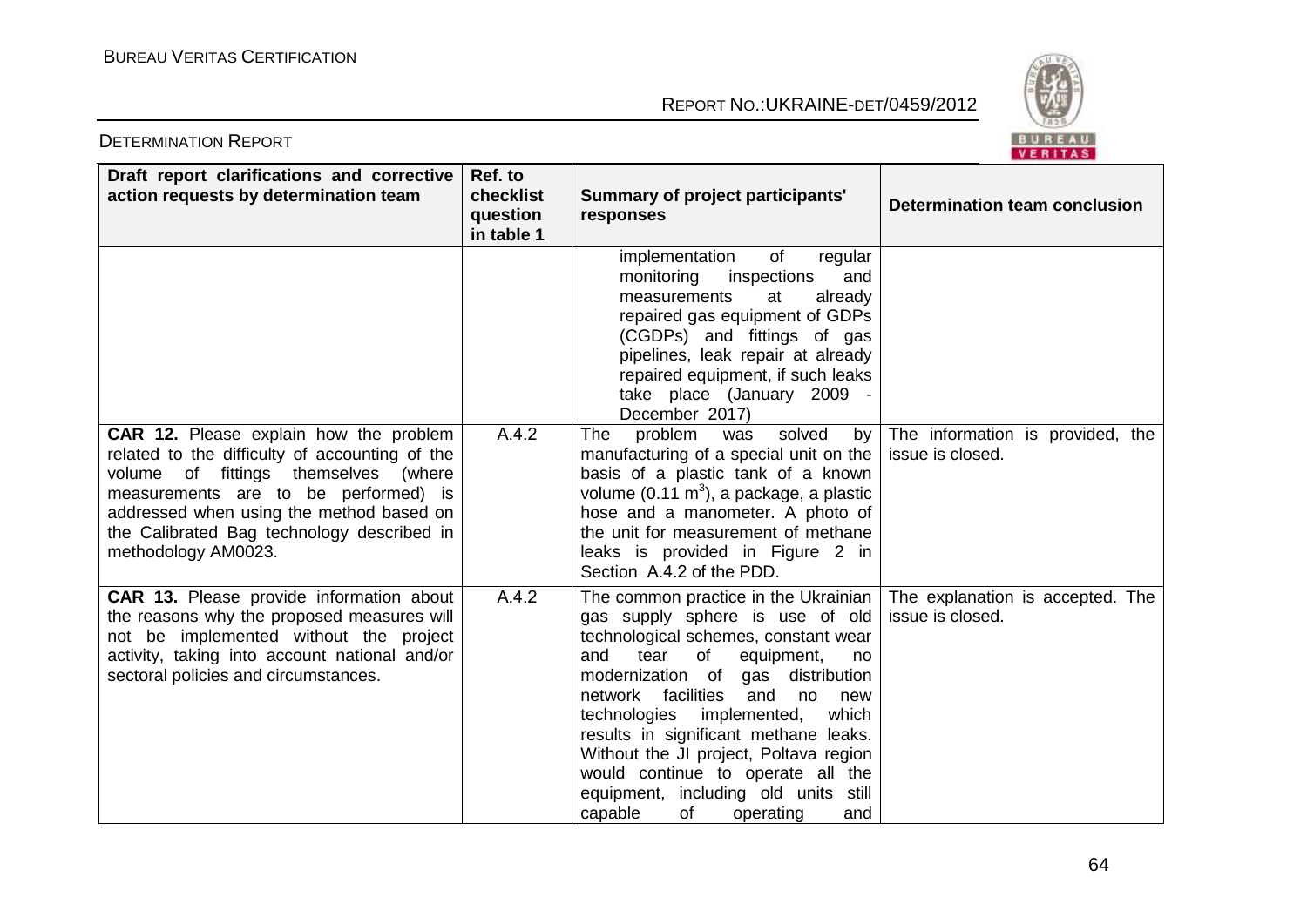

| Draft report clarifications and corrective<br>action requests by determination team                                                                                                    | Ref. to<br>checklist<br>question<br>in table 1 | <b>Summary of project participants'</b><br>responses                                                                                                                                                                                                                                                                                                                                                                                                                                                                                                                                                                          | Determination team conclusion             |
|----------------------------------------------------------------------------------------------------------------------------------------------------------------------------------------|------------------------------------------------|-------------------------------------------------------------------------------------------------------------------------------------------------------------------------------------------------------------------------------------------------------------------------------------------------------------------------------------------------------------------------------------------------------------------------------------------------------------------------------------------------------------------------------------------------------------------------------------------------------------------------------|-------------------------------------------|
|                                                                                                                                                                                        |                                                | characterized<br>with<br>leak-<br>lower<br>proofness than the one provided by<br>the project, for a long time. In addition,<br>in the absence of the JI project, there<br>be no<br>would<br>measurement of<br>methane leaks, thier registering and<br>accounting;<br>relevant<br>metering<br>devices would be absent; this would<br>inevitably result in more negative<br>consequences in terms of amount of<br>GHG released into the environment<br>due to methane leaks, and faulty<br>sealing of gas equipment of GDPs<br>(CGDPs) and fittings.<br>The detailed explanation is provided<br>in Sections A and B of the PDD. |                                           |
| <b>CAR 14.</b> The length of the crediting period<br>indicated in the PDD is 13 years while the<br>calculation is provided for only 8 years.<br>Please make corresponding corrections. | A.4.3                                          | Tables $1, 2$ and $3$ demonstrate   Corrections are made, the issue is<br>estimated<br>amount<br>emission  <br>0f<br>reductions for the period preceding<br>the first commitment period (2005-<br>2007), over the first commitment<br>period (2008-2012) and for the period<br>following the first commitment period<br>$(2013 - 2017)$ .                                                                                                                                                                                                                                                                                     | closed.                                   |
| <b>CAR 15.</b> In Section A.4.1.4 there<br>are<br>incorrect references to Section E<br>and<br>Supporting Documents. Please provide the<br>correct references.                          | A.4.3                                          | Incorrect references were corrected in $\vert$ The issue is closed on the basis of<br>Section A.4.1.4 of the PDD version<br>03.                                                                                                                                                                                                                                                                                                                                                                                                                                                                                               | corrections made.                         |
| <b>CAR 16.</b> The length of the crediting period                                                                                                                                      | A.4.3                                          | The<br>period<br>preceding<br>the                                                                                                                                                                                                                                                                                                                                                                                                                                                                                                                                                                                             | first The issue is closed on the basis of |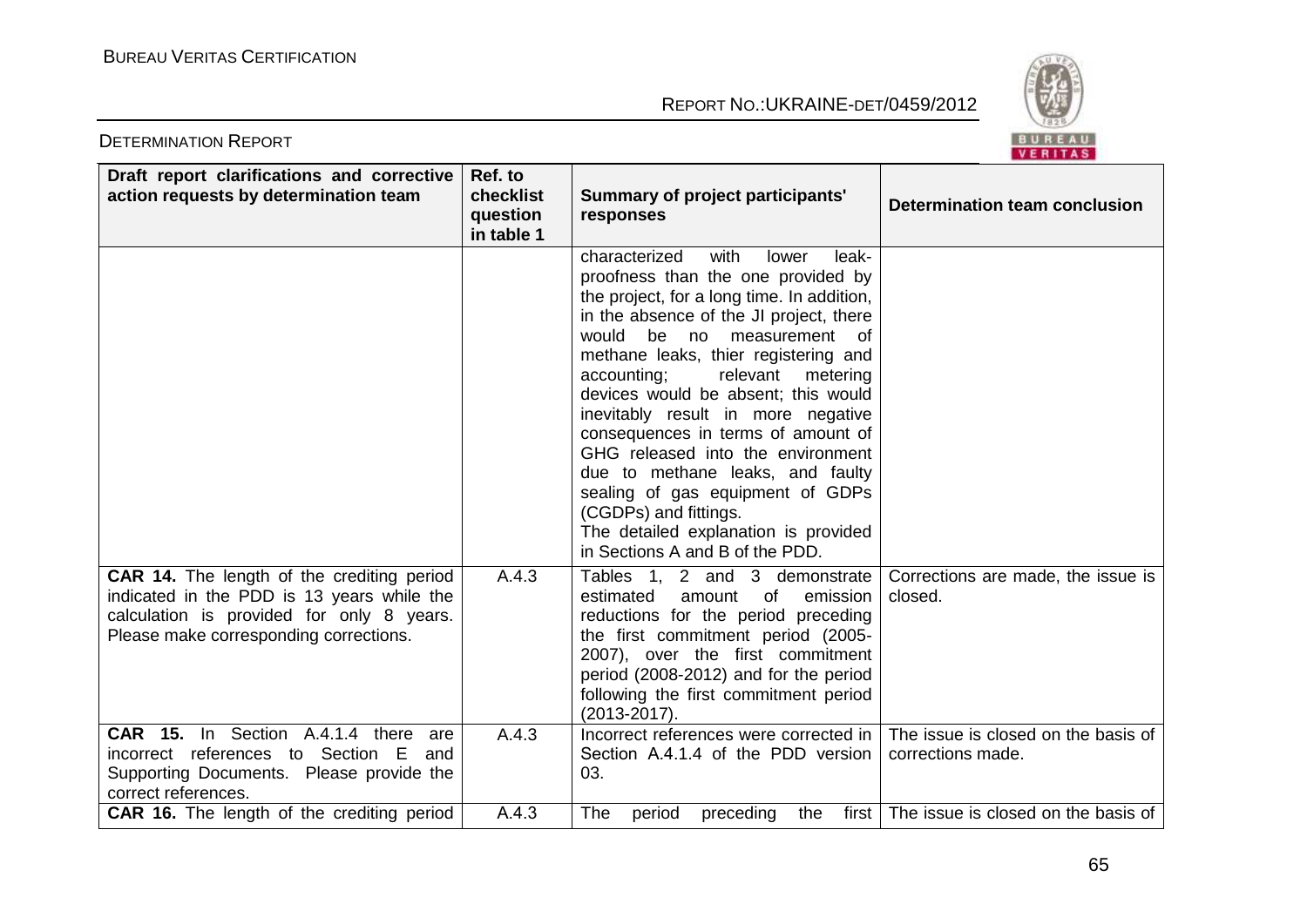

| Draft report clarifications and corrective<br>action requests by determination team                                                                          | Ref. to<br>checklist<br>question<br>in table 1 | Summary of project participants'<br>responses                                                                                                                                                                                                                                                                                                                                                                                                                                                                              | <b>Determination team conclusion</b>                             |
|--------------------------------------------------------------------------------------------------------------------------------------------------------------|------------------------------------------------|----------------------------------------------------------------------------------------------------------------------------------------------------------------------------------------------------------------------------------------------------------------------------------------------------------------------------------------------------------------------------------------------------------------------------------------------------------------------------------------------------------------------------|------------------------------------------------------------------|
| specified in Table 1, Section A.4.3.1, is<br>incorrect. Please make the correction.                                                                          |                                                | commitment period is 2005-2007. The<br>length of this period is 3 years.<br>Corrections are made.                                                                                                                                                                                                                                                                                                                                                                                                                          | corrections made.                                                |
| <b>CAR 17.</b> Please indicate in the PDD whether<br>of<br>the<br><b>CDM</b><br>elements<br>approved<br>methodologies were used for setting the<br>baseline. | 22                                             | The proposed project uses a $JI$<br>specific approach based on approved<br>AM0023<br>methodology<br>«Leak<br>detection and repair in gas production,<br>processing, transmission, storage and<br>distribution systems and in refinery<br>facilities - version 04.0.0». The key<br>information is provided in Section B of<br>the PDD.                                                                                                                                                                                      | The information is provided, the<br>issue is closed.             |
| <b>CAR 18.</b> Please include more detailed<br>description of the approach used to set the<br>baseline.                                                      | 23                                             | baseline<br>For<br>setting<br>the<br>(measurement and calculation of<br>methane leaks) the proposed project<br>uses a specific approach<br>with<br>of<br><b>CDM</b><br>application<br>approved<br>methodology AM0023 version 04.0.0<br>"Leak detection and repair in gas<br>production, processing, transmission,<br>storage and distribution systems and<br>facilities"<br>refinery<br>with<br>a<br>in.<br>modification related to the use of more<br>precise method for methane leak<br>measurement.<br>See Section B.1. | The description of approach is<br>provided. The issue is closed. |
| <b>CAR 19.</b> Please add correct description of<br>$GWPCH4$ parameter throughout the text of the<br>PDD.                                                    | 24                                             | $GWPCH4$ is global warming potential<br>for methane, $tCO2e/tCH4$                                                                                                                                                                                                                                                                                                                                                                                                                                                          | Corrections are made, the issue is<br>closed.                    |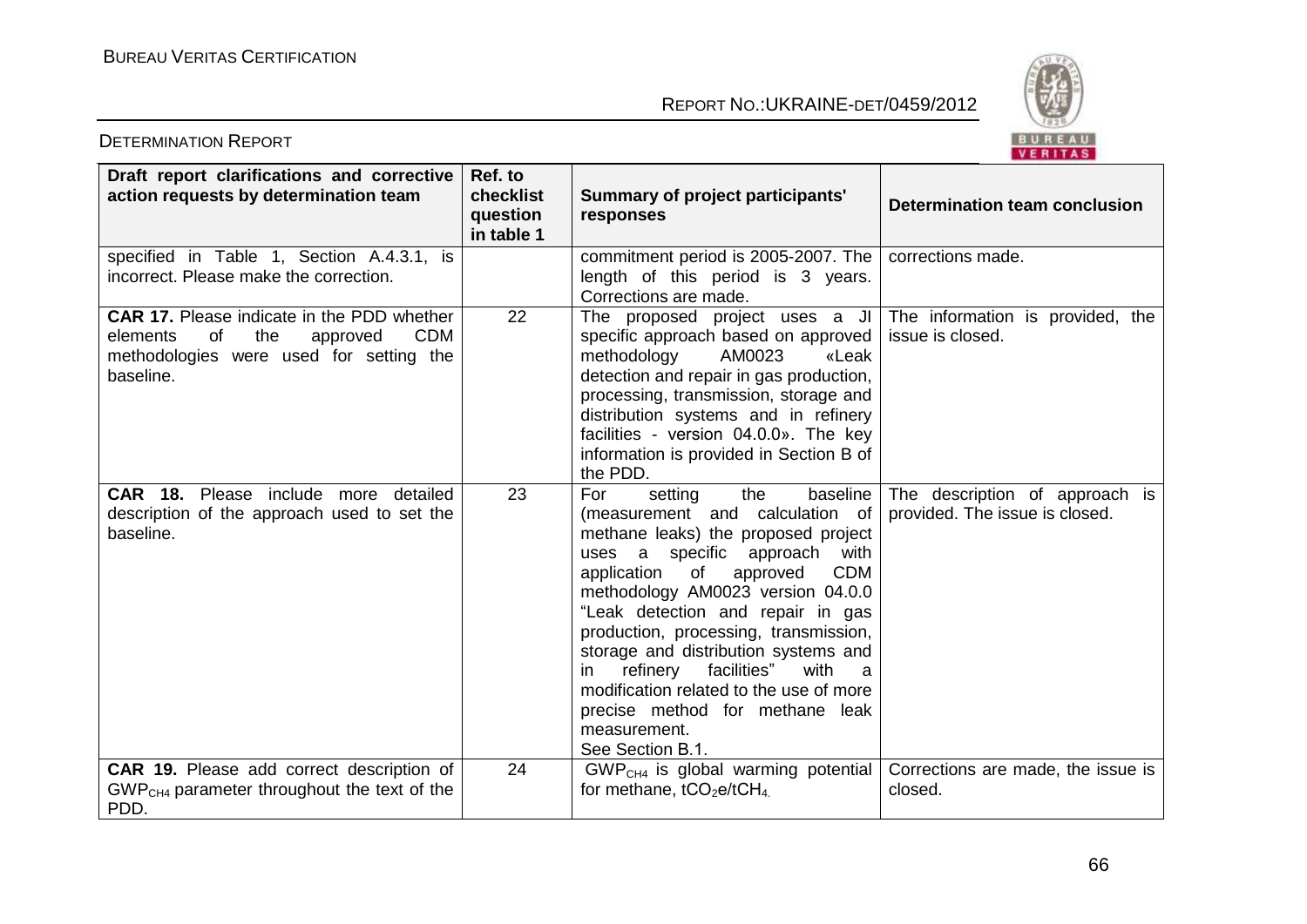

| Draft report clarifications and corrective<br>action requests by determination team                                                                                                                                                                                               | Ref. to<br>checklist<br>question<br>in table 1 | <b>Summary of project participants'</b><br>responses                                                                                                                                                                                           | Determination team conclusion                            |
|-----------------------------------------------------------------------------------------------------------------------------------------------------------------------------------------------------------------------------------------------------------------------------------|------------------------------------------------|------------------------------------------------------------------------------------------------------------------------------------------------------------------------------------------------------------------------------------------------|----------------------------------------------------------|
| <b>CAR 20.</b> The value of $F_{CH4,i}$ parameter is<br>incorrect. Please provide correct value for the<br>parameter according to the data source and<br>make corrections of calculations in the<br><b>Supporting Documents.</b>                                                  | 24                                             | $FCH4.i$ is methane leak rate for each<br>detected leak, $m^3CH_4/h$ .<br>Corrections are made in Supporting<br>documents.                                                                                                                     | The issue is closed on the basis of<br>corrections made. |
| <b>CAR</b> 21. Please provide the correct<br>description of $W_{sampleCH4,i}$ parameter in Section<br>D.1 of the PDD.                                                                                                                                                             | 24                                             | $W_{\text{sampleCH4},i}$ is methane concentration in<br>reservoir, %.                                                                                                                                                                          | Corrections are made, the issue is<br>closed.            |
| <b>CAR</b> 22. Please provide the correct<br>description of UR <sub>i</sub> parameter in Section i D.1<br>of the PDD.                                                                                                                                                             | 24                                             | UR <sub>i</sub> is the uncertainty factor of the The issue is closed on the basis of<br>for<br>methane<br>equipment<br>leak<br>measurement, %.                                                                                                 | corrections made.                                        |
| <b>CAR 23.</b> Annex 2 must include a summary of<br>Please add relevant<br>key elements.<br>information in Annex 2.                                                                                                                                                               | 24                                             | Annex 2 to the PDD provides key The information is verified. The<br>baseline<br>for<br>setting<br>elements<br>their<br>(including)<br>description,<br>data<br>source and measurement units).                                                   | issue is closed.                                         |
| <b>CAR 24.</b> Some designations of parameters<br>and data do not correspond to the list of<br>standard variables presented in Annex B of<br>the "Guidance on criteria for baseline setting<br>and monitoring". Please make corresponding<br>corrections of Section B of the PDD. | 24                                             | Corrections were made in accordance<br>with the list of standard variables<br>of the<br>presented in Annex B<br>"Guidance on criteria for baseline<br>and<br>monitoring".<br>The<br>setting<br>information was added to Annex 2 of<br>the PDD. | The issue is closed on the basis of<br>corrections made. |
| <b>CAR 25.</b> Description of $r_i$ parameter in<br>Section B.1 of the PDD does not coincide<br>with the description of this parameter in<br>Section D.1 of the PDD. Please make the<br>necessary corrections.                                                                    | 24                                             | $\tau_i$ is the time during which methane<br>concentration in reservoir reaches a<br>certain level. Corrections are made in<br>Section B.1 of the PDD.                                                                                         | The issue is closed on the basis of<br>corrections made. |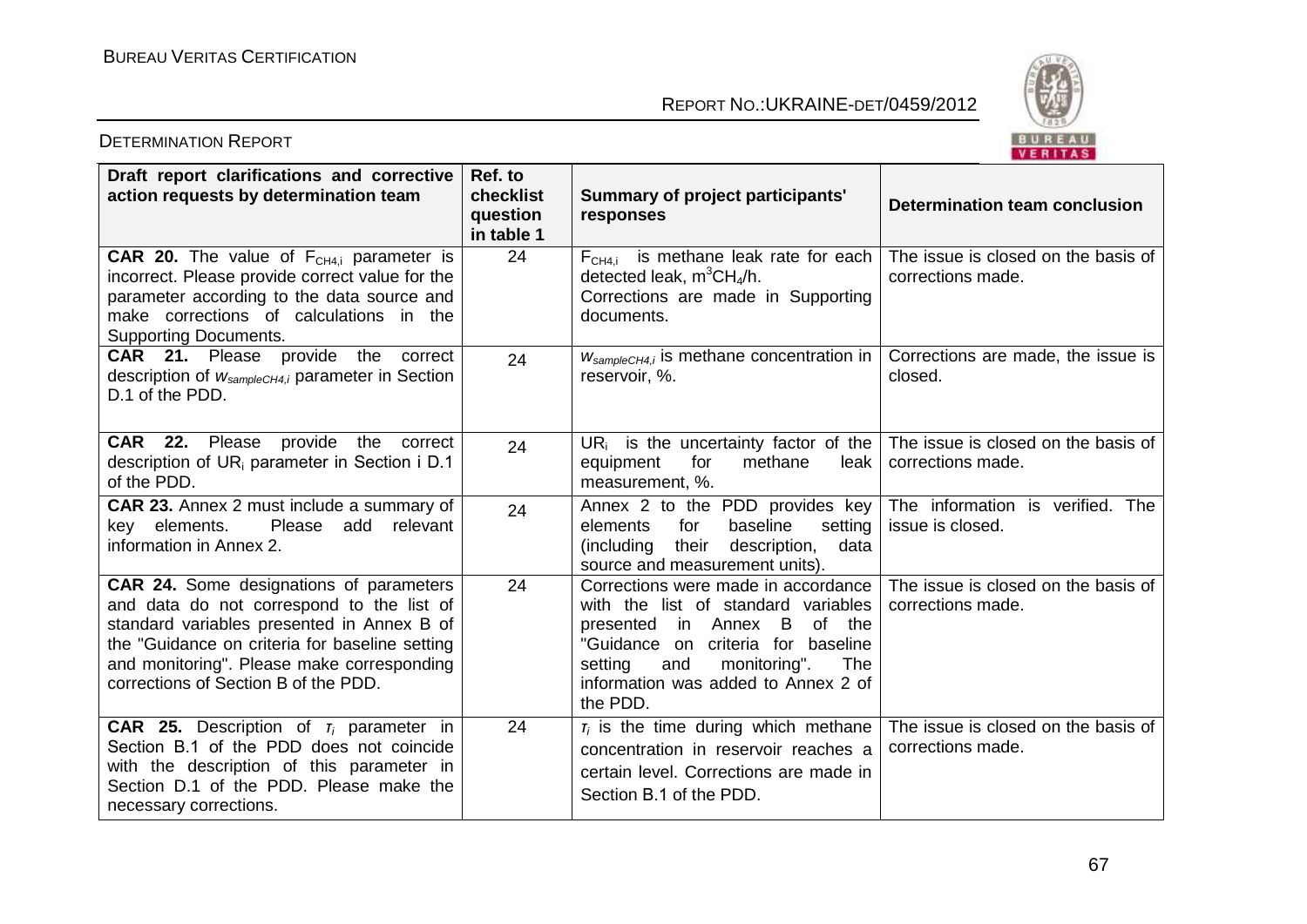

| Draft report clarifications and corrective<br>action requests by determination team                                                                                                                | Ref. to<br>checklist<br>question<br>in table 1 | <b>Summary of project participants'</b><br>responses                                                                                                                                                                                                                                                                                                                                                                                                                                                                                                                                 | Determination team conclusion                                                                                     |
|----------------------------------------------------------------------------------------------------------------------------------------------------------------------------------------------------|------------------------------------------------|--------------------------------------------------------------------------------------------------------------------------------------------------------------------------------------------------------------------------------------------------------------------------------------------------------------------------------------------------------------------------------------------------------------------------------------------------------------------------------------------------------------------------------------------------------------------------------------|-------------------------------------------------------------------------------------------------------------------|
| <b>CAR 26.</b> Please change the section relating<br>to additionality assessment using the latest<br>version of the Tool for the demonstration and<br>assessment of additionality, version 06.0.0. | 28                                             | Section B.2. of the PDD, which<br>describes the additionality of the JI<br>project, was corrected according to<br>the latest version of the "Tool for the<br>demonstration and assessment of<br>additionality", version 06.0.0                                                                                                                                                                                                                                                                                                                                                       | The section is corrected. The issue<br>is closed.                                                                 |
| <b>CAR 27.</b> Date of decision making, specified<br>in Section C.1 does not comply with the date<br>specified in Section A.2. Please make<br>necessary corrections.                               | 34(a)                                          | On February 04, 2005, Moston<br>Properties Limited (UK) and PJSC<br>«Poltavagaz»<br>signed<br>the<br>Memorandum<br>of<br>Understanding<br>relating to the JI project.<br>The date is stated in Sections A.2 and<br>$C.1$ .                                                                                                                                                                                                                                                                                                                                                           | The issue is closed, corrections<br>are made.                                                                     |
| <b>CAR 28.</b> Please specify crediting period limits<br>and justify them.                                                                                                                         | 34(c)                                          | The starting date of the crediting<br>period is on the date when the first<br>actions under the project took place at<br>gas pipe lines of PJSC "Poltavagaz",<br>which is 17/02/2005.<br>Generation of ERUs relates to the first<br>commitment period of 5 years<br>(January 1, 2008 - December 31,<br>2012). The PDD states that the<br>prolongation of the crediting period<br>beyond 2012 is subject to approval of<br>the Host Party and estimation of<br>emission reductions of enhancements<br>of<br>net<br>removals<br>is<br>presented<br>separately for those until 2012 and | The limits of the crediting period<br>are provided in Section C of the<br>PDD version 03. The issue is<br>closed. |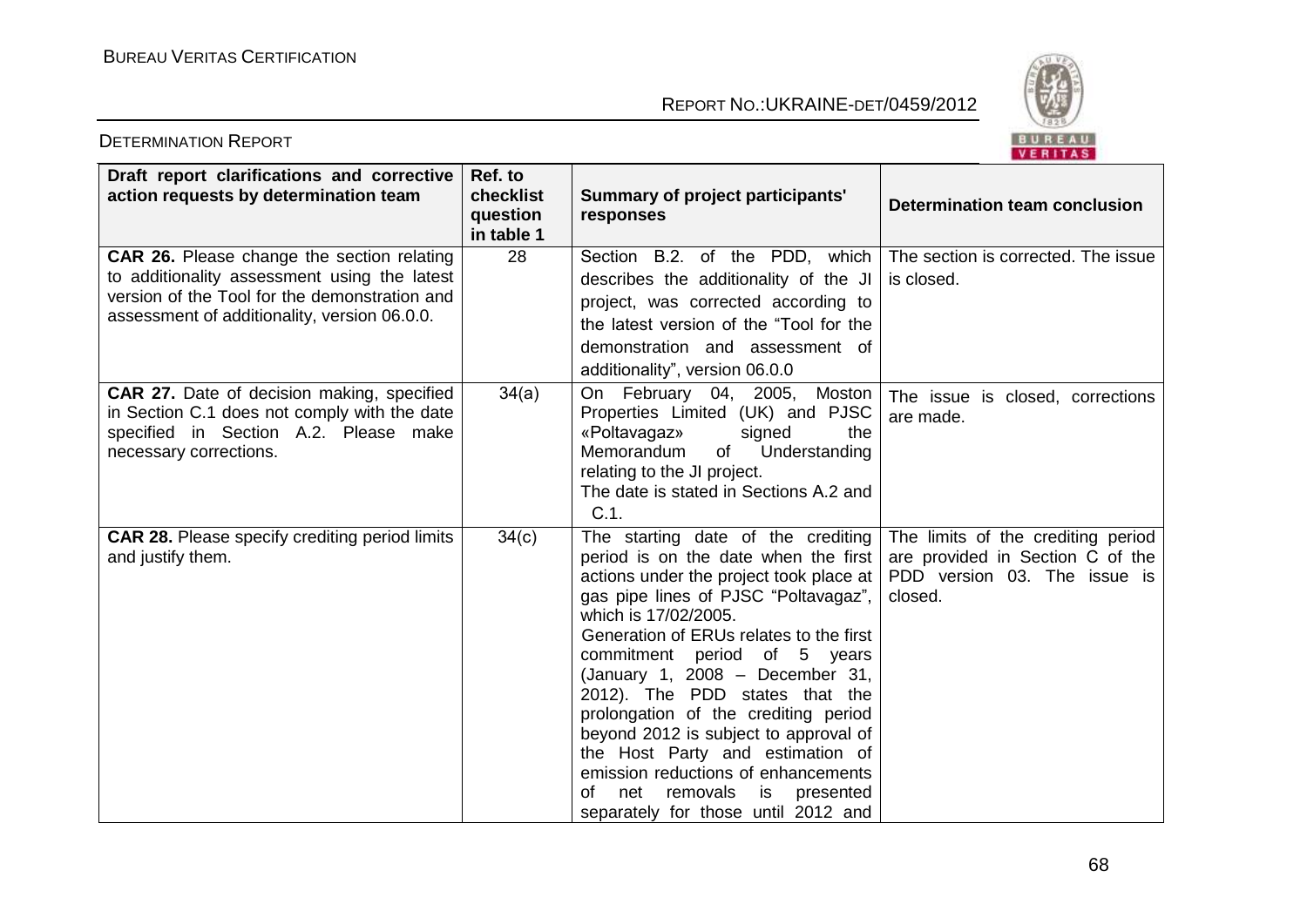

| Draft report clarifications and corrective<br>action requests by determination team                                                | Ref. to<br>checklist<br>question<br>in table 1 | Summary of project participants'<br>responses                                                                                                                                                                                                                              | Determination team conclusion                            |
|------------------------------------------------------------------------------------------------------------------------------------|------------------------------------------------|----------------------------------------------------------------------------------------------------------------------------------------------------------------------------------------------------------------------------------------------------------------------------|----------------------------------------------------------|
|                                                                                                                                    |                                                | those after 2012 in the relevant<br>sections of PDD.<br>If after the first commitment period<br>under the Kyoto protocol its validity is<br>prolonged, the crediting period under<br>the project will be prolonged by 5<br>years, or 60 months, till December 31,<br>2017. |                                                          |
| <b>CAR 29.</b> Please correct data units of<br>monitoring data and parameters in Sections<br>D.1.1.1 and D.1.1.3 of the PDD.       | 36(b)                                          | Corrections are made in Sections<br>D.1.1.1 and D.1.1.3 of the PDD.                                                                                                                                                                                                        | Corrections are made, the issue is<br>closed.            |
| <b>CAR 30.</b> Please number all formulae in<br>Section D of the PDD.                                                              | 36 (b) (ii)                                    | All the formulae provided in Section D<br>of the PDD version 03 were<br>numbered.                                                                                                                                                                                          | The issue is closed on the basis of<br>corrections made. |
| CAR 31. Please provide all the values of<br>emission reductions in tonnes of $CO2$<br>equivalent in the PDD.                       | 36 (b) (ii)                                    | The values for emission reductions<br>were given in tonnes of $CO2$<br>equivalent throughout the PDD.                                                                                                                                                                      | The issue is closed on the basis of<br>corrections made. |
| CAR 32. Please add information regarding<br>collecting and archiving of data in Section<br>D.1.1.                                  | 36 (b) (iii)                                   | In Sections D.1.1.1. and D.1.1.3.,<br>ways of data collection and the form<br>of archivation are specified.                                                                                                                                                                | The information is provided, the<br>issue is closed.     |
| <b>CAR</b><br>33. Please<br>add<br>references<br>to<br>corresponding<br>rules<br>regulatory<br>and<br>documents of the Host Party. | 36 (f) (vii)                                   | Law of Ukraine No.1264-XII<br>$\bullet$<br>"On environmental protection" dated<br>25/06/1991<br>Law of Ukraine No.2707-XII<br>"On atmospheric air protection" dated<br>16/10/1992<br>Decree No.254 of the State<br>$\bullet$                                               | The references are verified. The<br>issue is closed.     |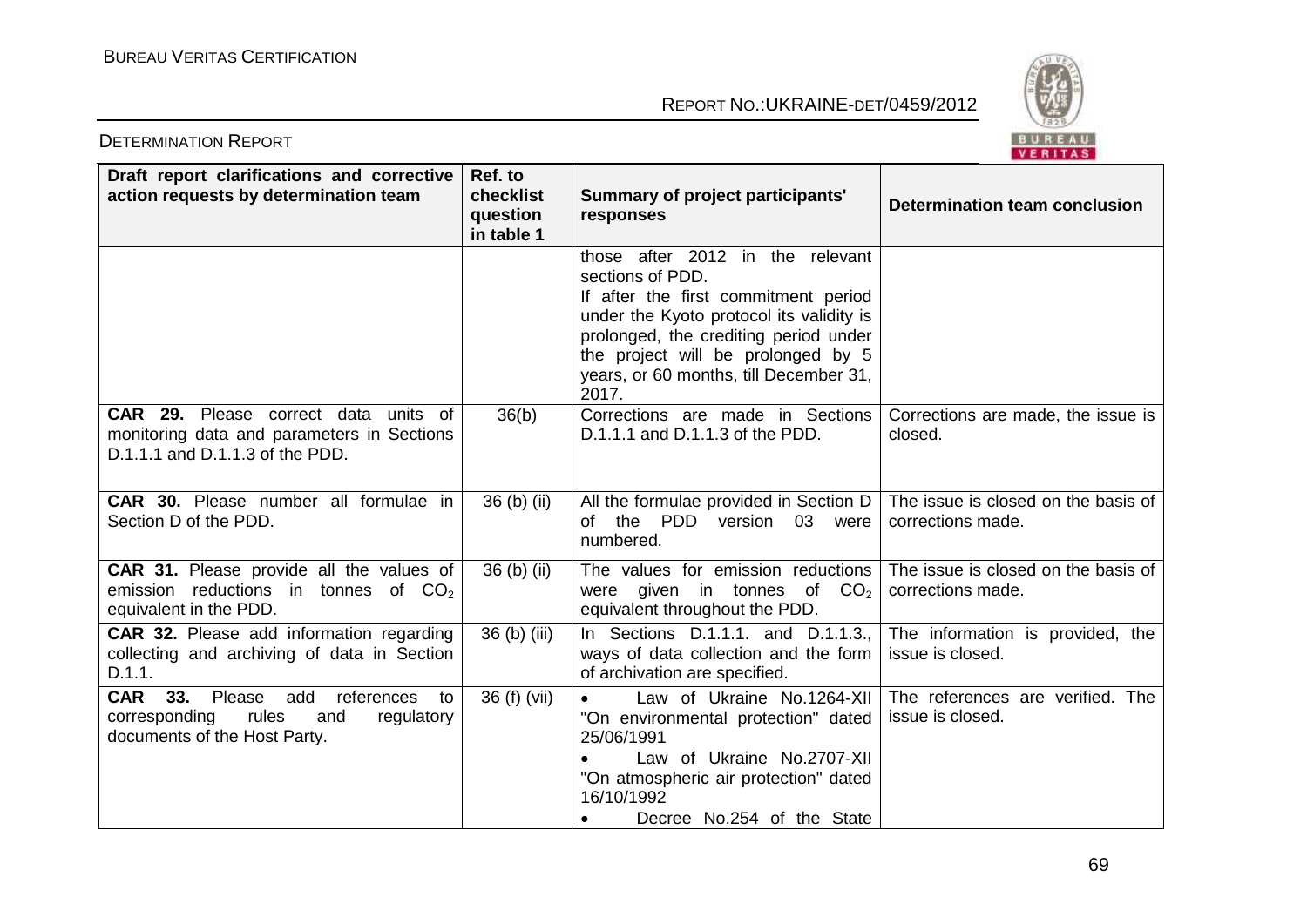

| Draft report clarifications and corrective<br>action requests by determination team                                                                                                                                                               | Ref. to<br>checklist<br>question<br>in table 1 | <b>Summary of project participants'</b><br>responses                                                                                                                                                                                                                                                                                                                                                                                                             | <b>Determination team conclusion</b>                                    |
|---------------------------------------------------------------------------------------------------------------------------------------------------------------------------------------------------------------------------------------------------|------------------------------------------------|------------------------------------------------------------------------------------------------------------------------------------------------------------------------------------------------------------------------------------------------------------------------------------------------------------------------------------------------------------------------------------------------------------------------------------------------------------------|-------------------------------------------------------------------------|
|                                                                                                                                                                                                                                                   |                                                | Labor<br>Protection<br>Committee<br>$\circ$ f<br>Ukraine dated 01/10/1997, registered<br>under No. 318/2758 with the Ministry<br>of Justice of Ukraine on 15/05/1998                                                                                                                                                                                                                                                                                             |                                                                         |
| CAR 34. Please check the numbering of<br>tables in Section E of the PDD and make<br>corresponding corrections.                                                                                                                                    | 42                                             | Numbering of tables was corrected in<br>the PDD version 03.                                                                                                                                                                                                                                                                                                                                                                                                      | Corrections are made, the issue is<br>closed.                           |
| <b>CAR 35.</b> Please correct invalid references to<br>Supporting Documents in Section E.                                                                                                                                                         | 42                                             | Incorrect references to Accompanying<br>in Section E were<br><b>Documents</b><br>corrected.                                                                                                                                                                                                                                                                                                                                                                      | The issue is closed on the basis of<br>corrections made.                |
| CL 01. Please explain and provide evidence<br>how the<br>fact that the measures<br>Ωf<br>implemented under the project activity are not<br>part of the maintenance<br>program<br>a<br>(accidents, scheduled repairs, etc.) will be<br>guaranteed. | A.4.2                                          | Before the start of the project, PJSC<br>«Poltavagaz» only detected methane<br>leaks with the help of detectors<br>according to the Ukrainian Gas<br>Supply System Safety Rules, in order<br>to avoid emergencies and explosions.<br>No measurement of leaks, their<br>registering or accounting<br>were<br>performed, and appropriate metering<br>devices were absent.<br>The detailed explanation is provided<br>in Sections A and B of the PDD<br>version 03. | The issue is closed on the basis of<br>necessary explanations provided. |
| CL 02. Please provide explanation to Figure<br>2 in the PDD text in the corresponding<br>section.                                                                                                                                                 | A.4.2                                          | A unit for quantitative measurement of<br>methane leaks is presented in Figure<br>$\overline{2}$                                                                                                                                                                                                                                                                                                                                                                 | The explanations to the figure are<br>provided. The issue is closed.    |
| CL 03. Please provide explanation regarding                                                                                                                                                                                                       | A.4.2                                          | The<br>project<br>provides<br>for $\vert$                                                                                                                                                                                                                                                                                                                                                                                                                        | The explanations are satisfactory.                                      |
| Purposeful<br>Examination<br>Technical<br>and                                                                                                                                                                                                     |                                                | implementation<br>0f<br>Purposeful                                                                                                                                                                                                                                                                                                                                                                                                                               | The issue is closed                                                     |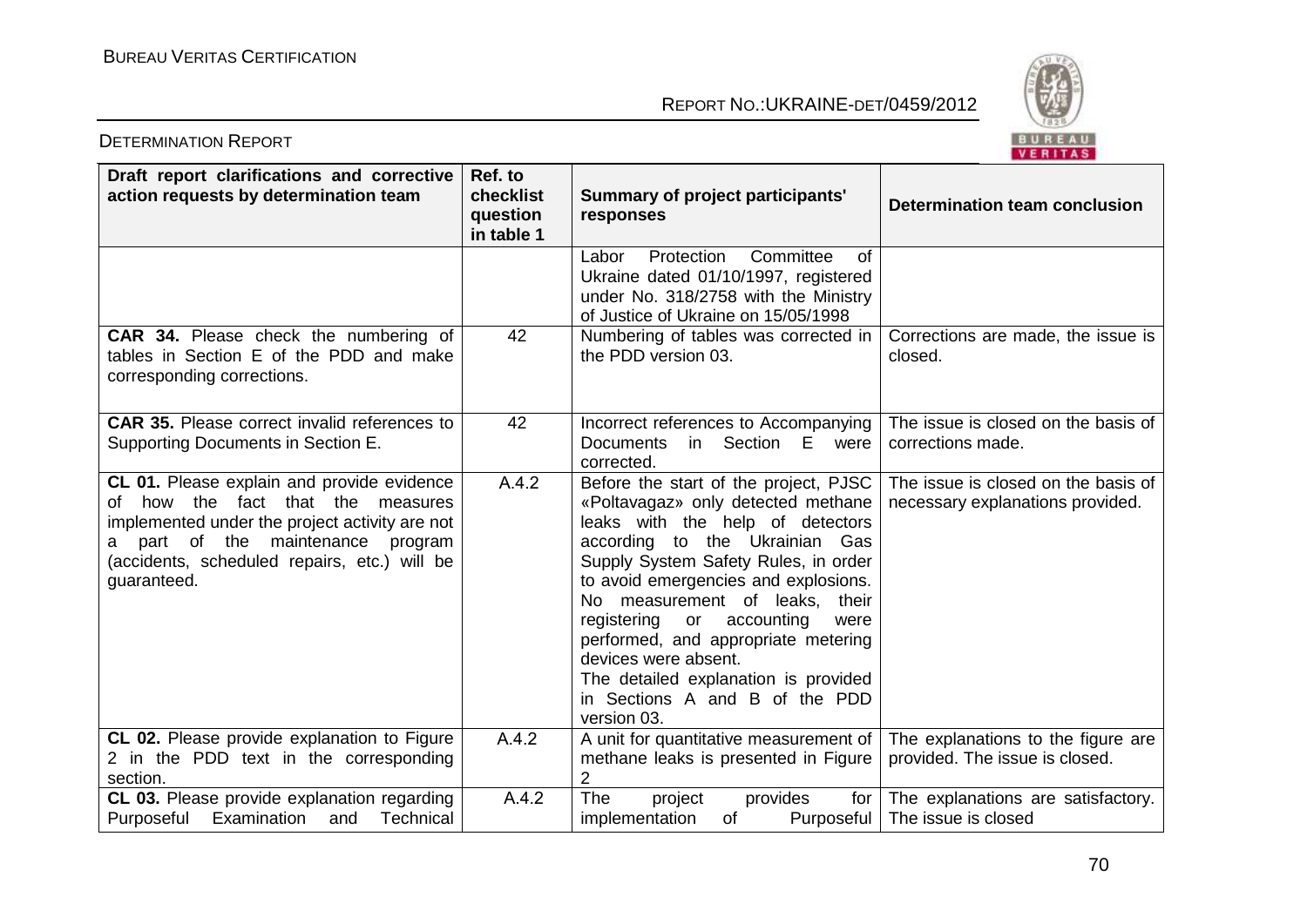

| Draft report clarifications and corrective<br>action requests by determination team                                                                                                                                       | Ref. to<br>checklist<br>question<br>in table 1 | <b>Summary of project participants'</b><br>responses                                                                                                                                                                                                                                                                                                                                                                                                                                     | Determination team conclusion                             |
|---------------------------------------------------------------------------------------------------------------------------------------------------------------------------------------------------------------------------|------------------------------------------------|------------------------------------------------------------------------------------------------------------------------------------------------------------------------------------------------------------------------------------------------------------------------------------------------------------------------------------------------------------------------------------------------------------------------------------------------------------------------------------------|-----------------------------------------------------------|
| Maintenance (PETM) and provide information<br>on its application by PJSC "Poltavagaz".                                                                                                                                    |                                                | Technical<br>Examination<br>and<br>Maintenance (PETM), which enables<br>not only detection of leaking areas,<br>but also determination of leak volume<br>(i.e. potential volume of gas leak<br>reduction). This key information is<br>substantiation<br>required<br>for<br>Ωf<br>efficiency<br>of repairs and priority<br>objects, which is important under<br>short financing for repair of all leaks.<br>The information on the use of PETM<br>is provided in Section A.2. of the PDD. |                                                           |
| CL 04. Please specify whether there are any<br>mandatory government programs or policy<br>methane<br>which provide<br>for<br>emission<br>reduction at gas equipment at gas distribution<br>networks of PJSC "Poltavagaz". | 29 <sub>(c)</sub>                              | There are no programmes or policies<br>to bind PJSC "Poltavagaz" to reduce<br>methane emissions at gas equipment<br>of gas distribution networks; there are<br>no legislative restrictions<br>of the<br>baseline scenario. The<br>detailed<br>information was provided in Section B.                                                                                                                                                                                                     | The explanations are satisfactory.<br>The issue is closed |
| CL 05. Please clarify whether the data<br>necessary for determination will be stored<br>after the last transfer of ERUs under the<br>project.                                                                             | 36(b)                                          | Data to be monitored and required for<br>determination<br>and<br>subsequent<br>verification will be archived and stored<br>at PJSC "Poltavagaz" for two years<br>transfer<br>$\circ$ f<br>the<br>emission<br>after<br>reduction units generated by the<br>project.                                                                                                                                                                                                                       | The explanation is accepted. The<br>issue is closed.      |
| CL 06. Please explain in section D.4., that<br>the monitoring plan was established by CEP                                                                                                                                 | 36(i)                                          | D.4. indicates that CEP<br>Section<br>Carbon Emissions Partners S.A. and                                                                                                                                                                                                                                                                                                                                                                                                                 | The issue is closed on the basis of<br>corrections made.  |